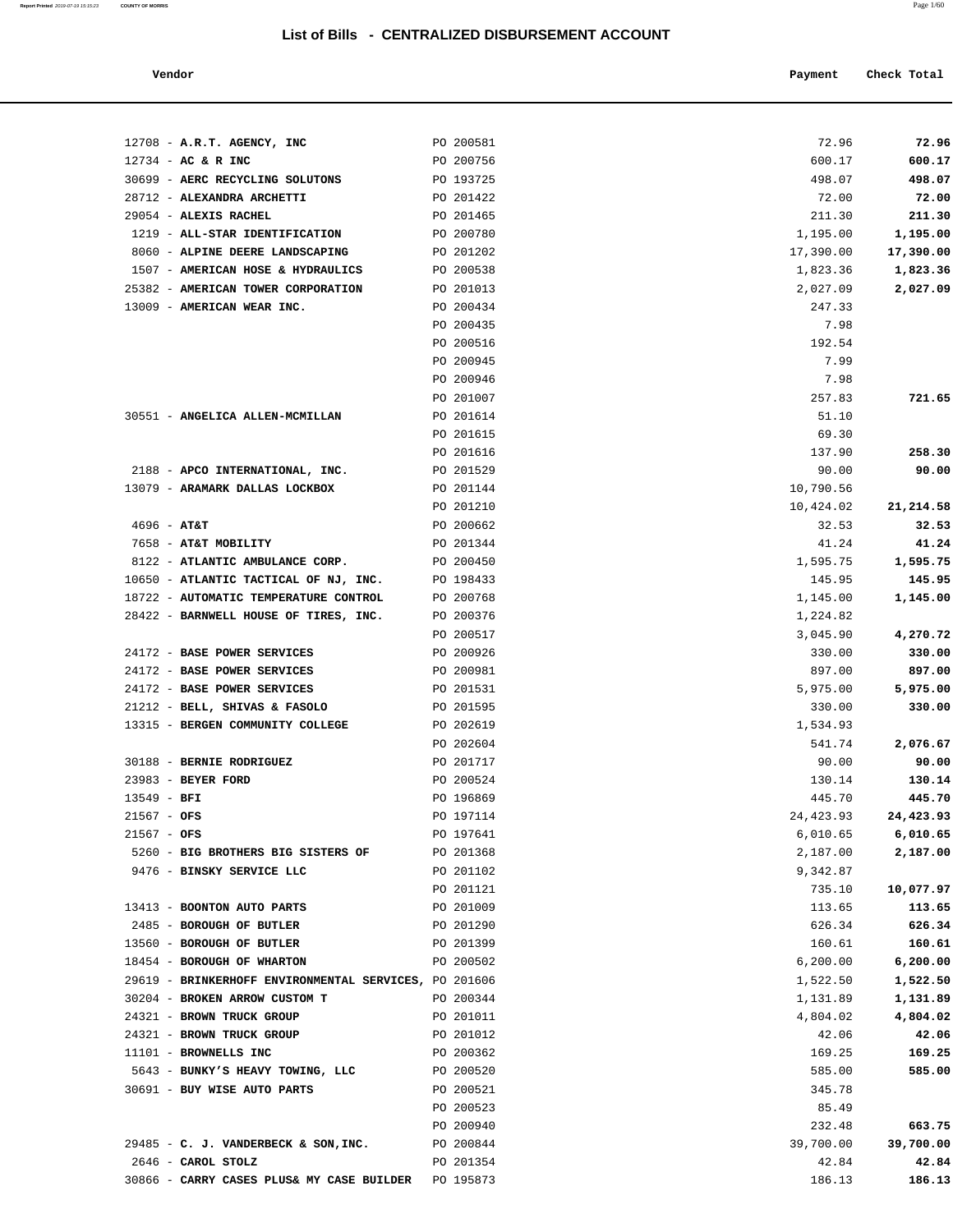**Report Printed** 2019-07-19 15:15:23 **COUNTY OF MORRIS** 

| Vendor                                               |           | Payment    | Check Total |
|------------------------------------------------------|-----------|------------|-------------|
| 26636 - CENTER FOR EVALUATION                        | PO 201369 | 28,347.00  | 28,347.00   |
| 13726 - CENTRAL JERSEY TITLE CO INC                  | PO 200657 | 2,061.00   | 2,061.00    |
| 20487 - CENTURYLINK                                  | PO 200663 | 158.51     | 158.51      |
| 20487 - CENTURYLINK                                  | PO 201285 | 2,778.45   | 2,778.45    |
| 20487 - CENTURYLINK                                  | PO 201355 | 47.86      | 47.86       |
| 24625 - CFCS - HOPE HOUSE                            | PO 201373 | 2,826.00   | 2,826.00    |
| 24016 - CHA CONSULTING                               | PO 200431 | 11,250.00  | 11,250.00   |
| 29506 - CHASAN, LAMPARELLO, MALLON                   | PO 201591 | 2,497.73   | 2,497.73    |
| 13788 - CHERRY WEBER & ASSOC. PC                     | PO 201547 | 3,425.87   |             |
|                                                      | PO 201545 | 4,765.40   |             |
|                                                      | PO 201610 | 934.80     | 9,126.07    |
| 31530 - CHILDERNS'S SUCCESS FOUNDATION               | PO 200092 | 2,636.00   | 2,636.00    |
| 30640 - CHP DOSIMETRY                                | PO 200655 | 3,022.00   | 3,022.00    |
| 1682 - CHRISTINE MARION                              | PO 201578 | 701.00     | 701.00      |
| $28373 - CHLIC$                                      | PO 201141 | 442,696.50 | 442,696.50  |
| 89 - CINTAS CORPORATION                              | PO 200752 | 154.54     | 154.54      |
| 12595 - CITY LIMO AND TAXI INC                       | PO 200615 | 1,898.00   | 1,898.00    |
| 25571 - CLEARY GIACOBBE ALFIERI &                    | PO 201312 | 11,865.00  | 11,865.00   |
| 25571 - CLEARY GIACOBBE ALFIERI &                    | PO 201348 | 17,102.00  | 17,102.00   |
| 8454 - CLIFTON ELEVATOR SERVICE CO INC               | PO 201159 | 5,814.00   | 5,814.00    |
| 4605 - COACH & EQUIPMENT MANUFACTURING CO. PO 200511 |           | 608.85     | 608.85      |
| 24252 - COFFEE LOVERS COFFEE SERVICE                 | PO 200841 | 91.85      | 91.85       |
| 13917 - COMMUNITY HOPE INC.                          | PO 201700 | 20,420.00  | 20,420.00   |
| 26101 - COOPER ELECTRIC SUPPLY CO.                   | PO 200763 | 2,986.48   | 2,986.48    |
| 26101 - COOPER ELECTRIC SUPPLY CO.                   | PO 201062 | 249.12     | 249.12      |
| 26101 - COOPER ELECTRIC SUPPLY CO.                   | PO 201113 | 812.86     | 812.86      |
| 21755 - CORE PROMOTIONS, LLC                         | PO 201047 | 535.00     | 535.00      |
| 14021 - COUNTY BUSINESS SYSTEMS INC                  | PO 199581 | 616.48     | 616.48      |
| 14029 - COUNTY COLLEGE OF MORRIS                     | PO 202600 | 417,576.59 | 417,576.59  |
| 14027 - COUNTY COLLEGE OF MORRIS                     | PO 202602 | 900.00     | 900.00      |
| 14027 - COUNTY COLLEGE OF MORRIS                     | PO 202603 | 314,392.80 | 314,392.80  |
| 13 - COUNTY OF MORRIS                                | PO 201172 | 24,771.68  | 24,771.68   |
| 13 - COUNTY OF MORRIS                                | PO 201242 | 1,664.79   | 1,664.79    |
| 13 - COUNTY OF MORRIS                                | PO 202307 | 150.25     |             |
|                                                      | PO 202307 | 98.30      | 248.55      |
| 13 - COUNTY OF MORRIS                                | PO 202597 | 25,833.01  | 25,833.01   |
| 13 - COUNTY OF MORRIS                                | PO 202598 | 114,865.69 | 114,865.69  |
| 13 - COUNTY OF MORRIS                                | PO 202659 | 9,637.92   | 9,637.92    |
| 14041 - COUNTY WELDING SUPPLY CO                     | PO 200540 | 98.62      |             |
|                                                      | PO 200541 | 102.96     | 201.58      |
| 29633 - CRANE ASSOCIATES, P.C.                       | PO 186706 | 1,300.00   | 1,300.00    |
| 24342 - CROSSTOWN PLUMBING SUPPLY INC.               | PO 201120 | 9,977.50   | 9,977.50    |
| 14102 - CY DRAKE LOCKSMITHS, INC.                    | PO 200269 | 239.40     | 239.40      |
| 12523 - D&B AUTO SUPPLY                              | PO 200989 | 2, 253.24  |             |
|                                                      | PO 201000 | 567.13     |             |
|                                                      | PO 200974 | 502.89     | 3,323.26    |
| 5334 - DALA EKENEZAR                                 | PO 201423 | 72.00      | 72.00       |
| 27963 - DAVID KENNY                                  | PO 201247 | 24.01      | 24.01       |
| 28637 - DELTA DENTAL OF NEW JERSEY, INC.             | PO 201180 | 16,624.74  | 16,624.74   |
| 28719 - DELTA DENTAL INSURANCE COMPANY               | PO 200104 | 2,714.37   |             |
|                                                      | PO 201140 | 14,456.50  | 17,170.87   |
| 24349 - DIRECT ENERGY BUSINESS MARKETING             | PO 201261 | 697.52     | 697.52      |
| 24349 - DIRECT ENERGY BUSINESS MARKETING             | PO 201325 | 4,064.14   | 4,064.14    |
| 24349 - DIRECT ENERGY BUSINESS MARKETING             | PO 201583 | 39.44      | 39.44       |
| 8735 - DIRECT TV INC                                 | PO 201060 | 73.99      | 73.99       |
| 24335 - DISCOVERY BENEFITS INC.                      | PO 199129 | 734.00     | 734.00      |
| 29063 - DM MEDICAL BILLINGS, LLC                     | PO 201646 | 1,519.76   | 1,519.76    |
| 29240 - DONALD HOWERING                              | PO 201572 | 42.79      | 42.79       |
| 14379 - DOVER BRAKE & CLUTCH CO INC                  | PO 200977 | 321.94     |             |

| 26636 - CENTER FOR EVALUATION                        | PO 201369 | 28,347.00  | 28,347.00  |
|------------------------------------------------------|-----------|------------|------------|
| 13726 - CENTRAL JERSEY TITLE CO INC                  | PO 200657 | 2,061.00   | 2,061.00   |
| 20487 - CENTURYLINK                                  | PO 200663 | 158.51     | 158.51     |
| 20487 - CENTURYLINK                                  | PO 201285 | 2,778.45   | 2,778.45   |
| 20487 - CENTURYLINK                                  | PO 201355 | 47.86      | 47.86      |
| 24625 - CFCS - HOPE HOUSE                            | PO 201373 | 2,826.00   | 2,826.00   |
| 24016 - CHA CONSULTING                               | PO 200431 | 11,250.00  | 11,250.00  |
| 29506 - CHASAN, LAMPARELLO, MALLON                   | PO 201591 | 2,497.73   | 2,497.73   |
| 13788 - CHERRY WEBER & ASSOC. PC PO 201547           |           | 3,425.87   |            |
|                                                      | PO 201545 | 4,765.40   |            |
|                                                      | PO 201610 | 934.80     | 9,126.07   |
| 31530 - CHILDERNS'S SUCCESS FOUNDATION               | PO 200092 | 2,636.00   | 2,636.00   |
| 30640 - CHP DOSIMETRY                                | PO 200655 | 3,022.00   | 3,022.00   |
| 1682 - CHRISTINE MARION                              | PO 201578 | 701.00     | 701.00     |
| $28373 - CHLIC$                                      | PO 201141 | 442,696.50 | 442,696.50 |
| 89 - CINTAS CORPORATION                              | PO 200752 | 154.54     | 154.54     |
| 12595 - CITY LIMO AND TAXI INC                       | PO 200615 | 1,898.00   | 1,898.00   |
| 25571 - CLEARY GIACOBBE ALFIERI &                    | PO 201312 | 11,865.00  | 11,865.00  |
| 25571 - CLEARY GIACOBBE ALFIERI &                    | PO 201348 | 17,102.00  | 17,102.00  |
| 8454 - CLIFTON ELEVATOR SERVICE CO INC               | PO 201159 | 5,814.00   | 5,814.00   |
| 4605 - COACH & EQUIPMENT MANUFACTURING CO. PO 200511 |           | 608.85     | 608.85     |
| 24252 - COFFEE LOVERS COFFEE SERVICE                 | PO 200841 | 91.85      | 91.85      |
| 13917 - COMMUNITY HOPE INC.                          | PO 201700 | 20,420.00  | 20,420.00  |
| 26101 - COOPER ELECTRIC SUPPLY CO.                   | PO 200763 | 2,986.48   | 2,986.48   |
| 26101 - COOPER ELECTRIC SUPPLY CO.                   | PO 201062 | 249.12     | 249.12     |
| 26101 - COOPER ELECTRIC SUPPLY CO.                   | PO 201113 | 812.86     | 812.86     |
| 21755 - CORE PROMOTIONS, LLC                         | PO 201047 | 535.00     | 535.00     |
| 14021 - COUNTY BUSINESS SYSTEMS INC                  | PO 199581 | 616.48     | 616.48     |
| 14029 - COUNTY COLLEGE OF MORRIS                     | PO 202600 | 417,576.59 | 417,576.59 |
| 14027 - COUNTY COLLEGE OF MORRIS                     | PO 202602 | 900.00     | 900.00     |
| 14027 - COUNTY COLLEGE OF MORRIS                     | PO 202603 | 314,392.80 | 314,392.80 |
| 13 - COUNTY OF MORRIS                                | PO 201172 | 24,771.68  | 24,771.68  |
| 13 - COUNTY OF MORRIS                                | PO 201242 | 1,664.79   | 1,664.79   |
| 13 - COUNTY OF MORRIS                                | PO 202307 | 150.25     |            |
|                                                      | PO 202307 | 98.30      | 248.55     |
| 13 - COUNTY OF MORRIS                                | PO 202597 | 25,833.01  | 25,833.01  |
| 13 - COUNTY OF MORRIS                                | PO 202598 | 114,865.69 | 114,865.69 |
| 13 - COUNTY OF MORRIS                                | PO 202659 | 9,637.92   | 9,637.92   |
| 14041 - COUNTY WELDING SUPPLY CO                     | PO 200540 | 98.62      |            |
|                                                      | PO 200541 | 102.96     | 201.58     |
| 29633 - CRANE ASSOCIATES, P.C.                       | PO 186706 | 1,300.00   | 1,300.00   |
| 24342 - CROSSTOWN PLUMBING SUPPLY INC.               | PO 201120 | 9,977.50   | 9,977.50   |
| 14102 - CY DRAKE LOCKSMITHS, INC.                    | PO 200269 | 239.40     | 239.40     |
| 12523 - D&B AUTO SUPPLY                              | PO 200989 | 2,253.24   |            |
|                                                      | PO 201000 | 567.13     |            |
|                                                      | PO 200974 | 502.89     | 3,323.26   |
| 5334 - DALA EKENEZAR                                 | PO 201423 | 72.00      | 72.00      |
| 27963 - DAVID KENNY                                  | PO 201247 | 24.01      | 24.01      |
| 28637 - DELTA DENTAL OF NEW JERSEY, INC.             | PO 201180 | 16,624.74  | 16,624.74  |
| 28719 - DELTA DENTAL INSURANCE COMPANY               | PO 200104 | 2,714.37   |            |
|                                                      | PO 201140 | 14,456.50  | 17,170.87  |
| 24349 - DIRECT ENERGY BUSINESS MARKETING             | PO 201261 | 697.52     | 697.52     |
| 24349 - DIRECT ENERGY BUSINESS MARKETING             | PO 201325 | 4,064.14   | 4,064.14   |
| 24349 - DIRECT ENERGY BUSINESS MARKETING             | PO 201583 | 39.44      | 39.44      |
| 8735 - DIRECT TV INC                                 | PO 201060 | 73.99      | 73.99      |
| 24335 - DISCOVERY BENEFITS INC.                      | PO 199129 | 734.00     | 734.00     |
| 29063 - DM MEDICAL BILLINGS, LLC                     | PO 201646 | 1,519.76   | 1,519.76   |
| 29240 - DONALD HOWERING                              | PO 201572 | 42.79      | 42.79      |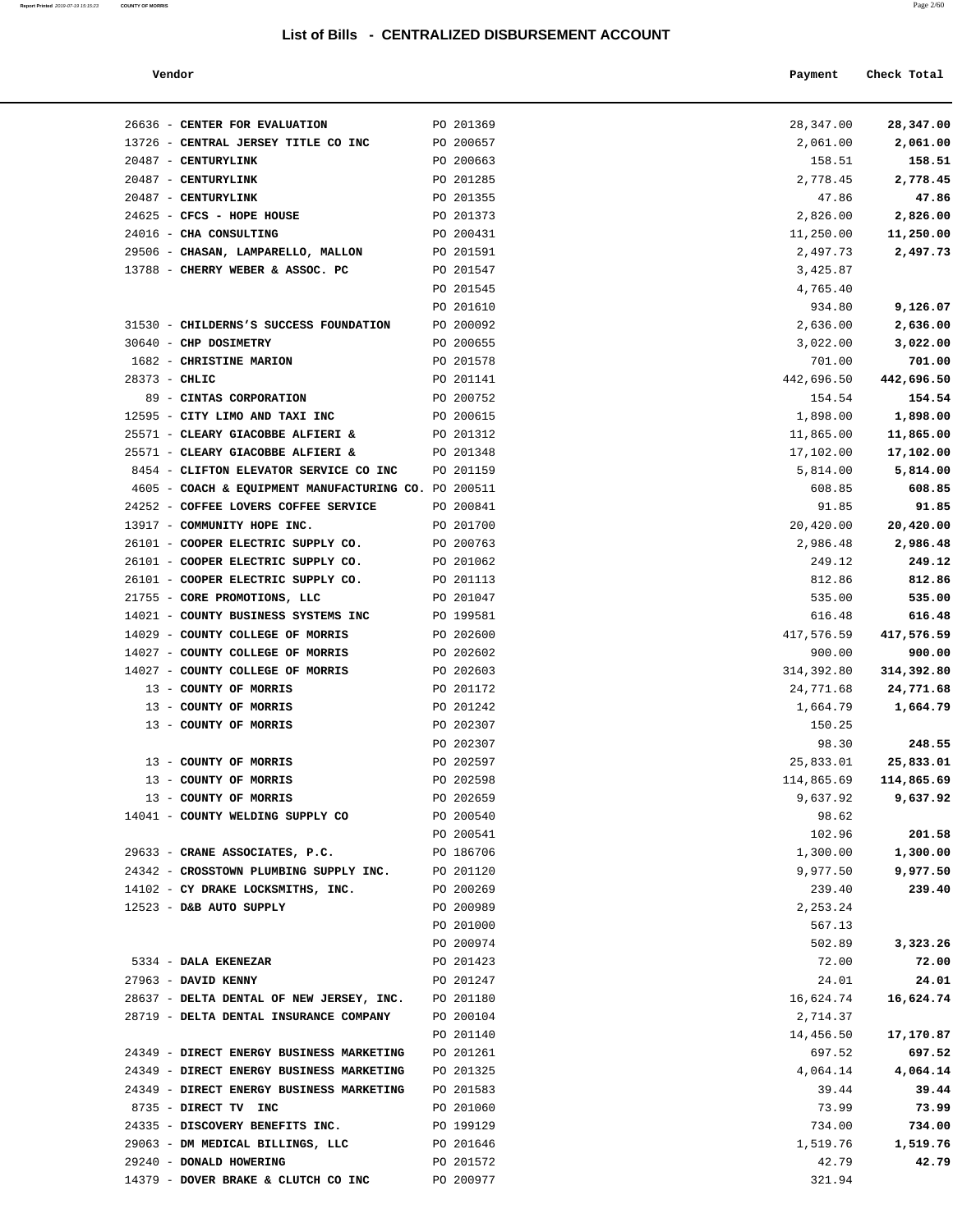**Vendor Payment Check Total**

|                       |                                                      | PO 200978              | 158.00             |                     |
|-----------------------|------------------------------------------------------|------------------------|--------------------|---------------------|
|                       |                                                      | PO 201001              | 56.83              |                     |
|                       |                                                      | PO 201002              | 73.45              | 610.22              |
|                       | 1462 - ELIZABETH A. JACOBSON                         | PO 201370              | 68.34              |                     |
|                       |                                                      | PO 201371              | 106.85             | 175.19              |
|                       | 14505 - ELIZABETHTOWN GAS COMPANY                    | PO 201722              | 73.10              | 73.10               |
| $11345$ - EMBROIDME   |                                                      | PO 201174              | 400.00             | 400.00              |
|                       | 2047 - EMPLOYMENT HORIZONS ENTERPRISES INC PO 201137 |                        | 67,170.00          | 67,170.00           |
|                       | 31109 - EPIPHANY COMMUNITY SERVICES, INC             | PO 201198              | 9,236.78           | 9,236.78            |
| 21666 - ETHEL HAWKINS |                                                      | PO 191147              | 629.40             | 629.40              |
|                       | 26716 - EXECUTIVE POOL SERVICES                      | PO 199860              | 480.00             | 480.00              |
|                       | 14604 - EXTEL COMMUNICATIONS                         | PO 199338              | 3,272.00           | 3,272.00            |
|                       | 14641 - FAMILY INTERVENTION                          | PO 201208              | 11,315.00          |                     |
|                       |                                                      | PO 201357              | 13,961.00          | 25,276.00           |
| $14668$ - FEDEX       | 15382 - FAMILY PROMISE OF                            | PO 201142<br>PO 201149 | 5,128.94<br>767.90 | 5,128.94            |
|                       | 28805 - FFM CONTRACTING LLC                          | PO 201319              | 17,300.00          | 767.90<br>17,300.00 |
|                       | 21677 - FIRE AND SECURITY TECHNOLOGIES               | PO 201044              | 5,000.00           | 5,000.00            |
|                       | 25548 - FIRST PRIORITY EMERGENCY                     | PO 178762              | 6,801.00           | 6,801.00            |
|                       | 25548 - FIRST PRIORITY EMERGENCY                     | PO 194035              | 4,950.00           | 4,950.00            |
|                       | 25548 - FIRST PRIORITY EMERGENCY                     | PO 201219              | 1,871.50           | 1,871.50            |
|                       | 25548 - FIRST PRIORITY EMERGENCY                     | PO 201377              | 3,660.00           | 3,660.00            |
|                       | 25548 - FIRST PRIORITY EMERGENCY                     | PO 201538              | 1,830.00           | 1,830.00            |
| 3051 - LAZ PARKING    |                                                      | PO 201596              | 5,020.30           |                     |
|                       |                                                      | PO 201597              | 4,245.32           | 9,265.62            |
|                       | 747 - FISHER HEALTHCARE                              | PO 194081              | 93.53              | 93.53               |
|                       | 28666 - FLAGSHIP HEALTH SYSTEMS, INC.                | PO 201189              | 2,860.13           | 2,860.13            |
|                       | 12151 - FLEMINGTON BUICK CHEVROLET                   | PO 200979              | 13.47              | 13.47               |
|                       | 27167 - FLEMINGTON CHRYSLER                          | PO 200990              | 51.42              | 51.42               |
|                       | 25330 - FLEMINGTON DEPT STORE INC                    | PO 198970              | 887.40             | 887.40              |
|                       | 25330 - FLEMINGTON DEPT STORE INC                    | PO 201016              | 470.75             | 470.75              |
|                       | 2147 - FLEMINGTON DEPT STORE INC                     | PO 201050              | 3,110.78           | 3,110.78            |
|                       | 26339 - FOX STEEL PRODUCTS LLC.                      | PO 199547              | 778.00             | 778.00              |
|                       | 14795 - FRENCH & PARRELLO ASSOCIATES                 | PO 195995              | 9,006.28           | 9,006.28            |
|                       | 14123 - GANNETT NJ NEWSPAPERS                        | PO 201110              | 71.12              | 71.12               |
|                       | 14123 - GANNETT NJ NEWSPAPERS                        | PO 201145              | 289.90             | 289.90              |
|                       | 14123 - GANNETT NJ NEWSPAPERS                        | PO 201656              | 39.56              | 39.56               |
|                       | 14857 - GARDEN STATE HIGHWAY                         | PO 201049              | 4,750.34           | 4,750.34            |
|                       | 14887 - GENERAL PLUMBING SUPPLY INC.                 | PO 201056              | 69.50              | 69.50               |
|                       | 10419 - GLENDALE PARADE STORE LLC                    | PO 199732              | 80.00              | 80.00               |
| $14984$ - GRAINGER    |                                                      | PO 200505              | 201.35             |                     |
|                       |                                                      | PO 200506              | 221.70             |                     |
|                       |                                                      | PO 200697              | 394.36             |                     |
|                       |                                                      | PO 200698              | 114.40             |                     |
|                       |                                                      | PO 200501              | 273.67             |                     |
|                       |                                                      | PO 200643              | 864.94             |                     |
|                       |                                                      | PO 200802              | 716.47             |                     |
|                       |                                                      | PO 201064              | 303.76             | 3,090.65            |
| $24884$ - GRAINGER    |                                                      | PO 200741              | 77.23              | 77.23               |
| $14984 -$ GRAINGER    |                                                      | PO 201147              | 4,597.56           | 4,597.56            |
|                       | 15007 - GREENMAN PEDERSEN INC                        | PO 201308              | 784.31             | 784.31              |
|                       | 30137 - GZA GEOENVIRONMENTAL, INC.                   | PO 200154              | 906.25             | 906.25              |
|                       | 7719 - HARRISON DILLARD                              | PO 200949              | 177.01             | 177.01              |
| 21459 - HERC RENTALS  |                                                      | PO 201136              | 1,417.11           | 1,417.11            |
| 21459 - HERC RENTALS  |                                                      | PO 201327              | 1,060.00           | 1,060.00            |
|                       | 928 - HINDSIGHT, INC                                 | PO 200864              | 20,647.00          | 20,647.00           |
|                       | 28404 - HOME DEPOT U.S.A., INC.                      | PO 201257              | 412.32             |                     |
|                       |                                                      | PO 201585              | 577.13             |                     |
|                       |                                                      | PO 201650              | 528.05             | 1,517.50            |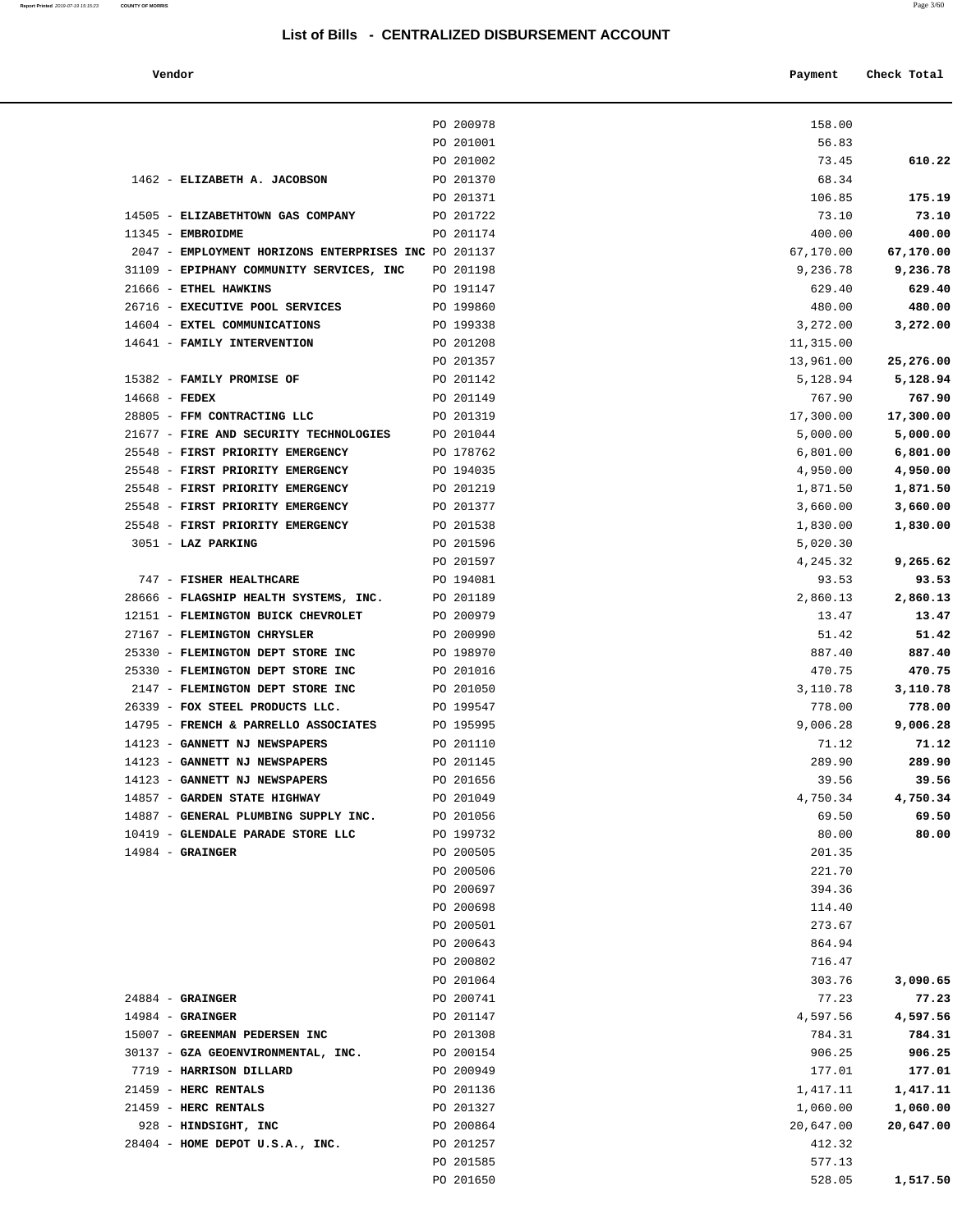**Report Printed** 2019-07-19 15:15:23 **COUNTY OF MORRIS** Page 4/60

| Vendor |  | Payment Check Total |
|--------|--|---------------------|
|--------|--|---------------------|

| 20737 - HOOVER TRUCK CENTERS INC                     | PO 200529              | 300.69            | 300.69            |
|------------------------------------------------------|------------------------|-------------------|-------------------|
| 20737 - HOOVER TRUCK CENTERS INC                     | PO 200991              | 201.15            | 201.15            |
| 20737 - HOOVER TRUCK CENTERS INC                     | PO 200992              | 67.46             | 67.46             |
| 20737 - HOOVER TRUCK CENTERS INC                     | PO 201003              | 559.25            | 559.25            |
| 15249 - HOUSING PARTNERSHIP                          | PO 201372              | 3,946.00          | 3,946.00          |
| 26660 - ILIFF-RUGGIERO FUNERAL HOME INC.             | PO 201156              | 8,450.00          | 8,450.00          |
| 29846 - IMPERIAL BAG & PAPER CO. LLC                 | PO 201167              | 1,349.60          | 1,349.60          |
| 6100 - INTER CITY TIRE                               | PO 200515              | 448.95            | 448.95            |
| 30135 - INVESTIGATIVE FORENSICS CONSULTING PO 201224 |                        | 2,204.00          | 2,204.00          |
| $27066$ - IPREO LLC                                  | PO 201712              | 1,500.00          | 1,500.00          |
| 15433 - J & D SALES & SERVICE LLC                    | PO 200510              | 425.00            | 425.00            |
| 28244 - JAMES ATOCHE                                 | PO 200985              | 100.00            | 100.00            |
| 28604 - JANE A. ARMSTRONG                            | PO 200732              | 420.42            | 420.42            |
| 20591 - JEFFREY PAUL                                 | PO 201582              | 585.28            | 585.28            |
| 960 - JERSEY CENTRAL POWER & LIGHT                   | PO 200980              | 3,016.23          | 3,016.23          |
| 960 - JERSEY CENTRAL POWER & LIGHT                   | PO 201280              | 491.87            | 491.87            |
| 960 - JERSEY CENTRAL POWER & LIGHT                   | PO 201281              | 2,545.73          | 2,545.73          |
| 960 - JERSEY CENTRAL POWER & LIGHT                   | PO 201282              | 15,258.18         | 15,258.18         |
| 960 - JERSEY CENTRAL POWER & LIGHT                   | PO 201289              | 1,847.31          | 1,847.31          |
| 960 - JERSEY CENTRAL POWER & LIGHT                   | PO 201292              | 14.67             | 14.67             |
| 960 - JERSEY CENTRAL POWER & LIGHT                   | PO 201293              | 96.04             | 96.04             |
| 960 - JERSEY CENTRAL POWER & LIGHT                   | PO 201294              | 46.66             | 46.66             |
| 960 - JERSEY CENTRAL POWER & LIGHT                   | PO 201324              | 70,694.70         | 70,694.70         |
| 960 - JERSEY CENTRAL POWER & LIGHT                   | PO 201329              | 49,439.81         | 49,439.81         |
| 960 - JERSEY CENTRAL POWER & LIGHT                   | PO 201540              | 3.98              | 3.98              |
| 960 - JERSEY CENTRAL POWER & LIGHT                   | PO 201541              | 3.63              | 3.63              |
| 960 - JERSEY CENTRAL POWER & LIGHT                   | PO 202115              | 44,666.85         | 44,666.85         |
| 26156 - JJS SERVICES, INC.                           | PO 201723              | 1,000.00          | 1,000.00          |
| 21183 - JOANNE YOUNG<br>18494 - JOCELYN L. WILSON    | PO 201664<br>PO 191719 | 72.00<br>629.40   | 72.00<br>629.40   |
| $11122$ - JOHN D CLARK                               |                        |                   |                   |
| 25532 - JOHN R. MORELLO                              | PO 201652<br>PO 201300 | 90.00<br>1,050.00 | 90.00<br>1,050.00 |
| 13008 - JOHN WILLS STUDIOS INC                       | PO 195267              | 616.94            | 616.94            |
| 12452 - JOHNSON & JOHNSON, ESQS                      | PO 201352              | 1,804.10          |                   |
|                                                      | PO 202319              | 5,298.00          | 7,102.10          |
| 21614 - JOHNSON MIRMIRAN &                           | PO 155500              | 6,118.09          | 6,118.09          |
| 21614 - JOHNSON MIRMIRAN &                           | PO 167553              | 675.00            | 675.00            |
| 21614 - JOHNSON MIRMIRAN &                           | PO 179563              | 3,000.00          | 3,000.00          |
| 21614 - JOHNSON MIRMIRAN &                           | PO 201548              | 18,198.09         | 18,198.09         |
| 2695 - JOHNSTONE SUPPLY                              | PO 201339              | 375.29            |                   |
|                                                      | PO 201305              | 222.65            |                   |
|                                                      | PO 201584              | 79.58             | 677.52            |
| 30657 - JONATHAN BONILLA MADRIGAL                    | PO 201431              | 90.00             | 90.00             |
| 29495 - JOSEPH ELLIS                                 | PO 201223              | 25.90             | 25.90             |
| 31548 - KAHANT ELECTRICAL SUPPLY CO.                 | PO 200547              | 2,121.00          | 2,121.00          |
| 15565 - KELLER & KIRKPATRICK                         | PO 196383              | 5,655.00          |                   |
|                                                      | PO 199156              | 5,724.00          |                   |
|                                                      | PO 200746              | 19,842.00         |                   |
|                                                      | PO 201084              | 50,890.00         |                   |
|                                                      | PO 201546              | 3,618.00          | 85,729.00         |
| 29842 - KENVIL DELI MARKKET                          | PO 201052              | 264.50            | 264.50            |
| 15634 - KORNER STORE INC                             | PO 201053              | 310.50            | 310.50            |
| 15671 - LABCORP OF AMERICA HOLDINGS                  | PO 199118              | 96.75             | 96.75             |
| 8132 - LAKE PHYSICIANS AND HOSPITAL                  | PO 200770              | 124.95            | 124.95            |
| 5932 - LARRY PETERS                                  | PO 201058              | 100.50            | 100.50            |
| 25486 - LASZLO CSENGETO                              | PO 201415              | 27.30             | 27.30             |
| 25383 - LAW OFFICE OF ROBERT J. GREENBAUM            | PO 201350              | 60.00             | 60.00             |
| 857 - LEVITT'S LLC                                   | PO 200653              | 187.20            | 187.20            |
| 5855 - LEXIS NEXIS                                   | PO 200433              | 58.00             | 58.00             |
|                                                      |                        |                   |                   |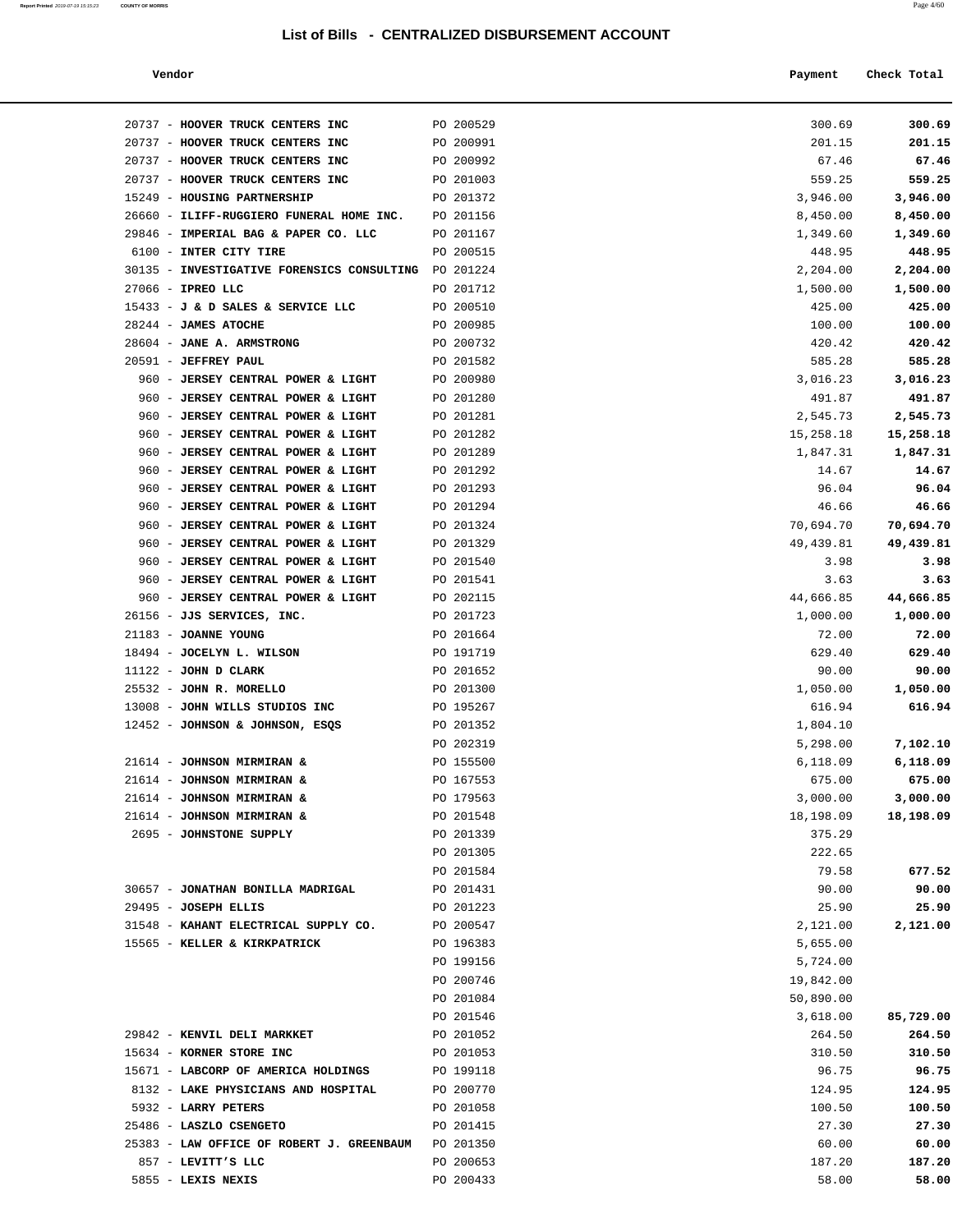| Vendor                                               |           | Payment    | Check Total |
|------------------------------------------------------|-----------|------------|-------------|
| 15816 - LONGFELLOWS SANDWICH DELI                    | PO 200670 | 219.98     | 219.98      |
| 10536 - LORI GRISALES                                | PO 201417 | 72.00      | 72.00       |
| 28911 - M-TEC CONSTRUCTION SERVICE LLC               | PO 196510 | 16,980.00  |             |
|                                                      | PO 199154 | 8,850.00   | 25,830.00   |
| 15907 - M.C. MUA-MT OLIVE                            | PO 200873 | 496.09     | 496.09      |
| 28265 - MALACHY MECHANICAL                           | PO 200244 | 1,532.00   |             |
|                                                      | PO 200360 | 792.00     |             |
|                                                      | PO 201061 | 120.00     | 2,444.00    |
| 9650 - MC LEAGUE OF MUNICIPALITIES                   | PO 200938 | 350.00     | 350.00      |
| 16065 - MC VOCATIONAL SCHOOL DISTRICT                | PO 202601 | 20,962.33  | 20,962.33   |
| 24125 - MCELWEE & QUINN LLC                          | PO 201713 | 1,100.00   | 1,100.00    |
| 16129 - MENTAL HEALTH ASSOCIATION OF                 | PO 201694 | 3,936.00   |             |
|                                                      | PO 201695 | 20,162.00  |             |
|                                                      | PO 201696 | 9,126.00   |             |
|                                                      | PO 201699 | 7,541.00   |             |
|                                                      | PO 201697 | 6,364.00   |             |
|                                                      | PO 201698 | 2,012.11   | 49,141.11   |
| 16158 - MGL PRINTING SOLUTIONS                       | PO 200785 | 682.00     | 682.00      |
| 568 - MOBILE LIFTS, INC.                             | PO 187373 | 145,466.00 | 145,466.00  |
| $13106$ - MORRIS ARTS                                | PO 201356 | 4,400.00   | 4,400.00    |
| 12819 - MORRIS COUNTY MUA                            | PO 201187 | 1,489.54   | 1,489.54    |
| 19491 - MORRISTOWN INN                               | PO 200948 | 304.00     | 304.00      |
| 16321 - MORRISTOWN LUMBER &                          | PO 201104 | 1,185.16   |             |
|                                                      | PO 201105 | 74.24      |             |
|                                                      | PO 200870 | 62.13      |             |
|                                                      | PO 201118 | 180.24     | 1,501.77    |
| 7584 - MORRISTOWN MEDICAL CENTER                     | PO 200626 | 26,995.22  |             |
|                                                      | PO 200627 | 13,690.17  | 40,685.39   |
| 21573 - ATLANTIC CORPORATE HEALTH                    | PO 200893 | 8,704.17   | 8,704.17    |
| 16338 - MORRISTOWN NEIGHBORHOOD HOUSE                | PO 201701 | 2,548.00   | 2,548.00    |
| 16340 - MORRISTOWN PARKING AUTHORITY                 | PO 201334 | 5,702.00   | 5,702.00    |
| 16342 - MORRISTOWN POST OFFICE                       | PO 200887 | 945.00     | 945.00      |
| 16342 - MORRISTOWN POST OFFICE                       | PO 200888 | 5,000.00   | 5,000.00    |
| 19523 - N.J. NATURAL GAS COMPANY                     | PO 201509 | 30.36      |             |
|                                                      | PO 201508 | 154.26     |             |
|                                                      | PO 201446 | 30.36      |             |
|                                                      | PO 201445 | 258.61     |             |
|                                                      | PO 201599 | 26.88      |             |
|                                                      | PO 201588 | 32.94      | 533.41      |
| 31591 - NANCY FERNANDEZ                              | PO 201645 | 179.52     | 179.52      |
| 28785 - NAPA OF ROCKAWAY                             | PO 200951 | 492.69     |             |
|                                                      | PO 200973 | 80.28      | 572.97      |
| 12130 - NAT.ORGANIZATION OF BLACK                    | PO 200641 | 200.00     | 200.00      |
| 21122 - NATIONAL FUEL OIL INC.                       | PO 202599 | 41,999.94  |             |
|                                                      | PO 202599 | 6,395.05   | 48,394.99   |
| 9894 - NEOPOST USA INC.                              | PO 197201 | 346.75     | 346.75      |
| 28348 - NEW JERSEY OVERHEAD DOOR LLC                 | PO 199461 | 10,732.93  |             |
|                                                      | PO 199462 | 13,311.09  |             |
|                                                      | PO 199657 | 3,578.30   | 27,622.32   |
| 16552 - NEWBRIDGE SERVICES INC                       | PO 201138 | 14,413.00  | 14,413.00   |
| 16570 - NISIVOCCIA, LLP                              | PO 201020 | 8,266.00   |             |
|                                                      | PO 201184 | 9,775.00   | 18,041.00   |
| 9634 - NJ COUNTY PLANNERS ASSOCIATION, C/O PO 197890 |           | 150.00     | 150.00      |
| 21704 - NJ DEPARTMENT OF TREASURY                    | PO 201535 | 73.50      | 73.50       |
| 21704 - NJ DEPARTMENT OF TREASURY                    | PO 201536 | 105.00     | 105.00      |
| 8991 - NJHMFA-HMIS                                   | PO 201146 | 6,500.00   | 6,500.00    |
| $8349$ - NMS LABS                                    | PO 200847 | 4,653.00   | 4,653.00    |
| 26357 - NORTHEAST COMMUNICATIONS, INC.               | PO 200514 | 58.00      | 58.00       |
| 16738 - NORTHEASTERN HARDWARE CO INC                 | PO 201054 | 122.85     | 122.85      |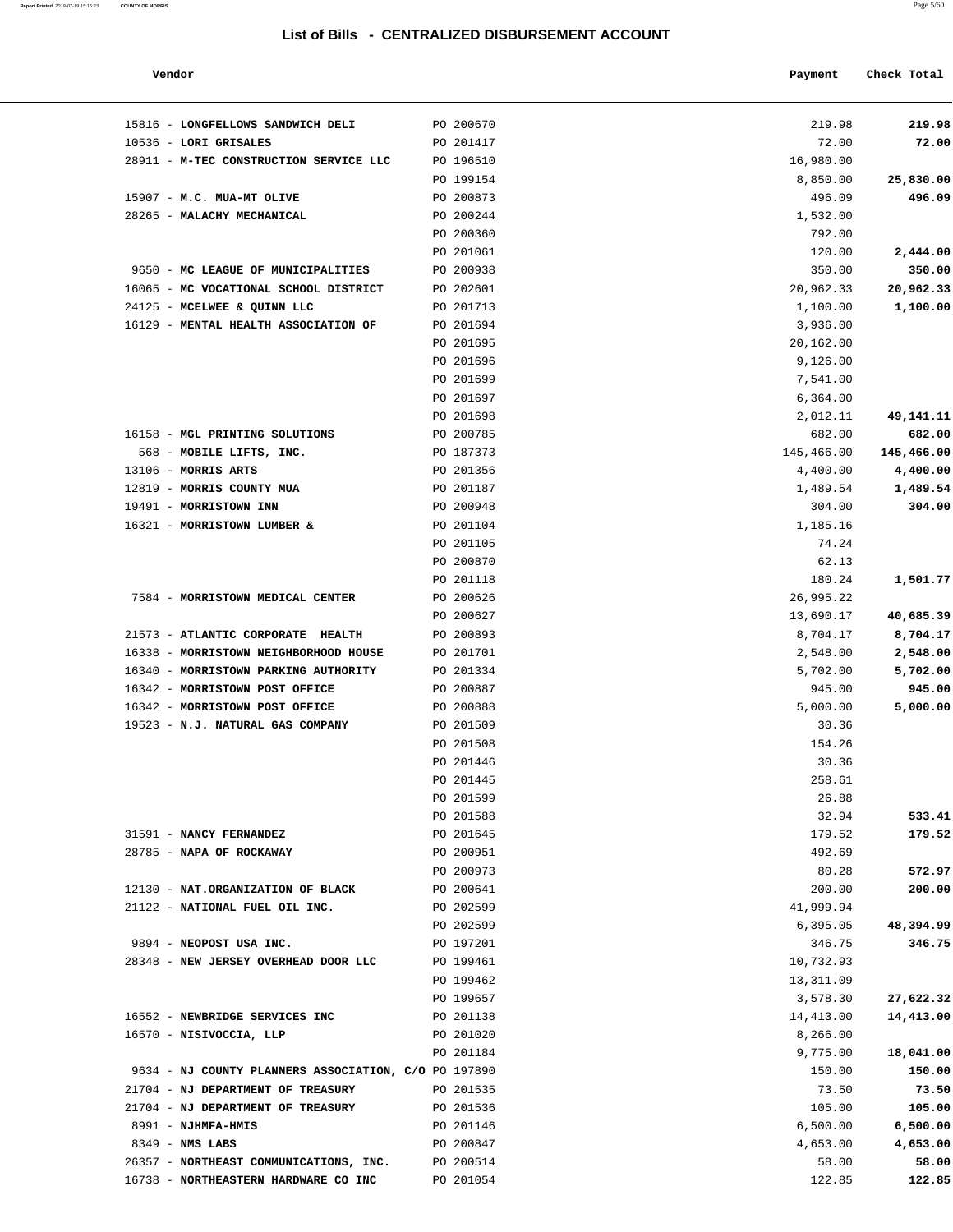| Report Printed 2019-07-19 15:15:23 COUNTY OF MORRIS | Page 6/60 |
|-----------------------------------------------------|-----------|
|                                                     |           |

| Vendor                                                      |           | Payment   | Check Total    |
|-------------------------------------------------------------|-----------|-----------|----------------|
| 30167 - NOTO-WYNKOOP FUNERAL HOME                           | PO 200846 | 1,575.00  | 1,575.00       |
| 26726 - OFFICE CONCEPTS GROUP, INC.                         | PO 200856 | 1,382.22  | 1,382.22       |
| 26726 - OFFICE CONCEPTS GROUP, INC.                         | PO 200894 | 648.93    | 648.93         |
| 26726 - OFFICE CONCEPTS GROUP, INC.                         | PO 201158 | 447.59    | 447.59         |
| 25021 - ONE SOURCE OF NEW JERSEY LLC                        | PO 200512 | 97.42     | 97.42          |
| 25021 - ONE SOURCE OF NEW JERSEY LLC                        | PO 200513 | 632.75    | 632.75         |
| 8451 - OPTIMUM                                              | PO 201176 | 1,145.46  | 1,145.46       |
| 8451 - OPTIMUM                                              | PO 201177 | 362.07    | 362.07         |
| 10287 - PANCIELLO CONSTRUCTION LLC                          | PO 201034 | 3,760.00  |                |
|                                                             | PO 201035 | 2,000.00  |                |
|                                                             | PO 201590 | 3,200.00  | 8,960.00       |
| 16887 - PAPER MART INC                                      | PO 200810 | 349.40    | 349.40         |
| 14997 - PARKHURST DISTRIBUTING CO INC                       | PO 201160 | 469.77    | 469.77         |
| 2749 - PARSIPPANY CHILD DAY CARE CTR.                       | PO 201139 | 2,852.00  | 2,852.00       |
| 31577 - PATHOGEND OF NJ                                     | PO 201600 | 2,526.60  | 2,526.60       |
| 25411 - PATRICIA W. GIBBONS                                 | PO 201579 | 529.65    | 529.65         |
| 24836 - PEIRCE EQUIPMENT CO.                                | PO 200850 | 781.42    | 781.42         |
| 27929 - PREMIER GLOBAL SERVICES                             | PO 200953 | 187.04    | 187.04         |
| 4327 - PRIME HEALTHCARE SERVICES                            | PO 201705 | 16,018.00 | 16,018.00      |
| 31528 - PRINCETON INSTITUTE OF LANGUAGES, INC DBA PO 200806 |           |           | 1,332.00<br>1, |
| 28417 - PLIC SBD GRAND ISLAND                               | PO 200733 | 202.42    | 202.42         |
| 17189 - PSE&G CO                                            | PO 201267 | 387.13    | 387.13         |
| 17189 - PSE&G CO                                            | PO 202331 | 3,144.68  | 3,144.68       |
| 7872 - QUENCH USA, INC.                                     | PO 200923 | 204.00    |                |
|                                                             | PO 201057 | 96.00     | 300.00         |
| 30957 - QUINCY COMPRESSOR LLC                               | PO 200343 | 100.00    | 100.00         |
| 30957 - QUINCY COMPRESSOR LLC                               | PO 201162 | 160.89    | 160.89         |
|                                                             |           |           |                |
| 264 - R & J CONTROL, INC.                                   | PO 201240 | 155.00    |                |
|                                                             | PO 201240 | 3,410.00  |                |
|                                                             | PO 201430 | 431.62    | 3,996.62       |
| 12473 - R.D. SALES DOOR & HARDWARE LLC                      | PO 200799 | 580.00    |                |
|                                                             | PO 201092 | 5,405.00  | 5,985.00       |
| 17692 - R.P. SMITH & SON, INC.                              | PO 199943 | 268.80    |                |
|                                                             | PO 200500 | 46.00     |                |
|                                                             | PO 201059 | 629.50    | 944.30         |
| $17215$ - R.S. KNAPP CO. INC.                               | PO 200757 | 557.15    |                |
|                                                             | PO 200759 | 75.00     |                |
|                                                             | PO 200754 | 252.21    | 884.36         |
| 26223 - RE-TRON TECHNOLOGIES INC.                           | PO 200851 | 122.91    | 122.91         |
| 26223 - RE-TRON TECHNOLOGIES INC.                           | PO 200852 | 245.82    | 245.82         |
| 31021 - RICE LAKE WEIGHING SYSTEMS                          | PO 198634 | 3,456.95  | 3,456.95       |
| 19765 - RICOH AMERICAS CORPORATION                          | PO 201552 | 1,672.01  |                |
|                                                             | PO 201124 | 823.30    |                |
|                                                             | PO 201273 | 1,355.93  |                |
|                                                             | PO 201270 | 456.51    | 4,307.75       |
| 28741 - RICOH USA, INC.                                     | PO 201117 | 791.36    | 791.36         |
| 28741 - RICOH USA, INC.                                     | PO 201274 | 650.91    | 650.91         |
| 28741 - RICOH USA, INC.                                     | PO 201287 | 161.12    | 161.12         |
| 28741 - RICOH USA, INC.                                     | PO 201299 | 114.17    | 114.17         |
| 28741 - RICOH USA, INC.                                     | PO 201345 | 3,685.14  | 3,685.14       |
| 28741 - RICOH USA, INC.                                     | PO 201391 | 949.08    | 949.08         |
| 28741 - RICOH USA, INC.                                     | PO 201406 | 197.92    | 197.92         |
| 28741 - RICOH USA, INC.                                     | PO 201407 | 512.43    | 512.43         |
| 28741 - RICOH USA, INC.                                     | PO 201612 | 884.51    | 884.51         |
| 30481 - ROBERT WOOD JOHNSON                                 | PO 187403 | 1,208.00  |                |

| 10287 - PANCIELLO CONSTRUCTION LLC                          | PO 201034 | 3,760.00  |               |
|-------------------------------------------------------------|-----------|-----------|---------------|
|                                                             | PO 201035 | 2,000.00  |               |
|                                                             | PO 201590 | 3,200.00  | 8,960.00      |
| 16887 - PAPER MART INC                                      | PO 200810 | 349.40    | 349.40        |
| 14997 - PARKHURST DISTRIBUTING CO INC                       | PO 201160 | 469.77    | 469.77        |
| 2749 - PARSIPPANY CHILD DAY CARE CTR.                       | PO 201139 | 2,852.00  | 2,852.00      |
| 31577 - PATHOGEND OF NJ                                     | PO 201600 | 2,526.60  | 2,526.60      |
| 25411 - PATRICIA W. GIBBONS                                 | PO 201579 | 529.65    | 529.65        |
| 24836 - PEIRCE EQUIPMENT CO.                                | PO 200850 | 781.42    | 781.42        |
| 27929 - PREMIER GLOBAL SERVICES                             | PO 200953 | 187.04    | 187.04        |
| 4327 - PRIME HEALTHCARE SERVICES                            | PO 201705 | 16,018.00 | 16,018.00     |
| 31528 - PRINCETON INSTITUTE OF LANGUAGES, INC DBA PO 200806 |           |           | $1,332.00$ 1, |
| 28417 - PLIC SBD GRAND ISLAND                               | PO 200733 | 202.42    | 202.42        |
| 17189 - PSE&G CO                                            | PO 201267 | 387.13    | 387.13        |
| 17189 - PSE&G CO                                            | PO 202331 | 3,144.68  | 3,144.68      |
| 7872 - QUENCH USA, INC.                                     | PO 200923 | 204.00    |               |
|                                                             | PO 201057 | 96.00     | 300.00        |
| 30957 - QUINCY COMPRESSOR LLC                               | PO 200343 | 100.00    | 100.00        |
| 30957 - QUINCY COMPRESSOR LLC                               | PO 201162 | 160.89    | 160.89        |
| $264$ - R & J CONTROL, INC.                                 | PO 201240 | 155.00    |               |
|                                                             | PO 201240 | 3,410.00  |               |
|                                                             | PO 201430 | 431.62    | 3,996.62      |
| 12473 - R.D. SALES DOOR & HARDWARE LLC                      | PO 200799 | 580.00    |               |
|                                                             | PO 201092 | 5,405.00  | 5,985.00      |
| $17692$ - R.P. SMITH & SON, INC.                            | PO 199943 | 268.80    |               |
|                                                             | PO 200500 | 46.00     |               |
|                                                             | PO 201059 | 629.50    | 944.30        |
| 17215 - R.S. KNAPP CO. INC.                                 | PO 200757 | 557.15    |               |
|                                                             | PO 200759 | 75.00     |               |
|                                                             | PO 200754 | 252.21    | 884.36        |
| 26223 - RE-TRON TECHNOLOGIES INC.                           | PO 200851 | 122.91    | 122.91        |
| 26223 - RE-TRON TECHNOLOGIES INC.                           | PO 200852 | 245.82    | 245.82        |
| 31021 - RICE LAKE WEIGHING SYSTEMS                          | PO 198634 | 3,456.95  | 3,456.95      |
| 19765 - RICOH AMERICAS CORPORATION                          | PO 201552 | 1,672.01  |               |
|                                                             | PO 201124 | 823.30    |               |
|                                                             | PO 201273 | 1,355.93  |               |
|                                                             | PO 201270 | 456.51    | 4,307.75      |
| 28741 - RICOH USA, INC.                                     | PO 201117 | 791.36    | 791.36        |
| 28741 - RICOH USA, INC.                                     | PO 201274 | 650.91    | 650.91        |
| 28741 - RICOH USA, INC.                                     | PO 201287 | 161.12    | 161.12        |
| 28741 - RICOH USA, INC.                                     | PO 201299 | 114.17    | 114.17        |
| 28741 - RICOH USA, INC.                                     | PO 201345 | 3,685.14  | 3,685.14      |
| 28741 - RICOH USA, INC.                                     | PO 201391 | 949.08    | 949.08        |
| 28741 - RICOH USA, INC.                                     | PO 201406 | 197.92    | 197.92        |
| 28741 - RICOH USA, INC.                                     | PO 201407 | 512.43    | 512.43        |
|                                                             | PO 201612 | 884.51    | 884.51        |
| 28741 - RICOH USA, INC.                                     |           |           |               |
| 30481 - ROBERT WOOD JOHNSON                                 | PO 187403 | 1,208.00  |               |
|                                                             | PO 189079 | 357.60    | 1,565.60      |
| 20498 - ROSETTA STONE LTD                                   | PO 200375 | 1,902.00  | 1,902.00      |
| 5345 - ROUTE 23 AUTOMALL LLC                                | PO 200533 | 137.38    |               |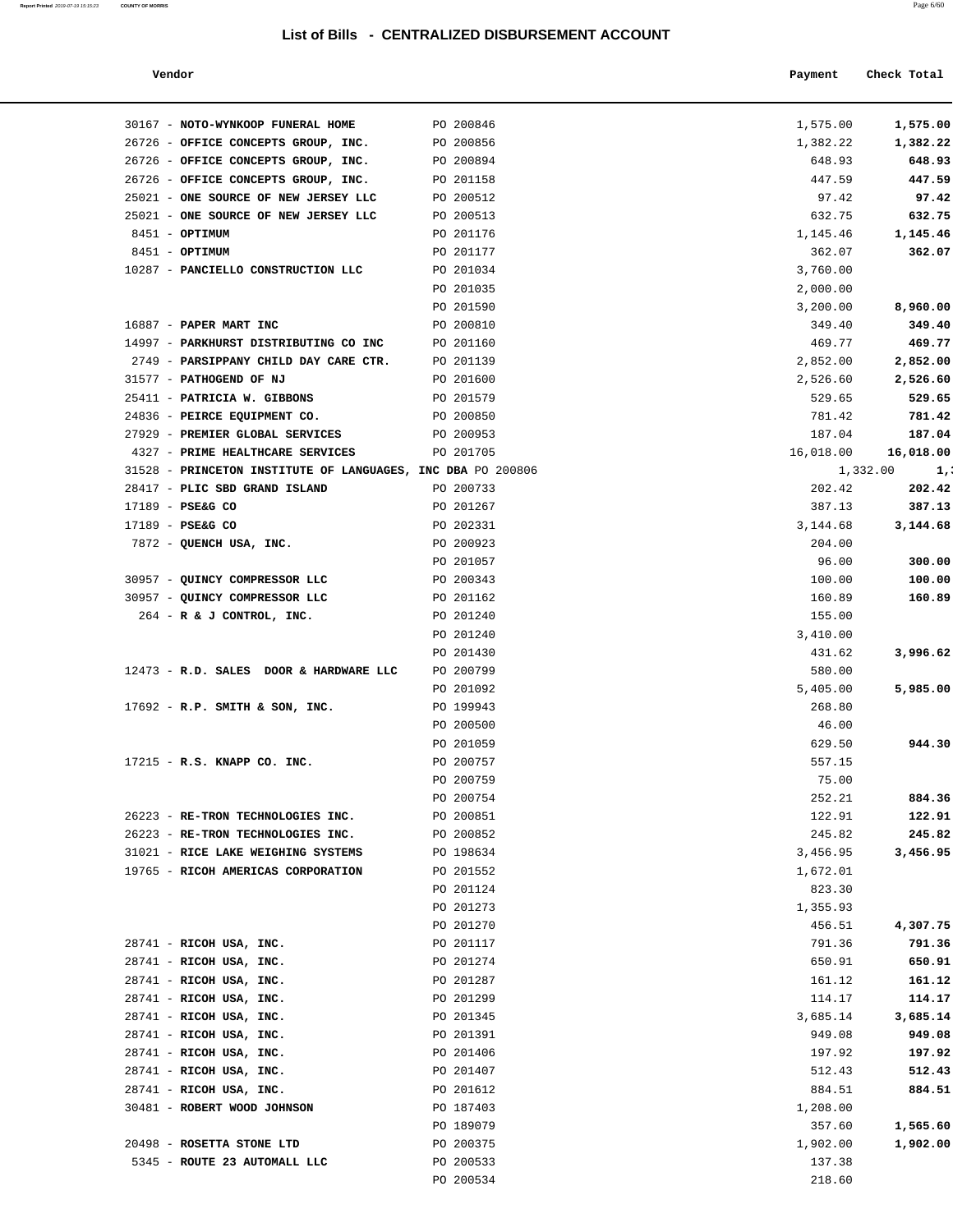| Vendor | Payment Check Total |
|--------|---------------------|

|                                                                       | PO 200952              | 0.84                  |                       |
|-----------------------------------------------------------------------|------------------------|-----------------------|-----------------------|
|                                                                       | PO 200942              | 562.23                |                       |
|                                                                       | PO 201004              | 122.53                |                       |
|                                                                       | PO 200914              | 16.51                 | 1,058.09              |
| 696 - ROXBURY DAY CARE CENTER, INC.                                   | PO 202181              | 2,256.00              | 2,256.00              |
| 31561 - SANCHEZ ENGRAVING, LLC                                        | PO 200761              | 58.00                 | 58.00                 |
| 27950 - SCOTT WEAVER                                                  | PO 200994              | 79.74                 | 79.74                 |
| 20899 - SGS TESTCOM INC                                               | PO 199579              | 84.08                 | 84.08                 |
| 17621 - SHEAFFER SUPPLY, INC.                                         | PO 200751              | 73.57                 | 73.57                 |
| 17635 - SHERWIN WILLIAMS                                              | PO 200499<br>PO 200750 | 54.90                 |                       |
| 17726 - SHI INTERNATIONAL CORP                                        | PO 200173              | 22.38<br>1,046.30     | 77.28<br>1,046.30     |
| 1645 - SHIRLEY STOLL                                                  | PO 201611              | 51.95                 | 51.95                 |
| 24316 - SIX FLAGS GREAT ADVENTURE LLC PO 198218                       |                        | 625.85                | 625.85                |
| 17699 - SMITH MOTOR CO., INC.                                         | PO 200943              | 1,011.91              | 1,011.91              |
| 30395 - SOE SOFTWARE CORPORATION                                      | PO 200808              | 5,900.00              | 5,900.00              |
| 17755 - SOUTHEAST MORRIS COUNTY                                       | PO 201260              | 7,054.34              | 7,054.34              |
| 17755 - SOUTHEAST MORRIS COUNTY                                       | PO 201262              | 8,065.82              | 8,065.82              |
| 17755 - SOUTHEAST MORRIS COUNTY                                       | PO 201269              | 771.33                | 771.33                |
| 17755 - SOUTHEAST MORRIS COUNTY                                       | PO 201326              | 13,677.24             | 13,677.24             |
| 17755 - SOUTHEAST MORRIS COUNTY                                       | PO 201721              | 254.59                | 254.59                |
| 17762 - SPARWICK CONTRACTING, INC.                                    | PO 201608              | 83,319.60             |                       |
|                                                                       | PO 201609              | 172,012.54            | 255,332.14            |
| 29547 - SPECIALTY GRAPHICS LLC                                        | PO 199875              | 4,878.00              | 4,878.00              |
| 16675 - STATE TOXICOLOGY LABORATORY                                   | PO 200580              | 270.00                |                       |
|                                                                       | PO 200432              | 225.00                | 495.00                |
| 4298 - STERICYCLE INC.                                                | PO 200769              | 331.61                | 331.61                |
| 702 - STEVEN A. TOTH                                                  | PO 201418              | 72.00                 | 72.00                 |
| 29129 - STONEGATE ASSOCIATES, LLC<br>27893 - SUMMIT MEDICAL GROUP, PA | PO 200693<br>PO 200445 | 1,435.00<br>369.00    | 1,435.00<br>369.00    |
| 29540 - U.S. BANK OPERATIONS CENTER                                   | PO 201598              | 14,792.52             | 14,792.52             |
| 11429 - SUSSEX COUNTY MUA                                             | PO 200762              | 651.00                |                       |
|                                                                       | PO 201055              | 811.05                | 1,462.05              |
| 29923 - SUSSEX MARKET                                                 | PO 200875              | 345.00                | 345.00                |
| 6265 - T & M ASSOCIATES                                               | PO 201533              | 3,023.52              | 3,023.52              |
| 20436 - TELE-COMMUNICATION, INC                                       | PO 196188              | 306.00                | 306.00                |
| 3962 - TESSCO INC.                                                    | PO 201272              | 49.90                 | 49.90                 |
| 10741 - THE ENTECH GROUP INC                                          | PO 198614              | 13,850.00             | 13,850.00             |
| 28083 - THE GARLAND COMPANY, INC                                      | PO 160348              | 730.78                |                       |
|                                                                       | PO 185384              | 327.12                | 1,057.90              |
| 24933 - THOMAS POLLIO                                                 | PO 201487              | 181.50                | 181.50                |
| 10812 - THOMSON REUTER-WEST                                           | PO 200289              | 421.90                | 421.90                |
| 122 - TILCON NEW YORK INC.                                            | PO 200758              | 1,086.83              | 1,086.83              |
| 21479 - TIOGA SOLAR MORRIS COUNTY 1 LLC                               | PO 201601              | 2,229.24              | 2,229.24              |
| 18067 - TJ'S SPORTWIDE TROPHY                                         | PO 200586              | 121.00                |                       |
|                                                                       | PO 201188              | 206.58                | 327.58                |
| 281 - TOMAR INDUSTRIES INC                                            | PO 200300              | 420.00                | 420.00                |
| 15475 - TOWNSHIP OF JEFFERSON<br>11837 - TOWNSHIP OF ROXBURY          | PO 201655<br>PO 201353 | 4,500.00              | 4,500.00              |
| 3049 - <b>TRANE</b>                                                   | PO 198627              | 1,527.75<br>17,975.00 | 1,527.75<br>17,975.00 |
| 27159 - TREASURER STATE OF NEW JERSEY                                 | PO 200490              | 30.00                 | 30.00                 |
| 11781 - TREASURER. ST OF NJ                                           | PO 200866              | 6,360.56              | 6,360.56              |
| 3486 - TREASURER, STATE OF NEW JERSEY                                 | PO 201119              | 1,780.00              | 1,780.00              |
| 2773 - TRI-DIM FILTER CORPORATION                                     | PO 199916              | 10,000.00             | 10,000.00             |
| 12333 - TRIMBOLI & PRUSINOWSKI, LLC                                   | PO 201349              | 7,575.00              |                       |
|                                                                       | PO 201592              | 930.00                |                       |
|                                                                       | PO 201593              | 765.00                | 9,270.00              |
| $2181$ - TRIUS, INC.                                                  | PO 200384              | 145.86                |                       |
|                                                                       | PO 200440              | 182.21                | 328.07                |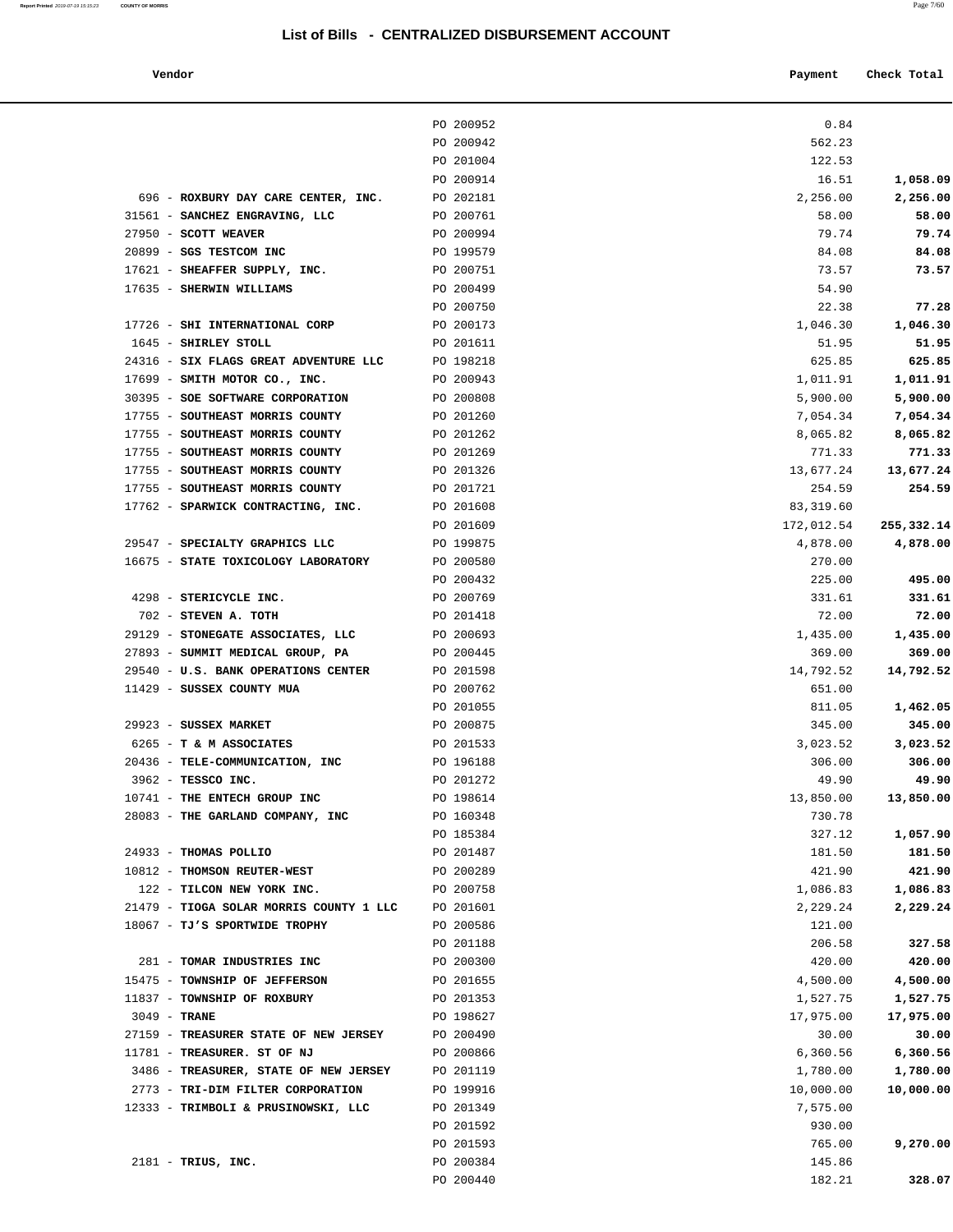#### **Vendor Payment Check Total**

**Report Printed** 2019-07-19 15:15:23 **COUNTY OF MORRIS** Page 8/60

| 20009 - TRUGREEN                       | PO 201135 | 319.88    | 319.88    |
|----------------------------------------|-----------|-----------|-----------|
| 30172 - TRUKMANN'S INC.                | PO 200872 | 679.52    | 679.52    |
| 25209 - TURN OUT UNIFORMS, INC.        | PO 201111 | 10.00     | 10.00     |
| 25209 - TURN OUT UNIFORMS, INC.        | PO 201152 | 1,869.93  | 1,869.93  |
| 25209 - TURN OUT UNIFORMS, INC.        | PO 201182 | 62.62     | 62.62     |
| 25209 - TURN OUT UNIFORMS, INC.        | PO 201237 | 548.03    | 548.03    |
| 436 - UNA HUTCHIN                      | PO 191164 | 629.40    | 629.40    |
| 18232 - UNITED PARCEL SERVICE          | PO 201190 | 33.83     | 33.83     |
| 21867 - UNITED WAY OF NORTHERN         | PO 201266 | 133.44    | 133.44    |
| 15732 - UNIVERSAL UNIFORM SALES CO INC | PO 195125 | 40.00     | 40.00     |
| 15732 - UNIVERSAL UNIFORM SALES CO INC | PO 195269 | 221.00    | 221.00    |
| 15732 - UNIVERSAL UNIFORM SALES CO INC | PO 196054 | 208.00    | 208.00    |
| 15732 - UNIVERSAL UNIFORM SALES CO INC | PO 196056 | 208.00    | 208.00    |
| 15732 - UNIVERSAL UNIFORM SALES CO INC | PO 196057 | 208.00    | 208.00    |
| 15732 - UNIVERSAL UNIFORM SALES CO INC | PO 196362 | 888.00    | 888.00    |
| 15732 - UNIVERSAL UNIFORM SALES CO INC | PO 196626 | 189.95    | 189.95    |
| 15732 - UNIVERSAL UNIFORM SALES CO INC | PO 197582 | 189.95    | 189.95    |
| 15732 - UNIVERSAL UNIFORM SALES CO INC | PO 197583 | 310.00    | 310.00    |
| 15732 - UNIVERSAL UNIFORM SALES CO INC | PO 197700 | 365.00    | 365.00    |
| 15732 - UNIVERSAL UNIFORM SALES CO INC | PO 197900 | 767.00    | 767.00    |
| 15732 - UNIVERSAL UNIFORM SALES CO INC | PO 198247 | 1,584.00  | 1,584.00  |
| 15732 - UNIVERSAL UNIFORM SALES CO INC | PO 199332 | 80.00     | 80.00     |
| 15732 - UNIVERSAL UNIFORM SALES CO INC | PO 200878 | 140.00    | 140.00    |
| 15732 - UNIVERSAL UNIFORM SALES CO INC | PO 200879 | 80.00     | 80.00     |
| 15732 - UNIVERSAL UNIFORM SALES CO INC | PO 200880 | 777.00    | 777.00    |
| 15732 - UNIVERSAL UNIFORM SALES CO INC | PO 200881 | 777.00    | 777.00    |
| 15732 - UNIVERSAL UNIFORM SALES CO INC | PO 200882 | 777.00    | 777.00    |
| 15732 - UNIVERSAL UNIFORM SALES CO INC | PO 200883 | 777.00    | 777.00    |
| 15732 - UNIVERSAL UNIFORM SALES CO INC | PO 200884 | 777.00    | 777.00    |
| 15732 - UNIVERSAL UNIFORM SALES CO INC | PO 200885 | 777.00    | 777.00    |
| 15732 - UNIVERSAL UNIFORM SALES CO INC | PO 200886 | 777.00    | 777.00    |
| 15732 - UNIVERSAL UNIFORM SALES CO INC | PO 201249 | 75.00     | 75.00     |
| 9716 - UNIVERSITY HOSPITAL             | PO 200602 | 758.00    |           |
|                                        | PO 200449 | 631.00    | 1,389.00  |
| 9996 - UNIVERSITY PHYSICIAN ASSOCIATES | PO 194985 | 1,259.00  | 1,259.00  |
| $20042$ - V.E. RALPH & SON INC.        | PO 201374 | 710.64    |           |
|                                        | PO 201375 | 2,006.55  | 2,717.19  |
| 24207 - VALENCIA COLLEGE               | PO 201343 | 343.00    | 343.00    |
| 18285 - VAN CLEEF ENGINEERING ASSOC    | PO 142537 | 423.00    |           |
|                                        | PO 196384 | 3,544.00  |           |
|                                        | PO 199155 | 916.00    | 4,883.00  |
| $1286$ - VERIZON                       | PO 200925 | 87.06     | 87.06     |
| 1286 - VERIZON                         | PO 200998 | 4,376.87  | 4,376.87  |
| $1286$ - VERIZON                       | PO 201286 | 112.06    | 112.06    |
| 10158 - VERIZON                        | PO 201657 | 814.08    | 814.08    |
| $10668$ - VERIZON CABS                 | PO 201275 | 2,208.38  | 2,208.38  |
| 1348 - VERIZON WIRELESS                | PO 201216 | 135.79    |           |
|                                        | PO 201183 | 10,333.52 | 10,469.31 |
| 7037 - VILLAGE SUPER MARKET, INC.      | PO 200430 | 790.28    |           |
|                                        | PO 200742 | 24.64     |           |
|                                        | PO 200897 | 273.12    |           |
|                                        | PO 201528 | 814.40    |           |
|                                        | PO 201303 | 974.42    |           |
|                                        | PO 201647 | 234.36    | 3,111.22  |
| 25832 - VOIANCE LANGUAGE SERVICES, LLC | PO 201532 | 684.22    | 684.22    |
| 6146 - W.B. MASON COMPANY INC          | PO 200927 | 923.28    |           |
|                                        | PO 201284 | 258.82    |           |
|                                        | PO 201574 | 1.90      |           |

PO 201387 430.30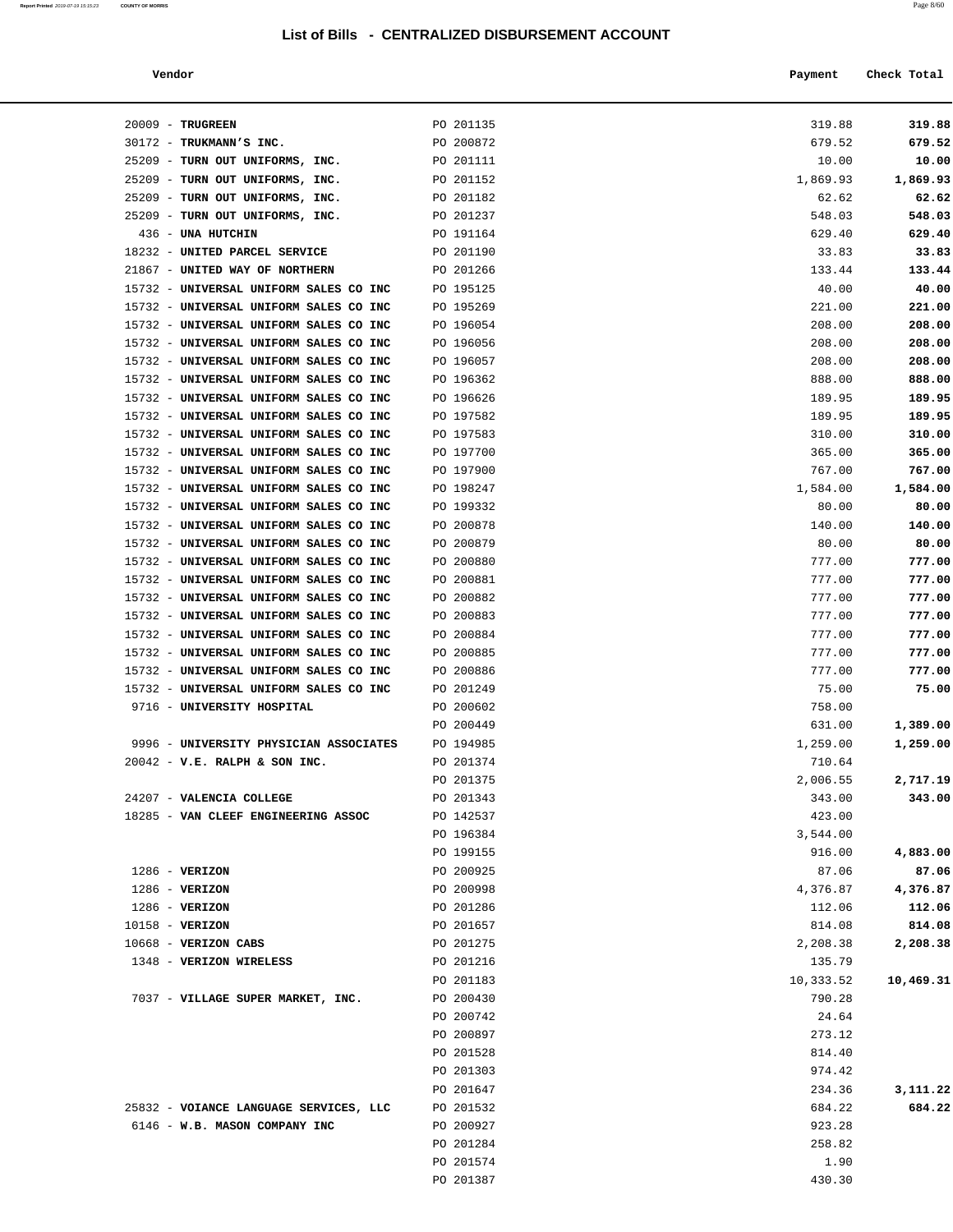| Vendor |  |
|--------|--|

| Check Total  | Payment    |           | Vendor                             |
|--------------|------------|-----------|------------------------------------|
|              | 86.89      | PO 200840 |                                    |
|              | 716.20     | PO 200898 |                                    |
|              | 135.73     | PO 200849 |                                    |
| 2,839.37     | 286.25     | PO 200975 |                                    |
|              | 250.00     | PO 201018 | 6146 - W.B. MASON COMPANY INC      |
|              | 1,182.10   | PO 201203 |                                    |
|              | 212.98     | PO 200954 |                                    |
|              | 778.08     | PO 201288 |                                    |
|              | 49.17      | PO 201296 |                                    |
|              | 81.41      | PO 201175 |                                    |
|              | 35.76      | PO 201486 |                                    |
| 2,602.91     | 13.41      | PO 201394 |                                    |
|              | 668.26     | PO 201038 | 6146 - W.B. MASON COMPANY INC      |
|              | 68.52      | PO 201613 |                                    |
|              | 318.87     | PO 201617 |                                    |
|              | 580.41     | PO 201039 |                                    |
|              | 482.60     | PO 200853 |                                    |
|              | 88.53      | PO 200915 |                                    |
|              | 87.78      | PO 200668 |                                    |
| 3,246.21     | 951.24     | PO 201573 |                                    |
|              | 53.64      | PO 201396 | 6146 - W.B. MASON COMPANY INC      |
|              | 22.35      | PO 201618 |                                    |
|              | 25.90      | PO 201619 |                                    |
|              | 299.39     | PO 201403 |                                    |
| 406.98       | 5.70       | PO 201450 |                                    |
| 408.70       | 408.70     | PO 201263 | 20080 - WASHINGTON TOWNSHIP M.U.A. |
| 33,989.89    | 33,989.89  | PO 201151 | 13392 - WEBSTER PLUMBING &         |
| 93,071.07    | 93,071.07  | PO 201153 | 13392 - WEBSTER PLUMBING &         |
|              | 8,071.39   | PO 201330 | 13246 - WILLIAM F. BARNISH         |
| 10,586.44    | 2,515.05   | PO 201333 |                                    |
| 108,802.00   | 108,802.00 | PO 192552 | 20119 - WINNER FORD FLEET          |
|              | 310.48     | PO 200279 | 29685 - WURTH USA INC.             |
| 1,402.50     | 1,092.02   | PO 200536 |                                    |
| 629.40       | 629.40     | PO 191348 | 24271 - YVONNE LYKEN               |
| 3,475,542.40 |            |           | TOTAL                              |
|              |            |           |                                    |

|  |  |  |  | Total to be paid from Fund 13 Dedicated Trust | 244,233.40   |  |
|--|--|--|--|-----------------------------------------------|--------------|--|
|  |  |  |  | Total to be paid from Fund 04 County Capital  | 1,056,839.64 |  |
|  |  |  |  | Total to be paid from Fund 02 Grant Fund      | 116,909.97   |  |
|  |  |  |  | Total to be paid from Fund 01 Current Fund    | 2,057,559.39 |  |

 **3,475,542.40**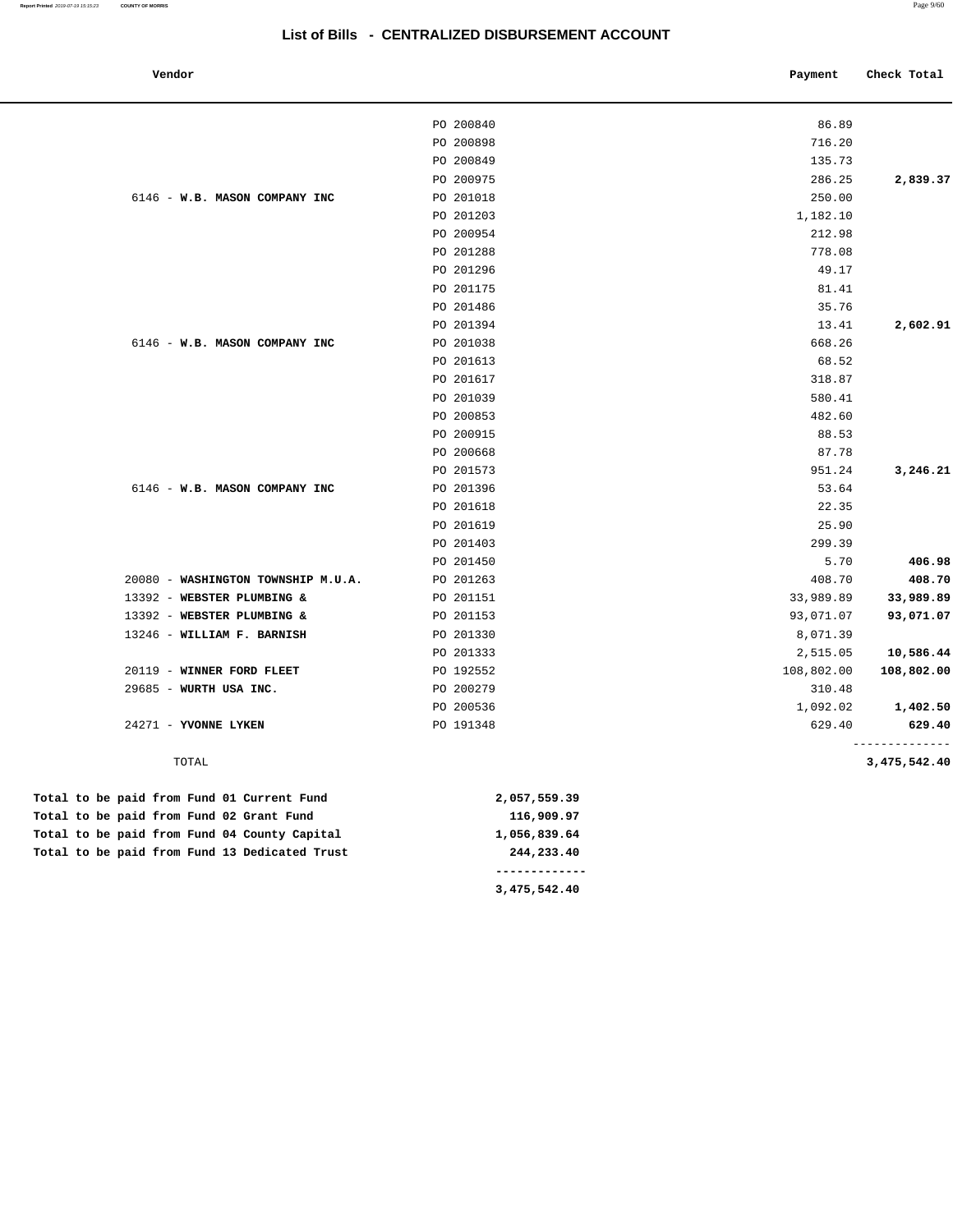**Report Printed** 2019-07-19 15:15:30 **COUNTY OF MORRIS** Page 10/60

## **List of Bills (Department/Account Detail) - CENTRALIZED DISBURSEMENT ACCOUNT**

| Account               | P0#                      | Vendor                          | Description         | Account Total<br>Payment |
|-----------------------|--------------------------|---------------------------------|---------------------|--------------------------|
|                       |                          |                                 |                     |                          |
| <b>DEPARTMENT 000</b> |                          |                                 | <b>Current Fund</b> |                          |
|                       |                          | 160348 THE GARLAND COMPANY, INC |                     | 730.78                   |
| $01 - 204 - 55 - 000$ | Accounts Payable         | 160348 THE GARLAND COMPANY, INC | TOTAL FOR ACCOUNT   | $-730.78$                |
|                       |                          |                                 |                     | ------------             |
|                       | TOTAL for DEPARTMENT 000 |                                 |                     |                          |

## **County Administrator**

| 200938 MC LEAGUE OF MUNICIPALITIES<br>Education Schools & Training<br>$01 - 201 - 20 - 100100 - 039$ | TOTAL FOR ACCOUNT | 100.00<br>100.00 |
|------------------------------------------------------------------------------------------------------|-------------------|------------------|
| 201158 OFFICE CONCEPTS GROUP, INC.                                                                   |                   | 447.59           |
| 01-201-20-100100-058<br>Office Supplies & Stationery                                                 | TOTAL FOR ACCOUNT | 447.59           |
| 202659 COUNTY OF MORRIS<br>01-201-20-100100-068<br>Postage & Metered Mail                            | TOTAL FOR ACCOUNT | 43.40<br>43.40   |
| 201312 CLEARY GIACOBBE ALFIERI &                                                                     |                   | 11,865.00        |
| 01-201-20-100100-084<br><i>Other Outside Services</i>                                                | TOTAL FOR ACCOUNT | 11,865.00        |
|                                                                                                      |                   | ------------     |
| TOTAL for County Administrator                                                                       |                   | 12,455.99        |

### **Personnel**

| 201190 UNITED PARCEL SERVICE                          |                   | 33.83       |
|-------------------------------------------------------|-------------------|-------------|
| 202659 COUNTY OF MORRIS                               |                   | 52.30       |
| Postage & Metered Mail<br>01-201-20-105100-068        | TOTAL FOR ACCOUNT | 86.13       |
|                                                       |                   |             |
| 201486 W.B. MASON COMPANY INC                         |                   | 35.76       |
| Other Administrative Supplies<br>01-201-20-105100-095 | TOTAL FOR ACCOUNT | 35.76       |
|                                                       |                   |             |
|                                                       |                   | =========== |
| TOTAL for Personnel                                   |                   | 121.89      |
|                                                       |                   |             |

## **Board of Chosen Freeholders**

|                      | 202659 COUNTY OF MORRIS<br>202659 COUNTY OF MORRIS |                   | 27.20<br>54.45 |
|----------------------|----------------------------------------------------|-------------------|----------------|
| 01-201-20-110100-068 | Postage & Metered Mail                             | TOTAL FOR ACCOUNT | 81.65          |

200938 MC LEAGUE OF MUNICIPALITIES 150.00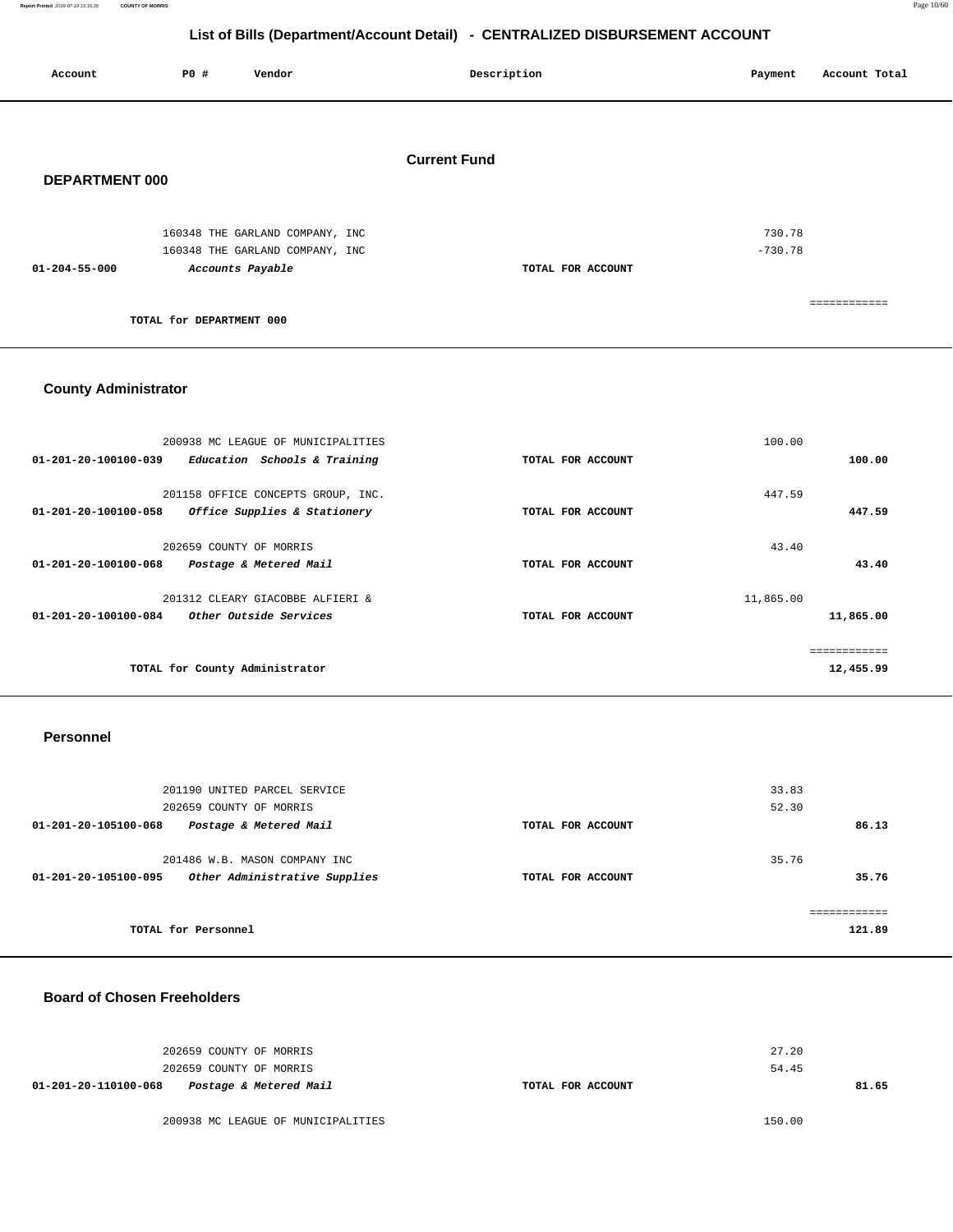**Report Printed** 2019-07-19 15:15:30 **COUNTY OF MORRIS** Page 11/60

# **List of Bills (Department/Account Detail) - CENTRALIZED DISBURSEMENT ACCOUNT**

| Account                            | P0 #             | Vendor                                | Description       | Account Total<br>Payment |
|------------------------------------|------------------|---------------------------------------|-------------------|--------------------------|
| <b>Board of Chosen Freeholders</b> |                  |                                       |                   |                          |
|                                    |                  | 200344 BROKEN ARROW CUSTOM T          |                   | 374.39                   |
|                                    |                  | 200344 BROKEN ARROW CUSTOM T          |                   | 243.90                   |
|                                    |                  | 200344 BROKEN ARROW CUSTOM T          |                   | 513.60                   |
|                                    | 201174 EMBROIDME |                                       |                   | 400.00                   |
| $01 - 201 - 20 - 110100 - 079$     |                  | Special Projects                      | TOTAL FOR ACCOUNT | 1,781.89                 |
|                                    |                  |                                       |                   |                          |
|                                    |                  | TOTAL for Board of Chosen Freeholders |                   | 1,863.54                 |

## **Clerk of the Board**

| 201145 GANNETT NJ NEWSPAPERS<br>201145 GANNETT NJ NEWSPAPERS<br>201145 GANNETT NJ NEWSPAPERS |                   | 91.76<br>100.36<br>97.78 |
|----------------------------------------------------------------------------------------------|-------------------|--------------------------|
| Advertising<br>01-201-20-110105-022                                                          | TOTAL FOR ACCOUNT | 289.90                   |
| TOTAL for Clerk of the Board                                                                 |                   | 289.90                   |

## **County Clerk**

| 201344 AT&T MOBILITY                                            |                   | 41.24    |              |
|-----------------------------------------------------------------|-------------------|----------|--------------|
| 01-201-20-120100-031<br>Cellular Phones/Pagers                  | TOTAL FOR ACCOUNT |          | 41.24        |
|                                                                 |                   |          |              |
| 202659 COUNTY OF MORRIS                                         |                   | 2,153.10 |              |
| 01-201-20-120100-068<br>Postage & Metered Mail                  | TOTAL FOR ACCOUNT |          | 2,153.10     |
| 201175 W.B. MASON COMPANY INC                                   |                   | 80.46    |              |
| 201175 W.B. MASON COMPANY INC                                   |                   | 0.95     |              |
| $01 - 201 - 20 - 120100 - 095$<br>Other Administrative Supplies | TOTAL FOR ACCOUNT |          | 81.41        |
|                                                                 |                   |          |              |
| 201345 RICOH USA, INC.                                          |                   | 5.00     |              |
| 201345 RICOH USA, INC.                                          |                   | 660.00   |              |
| 201345 RICOH USA, INC.                                          |                   | 617.27   |              |
| 201345 RICOH USA, INC.                                          |                   | 942.00   |              |
| 201345 RICOH USA, INC.                                          |                   | 720.00   |              |
| <i>Office Machines - Rental</i><br>01-201-20-120100-164         | TOTAL FOR ACCOUNT |          | 2,944.27     |
| 201184 NISIVOCCIA, LLP                                          |                   | 9,775.00 |              |
| 01-203-20-120100-024<br>(2018) Audit                            | TOTAL FOR ACCOUNT |          | 9,775.00     |
|                                                                 |                   |          | ============ |
| TOTAL for County Clerk                                          |                   |          | 14,995.02    |
|                                                                 |                   |          |              |

## **County Board of Elections**

| 202659 COUNTY OF MORRIS |                        | 3, 265. 15        |
|-------------------------|------------------------|-------------------|
| 01-201-20-121100-068    | Postage & Metered Mail | TOTAL FOR ACCOUNT |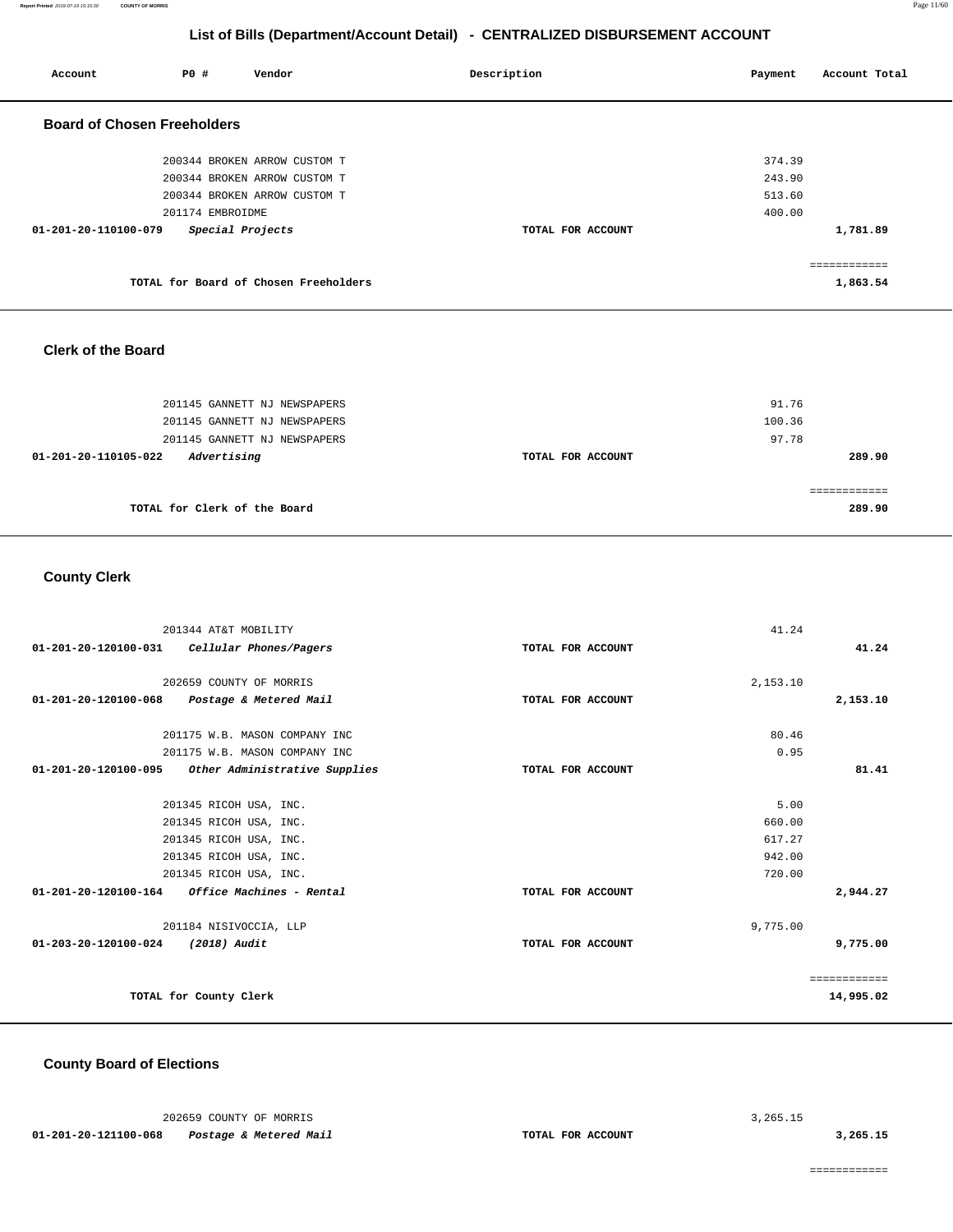| Account                          | PO# | Vendor                              | Description | Payment | Account Total |
|----------------------------------|-----|-------------------------------------|-------------|---------|---------------|
| <b>County Board of Elections</b> |     |                                     |             |         |               |
|                                  |     | TOTAL for County Board of Elections |             |         | 3,265.15      |

## **Superintendent of Elections**

| 201407 RICOH USA, INC.                              |                   | 512.43   |
|-----------------------------------------------------|-------------------|----------|
| 01-201-20-121105-057<br>National Voter Registration | TOTAL FOR ACCOUNT | 512.43   |
|                                                     |                   |          |
| 200888 MORRISTOWN POST OFFICE                       |                   | 5,000.00 |
| 200887 MORRISTOWN POST OFFICE                       |                   | 710.00   |
| 200887 MORRISTOWN POST OFFICE                       |                   | 235.00   |
| 01-201-20-121105-068<br>Postage & Metered Mail      | TOTAL FOR ACCOUNT | 5,945.00 |
| 201406 RICOH USA, INC.                              |                   | 197.92   |
| Electronic Voting Machine<br>01-201-20-121105-104   | TOTAL FOR ACCOUNT | 197.92   |
|                                                     |                   |          |
| TOTAL for Superintendent of Elections               |                   | 6,655.35 |

# **County Elections (Cty Clerk)**

|                                | 200808 SOE SOFTWARE CORPORATION                  |                   | 5,900.00     |
|--------------------------------|--------------------------------------------------|-------------------|--------------|
| $01 - 201 - 20 - 121110 - 044$ | Equipment Service Agreements                     | TOTAL FOR ACCOUNT | 5,900.00     |
|                                | 202659 COUNTY OF MORRIS                          |                   | 6.20         |
|                                |                                                  |                   |              |
| 01-201-20-121110-068           | Postage & Metered Mail                           | TOTAL FOR ACCOUNT | 6.20         |
|                                | 200810 PAPER MART INC                            |                   | 349.40       |
| 01-201-20-121110-069           | Printing                                         | TOTAL FOR ACCOUNT | 349.40       |
|                                |                                                  |                   |              |
|                                | 200806 PRINCETON INSTITUTE OF LANGUAGES, INC DBA |                   | 584.00       |
|                                | 200806 PRINCETON INSTITUTE OF LANGUAGES, INC DBA |                   | 65.00        |
|                                | 200806 PRINCETON INSTITUTE OF LANGUAGES, INC DBA |                   | 683.00       |
| $01 - 201 - 20 - 121110 - 084$ | <i>Other Outside Services</i>                    | TOTAL FOR ACCOUNT | 1,332.00     |
|                                | 201345 RICOH USA, INC.                           |                   | 740.87       |
| 01-201-20-121110-259           | Equipment Rental                                 | TOTAL FOR ACCOUNT | 740.87       |
|                                |                                                  |                   |              |
|                                |                                                  |                   | ------------ |
|                                | TOTAL for County Elections (Cty Clerk)           |                   | 8,328.47     |

## **County Treasurer**

| 201387 W.B. MASON COMPANY INC<br>201387 W.B. MASON COMPANY INC |                   | 251.80<br>178.50 |
|----------------------------------------------------------------|-------------------|------------------|
| Office Supplies & Stationery<br>01-201-20-130100-058           | TOTAL FOR ACCOUNT | 430.30           |
| 202659 COUNTY OF MORRIS                                        |                   | 284.65           |
| Postage & Metered Mail<br>01-201-20-130100-068                 | TOTAL FOR ACCOUNT | 284.65           |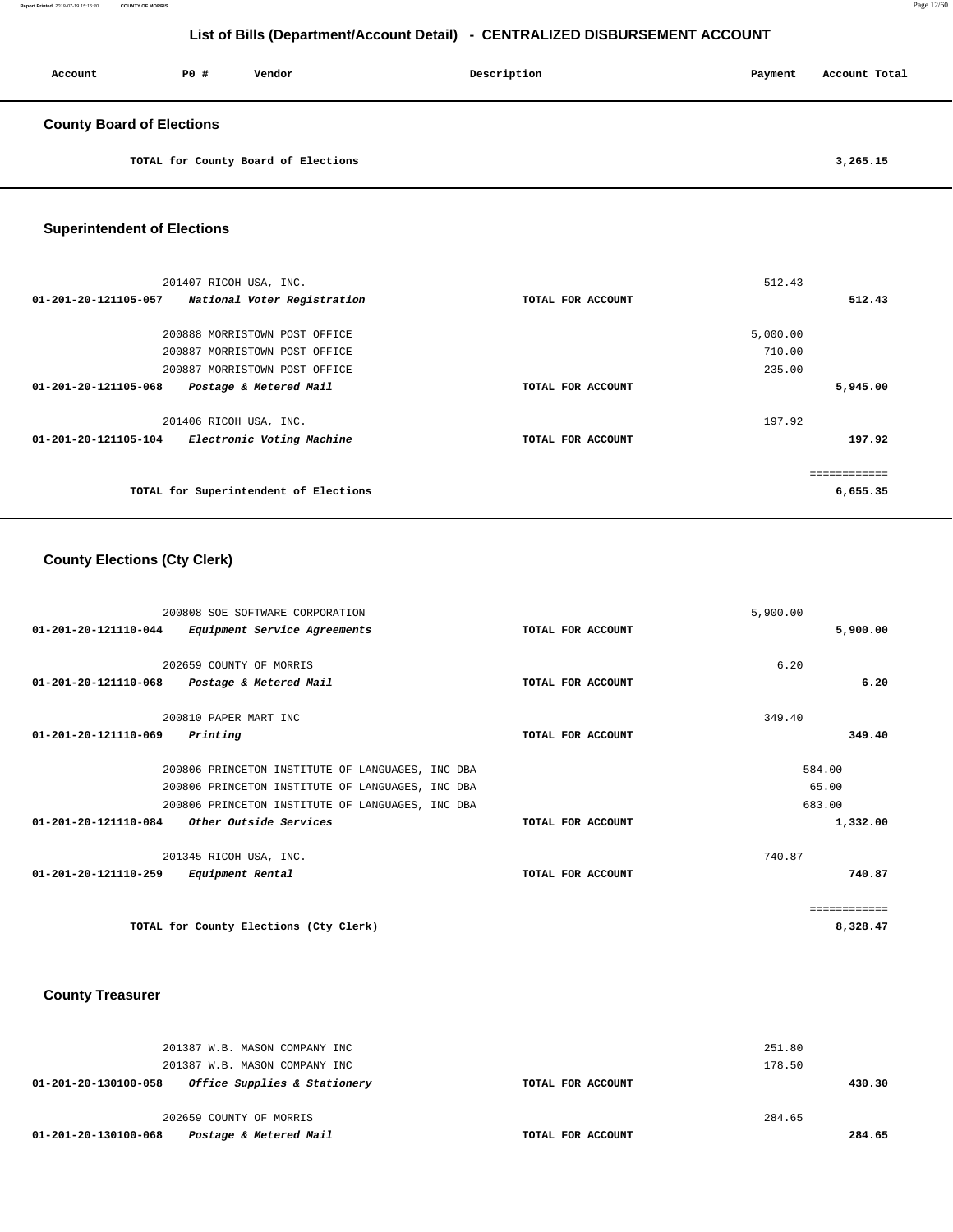**Report Printed** 2019-07-19 15:15:30 **COUNTY OF MORRIS** Page 13/60

# **List of Bills (Department/Account Detail) - CENTRALIZED DISBURSEMENT ACCOUNT**

| Account                           | P0 #                       | Vendor                                                                                   | Description       | Payment         | Account Total          |
|-----------------------------------|----------------------------|------------------------------------------------------------------------------------------|-------------------|-----------------|------------------------|
| <b>County Treasurer</b>           |                            |                                                                                          |                   |                 |                        |
| 01-201-20-130100-084              |                            | 201396 W.B. MASON COMPANY INC<br>Other Outside Services                                  | TOTAL FOR ACCOUNT | 26.82           | 53.64                  |
|                                   | TOTAL for County Treasurer |                                                                                          |                   |                 | ============<br>768.59 |
| <b>Purchasing Division</b>        |                            |                                                                                          |                   |                 |                        |
| 01-201-20-130105-068              |                            | 202659 COUNTY OF MORRIS<br>Postage & Metered Mail                                        | TOTAL FOR ACCOUNT | 210.90          | 210.90<br>============ |
|                                   |                            | TOTAL for Purchasing Division                                                            |                   |                 | 210.90                 |
| <b>Office Services</b>            |                            |                                                                                          |                   |                 |                        |
| 01-201-20-130110-058              |                            | 197201 NEOPOST USA INC.<br>201394 W.B. MASON COMPANY INC<br>Office Supplies & Stationery | TOTAL FOR ACCOUNT | 346.75<br>13.41 | 360.16                 |
|                                   | TOTAL for Office Services  |                                                                                          |                   |                 | ============<br>360.16 |
| <b>Information Technology Div</b> |                            |                                                                                          |                   |                 |                        |
| 01-201-20-140100-068              |                            | 202659 COUNTY OF MORRIS<br>Postage & Metered Mail                                        | TOTAL FOR ACCOUNT | 3.00            | 3.00                   |
|                                   |                            | TOTAL for Information Technology Div                                                     |                   |                 | ============<br>3.00   |
| <b>County Board of Taxation</b>   |                            |                                                                                          |                   |                 |                        |
| 01-201-20-150100-068              |                            | 202659 COUNTY OF MORRIS<br>Postage & Metered Mail                                        | TOTAL FOR ACCOUNT | 62.80           | 62.80                  |
|                                   |                            | TOTAL for County Board of Taxation                                                       |                   |                 | ============<br>62.80  |

## **County Counsel**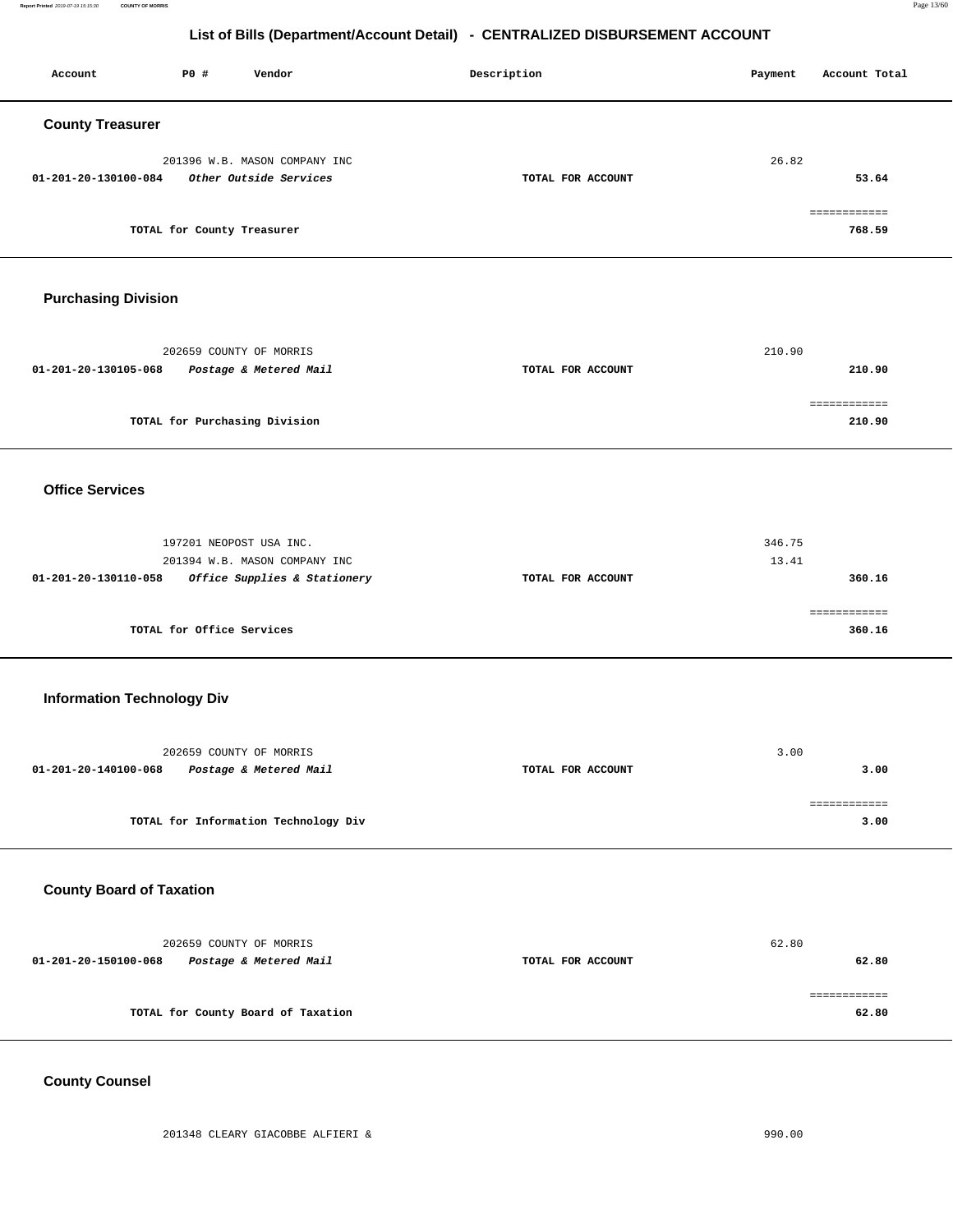|                       |                                          | List of Bills (Department/Account Detail) CLITINALIZZD DIODOROZINERT ACCOUNT |                          |
|-----------------------|------------------------------------------|------------------------------------------------------------------------------|--------------------------|
| Account               | P0 #<br>Vendor                           | Description                                                                  | Account Total<br>Payment |
| <b>County Counsel</b> |                                          |                                                                              |                          |
|                       | 201350 LAW OFFICE OF ROBERT J. GREENBAUM |                                                                              | 60.00                    |
|                       | 201349 TRIMBOLI & PRUSINOWSKI, LLC       |                                                                              | 1,365.00                 |
|                       | 201349 TRIMBOLI & PRUSINOWSKI, LLC       |                                                                              | 870.00                   |
|                       | 201349 TRIMBOLI & PRUSINOWSKI, LLC       |                                                                              | 615.00                   |
|                       | 201349 TRIMBOLI & PRUSINOWSKI, LLC       |                                                                              | 105.00                   |
|                       | 201349 TRIMBOLI & PRUSINOWSKI, LLC       |                                                                              | 315.00                   |
|                       | 201349 TRIMBOLI & PRUSINOWSKI, LLC       |                                                                              | 4,170.00                 |
|                       | 201349 TRIMBOLI & PRUSINOWSKI, LLC       |                                                                              | 135.00                   |
|                       | 201352 JOHNSON & JOHNSON, ESQS           |                                                                              | 1,744.10                 |
|                       | 201352 JOHNSON & JOHNSON, ESQS           |                                                                              | 60.00                    |
|                       | 201591 CHASAN, LAMPARELLO, MALLON        |                                                                              | 1,095.00                 |
|                       | 201591 CHASAN, LAMPARELLO, MALLON        |                                                                              | 760.35                   |

 201591 CHASAN, LAMPARELLO, MALLON 642.38 201595 BELL, SHIVAS & FASOLO 330.00 201593 TRIMBOLI & PRUSINOWSKI, LLC 765.00 201592 TRIMBOLI & PRUSINOWSKI, LLC 75.00 201592 TRIMBOLI & PRUSINOWSKI, LLC 375.00 201592 TRIMBOLI & PRUSINOWSKI, LLC 480.00  **01-201-20-155100-051 Legal TOTAL FOR ACCOUNT 31,063.83**

 202659 COUNTY OF MORRIS 10.10  **01-201-20-155100-068 Postage & Metered Mail TOTAL FOR ACCOUNT 10.10**

|                          | ____________<br>------------ |
|--------------------------|------------------------------|
| TOTAL for County Counsel | 31,073.93<br>21              |

### **County Surrogate**

| 201020 NISIVOCCIA, LLP                               |                   | 8,266.00    |
|------------------------------------------------------|-------------------|-------------|
| Audit<br>01-201-20-160100-024                        | TOTAL FOR ACCOUNT | 8,266.00    |
|                                                      |                   |             |
| 201274 RICOH USA, INC.                               |                   | 650.91      |
| 01-201-20-160100-044<br>Equipment Service Agreements | TOTAL FOR ACCOUNT | 650.91      |
|                                                      |                   |             |
| 201403 W.B. MASON COMPANY INC                        |                   | 299.39      |
| 201645 NANCY FERNANDEZ                               |                   | 179.52      |
| 01-201-20-160100-058<br>Office Supplies & Stationery | TOTAL FOR ACCOUNT | 478.91      |
| 202659 COUNTY OF MORRIS                              |                   | 206.00      |
| 01-201-20-160100-068<br>Postage & Metered Mail       | TOTAL FOR ACCOUNT | 206.00      |
|                                                      |                   | =========== |
| TOTAL for County Surrogate                           |                   | 9,601.82    |

## **Engineering**

| 01-201-20-165100-058 | Office Supplies & Stationery  | TOTAL FOR ACCOUNT | 815.97 |
|----------------------|-------------------------------|-------------------|--------|
|                      | 201284 W.B. MASON COMPANY INC | 258.82            |        |
|                      | 200757 R.S. KNAPP CO. INC.    | 40.99             |        |
|                      | 200757 R.S. KNAPP CO. INC.    | 516.16            |        |
|                      |                               |                   |        |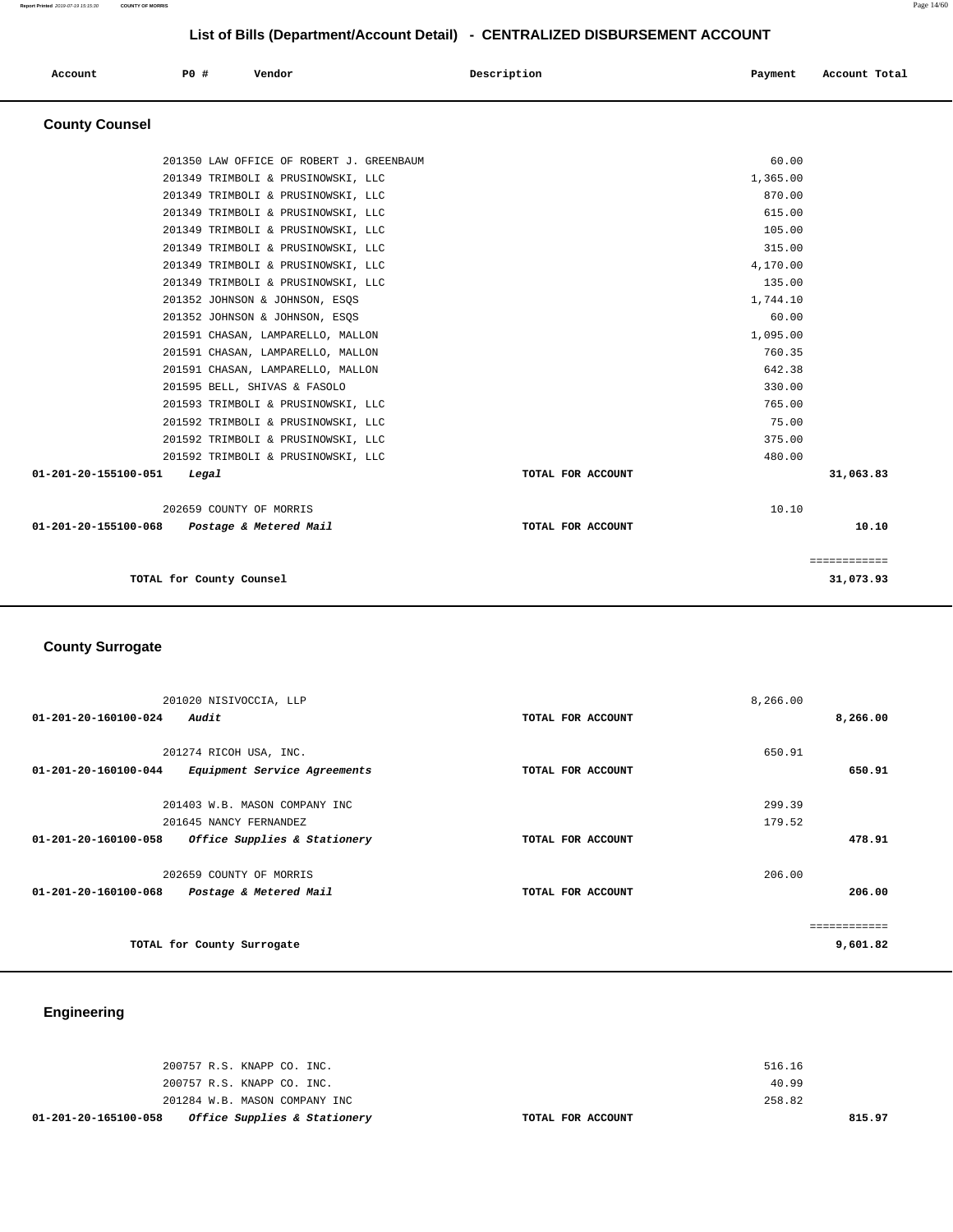**Report Printed** 2019-07-19 15:15:30 **COUNTY OF MORRIS** Page 15/60

## **List of Bills (Department/Account Detail) - CENTRALIZED DISBURSEMENT ACCOUNT**

| Account              | P0 #                  | Vendor                                 | Description       | Account Total<br>Payment |
|----------------------|-----------------------|----------------------------------------|-------------------|--------------------------|
| <b>Engineering</b>   |                       |                                        |                   |                          |
|                      |                       | 202659 COUNTY OF MORRIS                |                   | 6.80                     |
| 01-201-20-165100-068 |                       | Postage & Metered Mail                 | TOTAL FOR ACCOUNT | 22.55                    |
|                      |                       | 200759 R.S. KNAPP CO. INC.             |                   | 75.00                    |
| 01-201-20-165100-164 |                       | <i><b>Office Machines - Rental</b></i> | TOTAL FOR ACCOUNT | 75.00                    |
|                      |                       |                                        |                   | ============             |
|                      | TOTAL for Engineering |                                        |                   | 913.52                   |

## **Heritage Commission**

| 202659 COUNTY OF MORRIS                        |                   | 3.80 |
|------------------------------------------------|-------------------|------|
| 01-201-20-175100-068<br>Postage & Metered Mail | TOTAL FOR ACCOUNT | 3.80 |
|                                                |                   |      |
|                                                |                   |      |
| TOTAL for Heritage Commission                  |                   | 3.80 |

# **Planning Board**

|                                | 197890 NJ COUNTY PLANNERS ASSOCIATION, C/O |                   | 150.00 |              |
|--------------------------------|--------------------------------------------|-------------------|--------|--------------|
|                                | 201578 CHRISTINE MARION                    |                   | 681.00 |              |
| $01 - 201 - 20 - 180100 - 023$ | Associations and Memberships               | TOTAL FOR ACCOUNT |        | 831.00       |
|                                |                                            |                   | 24.64  |              |
|                                | 200742 VILLAGE SUPER MARKET, INC.          |                   |        |              |
| 01-201-20-180100-059           | Other General Expenses                     | TOTAL FOR ACCOUNT |        | 24.64        |
|                                |                                            |                   |        |              |
|                                | 202659 COUNTY OF MORRIS                    |                   | 61.30  |              |
| 01-201-20-180100-068           | Postage & Metered Mail                     | TOTAL FOR ACCOUNT |        | 61.30        |
|                                |                                            |                   |        |              |
|                                | 201578 CHRISTINE MARION                    |                   | 20.00  |              |
| $01 - 201 - 20 - 180100 - 082$ | Travel Expense                             | TOTAL FOR ACCOUNT |        | 20.00        |
|                                |                                            |                   |        |              |
|                                | 201299 RICOH USA, INC.                     |                   | 114.17 |              |
| $01 - 201 - 20 - 180100 - 164$ | Office Machines - Rental                   | TOTAL FOR ACCOUNT |        | 114.17       |
|                                |                                            |                   |        |              |
|                                |                                            |                   |        | ============ |
|                                | TOTAL for Planning Board                   |                   |        | 1,051.11     |

# **County Weights & Measures**

| 202659 COUNTY OF MORRIS<br>Postage & Metered Mail<br>01-201-22-201100-068 | TOTAL FOR ACCOUNT | 24.40<br>24.40 |
|---------------------------------------------------------------------------|-------------------|----------------|
|                                                                           |                   |                |
| 202115 JERSEY CENTRAL POWER & LIGHT                                       |                   | 855.41         |
| Electricity<br>01-201-22-201100-137                                       | TOTAL FOR ACCOUNT | 855.41         |
| 202599 NATIONAL FUEL OIL INC.                                             |                   | 588.83         |
| 01-201-22-201100-140<br>Gas Purchases                                     | TOTAL FOR ACCOUNT | 588.83         |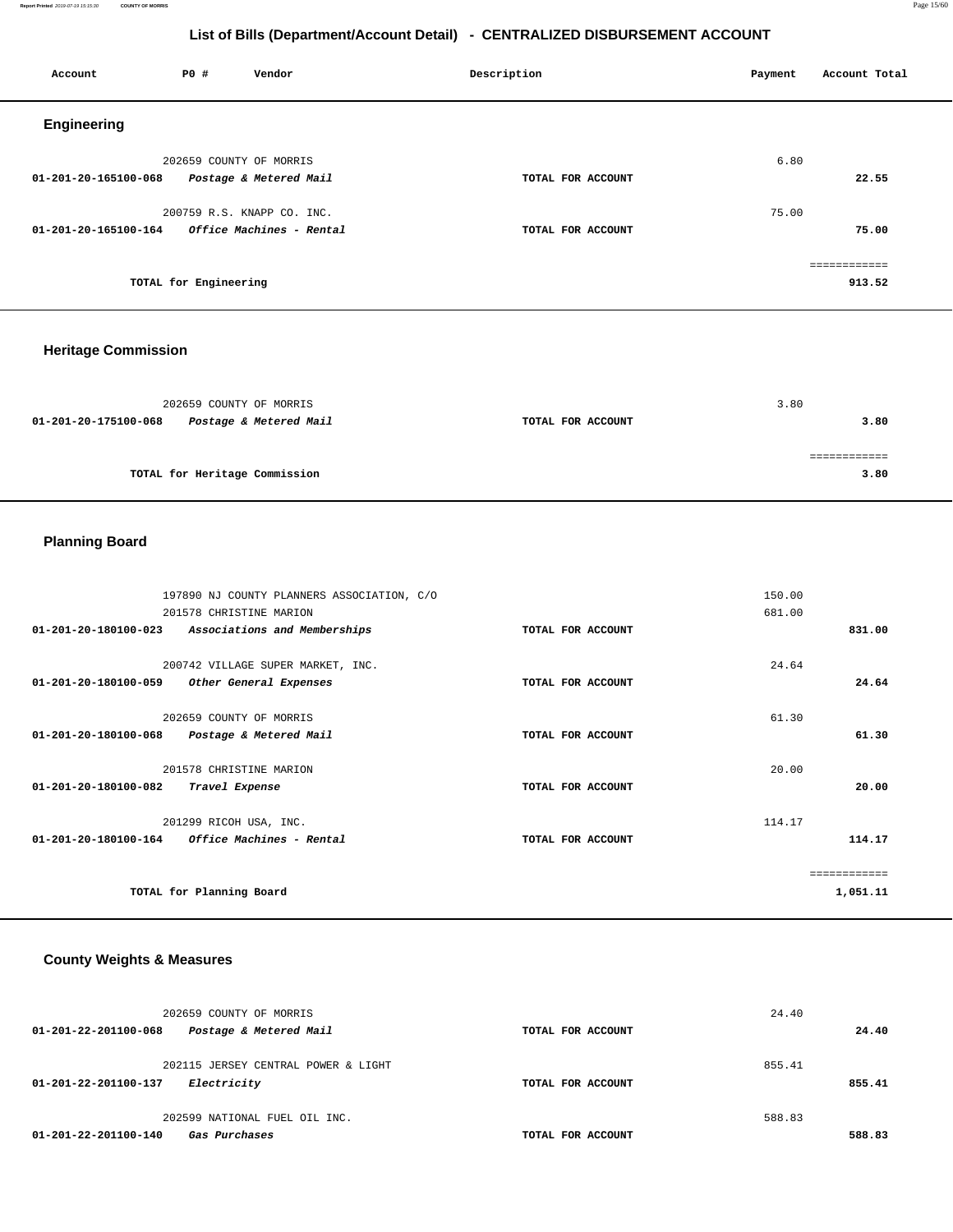**Report Printed** 2019-07-19 15:15:30 **COUNTY OF MORRIS** Page 16/60

## **List of Bills (Department/Account Detail) - CENTRALIZED DISBURSEMENT ACCOUNT**

| Account                                                | PO# | Vendor                              | Description       | Payment | Account Total            |
|--------------------------------------------------------|-----|-------------------------------------|-------------------|---------|--------------------------|
| <b>County Weights &amp; Measures</b>                   |     |                                     |                   |         |                          |
| 202331 PSE&G CO<br>01-201-22-201100-141<br>Natural Gas |     |                                     | TOTAL FOR ACCOUNT | 140.60  | 170.42                   |
|                                                        |     | TOTAL for County Weights & Measures |                   |         | ============<br>1,639.06 |

# **Employee Group Insurance**

| 201189 FLAGSHIP HEALTH SYSTEMS, INC.                                            | 2,828.70   |              |
|---------------------------------------------------------------------------------|------------|--------------|
| 201189 FLAGSHIP HEALTH SYSTEMS, INC.                                            | 31.43      |              |
| 201189 FLAGSHIP HEALTH SYSTEMS, INC.                                            | 31.43      |              |
| 201189 FLAGSHIP HEALTH SYSTEMS, INC.                                            | $-31.43$   |              |
| 201180 DELTA DENTAL OF NEW JERSEY, INC.                                         | 11,202.90  |              |
| 201180 DELTA DENTAL OF NEW JERSEY, INC.                                         | 417.30     |              |
| 201180 DELTA DENTAL OF NEW JERSEY, INC.                                         | 4,658.16   |              |
| 201180 DELTA DENTAL OF NEW JERSEY, INC.                                         | 89.58      |              |
| 201180 DELTA DENTAL OF NEW JERSEY, INC.                                         | 256.80     |              |
| 201141 CHLIC                                                                    | 443,072.04 |              |
| 201141 CHLIC                                                                    | $-375.54$  |              |
| 201140 DELTA DENTAL INSURANCE COMPANY                                           | 13,674.79  |              |
| 201140 DELTA DENTAL INSURANCE COMPANY                                           | 353.30     |              |
| 201140 DELTA DENTAL INSURANCE COMPANY                                           | 432.98     |              |
| 201140 DELTA DENTAL INSURANCE COMPANY                                           | 28.10      |              |
| 201140 DELTA DENTAL INSURANCE COMPANY                                           | $-32.67$   |              |
| 199129 DISCOVERY BENEFITS INC.                                                  | 725.00     |              |
| 199129 DISCOVERY BENEFITS INC.                                                  | 9.00       |              |
| 01-201-23-220100-090 Employee Group Insurance Expenditures TOTAL FOR ACCOUNT    |            | 477,371.87   |
| 191348 YVONNE LYKEN                                                             | 629.40     |              |
| 191164 UNA HUTCHIN                                                              | 629.40     |              |
| 191719 JOCELYN L. WILSON                                                        | 629.40     |              |
| 191147 ETHEL HAWKINS                                                            | 629.40     |              |
| 01-203-23-220100-090 (2018) Employee Group Insurance Expendit TOTAL FOR ACCOUNT |            | 2,517.60     |
|                                                                                 |            | ============ |
| TOTAL for Employee Group Insurance                                              |            | 479,889.47   |

# **Office of Emergency Management**

| 200897 VILLAGE SUPER MARKET, INC.<br>201303 VILLAGE SUPER MARKET, INC. |                   | 273.12<br>974.42 |
|------------------------------------------------------------------------|-------------------|------------------|
| $01 - 201 - 25 - 252100 - 039$<br>Education Schools & Training         | TOTAL FOR ACCOUNT | 1,247.54         |
| 200840 W.B. MASON COMPANY INC                                          |                   | 86.89            |
| 201057 OUENCH USA, INC.                                                |                   | 48.00            |
| 201057 OUENCH USA, INC.                                                |                   | 48.00            |
| 200841 COFFEE LOVERS COFFEE SERVICE                                    |                   | 91.85            |
| 200954 W.B. MASON COMPANY INC                                          |                   | 212.98           |
| Office Supplies & Stationery<br>01-201-25-252100-058                   | TOTAL FOR ACCOUNT | 487.72           |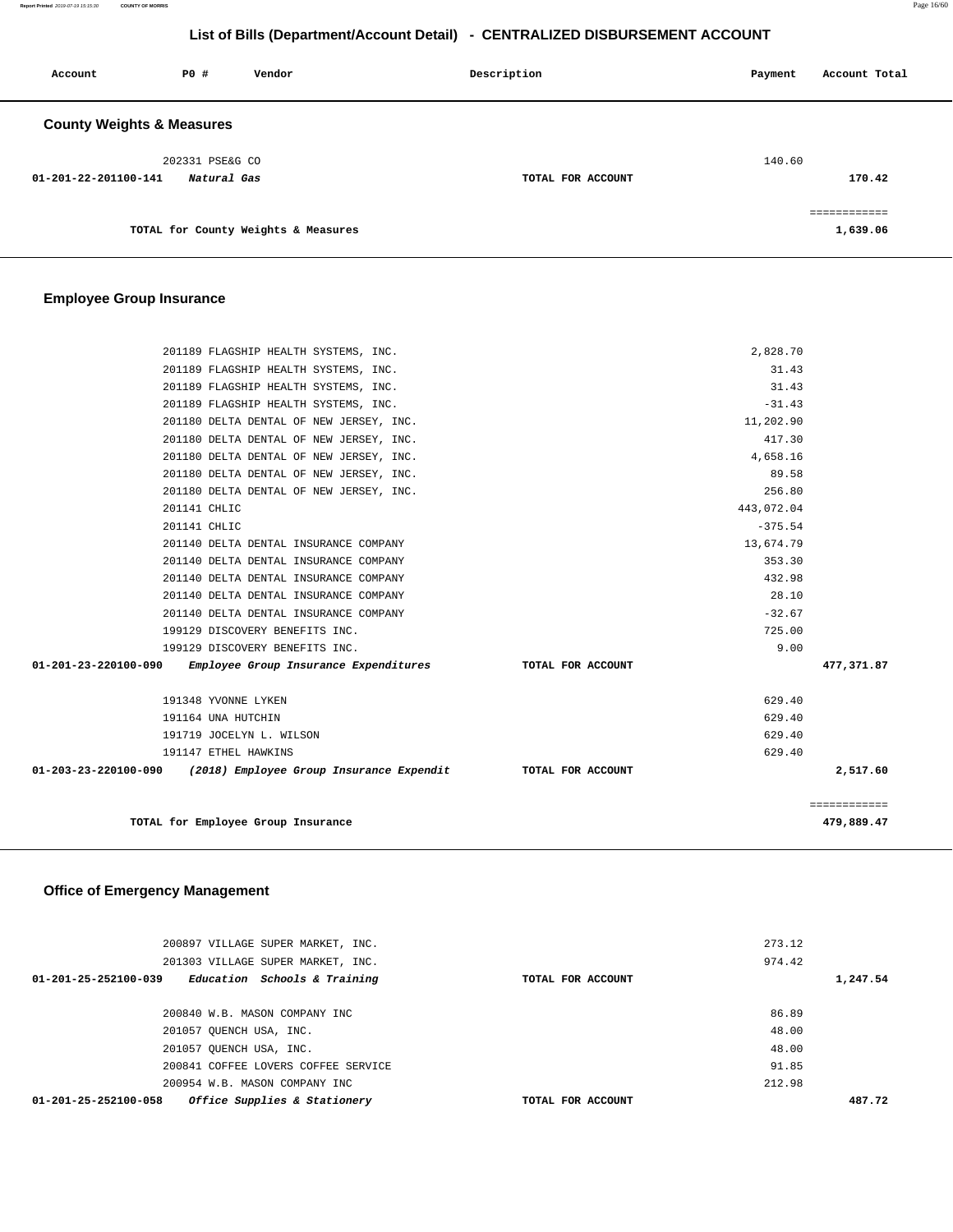| Account                               | P0#                 | Vendor                                   | Description       | Payment  | Account Total |
|---------------------------------------|---------------------|------------------------------------------|-------------------|----------|---------------|
| <b>Office of Emergency Management</b> |                     |                                          |                   |          |               |
|                                       | 201058 LARRY PETERS |                                          |                   | 100.50   |               |
|                                       | 201177 OPTIMUM      |                                          |                   | 362.07   |               |
|                                       | 201176 OPTIMUM      |                                          |                   | 1,145.46 |               |
|                                       | 201582 JEFFREY PAUL |                                          |                   | 585.28   |               |
|                                       |                     | 194035 FIRST PRIORITY EMERGENCY          |                   | 4,950.00 |               |
|                                       |                     | 201430 R & J CONTROL, INC.               |                   | 431.62   |               |
| 01-201-25-252100-059                  |                     | Other General Expenses                   | TOTAL FOR ACCOUNT |          | 7,648.92      |
|                                       |                     | 202659 COUNTY OF MORRIS                  |                   | 3.00     |               |
|                                       |                     | 202659 COUNTY OF MORRIS                  |                   | 0.50     |               |
| 01-201-25-252100-068                  |                     | Postage & Metered Mail                   | TOTAL FOR ACCOUNT |          | 3.50          |
|                                       |                     | 201375 V.E. RALPH & SON INC.             |                   | 1,310.60 |               |
|                                       |                     | 201375 V.E. RALPH & SON INC.             |                   | 461.20   |               |
|                                       |                     | 201375 V.E. RALPH & SON INC.             |                   | 234.75   |               |
|                                       |                     | 201647 VILLAGE SUPER MARKET, INC.        |                   | 234.36   |               |
| 01-201-25-252100-090                  |                     | Program Expenditures                     | TOTAL FOR ACCOUNT |          | 2,240.91      |
|                                       |                     | 201646 DM MEDICAL BILLINGS, LLC          |                   | 1,519.76 |               |
| 01-201-25-252100-091                  |                     | Program Expend-Matching Share            | TOTAL FOR ACCOUNT |          | 1,519.76      |
|                                       |                     | 200953 PREMIER GLOBAL SERVICES           |                   | 187.04   |               |
| 01-201-25-252100-146                  | Telephone           |                                          | TOTAL FOR ACCOUNT |          | 187.04        |
|                                       |                     | 178762 FIRST PRIORITY EMERGENCY          |                   | 6,801.00 |               |
| 01-203-25-252100-059                  |                     | (2018) Other General Expenses            | TOTAL FOR ACCOUNT |          | 6,801.00      |
|                                       |                     | 201237 TURN OUT UNIFORMS, INC.           |                   | 62.99    |               |
|                                       |                     | 201237 TURN OUT UNIFORMS, INC.           |                   | 168.68   |               |
|                                       |                     | 201237 TURN OUT UNIFORMS, INC.           |                   | 75.69    |               |
|                                       |                     | 201237 TURN OUT UNIFORMS, INC.           |                   | 82.49    |               |
|                                       |                     | 201237 TURN OUT UNIFORMS, INC.           |                   | 75.69    |               |
|                                       |                     | 201237 TURN OUT UNIFORMS, INC.           |                   | 82.49    |               |
| 01-203-25-252100-090                  |                     | (2018) Program Expenditures              | TOTAL FOR ACCOUNT |          | 548.03        |
|                                       |                     |                                          |                   |          | ============  |
|                                       |                     | TOTAL for Office of Emergency Management |                   |          | 20,684.42     |

### **Communications Center**

| 343.00   |                   | 201343 VALENCIA COLLEGE                              |
|----------|-------------------|------------------------------------------------------|
| 30.00    |                   | 201529 APCO INTERNATIONAL, INC.                      |
| 60.00    |                   | 201529 APCO INTERNATIONAL, INC.                      |
|          | TOTAL FOR ACCOUNT | Education Schools & Training<br>01-201-25-252105-039 |
|          |                   |                                                      |
| 330.00   |                   | 200926 BASE POWER SERVICES                           |
| 897.00   |                   | 200981 BASE POWER SERVICES                           |
| 5,975.00 |                   | 201531 BASE POWER SERVICES                           |
|          | TOTAL FOR ACCOUNT | Equipment Service Agreements<br>01-201-25-252105-044 |
|          |                   |                                                      |
| 48.00    |                   | 200923 OUENCH USA, INC.                              |
| 48.00    |                   | 200923 OUENCH USA, INC.                              |
| 108.00   |                   | 200923 OUENCH USA, INC.                              |
|          |                   |                                                      |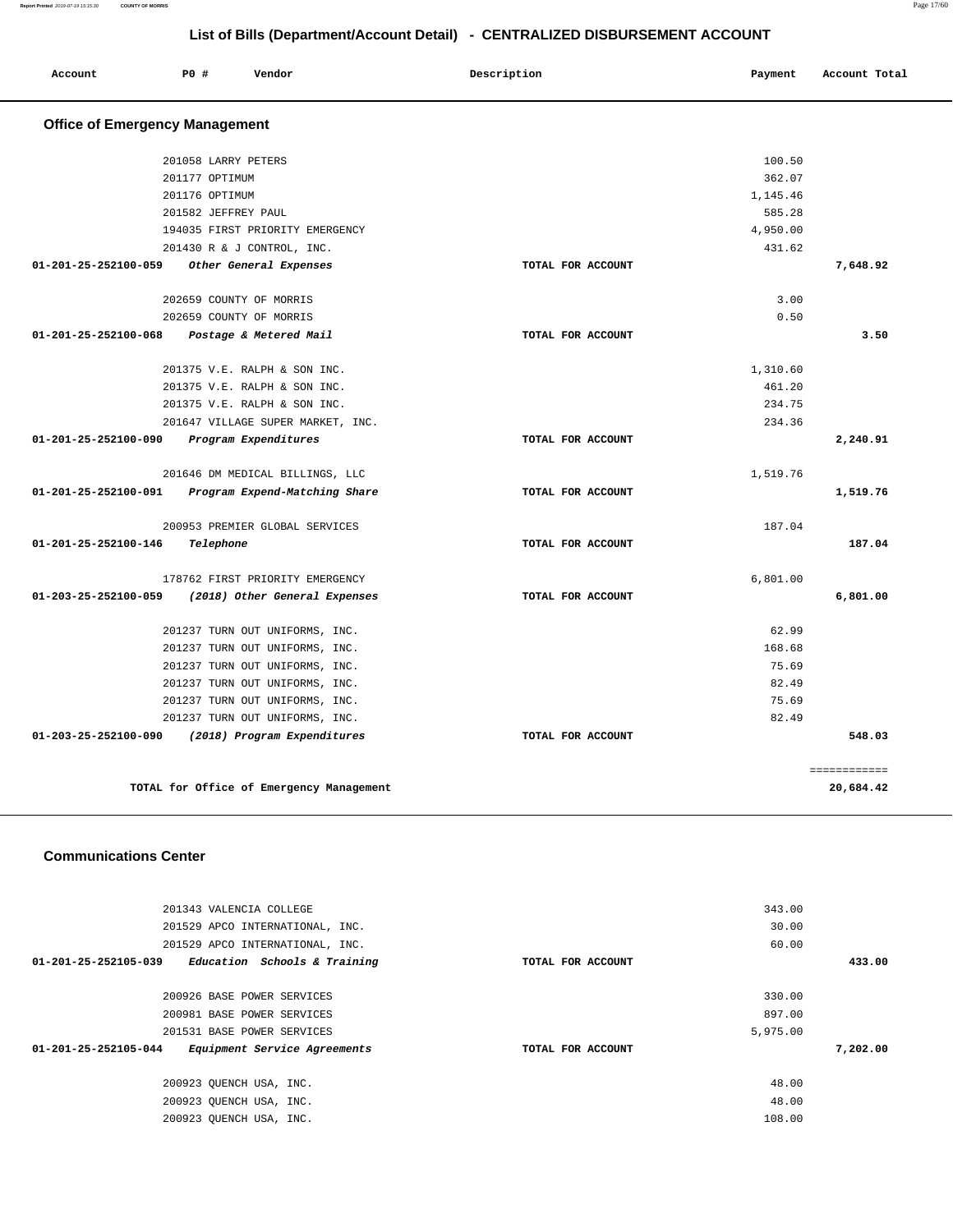**Report Printed** 2019-07-19 15:15:30 **COUNTY OF MORRIS** Page 18/60

# **List of Bills (Department/Account Detail) - CENTRALIZED DISBURSEMENT ACCOUNT**

| Account                                     | PO#                | Vendor                                                          | Description       | Payment            | Account Total |
|---------------------------------------------|--------------------|-----------------------------------------------------------------|-------------------|--------------------|---------------|
| <b>Communications Center</b>                |                    |                                                                 |                   |                    |               |
|                                             |                    | 201528 VILLAGE SUPER MARKET, INC.                               |                   | 814.40             |               |
| 01-201-25-252105-058                        |                    | Office Supplies & Stationery                                    | TOTAL FOR ACCOUNT |                    | 1,941.68      |
|                                             |                    |                                                                 |                   |                    |               |
|                                             |                    | 202659 COUNTY OF MORRIS                                         |                   | 1.00               |               |
| 01-201-25-252105-068 Postage & Metered Mail |                    |                                                                 | TOTAL FOR ACCOUNT |                    | 1.00          |
|                                             |                    | 200173 SHI INTERNATIONAL CORP                                   |                   | 1,046.30           |               |
| 01-201-25-252105-078                        |                    | Software Maintenance                                            | TOTAL FOR ACCOUNT |                    | 1,046.30      |
|                                             |                    | 201532 VOIANCE LANGUAGE SERVICES, LLC                           |                   | 684.22             |               |
| 01-201-25-252105-117                        |                    | Interpretor Fees                                                | TOTAL FOR ACCOUNT |                    | 684.22        |
|                                             |                    | 201013 AMERICAN TOWER CORPORATION                               |                   | 2,027.09           |               |
| 01-201-25-252105-131                        |                    | County Wide Radio System                                        | TOTAL FOR ACCOUNT |                    | 2,027.09      |
|                                             |                    |                                                                 |                   |                    |               |
|                                             |                    | 200980 JERSEY CENTRAL POWER & LIGHT                             |                   | 481.30             |               |
|                                             |                    | 200980 JERSEY CENTRAL POWER & LIGHT                             |                   | 513.88             |               |
|                                             |                    | 200980 JERSEY CENTRAL POWER & LIGHT                             |                   | 467.43<br>412.34   |               |
|                                             |                    | 200980 JERSEY CENTRAL POWER & LIGHT                             |                   |                    |               |
|                                             |                    | 200980 JERSEY CENTRAL POWER & LIGHT<br>201290 BOROUGH OF BUTLER |                   | 1,141.28<br>626.34 |               |
|                                             |                    | 201289 JERSEY CENTRAL POWER & LIGHT                             |                   | 558.74             |               |
|                                             |                    | 201289 JERSEY CENTRAL POWER & LIGHT                             |                   | 733.00             |               |
|                                             |                    | 201289 JERSEY CENTRAL POWER & LIGHT                             |                   | 555.57             |               |
| 01-201-25-252105-137                        |                    | Electricity                                                     | TOTAL FOR ACCOUNT |                    | 5,489.88      |
|                                             |                    | 201287 RICOH USA, INC.                                          |                   | 161.12             |               |
| 01-201-25-252105-164                        |                    | Office Machines - Rental                                        | TOTAL FOR ACCOUNT |                    | 161.12        |
|                                             |                    |                                                                 |                   |                    |               |
|                                             |                    | 196188 TELE-COMMUNICATION, INC                                  |                   | 306.00             |               |
|                                             | 201272 TESSCO INC. |                                                                 |                   | 20.10              |               |
|                                             | 201272 TESSCO INC. |                                                                 |                   | 14.16              |               |
|                                             | 201272 TESSCO INC. |                                                                 |                   | 15.64              | 355.90        |
| 01-201-25-252105-258                        | Equipment          |                                                                 | TOTAL FOR ACCOUNT |                    |               |
|                                             |                    |                                                                 |                   |                    | ============  |
|                                             |                    | TOTAL for Communications Center                                 |                   |                    | 19,342.19     |

## **County Medical Examiner Office**

|           | 1,575.00 |                   | 200846 NOTO-WYNKOOP FUNERAL HOME               |  |
|-----------|----------|-------------------|------------------------------------------------|--|
|           | 1,800.00 |                   | 201156 ILIFF-RUGGIERO FUNERAL HOME INC.        |  |
|           | 6,650.00 |                   | 201156 ILIFF-RUGGIERO FUNERAL HOME INC.        |  |
| 10,025.00 |          | TOTAL FOR ACCOUNT | 01-201-25-254100-059<br>Other General Expenses |  |
|           |          |                   |                                                |  |
|           | 19.05    |                   | 202659 COUNTY OF MORRIS                        |  |
| 19.05     |          | TOTAL FOR ACCOUNT | Postage & Metered Mail<br>01-201-25-254100-068 |  |
|           |          |                   |                                                |  |
|           | 2,129.00 |                   | 200847 NMS LABS                                |  |
|           | 1,441.00 |                   | 200847 NMS LABS                                |  |
|           | 1,083.00 |                   | 200847 NMS LABS                                |  |
| 4,653.00  |          | TOTAL FOR ACCOUNT | Other Outside Services<br>01-201-25-254100-084 |  |
|           |          |                   |                                                |  |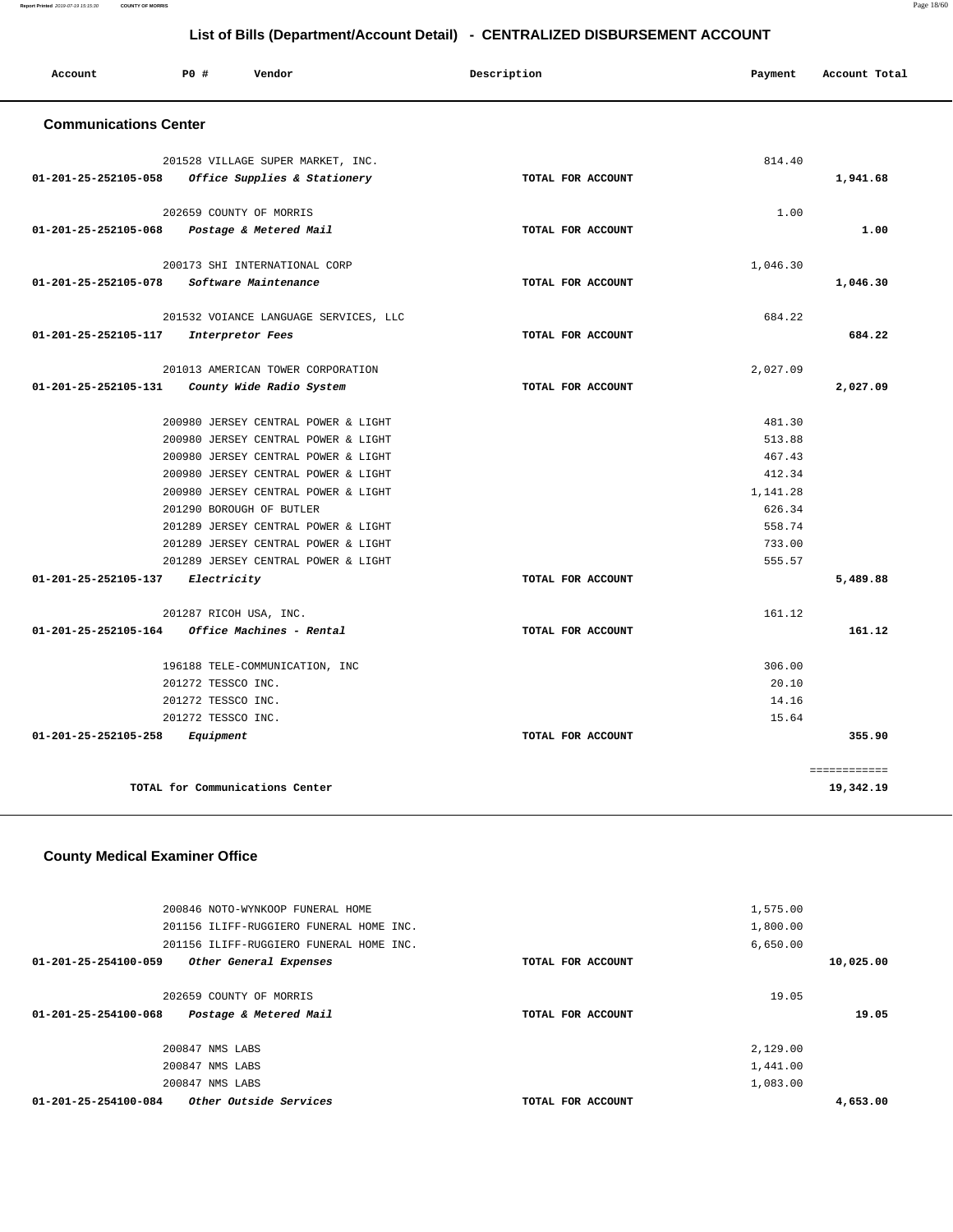**Report Printed** 2019-07-19 15:15:30 **COUNTY OF MORRIS** Page 19/60

# **List of Bills (Department/Account Detail) - CENTRALIZED DISBURSEMENT ACCOUNT**

| Account                               | <b>PO #</b> | Vendor                                   | Description       | Account Total<br>Payment  |
|---------------------------------------|-------------|------------------------------------------|-------------------|---------------------------|
| <b>County Medical Examiner Office</b> |             |                                          |                   |                           |
| $01 - 201 - 25 - 254100 - 164$        |             | Office Machines - Rental                 | TOTAL FOR ACCOUNT | 456.51                    |
|                                       |             | 194081 FISHER HEALTHCARE                 |                   | 93.53                     |
| 01-201-25-254100-203                  |             | X-Ray & Medical Supplies                 | TOTAL FOR ACCOUNT | 93.53                     |
|                                       |             | TOTAL for County Medical Examiner Office |                   | ============<br>15,247.09 |

## **County Sheriff's Department**

|                                             | 195267 JOHN WILLS STUDIOS INC             |                   | 576.00   |          |
|---------------------------------------------|-------------------------------------------|-------------------|----------|----------|
|                                             | 195267 JOHN WILLS STUDIOS INC             |                   | 40.94    |          |
| 01-201-25-270100-059 Other General Expenses |                                           | TOTAL FOR ACCOUNT |          | 616.94   |
|                                             |                                           |                   |          |          |
|                                             | 202659 COUNTY OF MORRIS                   |                   | 429.60   |          |
| 01-201-25-270100-068                        | Postage & Metered Mail                    | TOTAL FOR ACCOUNT |          | 429.60   |
|                                             | 201224 INVESTIGATIVE FORENSICS CONSULTING |                   | 1,178.00 |          |
|                                             | 201224 INVESTIGATIVE FORENSICS CONSULTING |                   | 1,026.00 |          |
| 01-201-25-270100-084 Other Outside Services |                                           | TOTAL FOR ACCOUNT |          | 2,204.00 |
|                                             | 201247 DAVID KENNY                        |                   | 24.01    |          |
|                                             |                                           |                   |          |          |
| 01-201-25-270100-140                        | Gas Purchases                             | TOTAL FOR ACCOUNT |          | 24.01    |
|                                             | 201249 UNIVERSAL UNIFORM SALES CO INC     |                   | 24.00    |          |
|                                             | 201249 UNIVERSAL UNIFORM SALES CO INC     |                   | 19.00    |          |
|                                             | 201249 UNIVERSAL UNIFORM SALES CO INC     |                   | 32.00    |          |
|                                             | 201111 TURN OUT UNIFORMS, INC.            |                   | 10.00    |          |
|                                             | 200884 UNIVERSAL UNIFORM SALES CO INC     |                   | 777.00   |          |
|                                             | 200885 UNIVERSAL UNIFORM SALES CO INC     |                   | 777.00   |          |
|                                             | 200886 UNIVERSAL UNIFORM SALES CO INC     |                   | 777.00   |          |
|                                             | 200880 UNIVERSAL UNIFORM SALES CO INC     |                   | 777.00   |          |
|                                             | 198247 UNIVERSAL UNIFORM SALES CO INC     |                   | 1,584.00 |          |
|                                             | 197900 UNIVERSAL UNIFORM SALES CO INC     |                   | 80.00    |          |
|                                             | 197900 UNIVERSAL UNIFORM SALES CO INC     |                   | 165.00   |          |
|                                             | 197900 UNIVERSAL UNIFORM SALES CO INC     |                   | 174.00   |          |
|                                             | 197900 UNIVERSAL UNIFORM SALES CO INC     |                   | 9.00     |          |
|                                             | 197900 UNIVERSAL UNIFORM SALES CO INC     |                   | 184.00   |          |
|                                             | 197900 UNIVERSAL UNIFORM SALES CO INC     |                   | 46.00    |          |
|                                             | 197900 UNIVERSAL UNIFORM SALES CO INC     |                   | 85.00    |          |
|                                             | 197900 UNIVERSAL UNIFORM SALES CO INC     |                   | 24.00    |          |
|                                             | 197700 UNIVERSAL UNIFORM SALES CO INC     |                   | 219.00   |          |
|                                             | 197700 UNIVERSAL UNIFORM SALES CO INC     |                   | 146.00   |          |
|                                             | 196056 UNIVERSAL UNIFORM SALES CO INC     |                   | 184.00   |          |
|                                             | 196056 UNIVERSAL UNIFORM SALES CO INC     |                   | 24.00    |          |
|                                             | 199332 UNIVERSAL UNIFORM SALES CO INC     |                   | 80.00    |          |
|                                             | 200878 UNIVERSAL UNIFORM SALES CO INC     |                   | 80.00    |          |
|                                             | 200878 UNIVERSAL UNIFORM SALES CO INC     |                   | 30.00    |          |
|                                             | 200878 UNIVERSAL UNIFORM SALES CO INC     |                   | 30.00    |          |
|                                             | 200879 UNIVERSAL UNIFORM SALES CO INC     |                   | 80.00    |          |
|                                             | 197583 UNIVERSAL UNIFORM SALES CO INC     |                   | 310.00   |          |
|                                             | 196362 UNIVERSAL UNIFORM SALES CO INC     |                   | 888.00   |          |
|                                             | 195269 UNIVERSAL UNIFORM SALES CO INC     |                   | 80.00    |          |
|                                             |                                           |                   |          |          |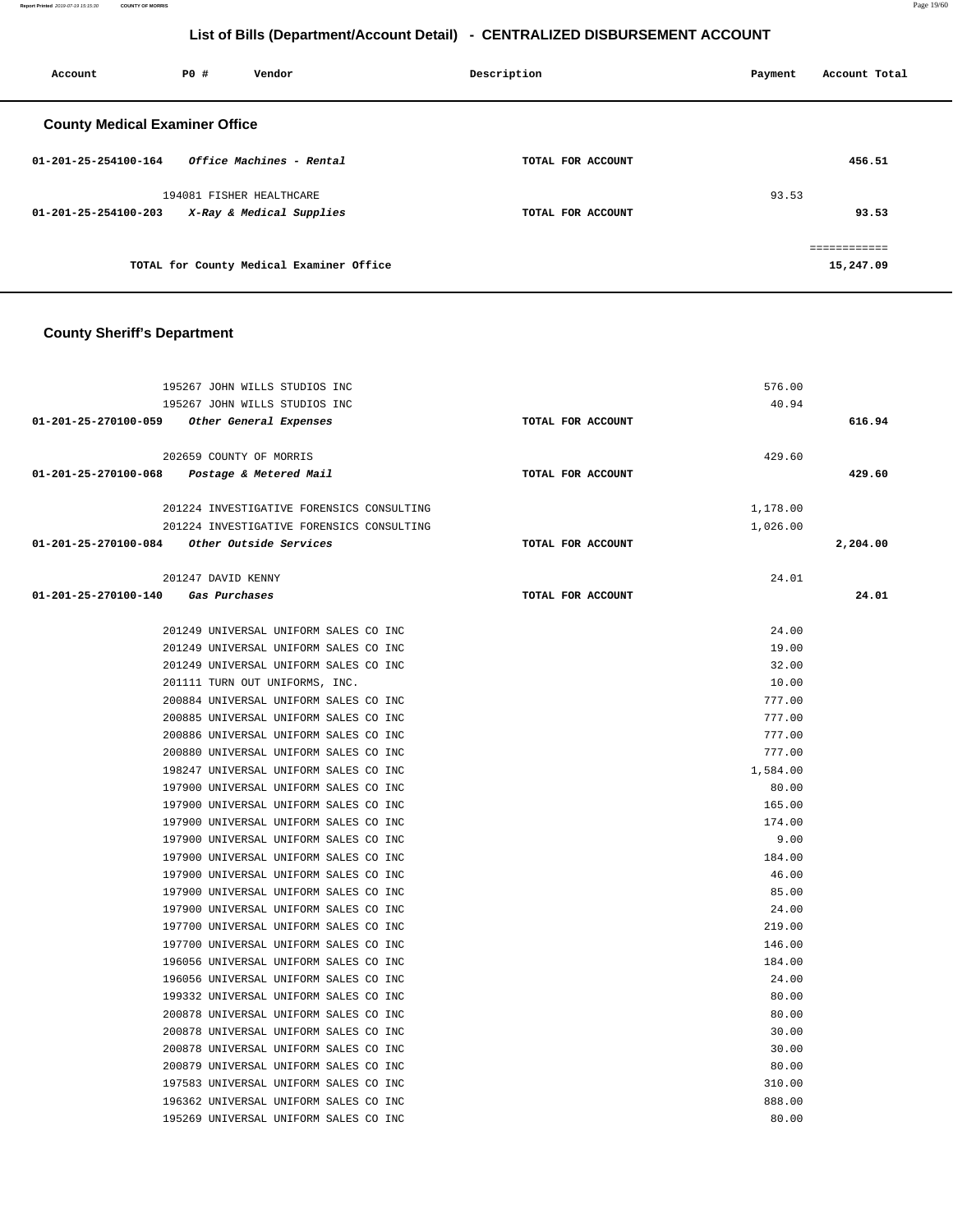| Account              | P0 #                               | Vendor                                | Description       | Payment   | Account Total |
|----------------------|------------------------------------|---------------------------------------|-------------------|-----------|---------------|
|                      | <b>County Sheriff's Department</b> |                                       |                   |           |               |
|                      |                                    | 195269 UNIVERSAL UNIFORM SALES CO INC |                   | 69.00     |               |
|                      |                                    | 195269 UNIVERSAL UNIFORM SALES CO INC |                   | 3.00      |               |
|                      |                                    | 196057 UNIVERSAL UNIFORM SALES CO INC |                   | 184.00    |               |
|                      |                                    | 196057 UNIVERSAL UNIFORM SALES CO INC |                   | 24.00     |               |
|                      |                                    | 196054 UNIVERSAL UNIFORM SALES CO INC |                   | 184.00    |               |
|                      |                                    | 196054 UNIVERSAL UNIFORM SALES CO INC |                   | 24.00     |               |
|                      |                                    | 200882 UNIVERSAL UNIFORM SALES CO INC |                   | 777.00    |               |
|                      |                                    | 200881 UNIVERSAL UNIFORM SALES CO INC |                   | 777.00    |               |
|                      |                                    | 196626 UNIVERSAL UNIFORM SALES CO INC |                   | 189.95    |               |
|                      |                                    | 197582 UNIVERSAL UNIFORM SALES CO INC |                   | 189.95    |               |
|                      |                                    | 200883 UNIVERSAL UNIFORM SALES CO INC |                   | 777.00    |               |
|                      |                                    | 195125 UNIVERSAL UNIFORM SALES CO INC |                   | 40.00     |               |
| 01-201-25-270100-202 |                                    | Uniform And Accessories               | TOTAL FOR ACCOUNT |           | 11,002.90     |
|                      | 200655 CHP DOSIMETRY               |                                       |                   | 3,330.00  |               |
|                      | 200655 CHP DOSIMETRY               |                                       |                   | $-333.00$ |               |
|                      | 200655 CHP DOSIMETRY               |                                       |                   | 25.00     |               |
| 01-201-25-270100-203 |                                    | X-Ray & Medical Supplies              | TOTAL FOR ACCOUNT |           | 3,022.00      |
|                      |                                    |                                       |                   |           | ============  |
|                      |                                    | TOTAL for County Sheriff's Department |                   |           | 17,299.45     |

## **County Prosecutor's Office**

|                                     | 201465 ALEXIS RACHEL                          |                   | 80.80     |           |
|-------------------------------------|-----------------------------------------------|-------------------|-----------|-----------|
|                                     | 201465 ALEXIS RACHEL                          |                   | 55.50     |           |
|                                     | 201465 ALEXIS RACHEL                          |                   | 75.00     |           |
|                                     | 01-201-25-275100-016 Outside Salaries & Wages | TOTAL FOR ACCOUNT |           | 211.30    |
|                                     |                                               |                   |           |           |
|                                     | 201183 VERIZON WIRELESS                       |                   | 10,333.52 |           |
| 01-201-25-275100-031                | Cellular Phones/Pagers                        | TOTAL FOR ACCOUNT |           | 10,333.52 |
|                                     | 200586 TJ'S SPORTWIDE TROPHY                  |                   | 121.00    |           |
| 01-201-25-275100-058                | Office Supplies & Stationery                  | TOTAL FOR ACCOUNT |           | 121.00    |
|                                     |                                               |                   |           |           |
|                                     | 201149 FEDEX                                  |                   | 767.90    |           |
|                                     | 202659 COUNTY OF MORRIS                       |                   | 961.95    |           |
|                                     | 01-201-25-275100-068 Postage & Metered Mail   | TOTAL FOR ACCOUNT |           | 1,729.85  |
|                                     |                                               |                   |           |           |
|                                     | 200581 A.R.T. AGENCY, INC                     |                   | 57.96     |           |
|                                     | 200581 A.R.T. AGENCY, INC                     |                   | 15.00     |           |
| 01-201-25-275100-081                | Transcripts                                   | TOTAL FOR ACCOUNT |           | 72.96     |
|                                     | 200949 HARRISON DILLARD                       |                   | 128.01    |           |
|                                     | 200949 HARRISON DILLARD                       |                   | 49.00     |           |
|                                     | 200985 JAMES ATOCHE                           |                   | 100.00    |           |
|                                     | 200994 SCOTT WEAVER                           |                   | 21.20     |           |
|                                     | 200994 SCOTT WEAVER                           |                   | 13.83     |           |
|                                     | 200994 SCOTT WEAVER                           |                   | 37.05     |           |
|                                     | 200994 SCOTT WEAVER                           |                   | 7.66      |           |
| 01-201-25-275100-082 Travel Expense |                                               | TOTAL FOR ACCOUNT |           | 356.75    |
|                                     | 200641 NAT.ORGANIZATION OF BLACK              |                   | 200.00    |           |
| 01-201-25-275100-088                | Meeting Exp Advisory Board Etc                | TOTAL FOR ACCOUNT |           | 200.00    |
|                                     |                                               |                   |           |           |

**Report Printed** 2019-07-19 15:15:30 **COUNTY OF MORRIS** Page 20/60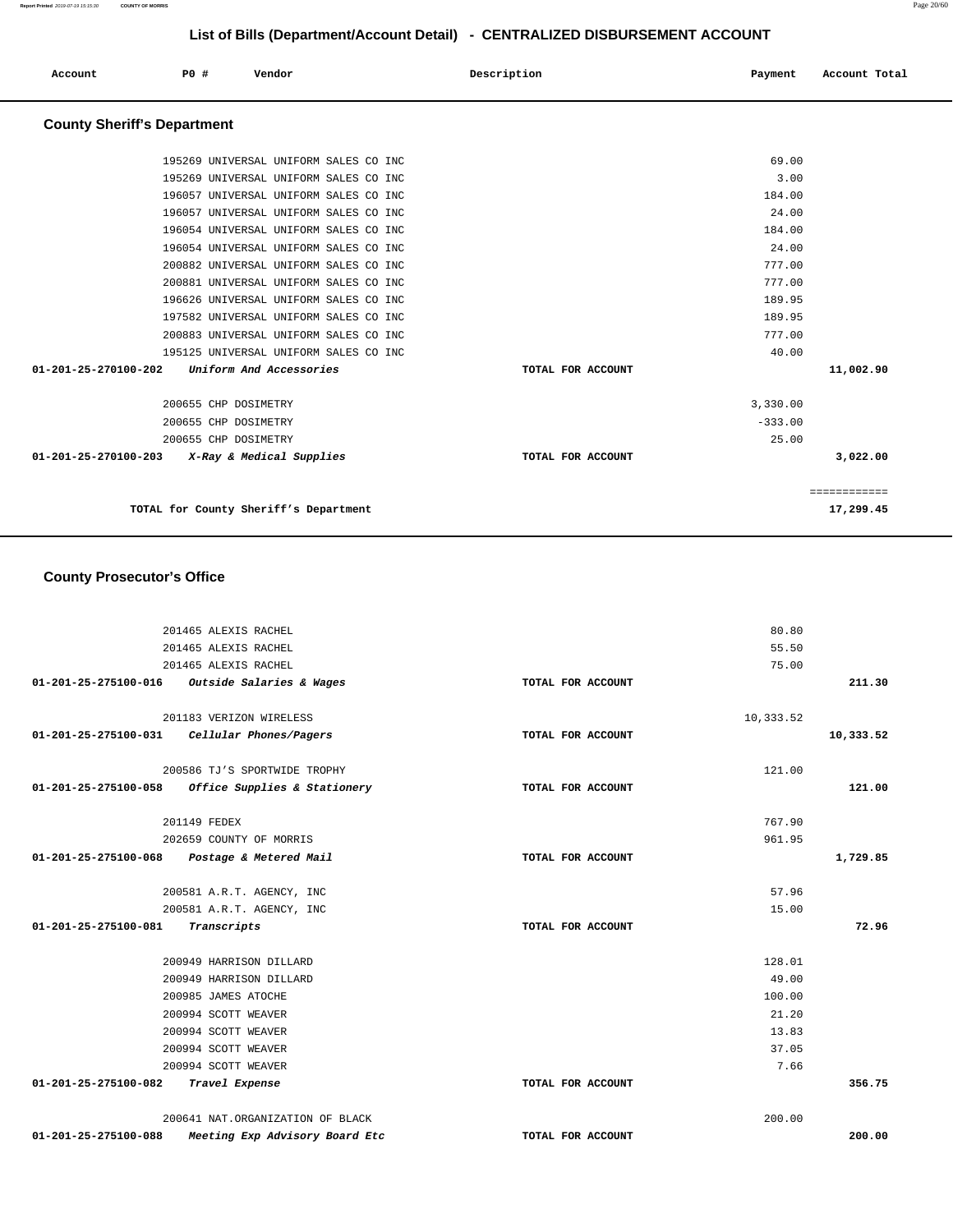**Report Printed** 2019-07-19 15:15:30 **COUNTY OF MORRIS** Page 21/60

# **List of Bills (Department/Account Detail) - CENTRALIZED DISBURSEMENT ACCOUNT**

| Account                           | PO#<br>Vendor                                     | Description       | Account Total<br>Payment |
|-----------------------------------|---------------------------------------------------|-------------------|--------------------------|
| <b>County Prosecutor's Office</b> |                                                   |                   |                          |
| $01 - 201 - 25 - 275100 - 118$    | Investigation Expense                             | TOTAL FOR ACCOUNT | 25.90                    |
|                                   | 200948 MORRISTOWN INN                             |                   | 152.00                   |
| 01-201-25-275100-121              | 200948 MORRISTOWN INN<br>Witness Fees And Mileage | TOTAL FOR ACCOUNT | 152.00<br>304.00         |
|                                   | 200580 STATE TOXICOLOGY LABORATORY                |                   | 270.00                   |
| $01 - 201 - 25 - 275100 - 189$    | Medical                                           | TOTAL FOR ACCOUNT | 270.00                   |
|                                   | 201016 FLEMINGTON DEPT STORE INC                  |                   | 470.75                   |
| 01-201-25-275100-202              | Uniform And Accessories                           | TOTAL FOR ACCOUNT | 470.75                   |
|                                   | 198433 ATLANTIC TACTICAL OF NJ, INC.              |                   | 145.95                   |
| 01-203-25-275100-202              | (2018) Uniform And Accessories                    | TOTAL FOR ACCOUNT | 145.95                   |
|                                   |                                                   |                   | ============             |
|                                   | TOTAL for County Prosecutor's Office              |                   | 14,241.98                |

# **County Jail**

|                      | 200768 AUTOMATIC TEMPERATURE CONTROL                | 1,145.00          |          |
|----------------------|-----------------------------------------------------|-------------------|----------|
| 01-201-25-280100-044 | Equipment Service Agreements                        | TOTAL FOR ACCOUNT | 1,145.00 |
|                      | 200780 ALL-STAR IDENTIFICATION                      | 1,195.00          |          |
| 01-201-25-280100-047 | Identification Equip&Supplies                       | TOTAL FOR ACCOUNT | 1,195.00 |
|                      | 201203 W.B. MASON COMPANY INC                       | 1,182.10          |          |
|                      | $01-201-25-280100-058$ Office Supplies & Stationery | TOTAL FOR ACCOUNT | 1,182.10 |
|                      | 200433 LEXIS NEXIS                                  | 58.00             |          |
|                      | 200362 BROWNELLS INC                                | 169.25            |          |
|                      | 199732 GLENDALE PARADE STORE LLC                    | 80.00             |          |
|                      | 201216 VERIZON WIRELESS                             | 135.79            |          |
| 01-201-25-280100-059 | Other General Expenses                              | TOTAL FOR ACCOUNT | 443.04   |
|                      | 202659 COUNTY OF MORRIS                             | 125.90            |          |
| 01-201-25-280100-068 | Postage & Metered Mail                              | TOTAL FOR ACCOUNT | 125.90   |
|                      | 200693 STONEGATE ASSOCIATES, LLC                    | 1,435.00          |          |
|                      | 200432 STATE TOXICOLOGY LABORATORY                  | 225.00            |          |
|                      | 200360 MALACHY MECHANICAL                           | 432.00            |          |
|                      | 200360 MALACHY MECHANICAL                           | 216.00            |          |
|                      | 200360 MALACHY MECHANICAL                           | 144.00            |          |
|                      | 200244 MALACHY MECHANICAL                           | 691.00            |          |
|                      | 200244 MALACHY MECHANICAL                           | 841.00            |          |
|                      | 195873 CARRY CASES PLUS& MY CASE BUILDER            | 186.13            |          |
|                      | 193725 AERC RECYCLING SOLUTONS                      | 498.07            |          |
|                      | 201102 BINSKY SERVICE LLC                           | 1,004.47          |          |
|                      | 201102 BINSKY SERVICE LLC                           | 487.88            |          |
|                      | 201102 BINSKY SERVICE LLC                           | 7,850.52          |          |
|                      | 201187 MORRIS COUNTY MUA                            | 794.54            |          |
|                      | 201187 MORRIS COUNTY MUA                            | 695.00            |          |
|                      | 201188 TJ'S SPORTWIDE TROPHY                        | 51.30             |          |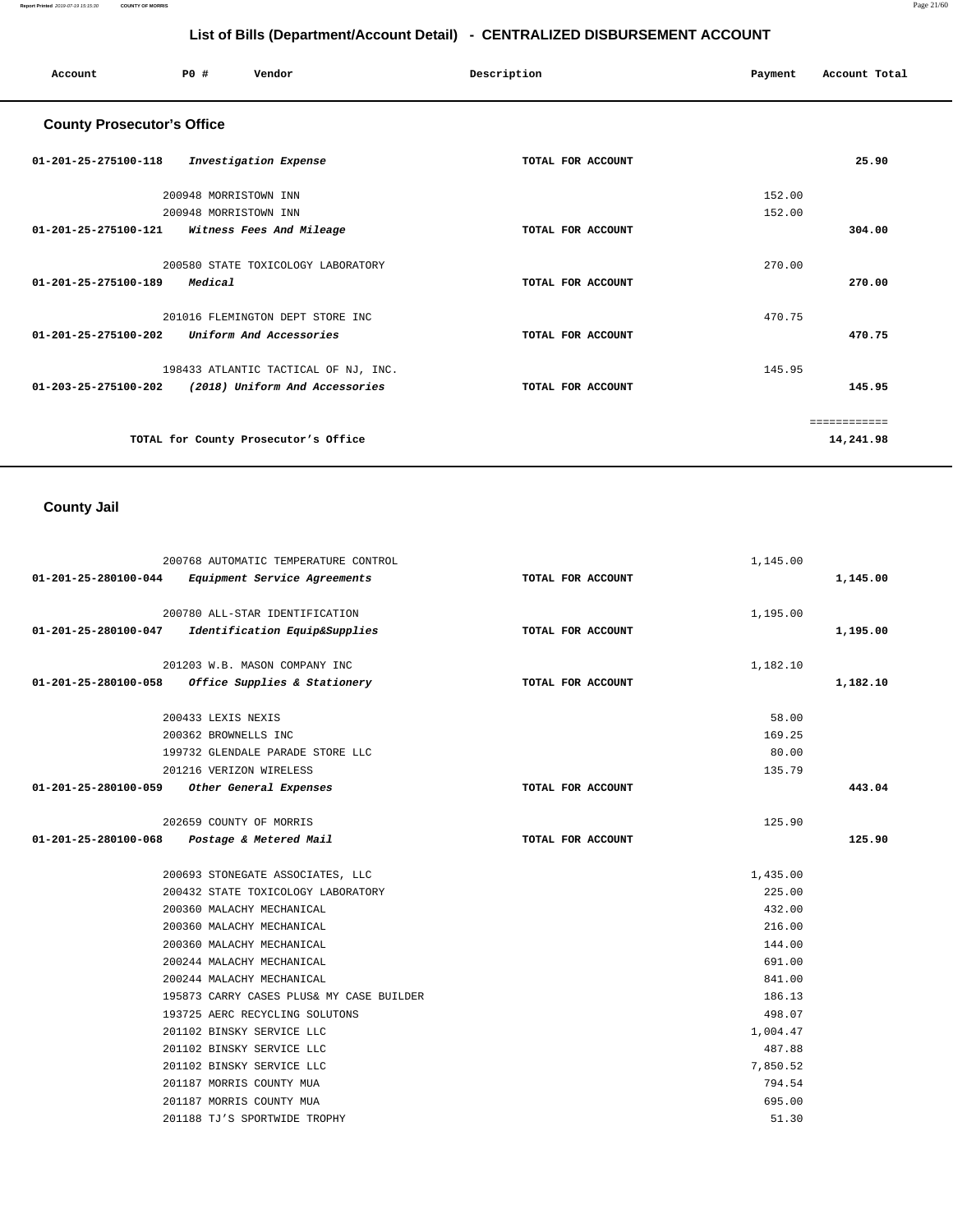| Account | P0 # | Vendor | Description | Payment | Account Total |
|---------|------|--------|-------------|---------|---------------|
|         |      |        |             |         |               |

# **County Jail**

| 201210 ARAMARK DALLAS LOCKBOX<br>201144 ARAMARK DALLAS LOCKBOX<br>201144 ARAMARK DALLAS LOCKBOX<br>201144 ARAMARK DALLAS LOCKBOX<br>201144 ARAMARK DALLAS LOCKBOX<br>201144 ARAMARK DALLAS LOCKBOX<br>01-201-25-280100-185<br>Food<br>200450 ATLANTIC AMBULANCE CORP.<br>200770 LAKE PHYSICIANS AND HOSPITAL<br>200627 MORRISTOWN MEDICAL CENTER<br>200627 MORRISTOWN MEDICAL CENTER<br>200627 MORRISTOWN MEDICAL CENTER<br>200627 MORRISTOWN MEDICAL CENTER<br>200627 MORRISTOWN MEDICAL CENTER<br>200449 UNIVERSITY HOSPITAL<br>200769 STERICYCLE INC.<br>200445 SUMMIT MEDICAL GROUP, PA<br>01-201-25-280100-189<br>Medical<br>201152 TURN OUT UNIFORMS, INC.<br>201152 TURN OUT UNIFORMS, INC. | TOTAL FOR ACCOUNT<br>TOTAL FOR ACCOUNT | 93.75<br>10,217.56<br>23.00<br>125.00<br>300.00<br>125.00<br>1,595.75<br>124.95<br>969.15<br>431.60<br>3,873.47<br>348.95<br>8,067.00<br>631.00<br>331.61<br>369.00<br>44.91<br>79.15 | 21,214.58<br>16,742.48 |
|----------------------------------------------------------------------------------------------------------------------------------------------------------------------------------------------------------------------------------------------------------------------------------------------------------------------------------------------------------------------------------------------------------------------------------------------------------------------------------------------------------------------------------------------------------------------------------------------------------------------------------------------------------------------------------------------------|----------------------------------------|---------------------------------------------------------------------------------------------------------------------------------------------------------------------------------------|------------------------|
|                                                                                                                                                                                                                                                                                                                                                                                                                                                                                                                                                                                                                                                                                                    |                                        |                                                                                                                                                                                       |                        |
|                                                                                                                                                                                                                                                                                                                                                                                                                                                                                                                                                                                                                                                                                                    |                                        |                                                                                                                                                                                       |                        |
|                                                                                                                                                                                                                                                                                                                                                                                                                                                                                                                                                                                                                                                                                                    |                                        |                                                                                                                                                                                       |                        |
|                                                                                                                                                                                                                                                                                                                                                                                                                                                                                                                                                                                                                                                                                                    |                                        |                                                                                                                                                                                       |                        |
|                                                                                                                                                                                                                                                                                                                                                                                                                                                                                                                                                                                                                                                                                                    |                                        |                                                                                                                                                                                       |                        |
|                                                                                                                                                                                                                                                                                                                                                                                                                                                                                                                                                                                                                                                                                                    |                                        |                                                                                                                                                                                       |                        |
|                                                                                                                                                                                                                                                                                                                                                                                                                                                                                                                                                                                                                                                                                                    |                                        |                                                                                                                                                                                       |                        |
|                                                                                                                                                                                                                                                                                                                                                                                                                                                                                                                                                                                                                                                                                                    |                                        |                                                                                                                                                                                       |                        |
|                                                                                                                                                                                                                                                                                                                                                                                                                                                                                                                                                                                                                                                                                                    |                                        |                                                                                                                                                                                       |                        |
|                                                                                                                                                                                                                                                                                                                                                                                                                                                                                                                                                                                                                                                                                                    |                                        |                                                                                                                                                                                       |                        |
|                                                                                                                                                                                                                                                                                                                                                                                                                                                                                                                                                                                                                                                                                                    |                                        |                                                                                                                                                                                       |                        |
|                                                                                                                                                                                                                                                                                                                                                                                                                                                                                                                                                                                                                                                                                                    |                                        |                                                                                                                                                                                       |                        |
|                                                                                                                                                                                                                                                                                                                                                                                                                                                                                                                                                                                                                                                                                                    |                                        |                                                                                                                                                                                       |                        |
|                                                                                                                                                                                                                                                                                                                                                                                                                                                                                                                                                                                                                                                                                                    |                                        |                                                                                                                                                                                       |                        |
|                                                                                                                                                                                                                                                                                                                                                                                                                                                                                                                                                                                                                                                                                                    |                                        |                                                                                                                                                                                       |                        |
|                                                                                                                                                                                                                                                                                                                                                                                                                                                                                                                                                                                                                                                                                                    |                                        |                                                                                                                                                                                       |                        |
|                                                                                                                                                                                                                                                                                                                                                                                                                                                                                                                                                                                                                                                                                                    |                                        |                                                                                                                                                                                       |                        |
|                                                                                                                                                                                                                                                                                                                                                                                                                                                                                                                                                                                                                                                                                                    |                                        |                                                                                                                                                                                       |                        |
|                                                                                                                                                                                                                                                                                                                                                                                                                                                                                                                                                                                                                                                                                                    |                                        |                                                                                                                                                                                       |                        |
|                                                                                                                                                                                                                                                                                                                                                                                                                                                                                                                                                                                                                                                                                                    |                                        |                                                                                                                                                                                       |                        |
|                                                                                                                                                                                                                                                                                                                                                                                                                                                                                                                                                                                                                                                                                                    |                                        |                                                                                                                                                                                       |                        |
|                                                                                                                                                                                                                                                                                                                                                                                                                                                                                                                                                                                                                                                                                                    |                                        |                                                                                                                                                                                       |                        |
| 201210 ARAMARK DALLAS LOCKBOX                                                                                                                                                                                                                                                                                                                                                                                                                                                                                                                                                                                                                                                                      |                                        | 359.60                                                                                                                                                                                |                        |
| 201210 ARAMARK DALLAS LOCKBOX                                                                                                                                                                                                                                                                                                                                                                                                                                                                                                                                                                                                                                                                      |                                        | 23.00                                                                                                                                                                                 |                        |
| 201210 ARAMARK DALLAS LOCKBOX                                                                                                                                                                                                                                                                                                                                                                                                                                                                                                                                                                                                                                                                      |                                        | 9,947.67                                                                                                                                                                              |                        |
|                                                                                                                                                                                                                                                                                                                                                                                                                                                                                                                                                                                                                                                                                                    |                                        |                                                                                                                                                                                       |                        |
| 01-201-25-280100-128<br>Security Equipment                                                                                                                                                                                                                                                                                                                                                                                                                                                                                                                                                                                                                                                         | TOTAL FOR ACCOUNT                      |                                                                                                                                                                                       | 239.40                 |
| 200269 CY DRAKE LOCKSMITHS, INC.                                                                                                                                                                                                                                                                                                                                                                                                                                                                                                                                                                                                                                                                   |                                        | 37.50                                                                                                                                                                                 |                        |
| 200269 CY DRAKE LOCKSMITHS, INC.                                                                                                                                                                                                                                                                                                                                                                                                                                                                                                                                                                                                                                                                   |                                        | 153.75                                                                                                                                                                                |                        |
| 200269 CY DRAKE LOCKSMITHS, INC.                                                                                                                                                                                                                                                                                                                                                                                                                                                                                                                                                                                                                                                                   |                                        | 26.75                                                                                                                                                                                 |                        |
| 200269 CY DRAKE LOCKSMITHS, INC.                                                                                                                                                                                                                                                                                                                                                                                                                                                                                                                                                                                                                                                                   |                                        | 21.40                                                                                                                                                                                 |                        |
|                                                                                                                                                                                                                                                                                                                                                                                                                                                                                                                                                                                                                                                                                                    |                                        |                                                                                                                                                                                       |                        |
| 01-201-25-280100-084<br><i>Other Outside Services</i>                                                                                                                                                                                                                                                                                                                                                                                                                                                                                                                                                                                                                                              | TOTAL FOR ACCOUNT                      |                                                                                                                                                                                       | 108,778.26             |
| 201153 WEBSTER PLUMBING &                                                                                                                                                                                                                                                                                                                                                                                                                                                                                                                                                                                                                                                                          |                                        | 1,406.82                                                                                                                                                                              |                        |
| 201153 WEBSTER PLUMBING &                                                                                                                                                                                                                                                                                                                                                                                                                                                                                                                                                                                                                                                                          |                                        | 252.00                                                                                                                                                                                |                        |
| 201153 WEBSTER PLUMBING &                                                                                                                                                                                                                                                                                                                                                                                                                                                                                                                                                                                                                                                                          |                                        | 2,184.00                                                                                                                                                                              |                        |
| 201153 WEBSTER PLUMBING &                                                                                                                                                                                                                                                                                                                                                                                                                                                                                                                                                                                                                                                                          |                                        | 1,764.00                                                                                                                                                                              |                        |
| 201153 WEBSTER PLUMBING &                                                                                                                                                                                                                                                                                                                                                                                                                                                                                                                                                                                                                                                                          |                                        | 2,016.00                                                                                                                                                                              |                        |
| 201153 WEBSTER PLUMBING &<br>201153 WEBSTER PLUMBING &                                                                                                                                                                                                                                                                                                                                                                                                                                                                                                                                                                                                                                             |                                        | 3,360.00<br>4,452.00                                                                                                                                                                  |                        |
| 201153 WEBSTER PLUMBING &                                                                                                                                                                                                                                                                                                                                                                                                                                                                                                                                                                                                                                                                          |                                        | 2,354.64                                                                                                                                                                              |                        |
| 201153 WEBSTER PLUMBING &                                                                                                                                                                                                                                                                                                                                                                                                                                                                                                                                                                                                                                                                          |                                        | 3,360.00                                                                                                                                                                              |                        |
| 201153 WEBSTER PLUMBING &                                                                                                                                                                                                                                                                                                                                                                                                                                                                                                                                                                                                                                                                          |                                        | 5,712.00                                                                                                                                                                              |                        |
| 201153 WEBSTER PLUMBING &                                                                                                                                                                                                                                                                                                                                                                                                                                                                                                                                                                                                                                                                          |                                        | 13,370.81                                                                                                                                                                             |                        |
| 201153 WEBSTER PLUMBING &                                                                                                                                                                                                                                                                                                                                                                                                                                                                                                                                                                                                                                                                          |                                        | 1,344.00                                                                                                                                                                              |                        |
| 201153 WEBSTER PLUMBING &                                                                                                                                                                                                                                                                                                                                                                                                                                                                                                                                                                                                                                                                          |                                        | 14,324.80                                                                                                                                                                             |                        |
| 201153 WEBSTER PLUMBING &                                                                                                                                                                                                                                                                                                                                                                                                                                                                                                                                                                                                                                                                          |                                        | 3,528.00                                                                                                                                                                              |                        |
| 201153 WEBSTER PLUMBING &                                                                                                                                                                                                                                                                                                                                                                                                                                                                                                                                                                                                                                                                          |                                        | 4,704.00                                                                                                                                                                              |                        |
| 201153 WEBSTER PLUMBING &                                                                                                                                                                                                                                                                                                                                                                                                                                                                                                                                                                                                                                                                          |                                        | 6,720.00                                                                                                                                                                              |                        |
| 201153 WEBSTER PLUMBING &                                                                                                                                                                                                                                                                                                                                                                                                                                                                                                                                                                                                                                                                          |                                        | 4,704.00                                                                                                                                                                              |                        |
| 201153 WEBSTER PLUMBING &                                                                                                                                                                                                                                                                                                                                                                                                                                                                                                                                                                                                                                                                          |                                        | 2,268.00                                                                                                                                                                              |                        |
|                                                                                                                                                                                                                                                                                                                                                                                                                                                                                                                                                                                                                                                                                                    |                                        | 11,382.00                                                                                                                                                                             |                        |
| 201153 WEBSTER PLUMBING &                                                                                                                                                                                                                                                                                                                                                                                                                                                                                                                                                                                                                                                                          |                                        | 3,864.00                                                                                                                                                                              |                        |
| 201153 WEBSTER PLUMBING &                                                                                                                                                                                                                                                                                                                                                                                                                                                                                                                                                                                                                                                                          |                                        |                                                                                                                                                                                       |                        |
| 201188 TJ'S SPORTWIDE TROPHY                                                                                                                                                                                                                                                                                                                                                                                                                                                                                                                                                                                                                                                                       |                                        | 51.98                                                                                                                                                                                 |                        |
| 201188 TJ'S SPORTWIDE TROPHY                                                                                                                                                                                                                                                                                                                                                                                                                                                                                                                                                                                                                                                                       |                                        | 52.00                                                                                                                                                                                 |                        |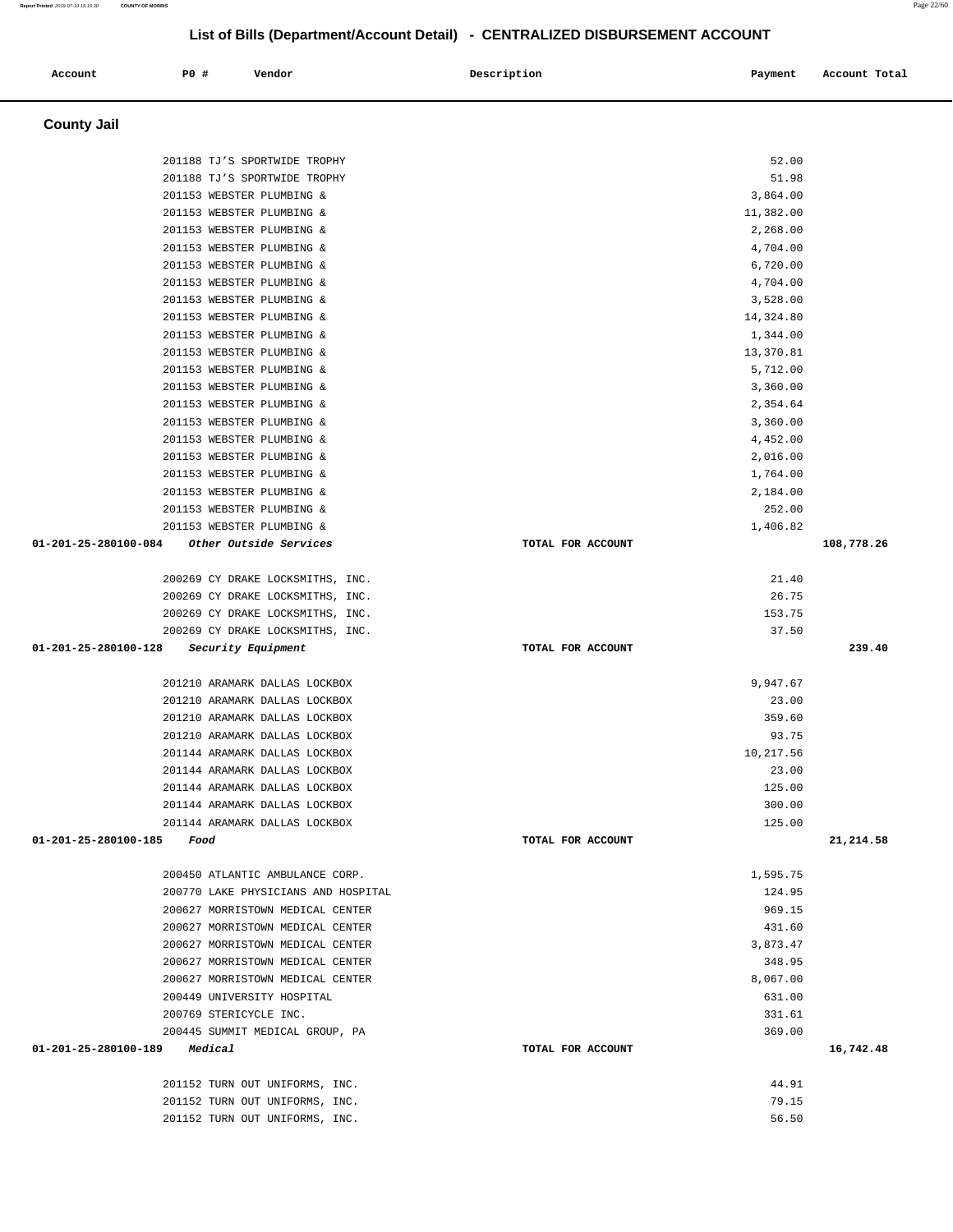202659 COUNTY OF MORRIS 55.35

 **01-201-25-281100-068 Postage & Metered Mail TOTAL FOR ACCOUNT 55.35** 

**County Youth Detention Facilit**

| <b>County Jail</b>                                    |                   |           |              |
|-------------------------------------------------------|-------------------|-----------|--------------|
| 201152 TURN OUT UNIFORMS, INC.                        |                   | 143.63    |              |
| 201152 TURN OUT UNIFORMS, INC.                        |                   | 66.24     |              |
| 201152 TURN OUT UNIFORMS, INC.                        |                   | 59.99     |              |
| 201152 TURN OUT UNIFORMS, INC.                        |                   | 59.99     |              |
| 201152 TURN OUT UNIFORMS, INC.                        |                   | 119.98    |              |
| 201152 TURN OUT UNIFORMS, INC.                        |                   | 59.99     |              |
| 201152 TURN OUT UNIFORMS, INC.                        |                   | 59.99     |              |
| 201152 TURN OUT UNIFORMS, INC.                        |                   | 59.99     |              |
| 201152 TURN OUT UNIFORMS, INC.                        |                   | 119.98    |              |
| 201152 TURN OUT UNIFORMS, INC.                        |                   | 68.99     |              |
| 201152 TURN OUT UNIFORMS, INC.                        |                   | 59.99     |              |
| 201152 TURN OUT UNIFORMS, INC.                        |                   | 192.14    |              |
| 201152 TURN OUT UNIFORMS, INC.                        |                   | 154.98    |              |
| 201152 TURN OUT UNIFORMS, INC.                        |                   | 397.25    |              |
| 201182 TURN OUT UNIFORMS, INC.                        |                   | 131.15    |              |
| 201182 TURN OUT UNIFORMS, INC.                        |                   | 225.48    |              |
| 201182 TURN OUT UNIFORMS, INC.                        |                   | 95.99     |              |
| 201182 TURN OUT UNIFORMS, INC.                        |                   | $-50.00$  |              |
| 201182 TURN OUT UNIFORMS, INC.                        |                   | $-340.00$ |              |
| 01-201-25-280100-202<br>Uniform And Accessories       | TOTAL FOR ACCOUNT |           | 1,932.55     |
| 201104 MORRISTOWN LUMBER &                            |                   | 1,185.16  |              |
| 201105 MORRISTOWN LUMBER &                            |                   | 74.24     |              |
| 01-201-25-280100-249<br>Bldg Maintenance Supplies     | TOTAL FOR ACCOUNT |           | 1,259.40     |
| 186706 CRANE ASSOCIATES, P.C.                         |                   | 1,300.00  |              |
| 200431 CHA CONSULTING                                 |                   | 11,250.00 |              |
| 201151 WEBSTER PLUMBING &                             |                   | 10,752.00 |              |
| 201151 WEBSTER PLUMBING &                             |                   | 6,720.00  |              |
| 201151 WEBSTER PLUMBING &                             |                   | 5,376.00  |              |
| 201151 WEBSTER PLUMBING &                             |                   | 6,048.00  |              |
| 201151 WEBSTER PLUMBING &                             |                   | 5,093.89  |              |
| 01-203-25-280100-084<br>(2018) Other Outside Services | TOTAL FOR ACCOUNT |           | 46,539.89    |
| 189079 ROBERT WOOD JOHNSON                            |                   | 357.60    |              |
| 200626 MORRISTOWN MEDICAL CENTER                      |                   | 26,995.22 |              |
| 194985 UNIVERSITY PHYSICIAN ASSOCIATES                |                   | 1,059.00  |              |
| 194985 UNIVERSITY PHYSICIAN ASSOCIATES                |                   | 200.00    |              |
| 200602 UNIVERSITY HOSPITAL                            |                   | 379.00    |              |
| 200602 UNIVERSITY HOSPITAL                            |                   | 379.00    |              |
| 187403 ROBERT WOOD JOHNSON                            |                   | 544.60    |              |
| 187403 ROBERT WOOD JOHNSON                            |                   | 534.20    |              |
| 187403 ROBERT WOOD JOHNSON                            |                   | 129.20    |              |
| 01-203-25-280100-189<br>$(2018)$ Medical              | TOTAL FOR ACCOUNT |           | 30,577.82    |
|                                                       |                   |           | ============ |
| TOTAL for County Jail                                 |                   |           | 231,375.42   |

 **Account P0 # Vendor Description Payment Account Total**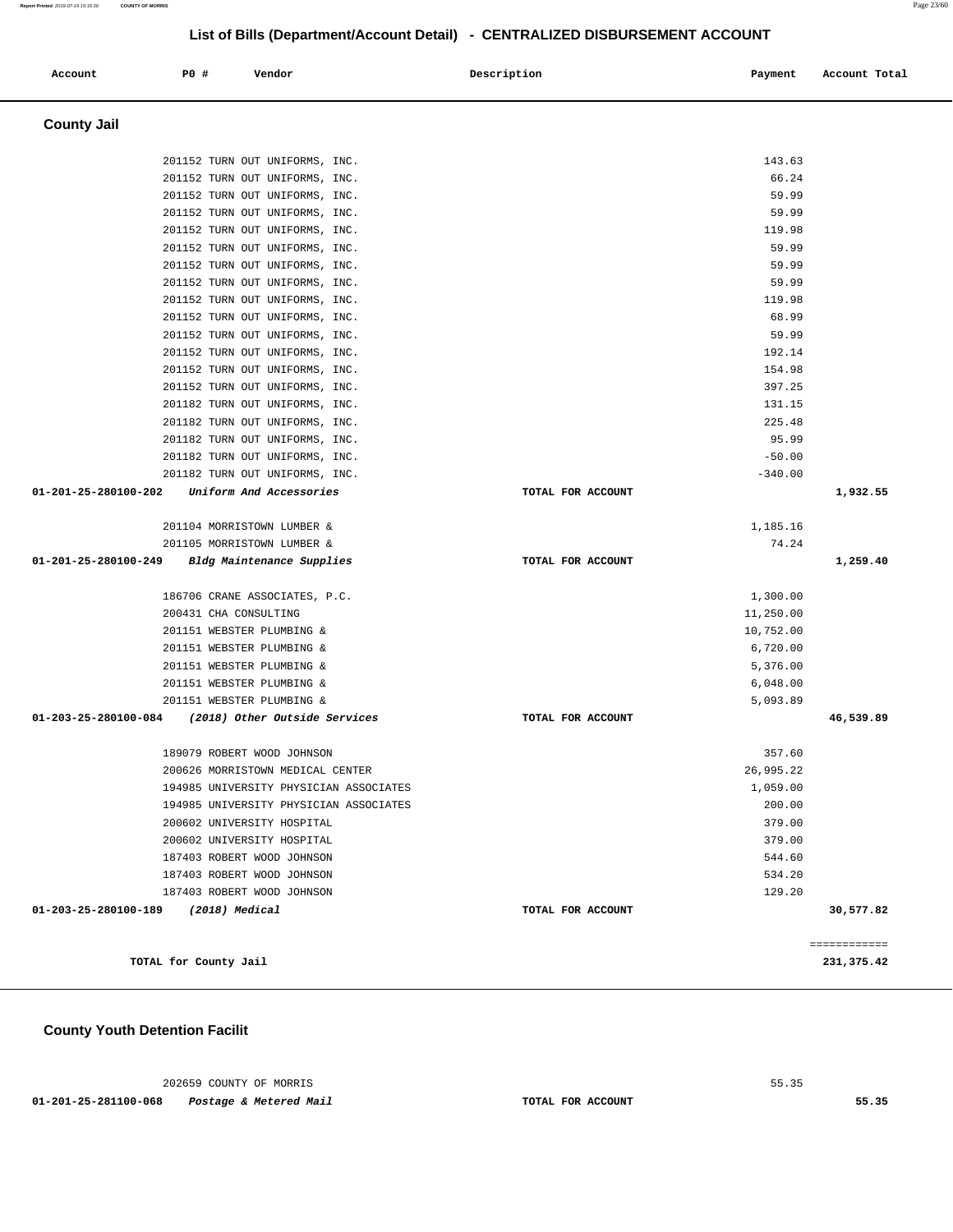**Report Printed** 2019-07-19 15:15:30 **COUNTY OF MORRIS** Page 24/60

# **List of Bills (Department/Account Detail) - CENTRALIZED DISBURSEMENT ACCOUNT**

| Account                               | P0 # | Vendor                                   | Description       | Account Total<br>Payment |
|---------------------------------------|------|------------------------------------------|-------------------|--------------------------|
| <b>County Youth Detention Facilit</b> |      |                                          |                   |                          |
| $01 - 201 - 25 - 281100 - 164$        |      | Office Machines - Rental                 | TOTAL FOR ACCOUNT | 1,355.93                 |
| 01-201-25-281100-185                  | Food | 201296 W.B. MASON COMPANY INC            | TOTAL FOR ACCOUNT | 49.17<br>49.17           |
|                                       |      | TOTAL for County Youth Detention Facilit |                   | ============<br>1,460.45 |

## **Road Repairs**

|                                      | 202659 COUNTY OF MORRIS                           | 4.25              |          |
|--------------------------------------|---------------------------------------------------|-------------------|----------|
| 01-201-26-290100-068                 | Postage & Metered Mail                            | TOTAL FOR ACCOUNT | 4.25     |
|                                      | 202599 NATIONAL FUEL OIL INC.                     | 2,583.62          |          |
| 01-201-26-290100-140                 | Gas Purchases                                     | TOTAL FOR ACCOUNT | 2,583.62 |
|                                      | 201053 KORNER STORE INC                           | 270.00            |          |
|                                      | 201053 KORNER STORE INC                           | 40.50             |          |
|                                      | 200875 SUSSEX MARKET                              | 300.00            |          |
|                                      | 200875 SUSSEX MARKET                              | 45.00             |          |
|                                      | 201052 KENVIL DELI MARKKET                        | 230.00            |          |
|                                      | 201052 KENVIL DELI MARKKET                        | 34.50             |          |
| $01 - 201 - 26 - 290100 - 188$ Meals |                                                   | TOTAL FOR ACCOUNT | 920.00   |
|                                      | 201652 JOHN D CLARK                               | 90.00             |          |
|                                      | 01-201-26-290100-207 Uniform & Clothing Allowance | TOTAL FOR ACCOUNT | 90.00    |
|                                      | 200758 TILCON NEW YORK INC.                       | 297.49            |          |
|                                      | 200758 TILCON NEW YORK INC.                       | 210.70            |          |
|                                      | 200758 TILCON NEW YORK INC.                       | 138.04            |          |
|                                      | 200758 TILCON NEW YORK INC.                       | 440.60            |          |
| 01-201-26-290100-222                 | <i>Bituminous Concrete</i>                        | TOTAL FOR ACCOUNT | 1,086.83 |
|                                      | 200502 BOROUGH OF WHARTON                         | 1,000.00          |          |
|                                      | 200502 BOROUGH OF WHARTON                         | 2,600.00          |          |
|                                      | 200502 BOROUGH OF WHARTON                         | 2,600.00          |          |
|                                      | 01-201-26-290100-228 Contracted Snow/Ice Removal  | TOTAL FOR ACCOUNT | 6,200.00 |
|                                      | 201049 GARDEN STATE HIGHWAY                       | 299.40            |          |
|                                      | 201049 GARDEN STATE HIGHWAY                       | 299.40            |          |
|                                      | 201049 GARDEN STATE HIGHWAY                       | 199.70            |          |
|                                      | 201049 GARDEN STATE HIGHWAY                       | 199.70            |          |
|                                      | 201049 GARDEN STATE HIGHWAY                       | 199.70            |          |
|                                      | 201049 GARDEN STATE HIGHWAY                       | 199.70            |          |
|                                      | 201049 GARDEN STATE HIGHWAY                       | 199.70            |          |
|                                      | 201049 GARDEN STATE HIGHWAY                       | 199.70            |          |
|                                      | 201049 GARDEN STATE HIGHWAY                       | 199.70            |          |
|                                      | 201049 GARDEN STATE HIGHWAY                       | 199.70            |          |
|                                      | 201049 GARDEN STATE HIGHWAY                       | 110.00            |          |
|                                      | 201049 GARDEN STATE HIGHWAY                       | 479.25            |          |
|                                      | 201049 GARDEN STATE HIGHWAY                       | 170.00            |          |
|                                      | 201049 GARDEN STATE HIGHWAY                       | 479.25            |          |
|                                      | 201049 GARDEN STATE HIGHWAY                       | 79.84             |          |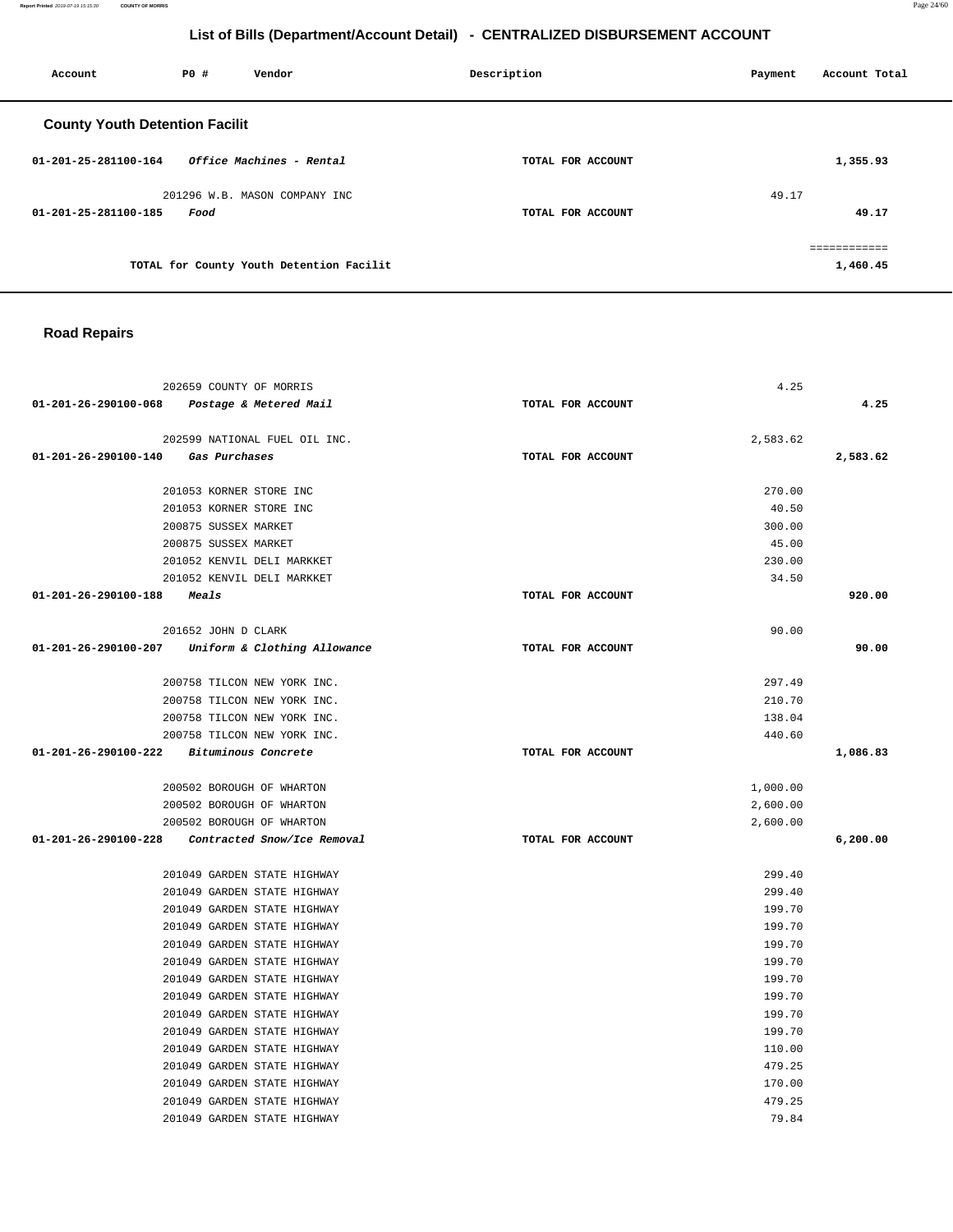#### **Report Printed** 2019-07-19 15:15:30 **COUNTY OF MORRIS** Page 25/60

# **List of Bills (Department/Account Detail) - CENTRALIZED DISBURSEMENT ACCOUNT**

| Account              | PO#                    | Vendor                              | Description       | Payment | Account Total |
|----------------------|------------------------|-------------------------------------|-------------------|---------|---------------|
| <b>Road Repairs</b>  |                        |                                     |                   |         |               |
|                      |                        | 201049 GARDEN STATE HIGHWAY         |                   | 756.75  |               |
|                      |                        | 201049 GARDEN STATE HIGHWAY         |                   | 276.50  |               |
| 01-201-26-290100-238 | Signage                |                                     | TOTAL FOR ACCOUNT |         | 4,750.34      |
|                      |                        | 200762 SUSSEX COUNTY MUA            |                   | 324.30  |               |
|                      |                        | 200762 SUSSEX COUNTY MUA            |                   | 326.70  |               |
|                      |                        | 201055 SUSSEX COUNTY MUA            |                   | 289.50  |               |
|                      |                        | 201055 SUSSEX COUNTY MUA            |                   | 294.15  |               |
|                      |                        | 201055 SUSSEX COUNTY MUA            |                   | 227.40  |               |
|                      |                        | 201054 NORTHEASTERN HARDWARE CO INC |                   | 39.95   |               |
|                      |                        | 201054 NORTHEASTERN HARDWARE CO INC |                   | 82.90   |               |
| 01-201-26-290100-260 |                        | Construction Materials              | TOTAL FOR ACCOUNT |         | 1,584.90      |
|                      |                        |                                     |                   |         | ============  |
|                      | TOTAL for Road Repairs |                                     |                   |         | 17,219.94     |

# **Bridges and Culverts**

| 202659 COUNTY OF MORRIS                        |                   | 2.50     |        |
|------------------------------------------------|-------------------|----------|--------|
| 01-201-26-292100-068<br>Postage & Metered Mail | TOTAL FOR ACCOUNT |          | 2.50   |
| 200750 SHERWIN WILLIAMS                        |                   | 20.37    |        |
| 200750 SHERWIN WILLIAMS                        |                   | $-3.06$  |        |
| 200750 SHERWIN WILLIAMS                        |                   | 5.97     |        |
| 200750 SHERWIN WILLIAMS                        |                   | $-0.90$  |        |
| 200499 SHERWIN WILLIAMS                        |                   | 54.90    |        |
| $01-201-26-292100-234$ Paint                   | TOTAL FOR ACCOUNT |          | 77.28  |
| 199943 R.P. SMITH & SON, INC.                  |                   | 268.80   |        |
| 01-201-26-292100-237 Sand/Cement Mix           | TOTAL FOR ACCOUNT |          | 268.80 |
| 200751 SHEAFFER SUPPLY, INC.                   |                   | 54.72    |        |
| 200751 SHEAFFER SUPPLY, INC.                   |                   | $-21.42$ |        |
| 200751 SHEAFFER SUPPLY, INC.                   |                   | 10.28    |        |
| 200751 SHEAFFER SUPPLY, INC.                   |                   | 29.99    |        |
| 200500 R.P. SMITH & SON, INC.                  |                   | 22.00    |        |
| 200500 R.P. SMITH & SON, INC.                  |                   | 24.00    |        |
| 01-201-26-292100-239 Small Tools               | TOTAL FOR ACCOUNT |          | 119.57 |
| 199547 FOX STEEL PRODUCTS LLC.                 |                   | 188.00   |        |
| 199547 FOX STEEL PRODUCTS LLC.                 |                   | 590.00   |        |
| 01-201-26-292100-243<br>Steel                  | TOTAL FOR ACCOUNT |          | 778.00 |
| 200501 GRAINGER                                |                   | 44.84    |        |
| 200501 GRAINGER                                |                   | 16.38    |        |
| 200501 GRAINGER                                |                   | 212.45   |        |
| $01-201-26-292100-246$ Tools - Others          | TOTAL FOR ACCOUNT |          | 273.67 |
| 200540 COUNTY WELDING SUPPLY CO                |                   | 33.80    |        |
| 200540 COUNTY WELDING SUPPLY CO                |                   | 19.80    |        |
| 200540 COUNTY WELDING SUPPLY CO                |                   | 11.01    |        |
| 200540 COUNTY WELDING SUPPLY CO                |                   | 22.01    |        |
| 200540 COUNTY WELDING SUPPLY CO                |                   | 12.00    |        |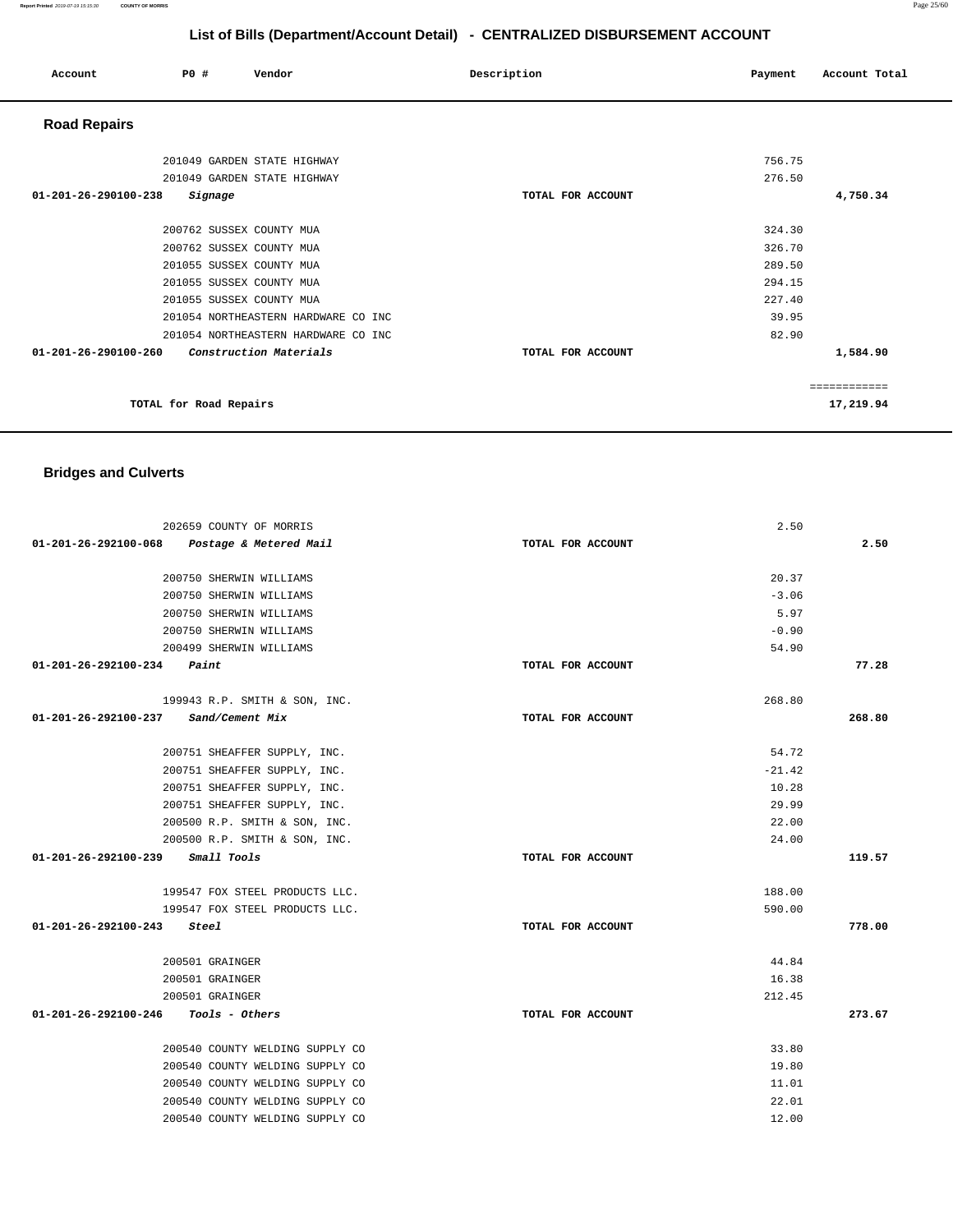| Account                     | PO#          | Vendor                          | Description       | Payment | Account Total |
|-----------------------------|--------------|---------------------------------|-------------------|---------|---------------|
| <b>Bridges and Culverts</b> |              |                                 |                   |         |               |
|                             |              | 200541 COUNTY WELDING SUPPLY CO |                   | 2.95    |               |
|                             |              | 200541 COUNTY WELDING SUPPLY CO |                   | 11.80   |               |
|                             |              | 200541 COUNTY WELDING SUPPLY CO |                   | 2.95    |               |
|                             |              | 200541 COUNTY WELDING SUPPLY CO |                   | 2.95    |               |
|                             |              | 200541 COUNTY WELDING SUPPLY CO |                   | 14.75   |               |
|                             |              | 200541 COUNTY WELDING SUPPLY CO |                   | 33.80   |               |
|                             |              | 200541 COUNTY WELDING SUPPLY CO |                   | 19.80   |               |
|                             |              | 200541 COUNTY WELDING SUPPLY CO |                   | 11.01   |               |
| 01-201-26-292100-248        |              | Welding-Oxygen-Acetylene Etc    | TOTAL FOR ACCOUNT |         | 201.58        |
|                             |              | 200752 CINTAS CORPORATION       |                   | 154.54  |               |
| 01-201-26-292100-266        | Safety Items |                                 | TOTAL FOR ACCOUNT |         | 154.54        |
|                             |              |                                 |                   |         | ============  |
|                             |              | TOTAL for Bridges and Culverts  |                   |         | 1,875.94      |

## **Shade Tree Commission**

| 201050 FLEMINGTON DEPT STORE INC                     |                   | 158.90       |
|------------------------------------------------------|-------------------|--------------|
| 201050 FLEMINGTON DEPT STORE INC                     |                   | 160.00       |
| 201050 FLEMINGTON DEPT STORE INC                     |                   | 309.84       |
| 201050 FLEMINGTON DEPT STORE INC                     |                   | 319.00       |
| 201050 FLEMINGTON DEPT STORE INC                     |                   | 226.46       |
| 201050 FLEMINGTON DEPT STORE INC                     |                   | 84.00        |
| 201050 FLEMINGTON DEPT STORE INC                     |                   | 297.87       |
| 201050 FLEMINGTON DEPT STORE INC                     |                   | 319.00       |
| 201050 FLEMINGTON DEPT STORE INC                     |                   | 192.81       |
| 201050 FLEMINGTON DEPT STORE INC                     |                   | 126.17       |
| 201050 FLEMINGTON DEPT STORE INC                     |                   | 319.00       |
| 201050 FLEMINGTON DEPT STORE INC                     |                   | 197.85       |
| 201050 FLEMINGTON DEPT STORE INC                     |                   | 121.00       |
| 201050 FLEMINGTON DEPT STORE INC                     |                   | 278.88       |
| Uniform & Clothing Allowance<br>01-201-26-300100-207 | TOTAL FOR ACCOUNT | 3,110.78     |
| 200653 LEVITT'S LLC                                  |                   | 187.20       |
| 01-201-26-300100-251 Ground Maintenance Supplies     | TOTAL FOR ACCOUNT | 187.20       |
|                                                      |                   | ============ |
| TOTAL for Shade Tree Commission                      |                   | 3,297.98     |

## **Buildings & Grounds**

|                      | 201330 WILLIAM F. BARNISH  |                   | 8,071.39  |           |
|----------------------|----------------------------|-------------------|-----------|-----------|
|                      | 201333 WILLIAM F. BARNISH  |                   | 2,515.05  |           |
| 01-201-26-310100-029 | Building Rental            | TOTAL FOR ACCOUNT |           | 10,586.44 |
|                      | 201319 FFM CONTRACTING LLC |                   | 17,300.00 |           |
| 01-201-26-310100-036 | Contracted Services        | TOTAL FOR ACCOUNT |           | 17,300.00 |
|                      | 200756 AC & R INC          |                   | 398.92    |           |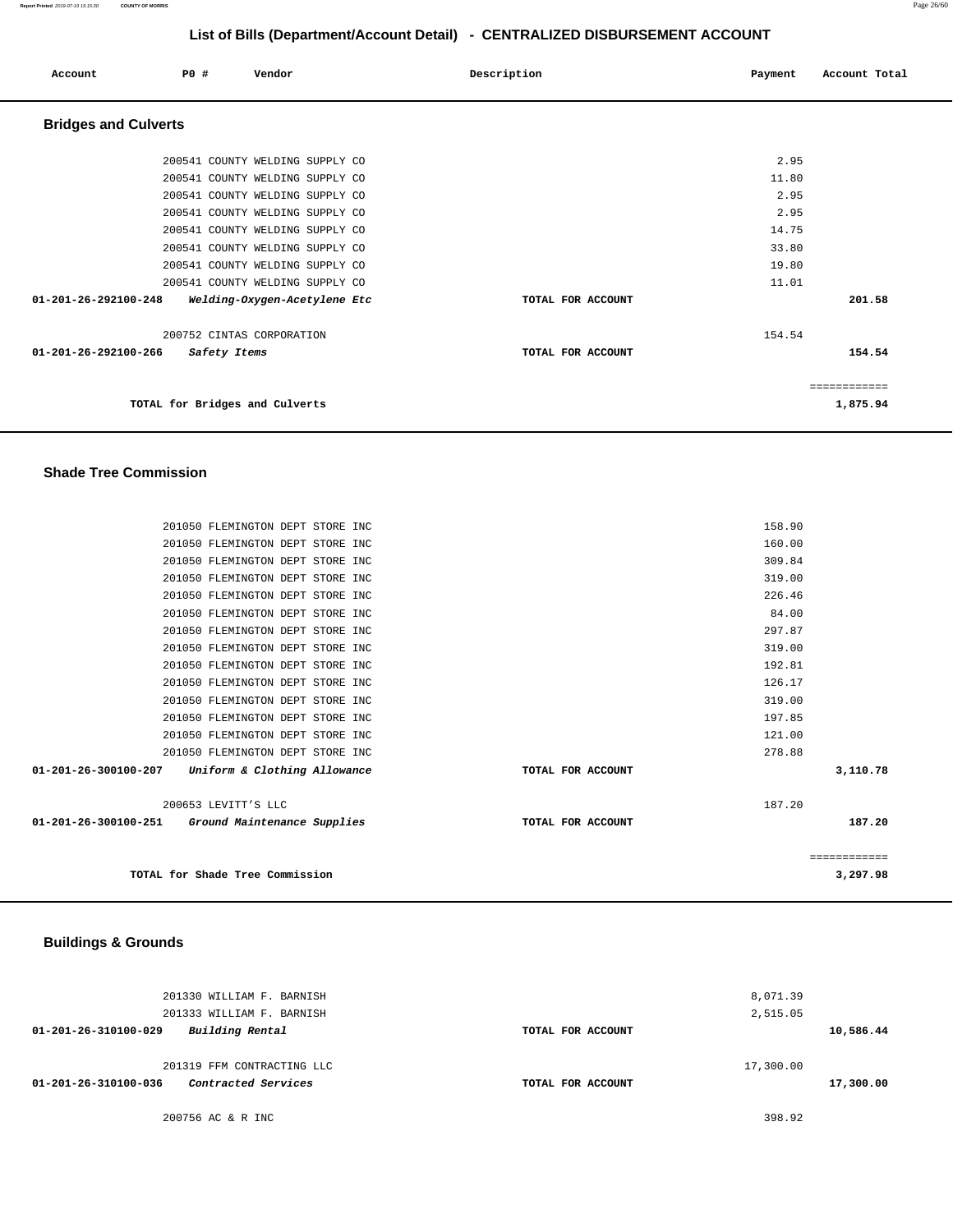| P0 #<br>Account<br>Vendor                                                               | Description       | Payment           | Account Total |
|-----------------------------------------------------------------------------------------|-------------------|-------------------|---------------|
| <b>Buildings &amp; Grounds</b>                                                          |                   |                   |               |
| 201135 TRUGREEN                                                                         |                   | 319.88            |               |
| 01-201-26-310100-044<br>Equipment Service Agreements                                    | TOTAL FOR ACCOUNT |                   | 920.05        |
| 201147 GRAINGER                                                                         |                   | 17.51             |               |
| 201147 GRAINGER                                                                         |                   | 24.00             |               |
| 01-201-26-310100-058<br>Office Supplies & Stationery                                    | TOTAL FOR ACCOUNT |                   | 41.51         |
| 201334 MORRISTOWN PARKING AUTHORITY                                                     |                   | 5,702.00          |               |
| 201596 LAZ PARKING                                                                      |                   | 5,020.30          |               |
| 201597 LAZ PARKING                                                                      |                   | 4,245.32          |               |
| 01-201-26-310100-062<br>Parking Lot Rental                                              | TOTAL FOR ACCOUNT |                   | 14,967.62     |
| 201137 EMPLOYMENT HORIZONS ENTERPRISES INC                                              |                   | 67,170.00         |               |
| 201159 CLIFTON ELEVATOR SERVICE CO INC                                                  |                   | 294.00            |               |
| 201159 CLIFTON ELEVATOR SERVICE CO INC                                                  |                   | 1,768.00          |               |
| 201159 CLIFTON ELEVATOR SERVICE CO INC                                                  |                   | 782.00            |               |
| 201159 CLIFTON ELEVATOR SERVICE CO INC                                                  |                   | 294.00            |               |
| 201159 CLIFTON ELEVATOR SERVICE CO INC                                                  |                   | 294.00            |               |
| 201159 CLIFTON ELEVATOR SERVICE CO INC                                                  |                   | 720.00            |               |
| 201159 CLIFTON ELEVATOR SERVICE CO INC                                                  |                   | 696.00            |               |
| 201159 CLIFTON ELEVATOR SERVICE CO INC                                                  |                   | 294.00            |               |
| 201159 CLIFTON ELEVATOR SERVICE CO INC                                                  |                   | 294.00            |               |
| 201159 CLIFTON ELEVATOR SERVICE CO INC                                                  |                   | 378.00            |               |
| 201600 PATHOGEND OF NJ                                                                  |                   | 2,526.60          |               |
| 201119 TREASURER, STATE OF NEW JERSEY<br>Other Outside Services<br>01-201-26-310100-084 | TOTAL FOR ACCOUNT | 1,780.00          | 77,290.60     |
|                                                                                         |                   |                   |               |
| 201450 W.B. MASON COMPANY INC                                                           |                   | 0.95              |               |
| 201450 W.B. MASON COMPANY INC                                                           |                   | 0.95<br>0.95      |               |
| 201450 W.B. MASON COMPANY INC<br>201450 W.B. MASON COMPANY INC                          |                   | 0.95              |               |
| 201450 W.B. MASON COMPANY INC                                                           |                   | 0.95              |               |
| 201450 W.B. MASON COMPANY INC                                                           |                   | 0.95              |               |
| 01-201-26-310100-095<br>Other Administrative Supplies                                   | TOTAL FOR ACCOUNT |                   | 5.70          |
| 201147 GRAINGER                                                                         |                   | 416.17            |               |
| 200547 KAHANT ELECTRICAL SUPPLY CO.                                                     |                   | 2,121.00          |               |
| Other Operating&Repair Supply<br>01-201-26-310100-098                                   | TOTAL FOR ACCOUNT |                   | 2,537.17      |
| 201124 RICOH AMERICAS CORPORATION                                                       |                   |                   |               |
| Office Machines - Rental<br>01-201-26-310100-164                                        | TOTAL FOR ACCOUNT | 823.30            | 823.30        |
|                                                                                         |                   |                   |               |
| 201061 MALACHY MECHANICAL                                                               |                   | 120.00            |               |
| 200343 OUINCY COMPRESSOR LLC                                                            |                   | 100.00<br>160.89  |               |
| 201162 QUINCY COMPRESSOR LLC<br>01-201-26-310100-204<br>Plant Operations                | TOTAL FOR ACCOUNT |                   | 380.89        |
|                                                                                         |                   |                   |               |
| 201147 GRAINGER                                                                         |                   | 47.88             |               |
| 201431 JONATHAN BONILLA MADRIGAL<br>199875 SPECIALTY GRAPHICS LLC                       |                   | 90.00<br>4,878.00 |               |
| 201717 BERNIE RODRIGUEZ                                                                 |                   | 90.00             |               |
| Uniform & Clothing Allowance<br>01-201-26-310100-207                                    | TOTAL FOR ACCOUNT |                   | 5,105.88      |
|                                                                                         |                   |                   |               |
| 201059 R.P. SMITH & SON, INC.                                                           |                   | 629.50            |               |
| 201650 HOME DEPOT U.S.A., INC.                                                          |                   | 528.05            |               |
| <b>Building Repairs</b><br>01-201-26-310100-223                                         | TOTAL FOR ACCOUNT |                   | 1,157.55      |

**Report Printed** 2019-07-19 15:15:30 **COUNTY OF MORRIS** Page 27/60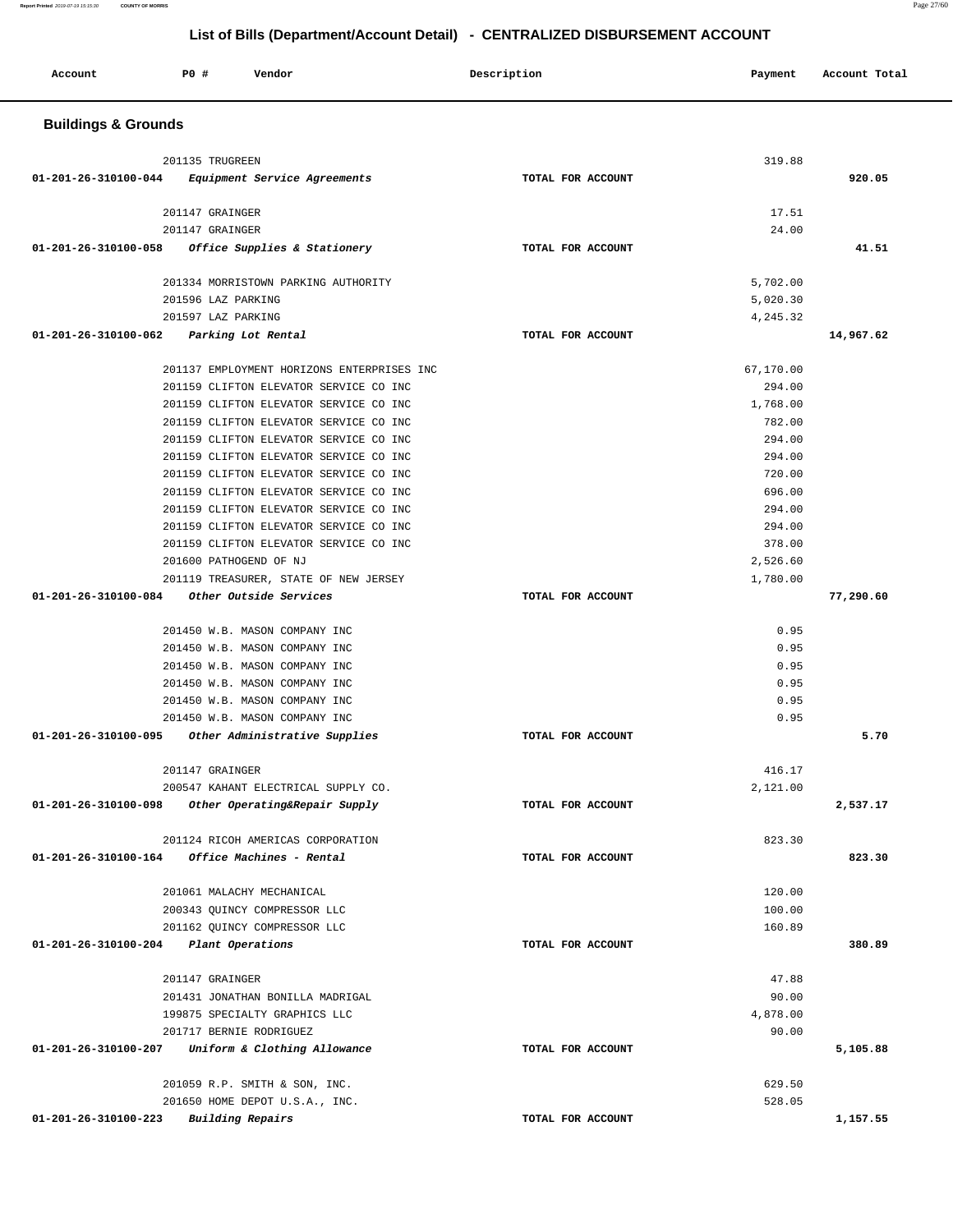| Account                        | PO#<br>Vendor                                            | Description       | Payment            | Account Total |
|--------------------------------|----------------------------------------------------------|-------------------|--------------------|---------------|
| <b>Buildings &amp; Grounds</b> |                                                          |                   |                    |               |
| 01-201-26-310100-234           | Paint                                                    | TOTAL FOR ACCOUNT |                    | 96.70         |
|                                | 201160 PARKHURST DISTRIBUTING CO INC                     |                   | 469.77             |               |
|                                | 201056 GENERAL PLUMBING SUPPLY INC.                      |                   | 12.51              |               |
|                                | 201056 GENERAL PLUMBING SUPPLY INC.                      |                   | 56.99              |               |
| 01-201-26-310100-235           | Pipes - Others                                           | TOTAL FOR ACCOUNT |                    | 539.27        |
|                                | 201118 MORRISTOWN LUMBER &                               |                   | 80.74              |               |
| 01-201-26-310100-239           | Small Tools                                              | TOTAL FOR ACCOUNT |                    | 80.74         |
|                                | 201723 JJS SERVICES, INC.                                |                   | 1,000.00           |               |
| 01-201-26-310100-242           | Snow Removal & Ice Control                               | TOTAL FOR ACCOUNT |                    | 1,000.00      |
|                                |                                                          |                   |                    |               |
|                                | 200802 GRAINGER                                          |                   | 317.32             |               |
|                                | 200802 GRAINGER                                          |                   | 399.15             |               |
|                                | 201585 HOME DEPOT U.S.A., INC.                           |                   | 480.43             |               |
|                                | 201118 MORRISTOWN LUMBER &<br>201064 GRAINGER            |                   | 99.50<br>235.60    |               |
|                                | 201064 GRAINGER                                          |                   | 41.10              |               |
| 01-201-26-310100-249           | Bldg Maintenance Supplies                                | TOTAL FOR ACCOUNT |                    | 1,573.10      |
|                                |                                                          |                   |                    |               |
|                                | 199860 EXECUTIVE POOL SERVICES                           |                   | 480.00             |               |
|                                | 201064 GRAINGER                                          |                   | 27.06              |               |
| 01-201-26-310100-251           | Ground Maintenance Supplies                              | TOTAL FOR ACCOUNT |                    | 507.06        |
|                                |                                                          |                   |                    |               |
|                                | 201147 GRAINGER<br>201167 IMPERIAL BAG & PAPER CO. LLC   |                   | 4,092.00<br>337.40 |               |
|                                | 201167 IMPERIAL BAG & PAPER CO. LLC                      |                   | 168.70             |               |
|                                | 201167 IMPERIAL BAG & PAPER CO. LLC                      |                   | 843.50             |               |
| 01-201-26-310100-252           | Janitorial Supplies                                      | TOTAL FOR ACCOUNT |                    | 5,441.60      |
|                                |                                                          |                   |                    |               |
|                                | 201136 HERC RENTALS                                      |                   | 1,417.11           |               |
|                                | 201327 HERC RENTALS                                      |                   | 1,060.00           |               |
| 01-201-26-310100-258           | Equipment                                                | TOTAL FOR ACCOUNT |                    | 2,477.11      |
|                                | 201240 R & J CONTROL, INC.                               |                   | 310.00             |               |
|                                | 201240 R & J CONTROL, INC.                               |                   | 155.00             |               |
|                                | 201240 R & J CONTROL, INC.                               |                   | 155.00             |               |
|                                | 201240 R & J CONTROL, INC.                               |                   | 155.00             |               |
|                                | 201240 R & J CONTROL, INC.                               |                   | 155.00             |               |
|                                | 201240 R & J CONTROL, INC.                               |                   | 155.00             |               |
|                                | 201240 R & J CONTROL, INC.                               |                   | 155.00             |               |
|                                | 201240 R & J CONTROL, INC.                               |                   | 155.00<br>155.00   |               |
|                                | 201240 R & J CONTROL, INC.<br>201240 R & J CONTROL, INC. |                   | 155.00             |               |
|                                | 201240 R & J CONTROL, INC.                               |                   | 155.00             |               |
|                                | 201240 R & J CONTROL, INC.                               |                   | 155.00             |               |
|                                | 201240 R & J CONTROL, INC.                               |                   | 155.00             |               |
|                                | 201240 R & J CONTROL, INC.                               |                   | 155.00             |               |
|                                | 201240 R & J CONTROL, INC.                               |                   | 155.00             |               |
|                                | 201240 R & J CONTROL, INC.                               |                   | 155.00             |               |
|                                | 201240 R & J CONTROL, INC.                               |                   | 155.00             |               |
|                                | 201240 R & J CONTROL, INC.                               |                   | 155.00             |               |
|                                | 201240 R & J CONTROL, INC.<br>201240 R & J CONTROL, INC. |                   | 155.00<br>155.00   |               |
|                                | 201240 R & J CONTROL, INC.                               |                   | 155.00             |               |
|                                |                                                          |                   |                    |               |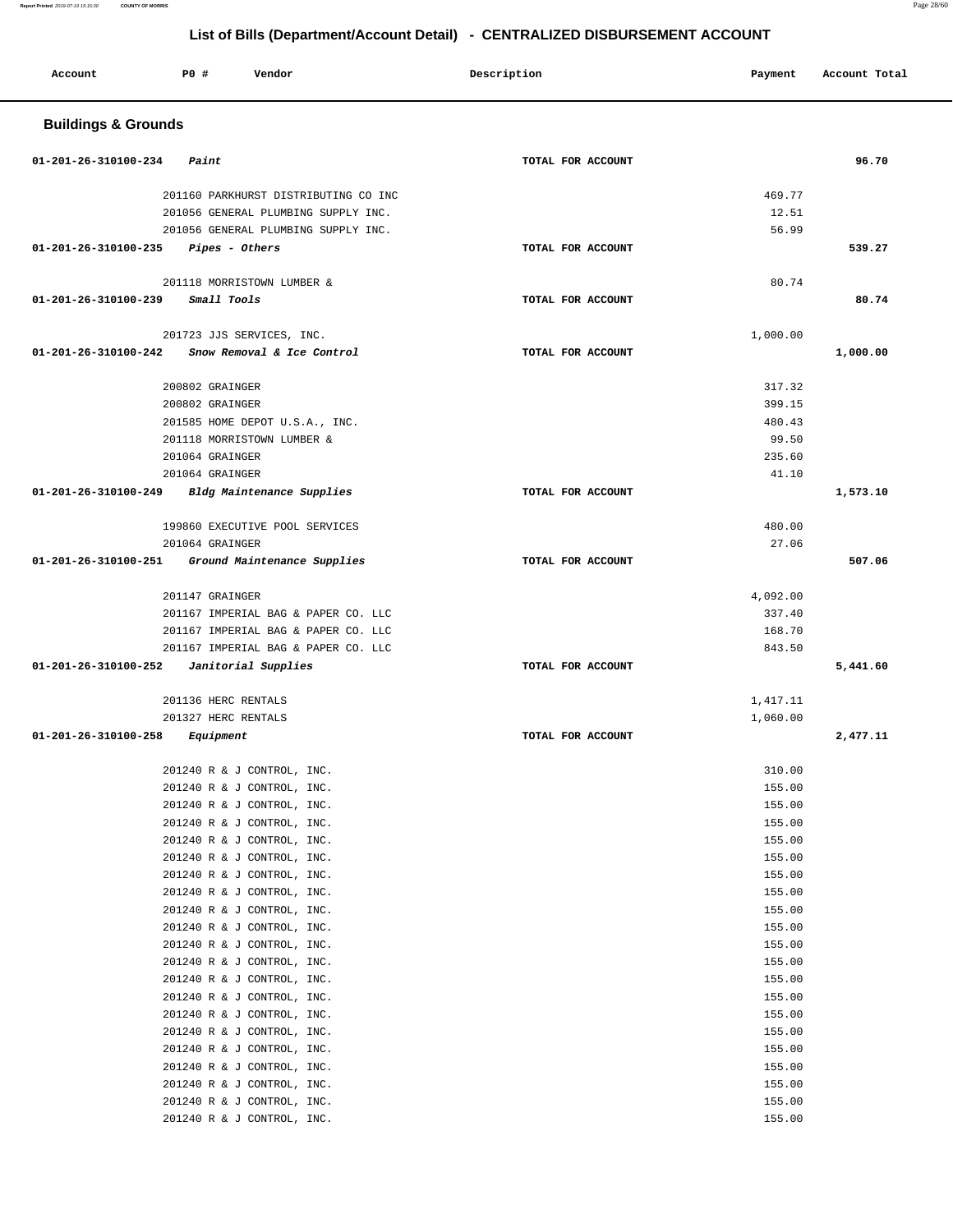**Report Printed** 2019-07-19 15:15:30 **COUNTY OF MORRIS** Page 29/60

# **List of Bills (Department/Account Detail) - CENTRALIZED DISBURSEMENT ACCOUNT**

| Account | <b>PO #</b> | Vendor | Description<br>$\sim$ $\sim$ | Payment | Account Total |
|---------|-------------|--------|------------------------------|---------|---------------|
|         |             |        |                              |         |               |

## **Buildings & Grounds**

| 01-201-26-310100-262            | Machinery Repairs & Parts                                       | TOTAL FOR ACCOUNT |           | 3,565.00     |
|---------------------------------|-----------------------------------------------------------------|-------------------|-----------|--------------|
|                                 | 201305 JOHNSTONE SUPPLY                                         |                   | 89.52     |              |
|                                 | 201305 JOHNSTONE SUPPLY                                         |                   | 37.44     |              |
|                                 | 201305 JOHNSTONE SUPPLY                                         |                   | 95.69     |              |
|                                 | 201339 JOHNSTONE SUPPLY                                         |                   | 52.39     |              |
|                                 | 201339 JOHNSTONE SUPPLY                                         |                   | 322.90    |              |
|                                 | 201584 JOHNSTONE SUPPLY                                         |                   | 79.58     |              |
|                                 | 201121 BINSKY SERVICE LLC                                       |                   | 530.10    |              |
|                                 | 201121 BINSKY SERVICE LLC                                       |                   | 205.00    |              |
| 01-201-26-310100-264 Heat & A/C |                                                                 | TOTAL FOR ACCOUNT |           | 1,412.62     |
|                                 | 200763 COOPER ELECTRIC SUPPLY CO.                               |                   | 1,522.80  |              |
|                                 | 200763 COOPER ELECTRIC SUPPLY CO.                               |                   | 892.23    |              |
|                                 | 200763 COOPER ELECTRIC SUPPLY CO.                               |                   | 496.95    |              |
|                                 | 200763 COOPER ELECTRIC SUPPLY CO.                               |                   | 43.42     |              |
|                                 | 200763 COOPER ELECTRIC SUPPLY CO.                               |                   | 31.08     |              |
|                                 | 201113 COOPER ELECTRIC SUPPLY CO.                               |                   | 690.00    |              |
|                                 | 201113 COOPER ELECTRIC SUPPLY CO.                               |                   | 122.86    |              |
|                                 | 201062 COOPER ELECTRIC SUPPLY CO.                               |                   | 249.12    |              |
| 01-201-26-310100-265 Electrical |                                                                 | TOTAL FOR ACCOUNT |           | 4,048.46     |
|                                 | 185384 THE GARLAND COMPANY, INC                                 |                   | 327.12    |              |
|                                 | 01-203-26-310100-036 (2018) Contracted Services                 | TOTAL FOR ACCOUNT |           | 327.12       |
|                                 | 198627 TRANE                                                    |                   | 3,525.00  |              |
|                                 | 198627 TRANE                                                    |                   | 14,450.00 |              |
|                                 | 01-203-26-310100-044 (2018) Equipment Service Agreements        | TOTAL FOR ACCOUNT |           | 17,975.00    |
|                                 | 199461 NEW JERSEY OVERHEAD DOOR LLC                             |                   | 480.00    |              |
|                                 | 199461 NEW JERSEY OVERHEAD DOOR LLC                             |                   | 3,440.00  |              |
|                                 | 199461 NEW JERSEY OVERHEAD DOOR LLC                             |                   | 1,626.00  |              |
|                                 | 199461 NEW JERSEY OVERHEAD DOOR LLC                             |                   | 477.00    |              |
|                                 | 199461 NEW JERSEY OVERHEAD DOOR LLC                             |                   | 3,065.00  |              |
|                                 | 199461 NEW JERSEY OVERHEAD DOOR LLC                             |                   | 1,644.93  |              |
|                                 | 01-203-26-310100-084 (2018) Other Outside Services              | TOTAL FOR ACCOUNT |           | 10,732.93    |
|                                 | 201257 HOME DEPOT U.S.A., INC.                                  |                   | 412.32    |              |
|                                 | $01 - 203 - 26 - 310100 - 249$ (2018) Bldg Maintenance Supplies | TOTAL FOR ACCOUNT |           | 412.32       |
|                                 |                                                                 |                   |           | ============ |
|                                 | TOTAL for Buildings & Grounds                                   |                   |           | 181,305.74   |

## **Motor Services Center**

| 01-201-26-315100-058 | Office Supplies & Stationery  | TOTAL FOR ACCOUNT | 88.53 |
|----------------------|-------------------------------|-------------------|-------|
|                      | 200915 W.B. MASON COMPANY INC |                   | 34.50 |
|                      | 200915 W.B. MASON COMPANY INC |                   | 3.36  |
|                      | 200915 W.B. MASON COMPANY INC |                   | 8.91  |
|                      | 200915 W.B. MASON COMPANY INC |                   | 4.10  |
|                      | 200915 W.B. MASON COMPANY INC |                   | 16.90 |
|                      | 200915 W.B. MASON COMPANY INC |                   | 20.76 |
|                      |                               |                   |       |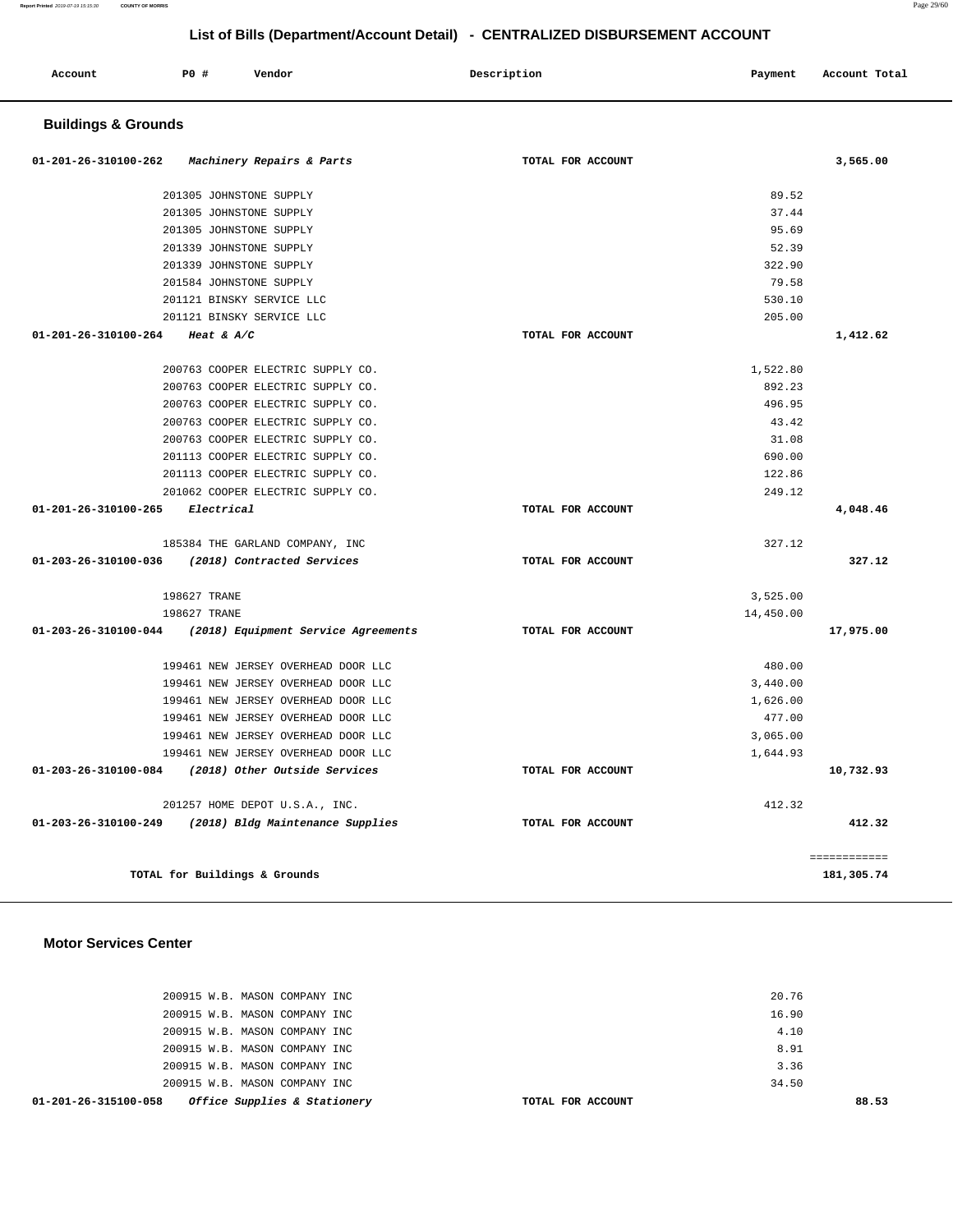| Account<br>. | PO# | Vendor | Description | Payment | Account Total<br>.<br>. |
|--------------|-----|--------|-------------|---------|-------------------------|
|              |     |        |             |         |                         |

## **Motor Services Center**

| 200505 GRAINGER                                       |                   | 321.93    |          |
|-------------------------------------------------------|-------------------|-----------|----------|
| 200505 GRAINGER                                       |                   | $-120.58$ |          |
| 200698 GRAINGER                                       |                   | 114.40    |          |
| 200697 GRAINGER                                       |                   | 394.36    |          |
| 200513 ONE SOURCE OF NEW JERSEY LLC                   |                   | 632.75    |          |
| 200512 ONE SOURCE OF NEW JERSEY LLC                   |                   | 97.42     |          |
| 200536 WURTH USA INC.                                 |                   | 849.24    |          |
| 200536 WURTH USA INC.                                 |                   | 242.78    |          |
| 200279 WURTH USA INC.                                 |                   | 29.30     |          |
| 200279 WURTH USA INC.                                 |                   | 90.00     |          |
| 200279 WURTH USA INC.                                 |                   | 25.68     |          |
| 200279 WURTH USA INC.                                 |                   | 60.00     |          |
| 200279 WURTH USA INC.                                 |                   | 32.50     |          |
| 200279 WURTH USA INC.                                 |                   | 73.00     |          |
| 199579 SGS TESTCOM INC                                |                   | 72.54     |          |
| 199579 SGS TESTCOM INC                                |                   | 11.54     |          |
| 01-201-26-315100-098<br>Other Operating&Repair Supply | TOTAL FOR ACCOUNT |           | 3,148.56 |
|                                                       |                   |           |          |
| 200516 AMERICAN WEAR INC.                             |                   | 192.54    |          |
| 200435 AMERICAN WEAR INC.                             |                   | 7.98      |          |
| 200946 AMERICAN WEAR INC.                             |                   | 7.98      |          |
| 201007 AMERICAN WEAR INC.                             |                   | 257.83    |          |
| 200945 AMERICAN WEAR INC.                             |                   | 7.99      |          |
| 200434 AMERICAN WEAR INC.                             |                   | 247.33    |          |
| 01-201-26-315100-207<br>Uniform & Clothing Allowance  | TOTAL FOR ACCOUNT |           | 721.65   |
| 200510 J & D SALES & SERVICE LLC                      |                   | 425.00    |          |
| 01-201-26-315100-225<br>Chemicals & Sprays            | TOTAL FOR ACCOUNT |           | 425.00   |
|                                                       |                   |           |          |
| 201009 BOONTON AUTO PARTS                             |                   | 66.50     |          |
| 201009 BOONTON AUTO PARTS                             |                   | 36.21     |          |
| 201009 BOONTON AUTO PARTS                             |                   | 10.94     |          |
| 01-201-26-315100-234<br>Paint                         | TOTAL FOR ACCOUNT |           | 113.65   |
|                                                       |                   |           |          |
| 200517 BARNWELL HOUSE OF TIRES, INC.                  |                   | 49.00     |          |
| 200517 BARNWELL HOUSE OF TIRES, INC.                  |                   | 1,445.72  |          |
| 200517 BARNWELL HOUSE OF TIRES, INC.                  |                   | 427.66    |          |
| 200517 BARNWELL HOUSE OF TIRES, INC.                  |                   | 1,123.52  |          |
| 200515 INTER CITY TIRE                                |                   | 327.00    |          |
| 200515 INTER CITY TIRE                                |                   | 55.00     |          |
| 200515 INTER CITY TIRE                                |                   | 55.00     |          |
| 200515 INTER CITY TIRE                                |                   | 3.45      |          |
| 200515 INTER CITY TIRE                                |                   | 8.50      |          |
| 200376 BARNWELL HOUSE OF TIRES, INC.                  |                   | 713.68    |          |
| 200376 BARNWELL HOUSE OF TIRES, INC.                  |                   | 253.14    |          |
| 200376 BARNWELL HOUSE OF TIRES, INC.                  |                   | 258.00    |          |
| 01-201-26-315100-245<br>Tires                         | TOTAL FOR ACCOUNT |           | 4,719.67 |
|                                                       |                   |           |          |
| 201011 BROWN TRUCK GROUP                              |                   | 3,648.42  |          |
| 201011 BROWN TRUCK GROUP                              |                   | 287.50    |          |
| 201011 BROWN TRUCK GROUP                              |                   | $-287.50$ |          |
| 201011 BROWN TRUCK GROUP                              |                   | 1,080.00  |          |
| 201011 BROWN TRUCK GROUP                              |                   | 75.60     |          |
| 201012 BROWN TRUCK GROUP                              |                   | 42.06     |          |
| 200520 BUNKY'S HEAVY TOWING, LLC                      |                   | 585.00    |          |
| 200978 DOVER BRAKE & CLUTCH CO INC                    |                   | 158.00    |          |

**Report Printed** 2019-07-19 15:15:30 **COUNTY OF MORRIS** Page 30/60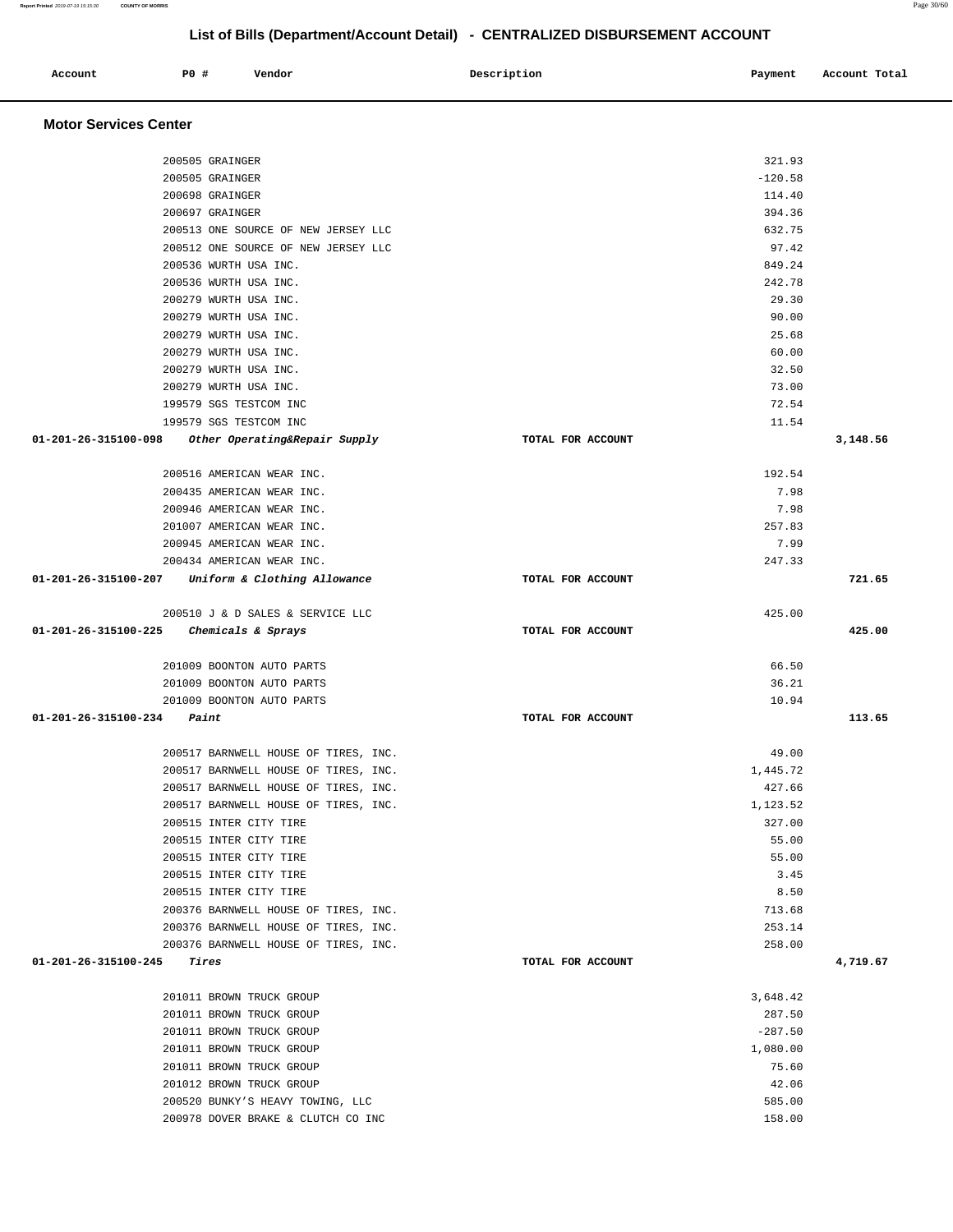| P0 '<br>Account<br>Payment<br>Vendor<br>Description<br>.<br>.<br>. | Account Total |
|--------------------------------------------------------------------|---------------|
|--------------------------------------------------------------------|---------------|

## **Motor Services Center**

| 201001 DOVER BRAKE & CLUTCH CO INC                |                   | 8.18      |           |
|---------------------------------------------------|-------------------|-----------|-----------|
| 201001 DOVER BRAKE & CLUTCH CO INC                |                   | 11.96     |           |
| 201001 DOVER BRAKE & CLUTCH CO INC                |                   | 19.59     |           |
| 201002 DOVER BRAKE & CLUTCH CO INC                |                   | 43.45     |           |
| 201002 DOVER BRAKE & CLUTCH CO INC                |                   | 30.00     |           |
| 200977 DOVER BRAKE & CLUTCH CO INC                |                   | 163.94    |           |
| 200977 DOVER BRAKE & CLUTCH CO INC                |                   | 158.00    |           |
| 201003 HOOVER TRUCK CENTERS INC                   |                   | 345.64    |           |
| 201003 HOOVER TRUCK CENTERS INC                   |                   | 55.32     |           |
| 201003 HOOVER TRUCK CENTERS INC                   |                   | 36.67     |           |
| 201003 HOOVER TRUCK CENTERS INC                   |                   | 58.36     |           |
| 201003 HOOVER TRUCK CENTERS INC                   |                   | 63.26     |           |
| 200529 HOOVER TRUCK CENTERS INC                   |                   | 71.18     |           |
| 200529 HOOVER TRUCK CENTERS INC                   |                   | 131.59    |           |
| 200529 HOOVER TRUCK CENTERS INC                   |                   | 97.92     |           |
| 200991 HOOVER TRUCK CENTERS INC                   |                   | 73.15     |           |
| 200991 HOOVER TRUCK CENTERS INC                   |                   | 108.44    |           |
| 200991 HOOVER TRUCK CENTERS INC                   |                   | 19.56     |           |
| 200973 NAPA OF ROCKAWAY                           |                   | 38.04     |           |
| 200973 NAPA OF ROCKAWAY                           |                   | 42.24     |           |
| 200951 NAPA OF ROCKAWAY                           |                   | 233.02    |           |
| 200951 NAPA OF ROCKAWAY                           |                   | 13.09     |           |
| 200951 NAPA OF ROCKAWAY                           |                   | 246.58    |           |
| 200851 RE-TRON TECHNOLOGIES INC.                  |                   | 122.91    |           |
| 200851 RE-TRON TECHNOLOGIES INC.                  |                   | 20.00     |           |
| 200851 RE-TRON TECHNOLOGIES INC.                  |                   | $-20.00$  |           |
| 200850 PEIRCE EQUIPMENT CO.                       |                   | 561.09    |           |
| 200850 PEIRCE EQUIPMENT CO.                       |                   | 220.33    |           |
| 200514 NORTHEAST COMMUNICATIONS, INC.             |                   | 8.00      |           |
| 200514 NORTHEAST COMMUNICATIONS, INC.             |                   | 50.00     |           |
| 200538 AMERICAN HOSE & HYDRAULICS                 |                   | 1,813.36  |           |
| 200538 AMERICAN HOSE & HYDRAULICS                 |                   | 10.00     |           |
| 200440 TRIUS, INC.                                |                   | 49.01     |           |
| 200440 TRIUS, INC.                                |                   | 133.20    |           |
| 200384 TRIUS, INC.                                |                   | 145.86    |           |
| 200852 RE-TRON TECHNOLOGIES INC.                  |                   | 245.82    |           |
| 200852 RE-TRON TECHNOLOGIES INC.                  |                   | 40.00     |           |
| 200852 RE-TRON TECHNOLOGIES INC.                  |                   | $-40.00$  |           |
| 01-201-26-315100-261<br>Spare Parts for Equipment | TOTAL FOR ACCOUNT |           | 11,034.94 |
|                                                   |                   |           |           |
| 200524 BEYER FORD                                 |                   | 130.14    |           |
| 200521 BUY WISE AUTO PARTS                        |                   | 315.78    |           |
| 200521 BUY WISE AUTO PARTS                        |                   | 30.00     |           |
| 200523 BUY WISE AUTO PARTS                        |                   | 42.02     |           |
| 200523 BUY WISE AUTO PARTS                        |                   | 43.47     |           |
| 200511 COACH & EQUIPMENT MANUFACTURING CO.        |                   | 523.85    |           |
| 200511 COACH & EQUIPMENT MANUFACTURING CO.        |                   | 85.00     |           |
| 201000 D&B AUTO SUPPLY                            |                   | $-126.40$ |           |
| 201000 D&B AUTO SUPPLY                            |                   | 693.53    |           |
| 200974 D&B AUTO SUPPLY                            |                   | 38.01     |           |
| 200974 D&B AUTO SUPPLY                            |                   | 193.54    |           |
| 200974 D&B AUTO SUPPLY                            |                   | 198.24    |           |
| 200974 D&B AUTO SUPPLY                            |                   | 14.91     |           |
| 200974 D&B AUTO SUPPLY                            |                   | 11.77     |           |
| 200974 D&B AUTO SUPPLY                            |                   | 46.42     |           |
| 200989 D&B AUTO SUPPLY                            |                   | $-146.15$ |           |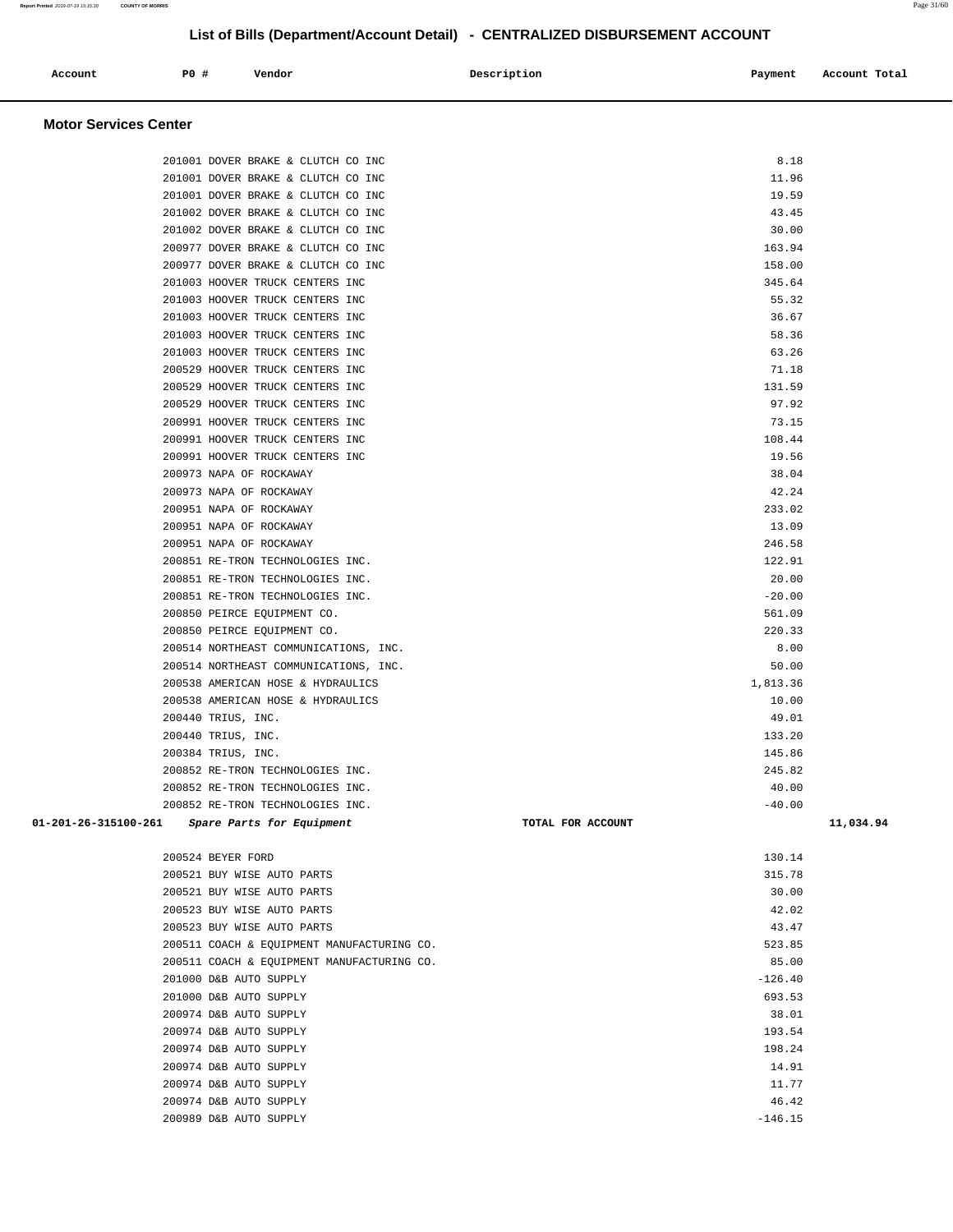| Account<br>. | P0 # | Vendor | Description | Payment | Account Total<br>. |
|--------------|------|--------|-------------|---------|--------------------|
|              |      |        |             |         |                    |

## **Motor Services Center**

|                      | TOTAL for Motor Services Center               |                   |        | ============<br>27,180.35 |
|----------------------|-----------------------------------------------|-------------------|--------|---------------------------|
|                      |                                               |                   |        |                           |
| 01-201-26-315100-291 | 200940 BUY WISE AUTO PARTS<br>Vehicle Repairs | TOTAL FOR ACCOUNT | 14.34  | 6,928.35                  |
|                      | 200940 BUY WISE AUTO PARTS                    |                   | 12.12  |                           |
|                      | 200940 BUY WISE AUTO PARTS                    |                   | 206.02 |                           |
|                      | 200992 HOOVER TRUCK CENTERS INC               |                   | 67.46  |                           |
|                      | 201004 ROUTE 23 AUTOMALL LLC                  |                   | 83.12  |                           |
|                      | 201004 ROUTE 23 AUTOMALL LLC                  |                   | 39.41  |                           |
|                      | 200533 ROUTE 23 AUTOMALL LLC                  |                   | 137.38 |                           |
|                      | 200534 ROUTE 23 AUTOMALL LLC                  |                   | 218.60 |                           |
|                      | 200942 ROUTE 23 AUTOMALL LLC                  |                   | 31.90  |                           |
|                      | 200942 ROUTE 23 AUTOMALL LLC                  |                   | 530.33 |                           |
|                      | 200943 SMITH MOTOR CO., INC.                  |                   | 39.73  |                           |
|                      | 200943 SMITH MOTOR CO., INC.                  |                   | 405.52 |                           |
|                      | 200943 SMITH MOTOR CO., INC.                  |                   | 566.66 |                           |
|                      | 200914 ROUTE 23 AUTOMALL LLC                  |                   | 16.51  |                           |
|                      | 200952 ROUTE 23 AUTOMALL LLC                  |                   | 0.84   |                           |
|                      | 200979 FLEMINGTON BUICK CHEVROLET             |                   | 13.47  |                           |
|                      | 200990 FLEMINGTON CHRYSLER                    |                   | 51.42  |                           |
|                      | 200989 D&B AUTO SUPPLY                        |                   | 865.54 |                           |
|                      | 200989 D&B AUTO SUPPLY                        |                   | 937.04 |                           |
|                      |                                               |                   |        |                           |

## **Mosquito Extermination**

| 200490 TREASURER STATE OF NEW JERSEY                |                   | 30.00 |        |
|-----------------------------------------------------|-------------------|-------|--------|
| 200975 W.B. MASON COMPANY INC                       |                   | 49.95 |        |
| 200975 W.B. MASON COMPANY INC                       |                   | 59.95 |        |
| 200975 W.B. MASON COMPANY INC                       |                   | 84.95 |        |
| $01-201-26-320100-039$ Education Schools & Training | TOTAL FOR ACCOUNT |       | 224.85 |
|                                                     |                   |       |        |
| 201110 GANNETT NJ NEWSPAPERS                        |                   | 71.12 |        |
| 01-201-26-320100-051<br>Legal                       | TOTAL FOR ACCOUNT |       | 71.12  |
|                                                     |                   |       |        |
| 200849 W.B. MASON COMPANY INC                       |                   | 23.99 |        |
| 200975 W.B. MASON COMPANY INC                       |                   | 27.54 |        |
| 200975 W.B. MASON COMPANY INC                       |                   | 27.54 |        |
| 200975 W.B. MASON COMPANY INC                       |                   | 17.96 |        |
| 200975 W.B. MASON COMPANY INC                       |                   | 18.36 |        |
| 01-201-26-320100-058 Office Supplies & Stationery   | TOTAL FOR ACCOUNT |       | 115.39 |
|                                                     |                   |       |        |
| 200849 W.B. MASON COMPANY INC                       |                   | 24.49 |        |
| 200849 W.B. MASON COMPANY INC                       |                   | 48.48 |        |
| 200849 W.B. MASON COMPANY INC                       |                   | 28.99 |        |
| 200849 W.B. MASON COMPANY INC                       |                   | 9.78  |        |
| 01-201-26-320100-249<br>Bldg Maintenance Supplies   | TOTAL FOR ACCOUNT |       | 111.74 |
|                                                     |                   |       |        |
| 200741 GRAINGER                                     |                   | 8.55  |        |
| 200741 GRAINGER                                     |                   | 11.20 |        |
| 200741 GRAINGER                                     |                   | 29.34 |        |
| 200741 GRAINGER                                     |                   | 11.94 |        |
| 200741 GRAINGER                                     |                   | 7.65  |        |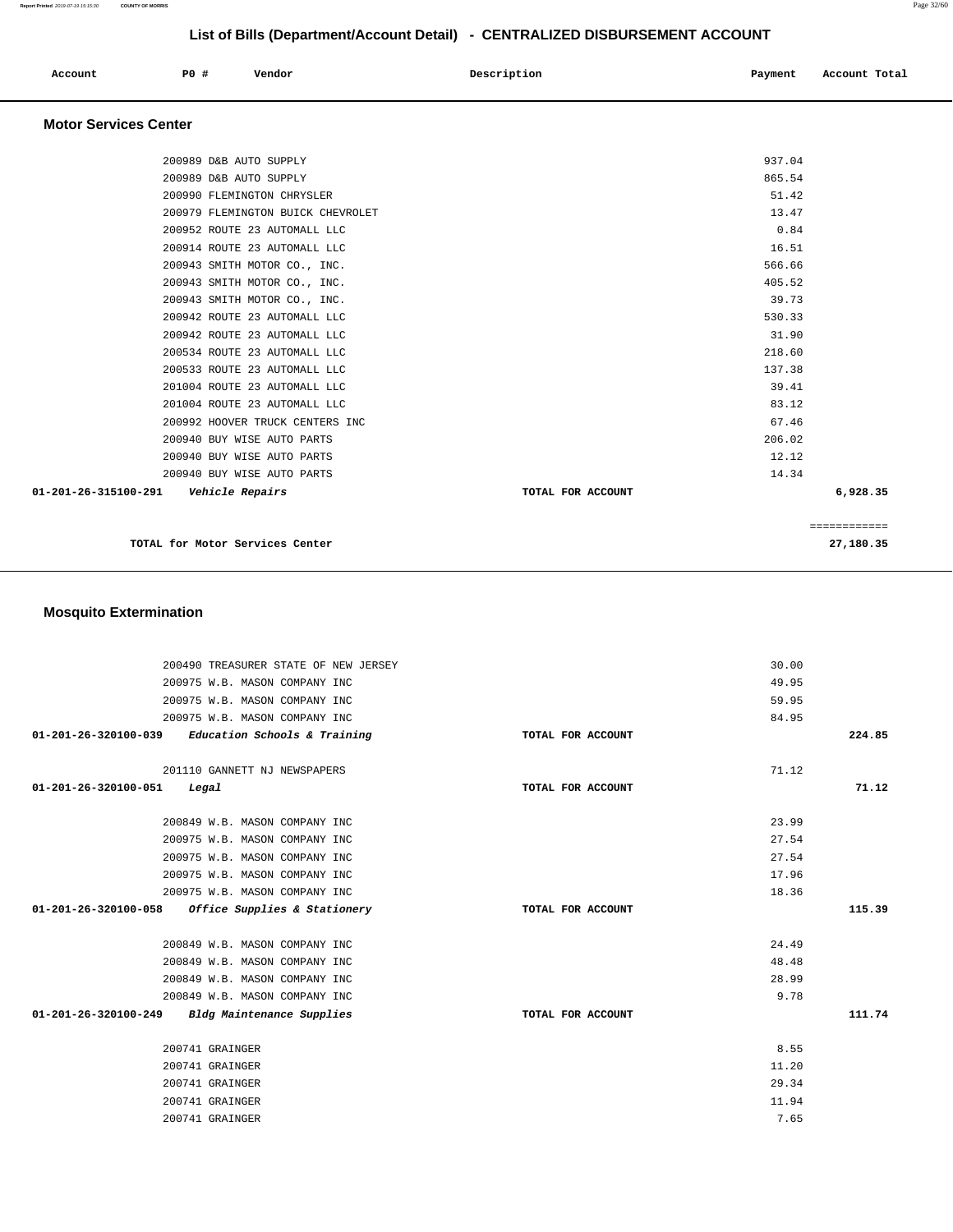**Report Printed** 2019-07-19 15:15:30 **COUNTY OF MORRIS** Page 33/60

# **List of Bills (Department/Account Detail) - CENTRALIZED DISBURSEMENT ACCOUNT**

| Account                       | <b>PO #</b> | Vendor                           | Description       | Account Total<br>Payment |
|-------------------------------|-------------|----------------------------------|-------------------|--------------------------|
| <b>Mosquito Extermination</b> |             |                                  |                   |                          |
|                               |             | 198970 FLEMINGTON DEPT STORE INC |                   | 295.80                   |
|                               |             | 198970 FLEMINGTON DEPT STORE INC |                   | 295.80                   |
|                               |             | 198970 FLEMINGTON DEPT STORE INC |                   | 295.80                   |
|                               |             | 200300 TOMAR INDUSTRIES INC      |                   | 140.00                   |
|                               |             | 200300 TOMAR INDUSTRIES INC      |                   | 280.00                   |
| 01-201-26-320100-258          | Equipment   |                                  | TOTAL FOR ACCOUNT | 1,384.63                 |
|                               |             |                                  |                   | ============             |
|                               |             | TOTAL for Mosquito Extermination |                   | 1,907.73                 |

# **Health Management**

| 200898 W.B. MASON COMPANY INC                        |                   | 847.38    |        |
|------------------------------------------------------|-------------------|-----------|--------|
| 200898 W.B. MASON COMPANY INC                        |                   | $-7.01$   |        |
| 200898 W.B. MASON COMPANY INC                        |                   | $-124.17$ |        |
| 01-201-27-330100-058<br>Office Supplies & Stationery | TOTAL FOR ACCOUNT |           | 716.20 |
| 202307 COUNTY OF MORRIS                              |                   | 98.30     |        |
| 01-201-27-330100-068<br>Postage & Metered Mail       | TOTAL FOR ACCOUNT |           | 98.30  |
| 200668 W.B. MASON COMPANY INC                        |                   | 40.23     |        |
| 200668 W.B. MASON COMPANY INC                        |                   | 44.70     |        |
|                                                      |                   |           |        |
| 200668 W.B. MASON COMPANY INC                        |                   | 0.95      |        |
| 200668 W.B. MASON COMPANY INC                        |                   | 0.95      |        |
| 200668 W.B. MASON COMPANY INC                        |                   | 0.95      |        |
| 01-201-27-330100-258<br>Equipment                    | TOTAL FOR ACCOUNT |           | 87.78  |
|                                                      |                   |           |        |
|                                                      |                   |           |        |
| TOTAL for Health Management                          |                   |           | 902.28 |

### **Human Services**

| 201370 ELIZABETH A. JACOBSON                            |                   | 68.34        |
|---------------------------------------------------------|-------------------|--------------|
| 01-201-27-331100-058<br>Office Supplies & Stationery    | TOTAL FOR ACCOUNT | 68.34        |
|                                                         |                   |              |
| 202659 COUNTY OF MORRIS                                 |                   | 218.60       |
| 01-201-27-331100-068<br>Postage & Metered Mail          | TOTAL FOR ACCOUNT | 218.60       |
| 201371 ELIZABETH A. JACOBSON                            |                   | 106.85       |
| 01-201-27-331100-082<br>Travel Expense                  | TOTAL FOR ACCOUNT | 106.85       |
| 201146 NJHMFA-HMIS                                      |                   | 6,500.00     |
| 201142 FAMILY PROMISE OF                                |                   | 5,128.94     |
| 201219 FIRST PRIORITY EMERGENCY                         |                   | 1,871.50     |
| 01-201-27-331100-084<br>Other Outside Services          | TOTAL FOR ACCOUNT | 13,500.44    |
| 201117 RICOH USA, INC.                                  |                   | 791.36       |
| $01 - 201 - 27 - 331100 - 164$ Office Machines - Rental | TOTAL FOR ACCOUNT | 791.36       |
|                                                         |                   | ============ |
| TOTAL for Human Services                                |                   | 14,685.59    |
|                                                         |                   |              |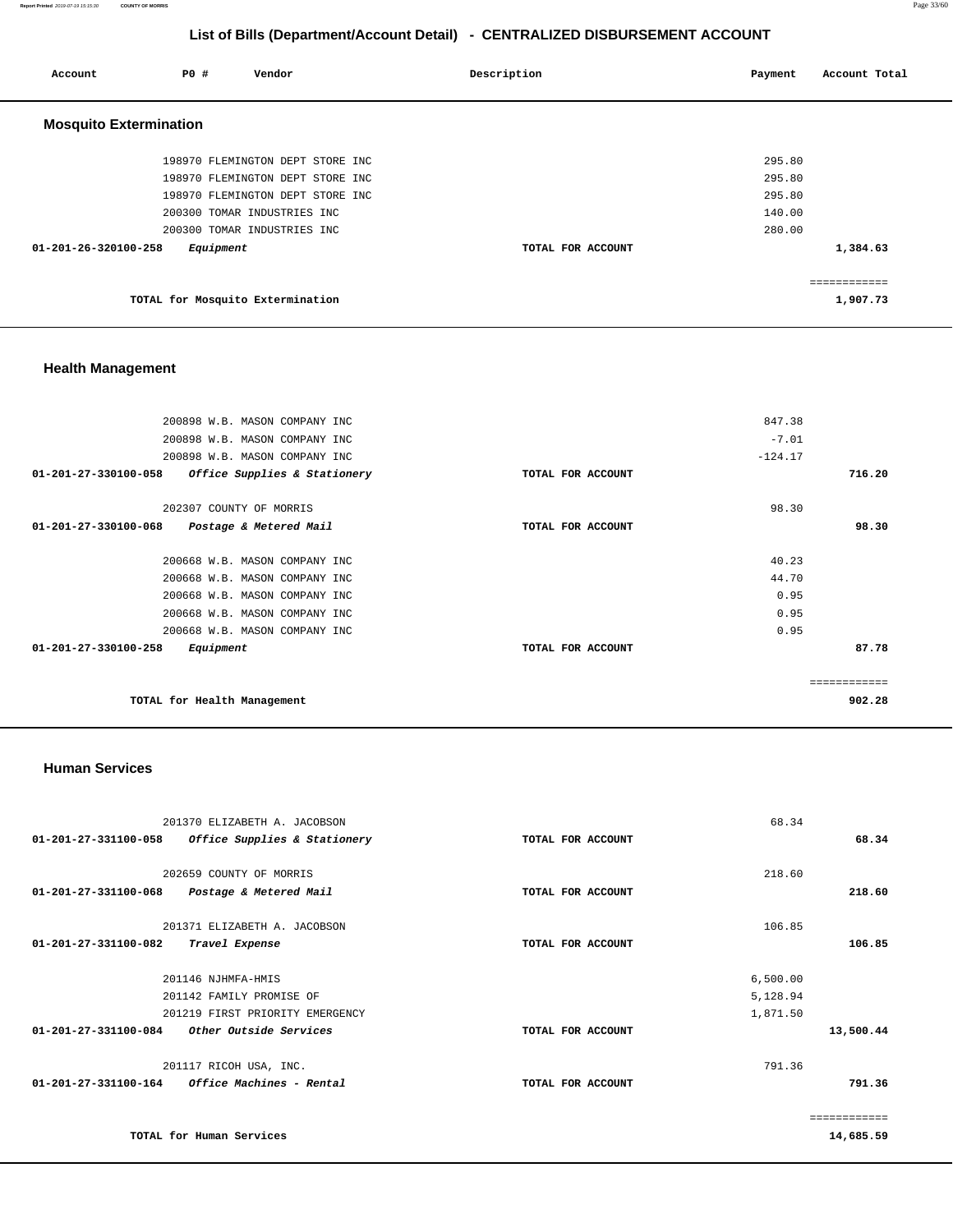**Youth Shelter**  200092 CHILDERNS'S SUCCESS FOUNDATION 200092 CHILDERNS'S SUCCESS FOUNDATION 200092 CHILDERNS'S SUCCESS FOUNDATION 200092 CHILDERNS'S SUCCESS FOUNDATION 200092 CHILDERNS'S SUCCESS FOUNDATION 200092 CHILDERNS'S SUCCESS FOUNDATION 200092 CHILDERNS'S SUCCESS FOUNDATION 200092 CHILDERNS'S SUCCESS FOUNDATION 200092 CHILDERNS'S SUCCESS FOUNDATION 200670 LONGFELLOWS SANDWICH DELI  **01-201-27-331110-039 Education Schools & Training TOTAL FOR ACCOUNT**  448.00 448.00 448.00 448.00 99.00 99.00 99.00 448.00 99.00 219.98 **2,855.98** 200894 OFFICE CONCEPTS GROUP, INC. 200894 OFFICE CONCEPTS GROUP, INC. 200894 OFFICE CONCEPTS GROUP, INC.  **01-201-27-331110-058 Office Supplies & Stationery TOTAL FOR ACCOUNT**  129.21 259.86 259.86 **648.93** 201487 THOMAS POLLIO 201487 THOMAS POLLIO 201487 THOMAS POLLIO 201487 THOMAS POLLIO 198218 SIX FLAGS GREAT ADVENTURE LLC 198218 SIX FLAGS GREAT ADVENTURE LLC  **01-201-27-331110-059 Other General Expenses TOTAL FOR ACCOUNT**  59.50 30.00 52.00 40.00 614.85 11.00 **807.35** 202659 COUNTY OF MORRIS  **01-201-27-331110-068 Postage and Metered Mail TOTAL FOR ACCOUNT**  2.00 **2.00** 201391 RICOH USA, INC.  **01-201-27-331110-164 Office Machines - Rental TOTAL FOR ACCOUNT**  949.08 **949.08** 200893 ATLANTIC CORPORATE HEALTH  **01-201-27-331110-189 Medical TOTAL FOR ACCOUNT**  8,704.17 **8,704.17** 201047 CORE PROMOTIONS, LLC 201047 CORE PROMOTIONS, LLC 201047 CORE PROMOTIONS, LLC 201047 CORE PROMOTIONS, LLC 201047 CORE PROMOTIONS, LLC 201047 CORE PROMOTIONS, LLC 201047 CORE PROMOTIONS, LLC 201047 CORE PROMOTIONS, LLC 201047 CORE PROMOTIONS, LLC  **01-201-27-331110-202 Uniform And Accessories TOTAL FOR ACCOUNT**  28.00 28.00 102.00 51.00 132.00 66.00 50.00 28.00 50.00 **535.00** 201018 W.B. MASON COMPANY INC  **01-201-27-331110-258 Equipment TOTAL FOR ACCOUNT**  250.00 **250.00 TOTAL for Youth Shelter**  ============ **14,752.51** 

# **List of Bills (Department/Account Detail) - CENTRALIZED DISBURSEMENT ACCOUNT**

 **Account P0 # Vendor Description Payment Account Total**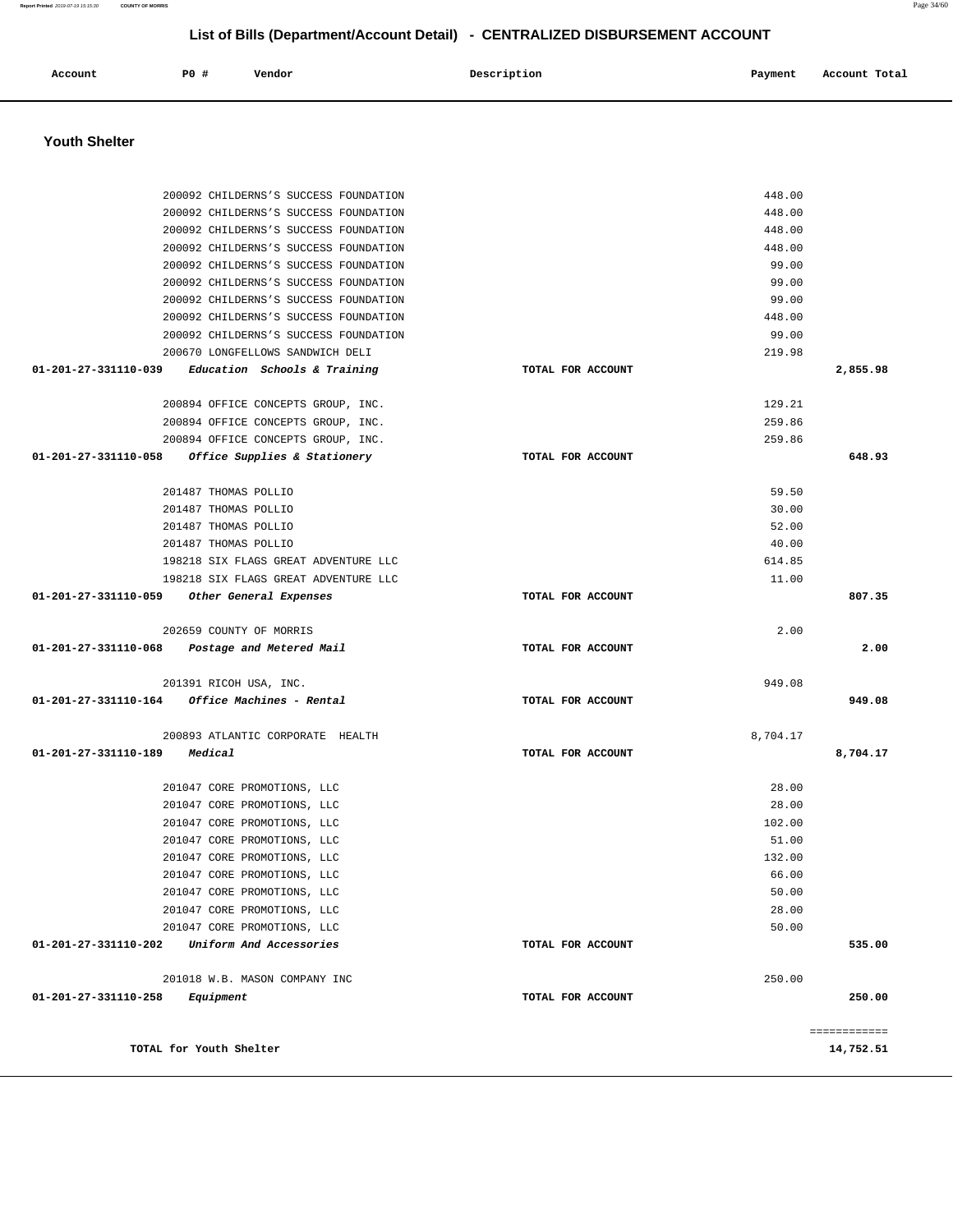| Account                        | PO#                       | Vendor                        | Description       | Payment | Account Total |
|--------------------------------|---------------------------|-------------------------------|-------------------|---------|---------------|
|                                |                           |                               |                   |         |               |
|                                | 201354 CAROL STOLZ        |                               |                   | 12.00   |               |
| $01 - 201 - 27 - 333100 - 048$ | Insurance                 |                               | TOTAL FOR ACCOUNT |         | 12.00         |
|                                |                           | 201039 W.B. MASON COMPANY INC |                   | 580.41  |               |
| 01-201-27-333100-058           |                           | Office Supplies & Stationery  | TOTAL FOR ACCOUNT |         | 580.41        |
|                                | 201354 CAROL STOLZ        |                               |                   | 19.29   |               |
| 01-201-27-333100-059           |                           | Other General Expenses        | TOTAL FOR ACCOUNT |         | 19.29         |
|                                |                           | 202659 COUNTY OF MORRIS       |                   | 30.40   |               |
| 01-201-27-333100-068           |                           | Postage & Metered Mail        | TOTAL FOR ACCOUNT |         | 30.40         |
|                                | 201354 CAROL STOLZ        |                               |                   | 11.55   |               |
| 01-201-27-333100-082           | Travel Expense            |                               | TOTAL FOR ACCOUNT |         | 11.55         |
|                                |                           |                               |                   |         | ============  |
|                                | TOTAL for Office on Aging |                               |                   |         | 653.65        |

### **Grant in Aid**

| 201138 NEWBRIDGE SERVICES INC                                        |                   | 14,413.00    |            |
|----------------------------------------------------------------------|-------------------|--------------|------------|
| 201139 PARSIPPANY CHILD DAY CARE CTR.                                |                   | 2,852.00     |            |
| 201208 FAMILY INTERVENTION                                           |                   | 11,315.00    |            |
| 201373 CFCS - HOPE HOUSE                                             |                   | 2,826.00     |            |
| 201372 HOUSING PARTNERSHIP                                           |                   | 3,946.00     |            |
| 201698 MENTAL HEALTH ASSOCIATION OF                                  |                   | 2,012.11     |            |
| 201697 MENTAL HEALTH ASSOCIATION OF                                  |                   | 6,364.00     |            |
| 201701 MORRISTOWN NEIGHBORHOOD HOUSE                                 |                   | 2,548.00     |            |
| 202181 ROXBURY DAY CARE CENTER, INC.                                 |                   | 2,256.00     |            |
| 201705 PRIME HEALTHCARE SERVICES                                     |                   | 16,018.00    |            |
| 201695 MENTAL HEALTH ASSOCIATION OF                                  |                   | 20,162.00    |            |
| 201699 MENTAL HEALTH ASSOCIATION OF                                  |                   | 7,541.00     |            |
| 201700 COMMUNITY HOPE INC.                                           |                   | 13,197.00    |            |
| 201700 COMMUNITY HOPE INC.                                           |                   | 7,223.00     |            |
| 201696 MENTAL HEALTH ASSOCIATION OF                                  |                   | 9,126.00     |            |
| 201694 MENTAL HEALTH ASSOCIATION OF                                  |                   | 3,936.00     |            |
| $01 - 201 - 27 - 342000 - 090$<br>Grant in Aid: Program Expenditures | TOTAL FOR ACCOUNT |              | 125,735.11 |
|                                                                      |                   | ============ |            |
| TOTAL for Grant in Aid                                               |                   |              | 125,735.11 |

### **County Board of Social Service**

| Office Supplies & Stationery<br>01-201-27-345100-058 | TOTAL FOR ACCOUNT | 2,586.   |  |
|------------------------------------------------------|-------------------|----------|--|
| 200856 OFFICE CONCEPTS GROUP, INC.                   |                   | 1,260.90 |  |
| 200856 OFFICE CONCEPTS GROUP, INC.                   |                   | 121.32   |  |
| 201572 DONALD HOWERING                               |                   | 39.99    |  |
| 200853 W.B. MASON COMPANY INC                        |                   | 482.60   |  |
| 200785 MGL PRINTING SOLUTIONS                        |                   | 46.00    |  |
| 200785 MGL PRINTING SOLUTIONS                        |                   | 636.00   |  |
|                                                      |                   |          |  |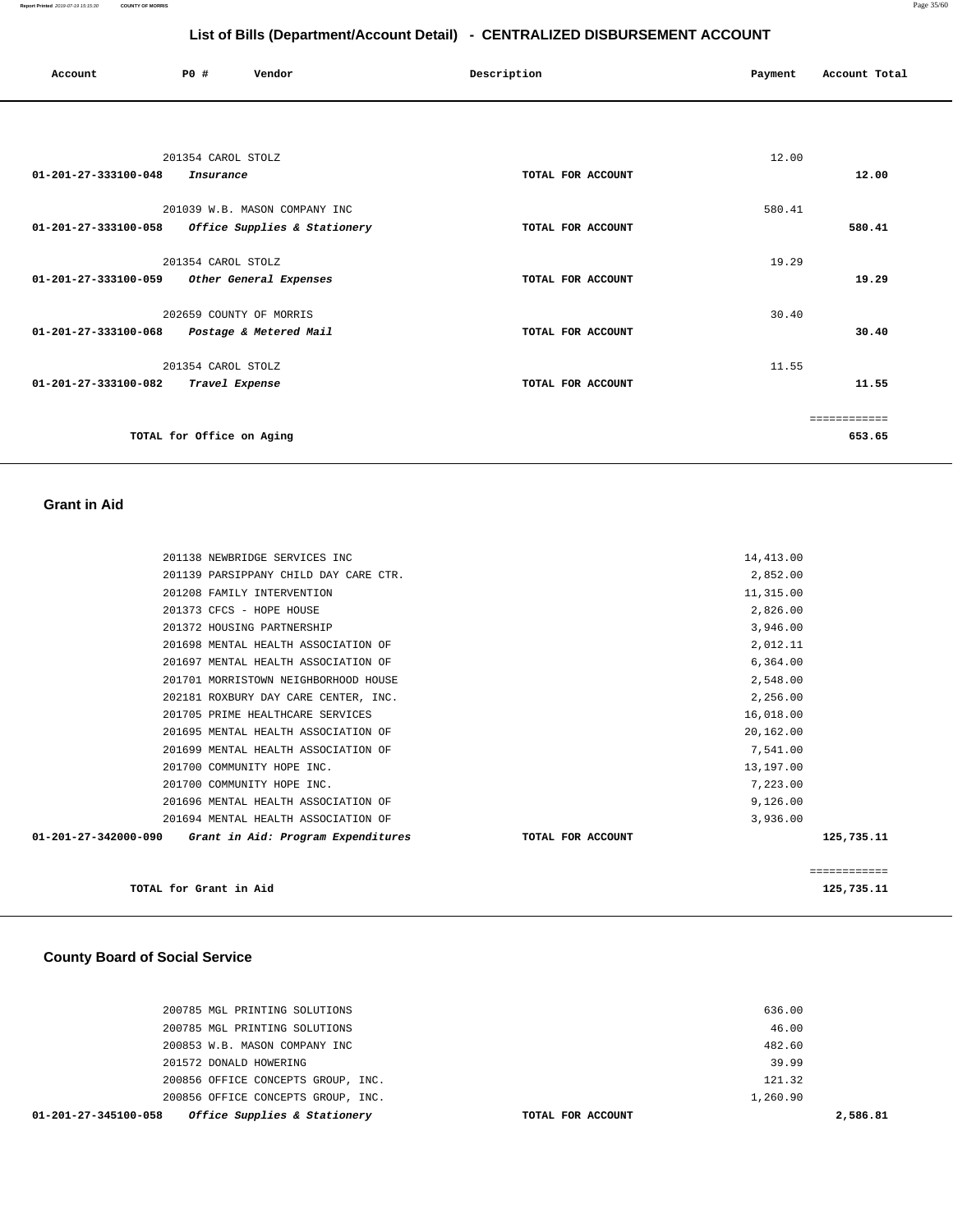| Account                               | PO#<br>Vendor                            | Description       | Payment   | Account Total             |
|---------------------------------------|------------------------------------------|-------------------|-----------|---------------------------|
| <b>County Board of Social Service</b> |                                          |                   |           |                           |
| 01-201-27-345100-059                  | Other General Expenses                   | TOTAL FOR ACCOUNT |           | 421.90                    |
|                                       | 200864 HINDSIGHT, INC                    |                   | 20,647.00 |                           |
|                                       | 202319 JOHNSON & JOHNSON, ESQS           |                   | 3,702.00  |                           |
|                                       | 202319 JOHNSON & JOHNSON, ESQS           |                   | 1,596.00  |                           |
| 01-201-27-345100-325                  | Special Services                         | TOTAL FOR ACCOUNT |           | 25,945.00                 |
|                                       | 200104 DELTA DENTAL INSURANCE COMPANY    |                   | 28.88     |                           |
|                                       | 200104 DELTA DENTAL INSURANCE COMPANY    |                   | 2,685.49  |                           |
| 01-201-27-345100-329                  | Hospital Insurance Premiums              | TOTAL FOR ACCOUNT |           | 2,714.37                  |
|                                       | 201415 LASZLO CSENGETO                   |                   | 27.30     |                           |
|                                       | 201572 DONALD HOWERING                   |                   | 2.80      |                           |
| 01-201-27-345100-332                  | Mileage                                  | TOTAL FOR ACCOUNT |           | 30.10                     |
|                                       | 201423 DALA EKENEZAR                     |                   | 72.00     |                           |
|                                       | 201422 ALEXANDRA ARCHETTI                |                   | 72.00     |                           |
|                                       | 201418 STEVEN A. TOTH                    |                   | 72.00     |                           |
|                                       | 201417 LORI GRISALES                     |                   | 72.00     |                           |
|                                       | 201664 JOANNE YOUNG                      |                   | 72.00     |                           |
| 01-201-27-345100-333                  | Other Allowances                         | TOTAL FOR ACCOUNT |           | 360.00                    |
|                                       | 199581 COUNTY BUSINESS SYSTEMS INC       |                   | 616.48    |                           |
|                                       | 199338 EXTEL COMMUNICATIONS              |                   | 2,800.00  |                           |
|                                       | 199338 EXTEL COMMUNICATIONS              |                   | 472.00    |                           |
|                                       | 196869 BFI                               |                   | 245.70    |                           |
|                                       | 196869 BFI                               |                   | 200.00    |                           |
| 01-201-27-345100-336                  | Repairs & Alterations                    | TOTAL FOR ACCOUNT |           | 4,334.18                  |
|                                       | 199118 LABCORP OF AMERICA HOLDINGS       |                   | 96.75     |                           |
| 01-201-27-345100-351                  | Paternity Expenses                       | TOTAL FOR ACCOUNT |           | 96.75                     |
|                                       | 200866 TREASURER. ST OF NJ               |                   | 67.00     |                           |
|                                       | 200866 TREASURER. ST OF NJ               |                   | 6,293.56  |                           |
| $01 - 201 - 27 - 345100 - 353$        | Collection Service Fees                  | TOTAL FOR ACCOUNT |           | 6,360.56                  |
|                                       | TOTAL for County Board of Social Service |                   |           | ============<br>42,849.67 |

## **MV:Administration**

| 201536 NJ DEPARTMENT OF TREASURY<br>201535 NJ DEPARTMENT OF TREASURY |                   | 105.00<br>73.50 |
|----------------------------------------------------------------------|-------------------|-----------------|
| 01-203-27-350100-144<br>(2018) Sewer                                 | TOTAL FOR ACCOUNT | 178.50          |
| TOTAL for MV:Administration                                          |                   | 178.50          |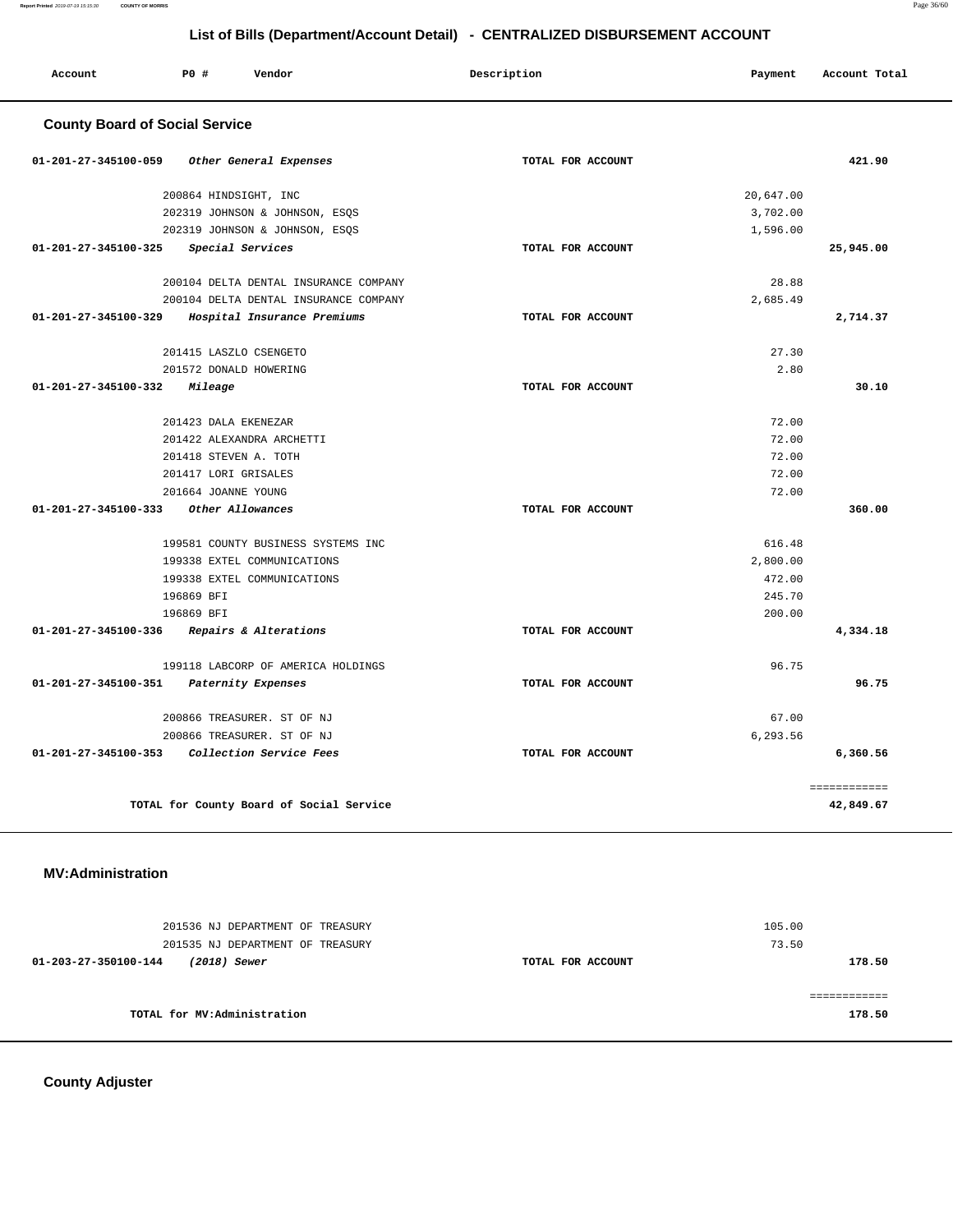**Report Printed** 2019-07-19 15:15:30 **COUNTY OF MORRIS** Page 37/60

## **List of Bills (Department/Account Detail) - CENTRALIZED DISBURSEMENT ACCOUNT**

| Account                | PO#                       | Vendor                       | Description       | Account Total<br>Payment |
|------------------------|---------------------------|------------------------------|-------------------|--------------------------|
| <b>County Adjuster</b> |                           |                              |                   |                          |
| 01-201-27-357100-058   |                           | Office Supplies & Stationery | TOTAL FOR ACCOUNT | 778.08                   |
|                        |                           | 202659 COUNTY OF MORRIS      |                   | 306.25                   |
| 01-201-27-357100-068   |                           | Postage & Metered Mail       | TOTAL FOR ACCOUNT | 306.25                   |
|                        |                           |                              |                   | ============             |
|                        | TOTAL for County Adjuster |                              |                   | 1,084.33                 |
|                        |                           |                              |                   |                          |

## **County Library**

| 202659 COUNTY OF MORRIS                        |                   | 820.81 |
|------------------------------------------------|-------------------|--------|
| 01-201-29-390100-068<br>Postage & Metered Mail | TOTAL FOR ACCOUNT | 820.81 |
|                                                |                   |        |
|                                                |                   |        |
| TOTAL for County Library                       |                   | 820.81 |

## **County Superintendent of Schoo**

|              | 68.52  |                   | 201613 W.B. MASON COMPANY INC                           |
|--------------|--------|-------------------|---------------------------------------------------------|
|              | 318.87 |                   | 201617 W.B. MASON COMPANY INC                           |
|              | 25.90  |                   | 201619 W.B. MASON COMPANY INC                           |
| 413.29       |        | TOTAL FOR ACCOUNT | Office Supplies & Stationery<br>01-201-29-392100-058    |
|              | 51.95  |                   | 201611 SHIRLEY STOLL                                    |
|              | 22.35  |                   | 201618 W.B. MASON COMPANY INC                           |
| 74.30        |        | TOTAL FOR ACCOUNT | 01-201-29-392100-059<br>Other General Expenses          |
|              | 72.26  |                   | 202659 COUNTY OF MORRIS                                 |
| 72.26        |        | TOTAL FOR ACCOUNT | 01-201-29-392100-068<br>Postage & Metered Mail          |
|              | 69.30  |                   | 201615 ANGELICA ALLEN-MCMILLAN                          |
|              | 51.10  |                   | 201614 ANGELICA ALLEN-MCMILLAN                          |
|              | 137.90 |                   | 201616 ANGELICA ALLEN-MCMILLAN                          |
| 258.30       |        | TOTAL FOR ACCOUNT | $01 - 201 - 29 - 392100 - 082$<br>Travel Expense        |
|              | 884.51 |                   | 201612 RICOH USA, INC.                                  |
| 884.51       |        | TOTAL FOR ACCOUNT | $01 - 201 - 29 - 392100 - 164$ Office Machines - Rental |
| ============ |        |                   |                                                         |
| 1,702.66     |        |                   | TOTAL for County Superintendent of Schoo                |
|              |        |                   |                                                         |

## **Contribution to County College**

| 202600 COUNTY COLLEGE OF MORRIS             |                   | 417,576.59 |
|---------------------------------------------|-------------------|------------|
| <i>Expenditures</i><br>01-201-29-395100-090 | TOTAL FOR ACCOUNT | 417,576.59 |
|                                             |                   |            |
|                                             |                   |            |
| TOTAL for Contribution to County College    |                   | 417,576.59 |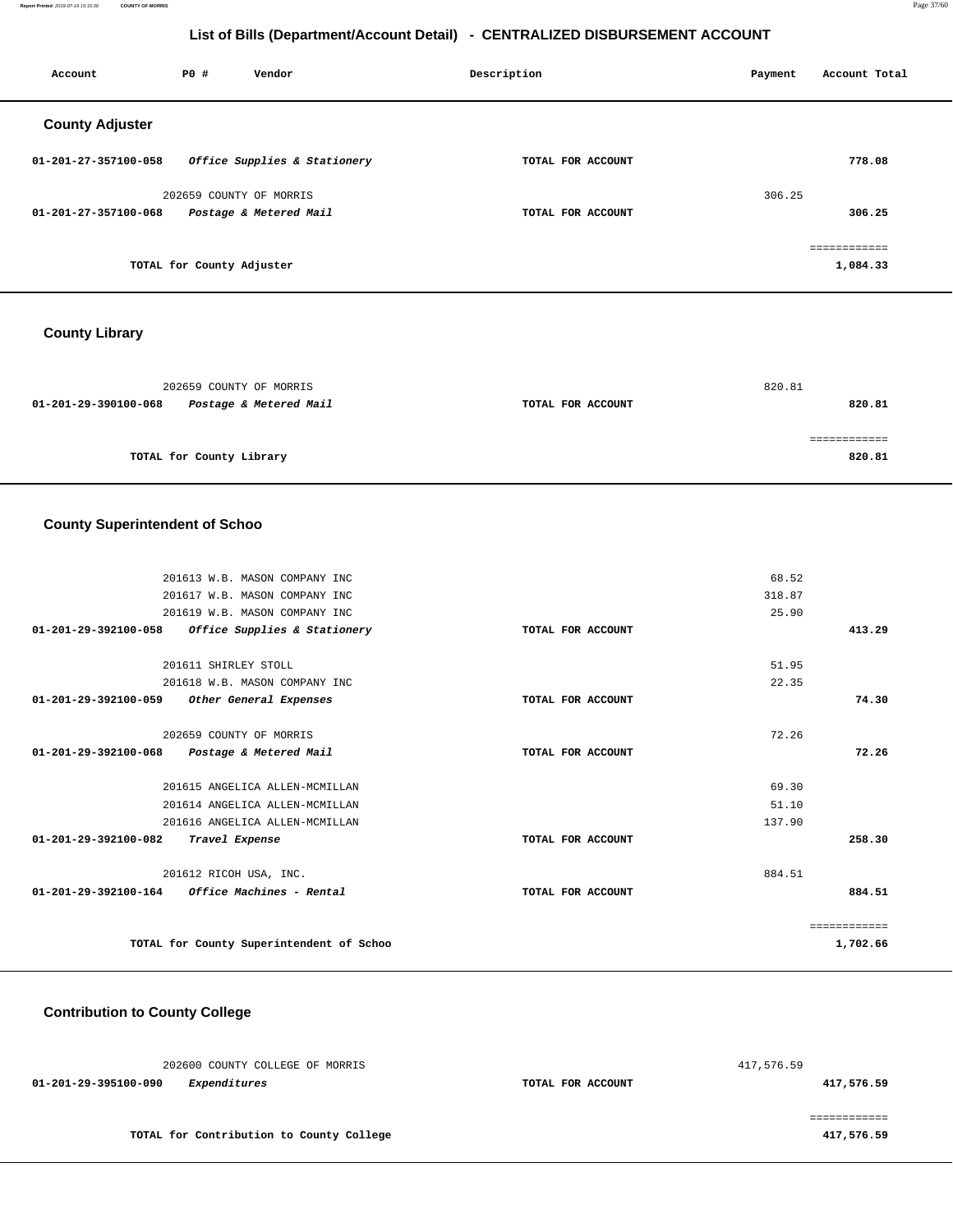| Account | P <sub>0</sub> | Vendor | Description | Payment | Account Total |
|---------|----------------|--------|-------------|---------|---------------|
|         |                |        |             |         |               |

# **Rutgers Extension Service**

|                      | 201573 W.B. MASON COMPANY INC                     |                   | 6.36   |              |
|----------------------|---------------------------------------------------|-------------------|--------|--------------|
|                      | 201573 W.B. MASON COMPANY INC                     |                   | 6.36   |              |
|                      | 201573 W.B. MASON COMPANY INC                     |                   | 8.80   |              |
|                      | 201573 W.B. MASON COMPANY INC                     |                   | 166.99 |              |
|                      | 201573 W.B. MASON COMPANY INC                     |                   | 207.99 |              |
|                      | 201573 W.B. MASON COMPANY INC                     |                   | 207.99 |              |
|                      | 201573 W.B. MASON COMPANY INC                     |                   | 207.99 |              |
|                      | 201573 W.B. MASON COMPANY INC                     |                   | 10.29  |              |
|                      | 201573 W.B. MASON COMPANY INC                     |                   | 12.00  |              |
|                      | 201573 W.B. MASON COMPANY INC                     |                   | 105.10 |              |
|                      | 201573 W.B. MASON COMPANY INC                     |                   | 9.31   |              |
|                      | 201573 W.B. MASON COMPANY INC                     |                   | 1.04   |              |
|                      | 201573 W.B. MASON COMPANY INC                     |                   | 1.02   |              |
|                      | 01-201-29-396100-058 Office Supplies & Stationery | TOTAL FOR ACCOUNT |        | 951.24       |
|                      | 202659 COUNTY OF MORRIS                           |                   | 53.40  |              |
| 01-201-29-396100-068 | Postage & Metered Mail                            | TOTAL FOR ACCOUNT |        | 53.40        |
|                      |                                                   |                   |        |              |
|                      | 201574 W.B. MASON COMPANY INC                     |                   | 1.90   |              |
| 01-201-29-396100-162 | <i>Furniture &amp; Fixtures</i>                   | TOTAL FOR ACCOUNT |        | 1.90         |
|                      | 201552 RICOH AMERICAS CORPORATION                 |                   | 679.62 |              |
|                      | 201552 RICOH AMERICAS CORPORATION                 |                   | 992.39 |              |
| 01-201-29-396100-163 | <i>Office Machines</i>                            | TOTAL FOR ACCOUNT |        | 1,672.01     |
|                      |                                                   |                   |        |              |
|                      |                                                   |                   |        | ============ |
|                      | TOTAL for Rutgers Extension Service               |                   |        | 2,678.55     |
|                      |                                                   |                   |        |              |

# **Rmb Out of Cty Two Yr Coll**

| 202619 BERGEN COMMUNITY COLLEGE                                 |                   | 1,517.93 |          |
|-----------------------------------------------------------------|-------------------|----------|----------|
| 202619 BERGEN COMMUNITY COLLEGE                                 |                   | 17.00    |          |
| 202604 BERGEN COMMUNITY COLLEGE                                 |                   | 535.74   |          |
| 202604 BERGEN COMMUNITY COLLEGE                                 |                   | 6.00     |          |
| Rmb Out of Cty Two Yr Coll Expenditures<br>01-201-29-397100-090 | TOTAL FOR ACCOUNT |          | 2,076.67 |
|                                                                 |                   |          |          |
|                                                                 |                   |          |          |
| TOTAL for Rmb Out of Cty Two Yr Coll                            |                   |          | 2,076.67 |

# **Fire and Police Academy**

| 200872 TRUKMANN'S INC.                         |                   | 446.88 |        |
|------------------------------------------------|-------------------|--------|--------|
| 200872 TRUKMANN'S INC.                         |                   | 213.69 |        |
| 200872 TRUKMANN'S INC.                         |                   | 18.95  |        |
| Other General Expenses<br>01-201-29-407100-059 | TOTAL FOR ACCOUNT |        | 679.52 |
|                                                |                   |        |        |
| 202659 COUNTY OF MORRIS                        |                   | 39.80  |        |
| Postage & Metered Mail<br>01-201-29-407100-068 | TOTAL FOR ACCOUNT |        | 39.80  |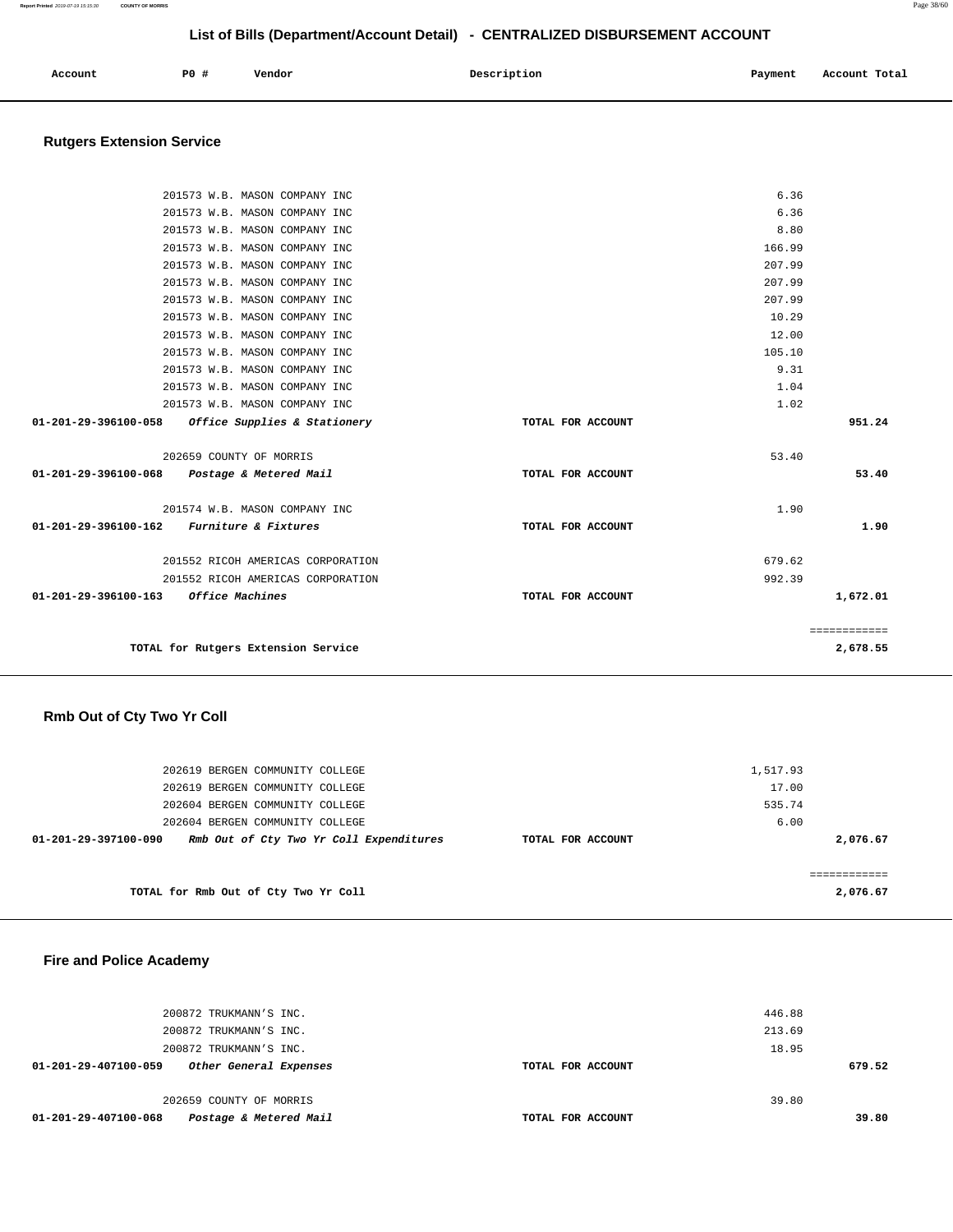**Report Printed** 2019-07-19 15:15:30 **COUNTY OF MORRIS** Page 39/60

# **List of Bills (Department/Account Detail) - CENTRALIZED DISBURSEMENT ACCOUNT**

| Account                        | P0#<br>Vendor                     | Description       | Payment<br>Account Total |
|--------------------------------|-----------------------------------|-------------------|--------------------------|
| <b>Fire and Police Academy</b> |                                   |                   |                          |
| $01 - 201 - 29 - 407100 - 143$ | Rubbish & Trash Removal           | TOTAL FOR ACCOUNT | 496.09                   |
|                                | 199916 TRI-DIM FILTER CORPORATION |                   | 10,000.00                |
| 01-201-29-407100-223           | Building Repairs                  | TOTAL FOR ACCOUNT | 10,000.00                |
|                                | 200870 MORRISTOWN LUMBER &        |                   | 28.00                    |
|                                | 200870 MORRISTOWN LUMBER &        |                   | 11.83                    |
|                                | 200870 MORRISTOWN LUMBER &        |                   | 15.16                    |
|                                | 200870 MORRISTOWN LUMBER &        |                   | 7.14                     |
| $01 - 201 - 29 - 407100 - 258$ | Equipment                         | TOTAL FOR ACCOUNT | 62.13                    |
|                                |                                   |                   | eeeeeeeeeee              |
|                                | TOTAL for Fire and Police Academy |                   | 11,277.54                |

## **Utilities**

| 01-201-31-430100-137<br>Electricity |                                        | TOTAL FOR ACCOUNT | 199,589.08 |
|-------------------------------------|----------------------------------------|-------------------|------------|
|                                     | 201601 TIOGA SOLAR MORRIS COUNTY 1 LLC | 1,301.37          |            |
|                                     | 201601 TIOGA SOLAR MORRIS COUNTY 1 LLC | 927.87            |            |
|                                     | 201540 JERSEY CENTRAL POWER & LIGHT    | 3.98              |            |
|                                     | 202115 JERSEY CENTRAL POWER & LIGHT    | 43,811.44         |            |
|                                     | 201541 JERSEY CENTRAL POWER & LIGHT    | 3.63              |            |
|                                     | 201292 JERSEY CENTRAL POWER & LIGHT    | 14.67             |            |
|                                     | 201293 JERSEY CENTRAL POWER & LIGHT    | 96.04             |            |
|                                     | 201294 JERSEY CENTRAL POWER & LIGHT    | 46.66             |            |
| 201399 BOROUGH OF BUTLER            |                                        | 54.70             |            |
| 201399 BOROUGH OF BUTLER            |                                        | 65.32             |            |
| 201399 BOROUGH OF BUTLER            |                                        | 40.59             |            |
|                                     | 201598 U.S. BANK OPERATIONS CENTER     | 14,792.52         |            |
|                                     | 201324 JERSEY CENTRAL POWER & LIGHT    | 70,694.70         |            |
|                                     | 201329 JERSEY CENTRAL POWER & LIGHT    | 49,439.81         |            |
|                                     | 201280 JERSEY CENTRAL POWER & LIGHT    | 491.87            |            |
|                                     | 201282 JERSEY CENTRAL POWER & LIGHT    | 15,258.18         |            |
|                                     | 201281 JERSEY CENTRAL POWER & LIGHT    | 2,545.73          |            |
|                                     |                                        |                   |            |

| 202599 NATIONAL FUEL OIL INC.                |                   | 36,519.11 |           |
|----------------------------------------------|-------------------|-----------|-----------|
| $01 - 201 - 31 - 430100 - 140$ Gas Purchases | TOTAL FOR ACCOUNT |           | 36,519.11 |
|                                              |                   |           |           |
| 201261 DIRECT ENERGY BUSINESS MARKETING      |                   | 37.15     |           |
| 201261 DIRECT ENERGY BUSINESS MARKETING      |                   | 534.48    |           |
| 201261 DIRECT ENERGY BUSINESS MARKETING      |                   | 125.89    |           |
| 201267 PSE&G CO                              |                   | 387.13    |           |
| 201446 N.J. NATURAL GAS COMPANY              |                   | 30.36     |           |
| 201445 N.J. NATURAL GAS COMPANY              |                   | 258.61    |           |
| 201325 DIRECT ENERGY BUSINESS MARKETING      |                   | 4,034.32  |           |
| 201599 N.J. NATURAL GAS COMPANY              |                   | 26.88     |           |
| 201508 N.J. NATURAL GAS COMPANY              |                   | 154.26    |           |
| 201509 N.J. NATURAL GAS COMPANY              |                   | 30.36     |           |
| 201588 N.J. NATURAL GAS COMPANY              |                   | 32.94     |           |
| 201583 DIRECT ENERGY BUSINESS MARKETING      |                   | 5.33      |           |
| 201583 DIRECT ENERGY BUSINESS MARKETING      |                   | 24.25     |           |
| 201583 DIRECT ENERGY BUSINESS MARKETING      |                   | 3.90      |           |
| 201583 DIRECT ENERGY BUSINESS MARKETING      |                   | 5.96      |           |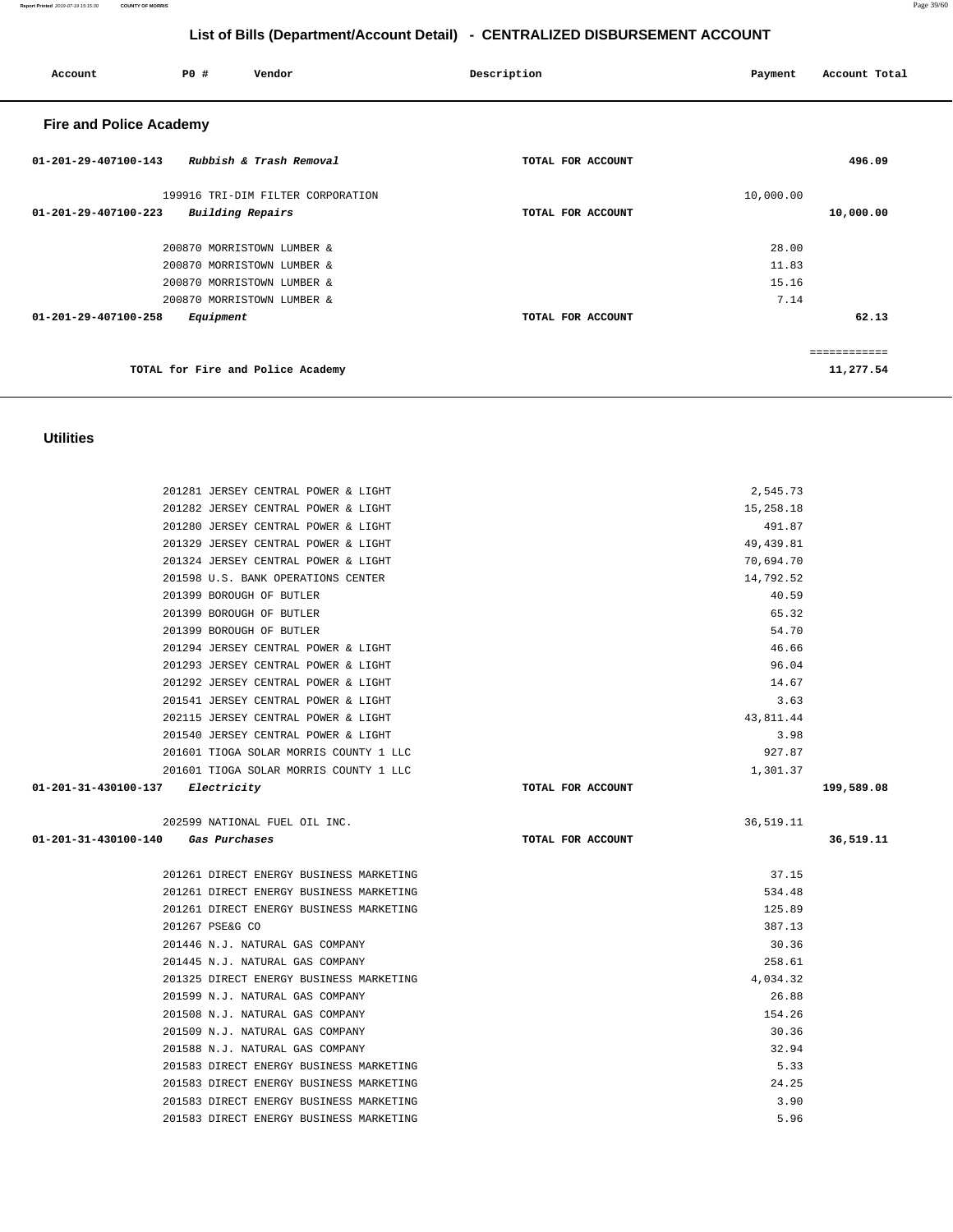**Report Printed** 2019-07-19 15:15:30 **COUNTY OF MORRIS** Page 40/60

| Account              | P0 #  | Vendor                                                           | Description       | Payment            | Account Total |
|----------------------|-------|------------------------------------------------------------------|-------------------|--------------------|---------------|
| <b>Utilities</b>     |       |                                                                  |                   |                    |               |
|                      |       | 202331 PSE&G CO                                                  |                   | 3,004.08           |               |
| 01-201-31-430100-141 |       | Natural Gas                                                      | TOTAL FOR ACCOUNT |                    | 8,769.00      |
|                      |       | 201263 WASHINGTON TOWNSHIP M.U.A.                                |                   | 303.15             |               |
| 01-201-31-430100-144 | Sewer |                                                                  | TOTAL FOR ACCOUNT |                    | 303.15        |
|                      |       |                                                                  |                   |                    |               |
|                      |       | 200998 VERIZON                                                   |                   | 4,376.87           |               |
|                      |       | 200925 VERIZON<br>200925 VERIZON                                 |                   | 39.86<br>11.43     |               |
|                      |       | 200925 VERIZON                                                   |                   | 35.77              |               |
|                      |       | 201285 CENTURYLINK                                               |                   | 2,778.45           |               |
|                      |       | 201286 VERIZON                                                   |                   | 35.77              |               |
|                      |       | 201286 VERIZON                                                   |                   | 35.77              |               |
|                      |       | 201286 VERIZON                                                   |                   | 40.52              |               |
|                      |       | 201275 VERIZON CABS                                              |                   | 2,208.38           |               |
| 01-201-31-430100-146 |       | Telephone                                                        | TOTAL FOR ACCOUNT |                    | 9,562.82      |
|                      |       | 201269 SOUTHEAST MORRIS COUNTY                                   |                   | 211.53             |               |
|                      |       | 201269 SOUTHEAST MORRIS COUNTY                                   |                   | 502.92             |               |
|                      |       | 201269 SOUTHEAST MORRIS COUNTY                                   |                   | 56.88              |               |
|                      |       | 201260 SOUTHEAST MORRIS COUNTY                                   |                   | 402.80             |               |
|                      |       | 201260 SOUTHEAST MORRIS COUNTY                                   |                   | 100.70             |               |
|                      |       | 201260 SOUTHEAST MORRIS COUNTY                                   |                   | 100.70             |               |
|                      |       | 201260 SOUTHEAST MORRIS COUNTY                                   |                   | 100.70             |               |
|                      |       | 201260 SOUTHEAST MORRIS COUNTY                                   |                   | 201.40             |               |
|                      |       | 201260 SOUTHEAST MORRIS COUNTY                                   |                   | 100.70             |               |
|                      |       | 201260 SOUTHEAST MORRIS COUNTY<br>201260 SOUTHEAST MORRIS COUNTY |                   | 100.70<br>1,007.00 |               |
|                      |       | 201260 SOUTHEAST MORRIS COUNTY                                   |                   | 257.91             |               |
|                      |       | 201260 SOUTHEAST MORRIS COUNTY                                   |                   | 155.98             |               |
|                      |       | 201260 SOUTHEAST MORRIS COUNTY                                   |                   | 155.98             |               |
|                      |       | 201260 SOUTHEAST MORRIS COUNTY                                   |                   | 432.31             |               |
|                      |       | 201260 SOUTHEAST MORRIS COUNTY                                   |                   | 155.98             |               |
|                      |       | 201260 SOUTHEAST MORRIS COUNTY                                   |                   | 155.98             |               |
|                      |       | 201260 SOUTHEAST MORRIS COUNTY                                   |                   | 432.31             |               |
|                      |       | 201260 SOUTHEAST MORRIS COUNTY                                   |                   | 257.91             |               |
|                      |       | 201260 SOUTHEAST MORRIS COUNTY<br>201260 SOUTHEAST MORRIS COUNTY |                   | 432.31<br>432.31   |               |
|                      |       | 201260 SOUTHEAST MORRIS COUNTY                                   |                   | 432.31             |               |
|                      |       | 201260 SOUTHEAST MORRIS COUNTY                                   |                   | 257.91             |               |
|                      |       | 201260 SOUTHEAST MORRIS COUNTY                                   |                   | 432.31             |               |
|                      |       | 201260 SOUTHEAST MORRIS COUNTY                                   |                   | 257.91             |               |
|                      |       | 201260 SOUTHEAST MORRIS COUNTY                                   |                   | 257.91             |               |
|                      |       | 201260 SOUTHEAST MORRIS COUNTY                                   |                   | 432.31             |               |
|                      |       | 201326 SOUTHEAST MORRIS COUNTY                                   |                   | 2,145.82           |               |
|                      |       | 201326 SOUTHEAST MORRIS COUNTY                                   |                   | 2,442.56           |               |
|                      |       | 201326 SOUTHEAST MORRIS COUNTY                                   |                   | 4,291.08           |               |
|                      |       | 201326 SOUTHEAST MORRIS COUNTY<br>201326 SOUTHEAST MORRIS COUNTY |                   | 884.64<br>565.93   |               |
|                      |       | 201326 SOUTHEAST MORRIS COUNTY                                   |                   | 193.32             |               |
|                      |       | 201326 SOUTHEAST MORRIS COUNTY                                   |                   | 379.99             |               |
|                      |       | 201326 SOUTHEAST MORRIS COUNTY                                   |                   | 712.36             |               |
|                      |       | 201326 SOUTHEAST MORRIS COUNTY                                   |                   | 653.17             |               |
|                      |       | 201326 SOUTHEAST MORRIS COUNTY                                   |                   | 571.22             |               |
|                      |       | 201326 SOUTHEAST MORRIS COUNTY                                   |                   | 837.15             |               |
|                      |       | 201263 WASHINGTON TOWNSHIP M.U.A.                                |                   | 105.55             |               |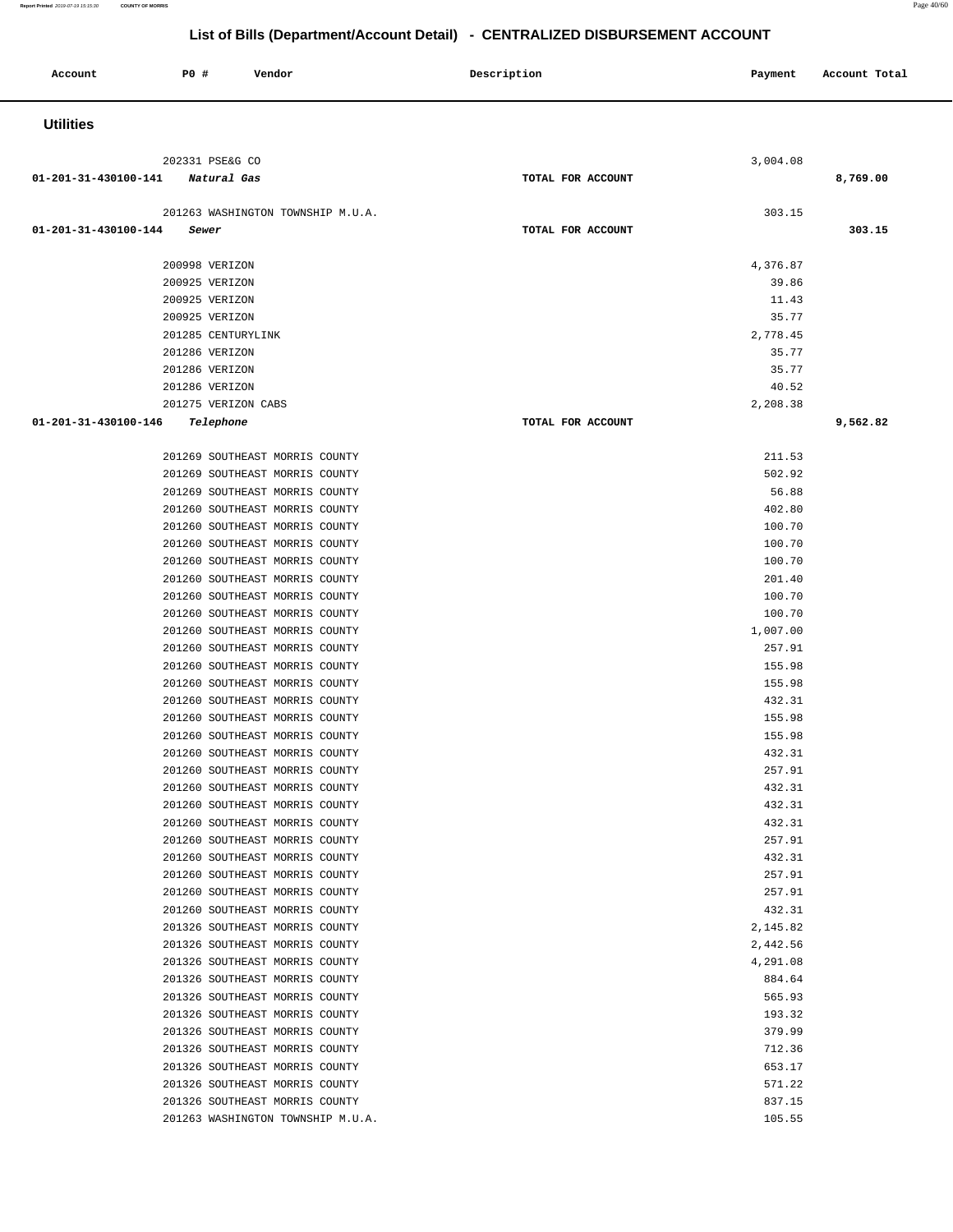**Report Printed** 2019-07-19 15:15:30 **COUNTY OF MORRIS** Page 41/60

# **List of Bills (Department/Account Detail) - CENTRALIZED DISBURSEMENT ACCOUNT**

| Account                        | <b>PO #</b>         | Vendor                         | Description       | Payment  | Account Total |
|--------------------------------|---------------------|--------------------------------|-------------------|----------|---------------|
| <b>Utilities</b>               |                     |                                |                   |          |               |
|                                |                     | 201262 SOUTHEAST MORRIS COUNTY |                   | 257.91   |               |
|                                |                     | 201262 SOUTHEAST MORRIS COUNTY |                   | 402.80   |               |
|                                |                     | 201262 SOUTHEAST MORRIS COUNTY |                   | 6,972.80 |               |
| 01-201-31-430100-147           | Water               |                                | TOTAL FOR ACCOUNT |          | 29,674.28     |
|                                |                     | 201721 SOUTHEAST MORRIS COUNTY |                   | 39.74    |               |
|                                |                     | 201721 SOUTHEAST MORRIS COUNTY |                   | 44.30    |               |
|                                |                     | 201721 SOUTHEAST MORRIS COUNTY |                   | 170.55   |               |
| $01 - 203 - 31 - 430100 - 147$ | (2018) Water        |                                | TOTAL FOR ACCOUNT |          | 254.59        |
|                                |                     |                                |                   |          | ============  |
|                                | TOTAL for Utilities |                                |                   |          | 284,672.03    |

## **Nutrition**

| 201579 PATRICIA W. GIBBONS                     |                   | 468.16   |
|------------------------------------------------|-------------------|----------|
| 201579 PATRICIA W. GIBBONS                     |                   | 61.49    |
| 01-201-41-716100-084<br>Other Outside Services | TOTAL FOR ACCOUNT | 529.65   |
| 202599 NATIONAL FUEL OIL INC.                  |                   | 2,308.38 |
| 01-201-41-716100-140<br>Gas Purchases          | TOTAL FOR ACCOUNT | 2,308.38 |
| 201355 CENTURYLINK                             |                   | 47.86    |
| 201657 VERIZON                                 |                   | 814.08   |
| 01-201-41-716100-146<br>Telephone              | TOTAL FOR ACCOUNT | 861.94   |
|                                                |                   |          |
| TOTAL for Nutrition                            |                   | 3,699.97 |

### **Cash Held In Trust**

| 160348 THE GARLAND COMPANY, INC<br>201538 FIRST PRIORITY EMERGENCY<br>201377 FIRST PRIORITY EMERGENCY |                   | 730.78<br>1,830.00<br>3,660.00 |
|-------------------------------------------------------------------------------------------------------|-------------------|--------------------------------|
| Other Expenses CP<br>01-204-55-999999-520                                                             | TOTAL FOR ACCOUNT | 6,220.78                       |
| TOTAL for Cash Held In Trust                                                                          |                   | 6,220.78                       |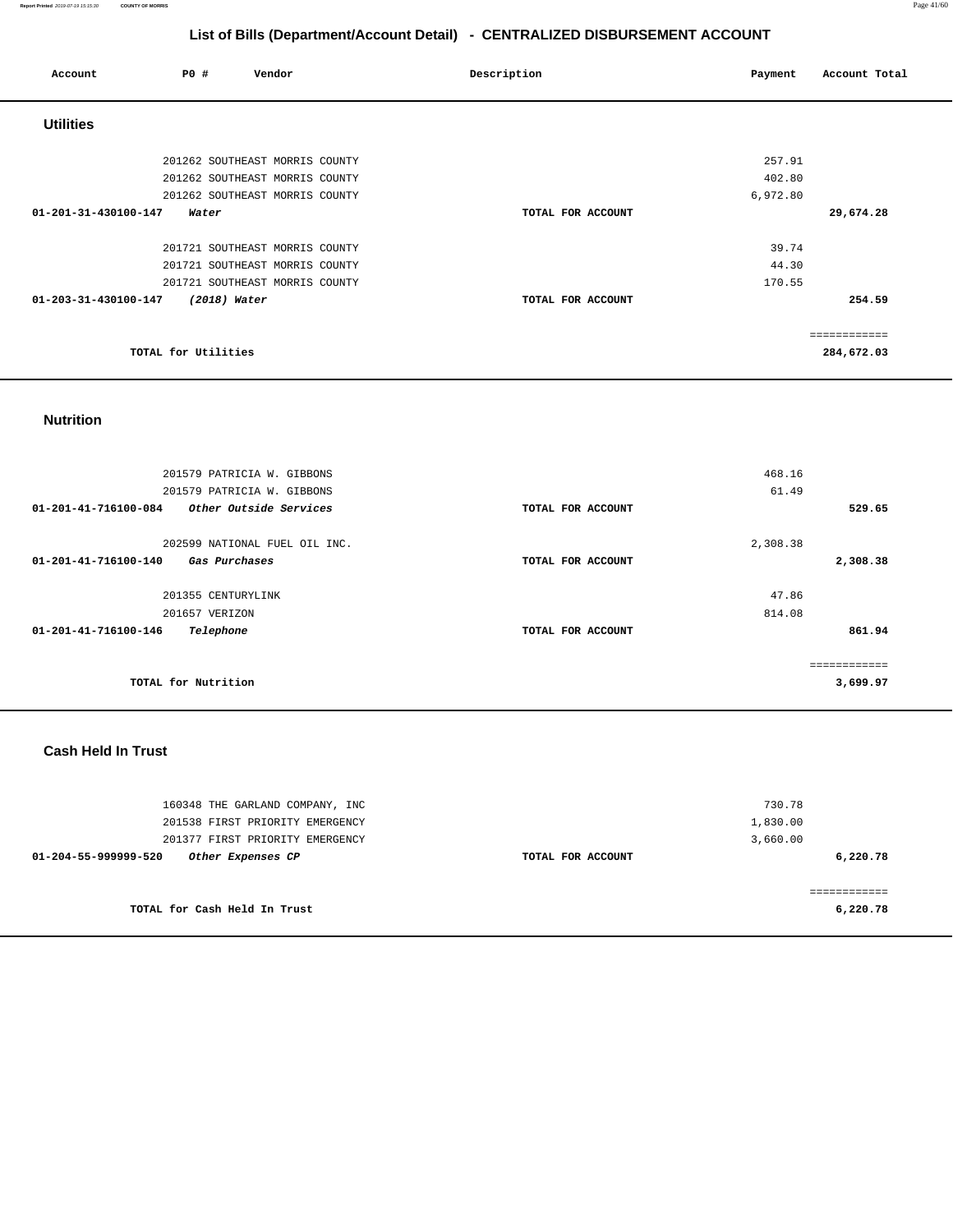**Report Printed** 2019-07-19 15:15:30 **COUNTY OF MORRIS** Page 42/60

# **List of Bills (Department/Account Detail) - CENTRALIZED DISBURSEMENT ACCOUNT**

| Account              | P0 #                              | Vendor                                                                                    | Description       | Payment                 | Account Total         |
|----------------------|-----------------------------------|-------------------------------------------------------------------------------------------|-------------------|-------------------------|-----------------------|
| DEPARTMENT 741915    |                                   |                                                                                           | <b>Grant Fund</b> |                         |                       |
|                      | 200662 AT&T<br>200663 CENTURYLINK |                                                                                           |                   | 1.95<br>9.51            |                       |
|                      |                                   | 200733 PLIC SBD GRAND ISLAND<br>200732 JANE A. ARMSTRONG<br>202599 NATIONAL FUEL OIL INC. |                   | 12.15<br>25.23<br>23.30 |                       |
| 02-213-41-741915-392 |                                   | WFNJ-TANF (7/1/18-12/31/19)                                                               | TOTAL FOR ACCOUNT |                         | 72.14<br>============ |
|                      | TOTAL for DEPARTMENT 741915       |                                                                                           |                   |                         | 72.14                 |

### **DEPARTMENT 741920**

| TOTAL for DEPARTMENT 741920                                                     |          | 1,979.38 |
|---------------------------------------------------------------------------------|----------|----------|
|                                                                                 |          |          |
| 02-213-41-741920-392 WFNJ-General Assistance(7/1/18-12/31/19) TOTAL FOR ACCOUNT |          | 1,979.38 |
| 200732 JANE A. ARMSTRONG                                                        | 42.04    |          |
| 200733 PLIC SBD GRAND ISLAND                                                    | 20.24    |          |
| 200663 CENTURYLINK                                                              | 15.85    |          |
| 200662 AT&T                                                                     | 3.25     |          |
| 200615 CITY LIMO AND TAXI INC                                                   | 53.95    |          |
| 200615 CITY LIMO AND TAXI INC                                                   | 1,386.75 |          |
| 200615 CITY LIMO AND TAXI INC                                                   | 146.40   |          |
| 200615 CITY LIMO AND TAXI INC                                                   | 150.20   |          |
| 200615 CITY LIMO AND TAXI INC                                                   | 87.50    |          |
| 200615 CITY LIMO AND TAXI INC                                                   | 73.20    |          |
|                                                                                 |          |          |

#### **TOTAL for DEPARTMENT 741920**

#### **DEPARTMENT 741930**

| 200375 ROSETTA STONE LTD                            |                   | 1,902.00 |  |
|-----------------------------------------------------|-------------------|----------|--|
| WFNJ-WLLP (7/1/18-12/31/19)<br>02-213-41-741930-392 | TOTAL FOR ACCOUNT | 1,902.00 |  |
|                                                     |                   |          |  |
|                                                     |                   |          |  |
| TOTAL for DEPARTMENT 741930                         |                   | 1,902.00 |  |

# **WIA: New Bridge Project**

| 02-213-41-742025-391<br>WIOA Adult (7/1/18-6/30/20) | TOTAL FOR ACCOUNT | 97.66 |
|-----------------------------------------------------|-------------------|-------|
| 200732 JANE A. ARMSTRONG                            |                   | 50.45 |
| 200733 PLIC SBD GRAND ISLAND                        |                   | 24.29 |
| 200663 CENTURYLINK                                  |                   | 19.02 |
| 200662 AT&T                                         |                   | 3.90  |
|                                                     |                   |       |

**TOTAL for WIA: New Bridge Project 97.66** 

============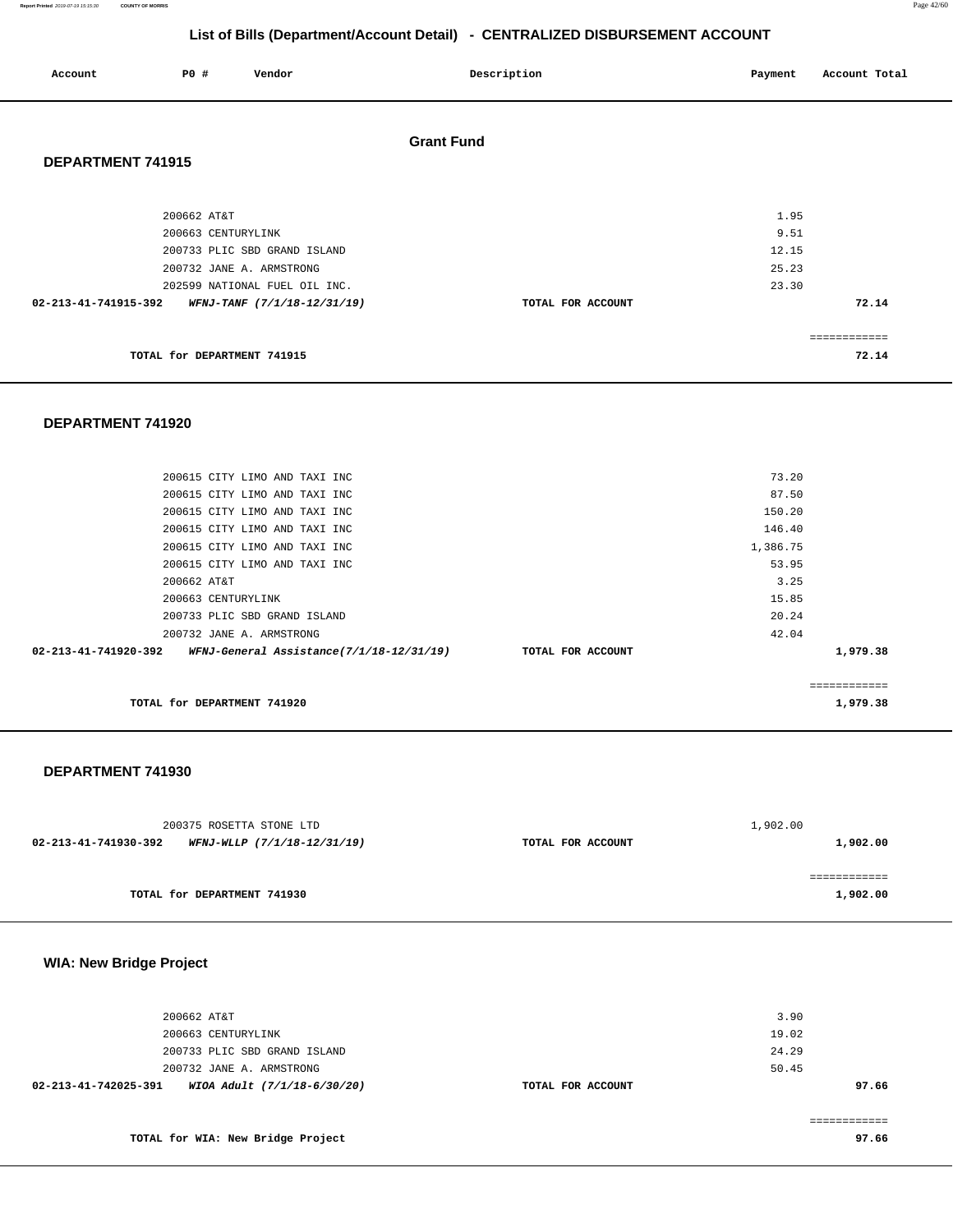**Report Printed** 2019-07-19 15:15:30 **COUNTY OF MORRIS** Page 43/60

# **List of Bills (Department/Account Detail) - CENTRALIZED DISBURSEMENT ACCOUNT**

| Account | P0 # | Vendor | Description | Payment | Account Total |
|---------|------|--------|-------------|---------|---------------|
|         |      |        |             |         |               |

## **WIA: Incentive Grant**

| 200662 AT&T                                                       |                   | 13.66      |
|-------------------------------------------------------------------|-------------------|------------|
| 200663 CENTURYLINK                                                |                   | 66.58      |
| 200733 PLIC SBD GRAND ISLAND                                      |                   | 85.01      |
| 200732 JANE A. ARMSTRONG                                          |                   | 176.57     |
| 202307 COUNTY OF MORRIS                                           |                   | 150.25     |
| WIOA Dislocated Worker $(7/1/18-6/30/20)$<br>02-213-41-742030-391 | TOTAL FOR ACCOUNT | 492.07     |
|                                                                   |                   |            |
|                                                                   |                   | eeeeeeeeee |
| TOTAL for WIA: Incentive Grant                                    |                   | 492.07     |
|                                                                   |                   |            |

## **DEPARTMENT 742040**

| 200662 AT&T                                         |                   | 9.77   |
|-----------------------------------------------------|-------------------|--------|
| 200663 CENTURYLINK                                  |                   | 47.55  |
| 200733 PLIC SBD GRAND ISLAND                        |                   | 60.73  |
| 200732 JANE A. ARMSTRONG                            |                   | 126.13 |
| 02-213-41-742040-391<br>WIOA Youth (7/1/18-6/30/20) | TOTAL FOR ACCOUNT | 244.18 |
|                                                     |                   |        |
|                                                     |                   |        |
| TOTAL for DEPARTMENT 742040                         |                   | 244.18 |
|                                                     |                   |        |

## **DEPARTMENT 752920**

| 201369 CENTER FOR EVALUATION                                       |                   | 28,347.00  |  |
|--------------------------------------------------------------------|-------------------|------------|--|
| 201356 MORRIS ARTS                                                 |                   | 4,400.00   |  |
| 201368 BIG BROTHERS BIG SISTERS OF                                 |                   | 2,187.00   |  |
| $SCP-Program$ Services $(1/1/19-12/31/19)$<br>02-213-41-752920-392 | TOTAL FOR ACCOUNT | 34,934.00  |  |
|                                                                    |                   |            |  |
|                                                                    |                   | ========== |  |
| TOTAL for DEPARTMENT 752920                                        |                   | 34,934.00  |  |

## **DEPARTMENT 752935**

|                      | 201357 FAMILY INTERVENTION         | 13,961.00         |              |  |
|----------------------|------------------------------------|-------------------|--------------|--|
| 02-213-41-752935-392 | SCP-Family Court (1/1/19-12/31/19) | TOTAL FOR ACCOUNT | 13,961.00    |  |
|                      |                                    |                   |              |  |
|                      |                                    |                   | ------------ |  |
|                      | TOTAL for DEPARTMENT 752935        |                   | 13,961.00    |  |
|                      |                                    |                   |              |  |

#### **DEPARTMENT 758910**

|                      | 201266 UNITED WAY OF NORTHERN       |                   | 133.44 |
|----------------------|-------------------------------------|-------------------|--------|
| 02-213-41-758910-392 | Municipal Alliance (7/1/18-6/30/19) | TOTAL FOR ACCOUNT | 133.44 |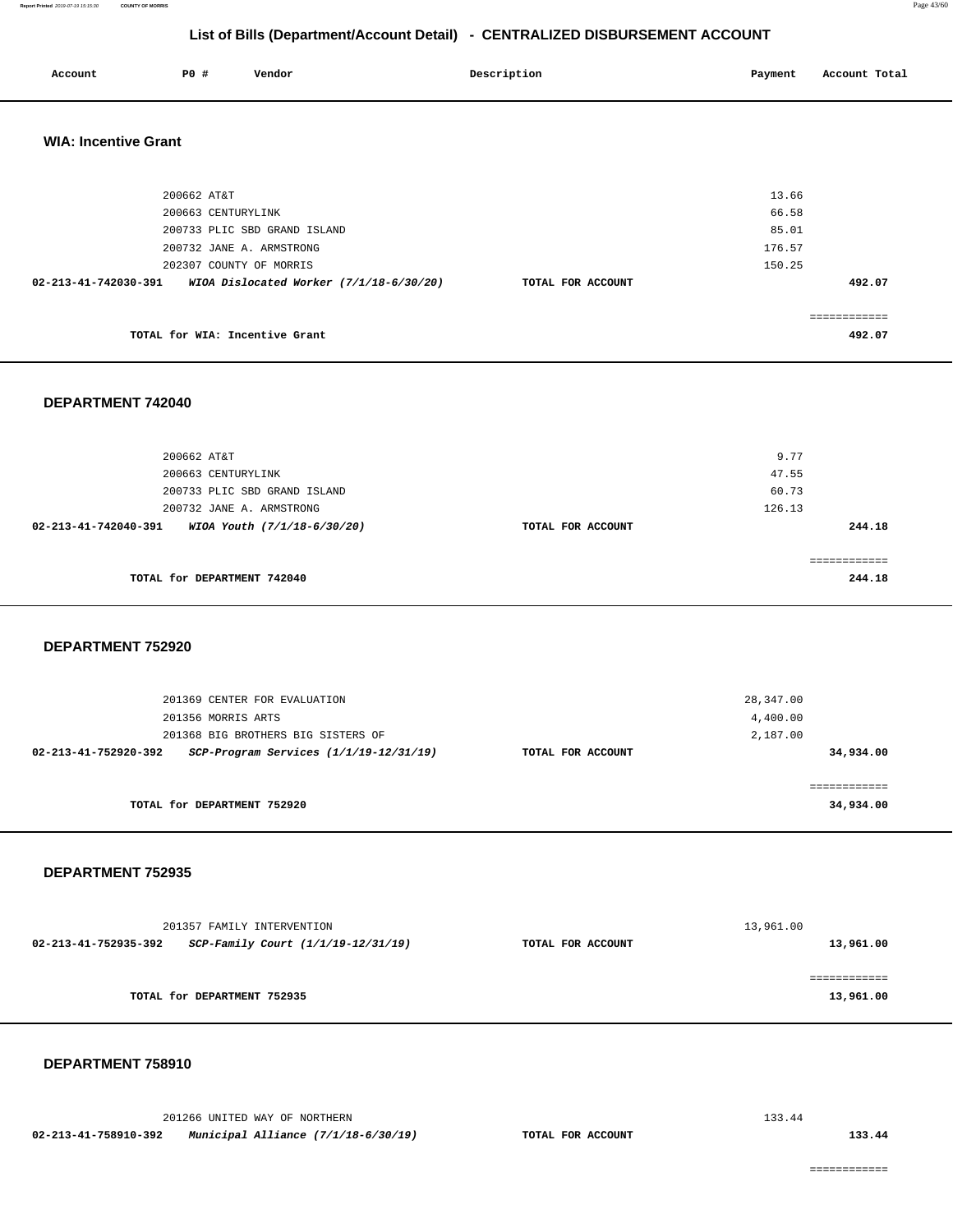| Account           | PO#                         | Vendor | Description | Payment | Account Total |
|-------------------|-----------------------------|--------|-------------|---------|---------------|
| DEPARTMENT 758910 |                             |        |             |         |               |
|                   | TOTAL for DEPARTMENT 758910 |        |             |         | 133.44        |

**00ALPN** 

| 201300 JOHN R. MORELLO<br>201300 JOHN R. MORELLO       |                   | 750.00<br>300.00 |
|--------------------------------------------------------|-------------------|------------------|
| 02-213-41-759005-392<br>19 ALPN-HSAC (1/1/19-12/31/20) | TOTAL FOR ACCOUNT | 1,050.00         |
|                                                        |                   |                  |
| TOTAL for 00ALPN                                       |                   | 1,050.00         |

### **DEPARTMENT 786915**

|                      | 202599 NATIONAL FUEL OIL INC.       |                   | 1,090.61 |          |
|----------------------|-------------------------------------|-------------------|----------|----------|
| 02-213-41-786915-391 | MAPS Section 5311 (1/1/19-12/31/19) | TOTAL FOR ACCOUNT |          | 1,090.61 |
|                      | 202599 NATIONAL FUEL OIL INC.       |                   | 545.30   |          |
| 02-213-41-786915-392 | MAPS Section 5311 (1/1/19-12/31/19) | TOTAL FOR ACCOUNT |          | 545.30   |
|                      | 202599 NATIONAL FUEL OIL INC.       |                   | 545.30   |          |
| 02-213-41-786915-393 | MAPS Section 5311 (1/1/19-12/31/19) | TOTAL FOR ACCOUNT |          | 545.30   |
|                      |                                     |                   |          | .        |
|                      | TOTAL for DEPARTMENT 786915         |                   |          | 2,181.21 |

#### **DEPARTMENT 786925**

| 202599 NATIONAL FUEL OIL INC.                  |                   | 4,190.54     |
|------------------------------------------------|-------------------|--------------|
| 02-213-41-786925-392<br>MAPS (1/1/19-12/31/19) | TOTAL FOR ACCOUNT | 4,190.54     |
|                                                |                   |              |
| 201038 W.B. MASON COMPANY INC                  |                   | 668.26       |
| 201353 TOWNSHIP OF ROXBURY                     |                   | 1,527.75     |
| 201655 TOWNSHIP OF JEFFERSON                   |                   | 4,500.00     |
| 201656 GANNETT NJ NEWSPAPERS                   |                   | 39.56        |
| 02-213-41-786925-394<br>MAPS (1/1/19-12/31/19) | TOTAL FOR ACCOUNT | 6,735.57     |
|                                                |                   | ------------ |
| TOTAL for DEPARTMENT 786925                    |                   | 10,926.11    |

### **DEPARTMENT 806005**

| 201198 EPIPHANY COMMUNITY SERVICES, INC                    |                   | 5,486.78 |
|------------------------------------------------------------|-------------------|----------|
| 201198 EPIPHANY COMMUNITY SERVICES, INC                    |                   | 3,750.00 |
| HOPE ONE Project (10/1/18-9/30/20)<br>02-213-41-806005-391 | TOTAL FOR ACCOUNT | 9,236.78 |
|                                                            |                   |          |
|                                                            |                   |          |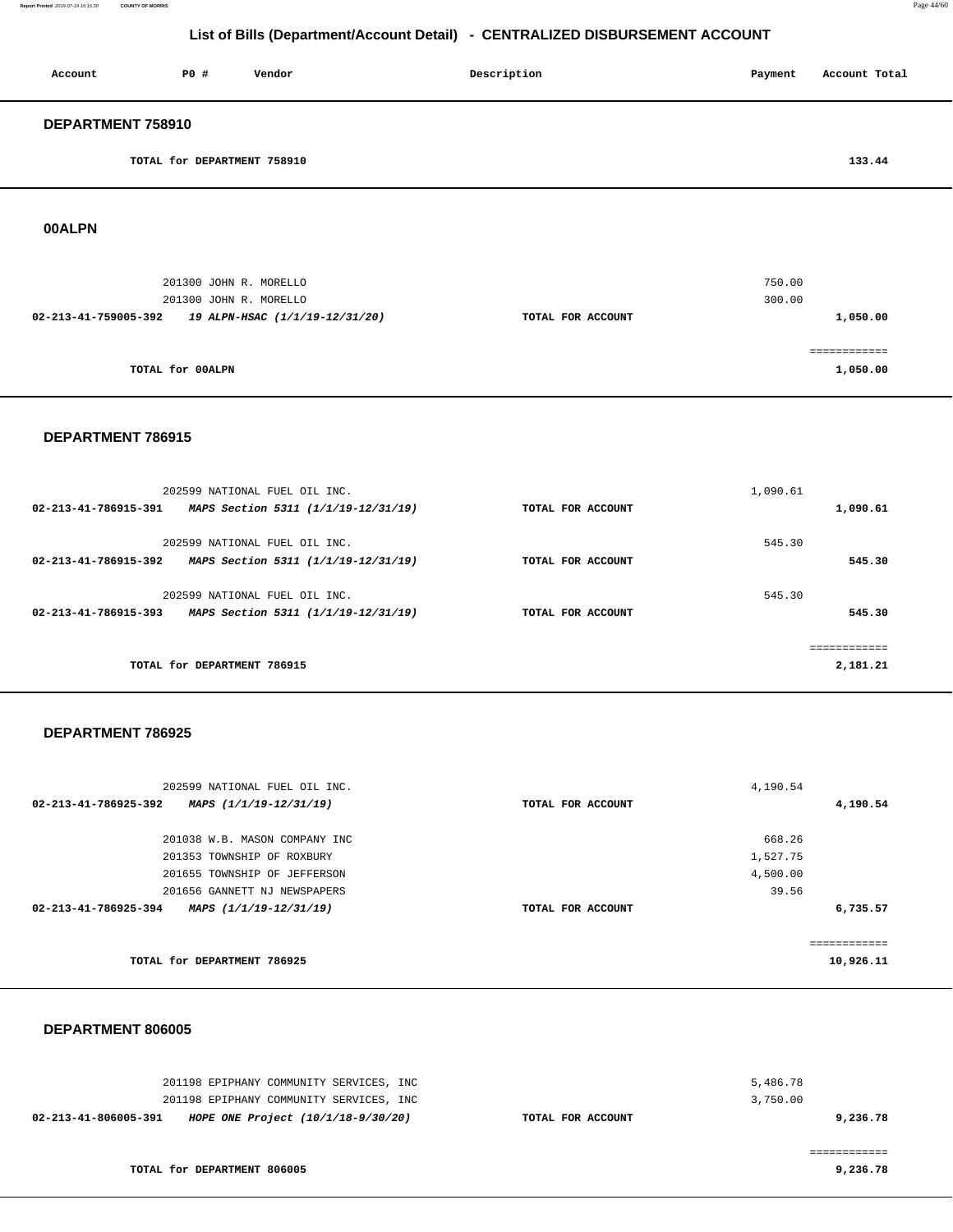**Report Printed** 2019-07-19 15:15:30 **COUNTY OF MORRIS** Page 45/60

| Account              | P0 #                 | Vendor                                                           | Description       | Account Total<br>Payment  |
|----------------------|----------------------|------------------------------------------------------------------|-------------------|---------------------------|
| <b>FY08 SCAAP</b>    |                      |                                                                  |                   |                           |
| 02-213-41-806815-391 |                      | 200844 C. J. VANDERBECK & SON, INC.<br>FY08 - FY17 SCAAP Program | TOTAL FOR ACCOUNT | 39,700.00<br>39,700.00    |
|                      | TOTAL for FY08 SCAAP |                                                                  |                   | ============<br>39,700.00 |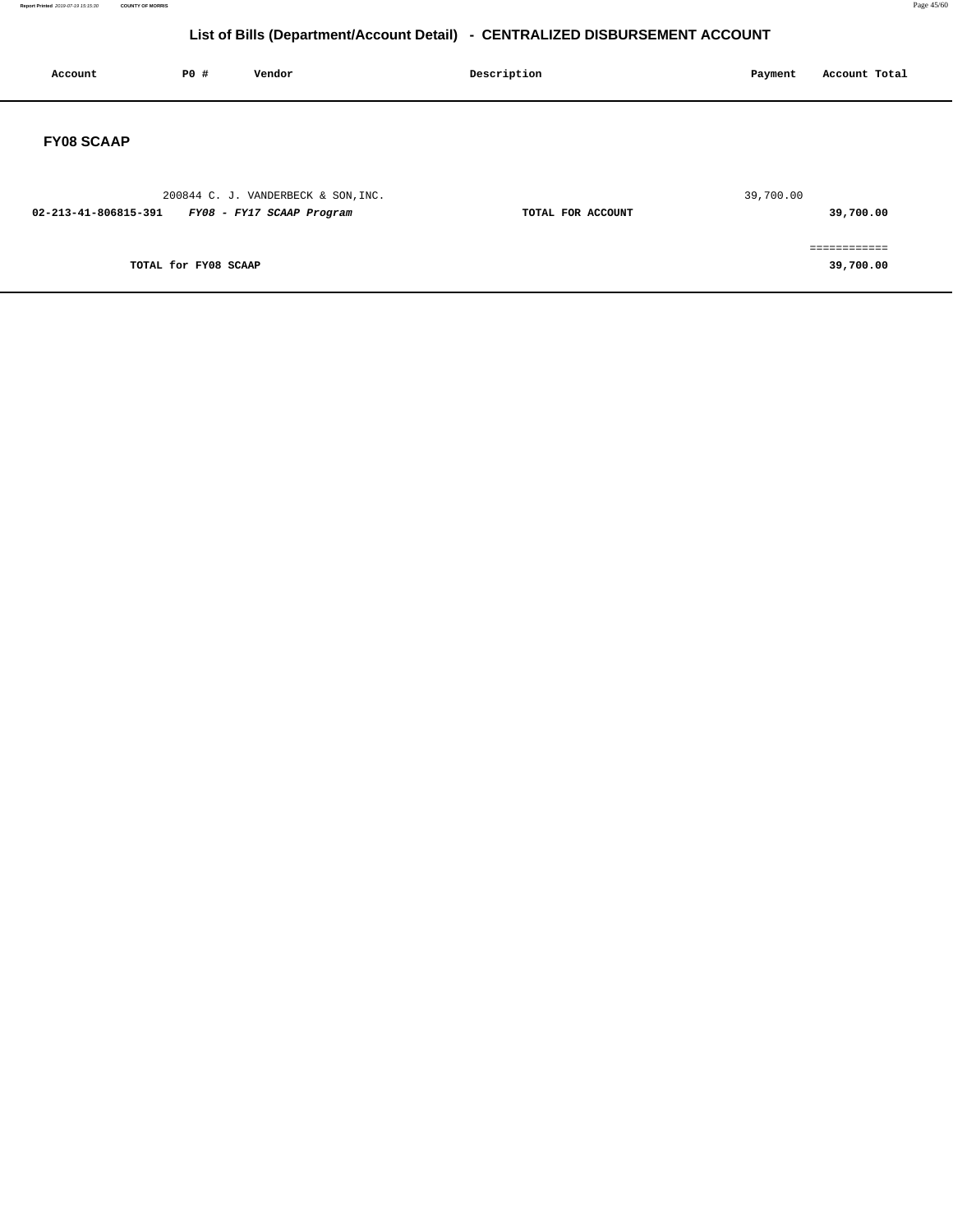| Report Printed 2019-07-19 15:15:30<br><b>COUNTY OF MORRIS</b> |                                                                              | Page 46/6 |
|---------------------------------------------------------------|------------------------------------------------------------------------------|-----------|
|                                                               | List of Bills (Department/Account Detail) - CENTRALIZED DISBURSEMENT ACCOUNT |           |

| PO#<br>Account<br>Vendor                                                                        | Description           | Payment                           | Account Total          |
|-------------------------------------------------------------------------------------------------|-----------------------|-----------------------------------|------------------------|
| <b>Improvemnts Historic Speedwell</b>                                                           | <b>County Capital</b> |                                   |                        |
| 201713 MCELWEE & QUINN LLC<br>201712 IPREO LLC<br>04-216-55-951159-909<br>Miscellaneous - Other |                       | 0.28<br>0.38<br>TOTAL FOR ACCOUNT | 0.66                   |
| TOTAL for Improvemnts Historic Speedwell                                                        |                       |                                   | ============<br>0.66   |
| Analy dam condition, rehab dams                                                                 |                       |                                   |                        |
| 200154 GZA GEOENVIRONMENTAL, INC.<br>04-216-55-953113-909<br>Miscellaneous - Other              |                       | 906.25<br>TOTAL FOR ACCOUNT       | 906.25                 |
| TOTAL for Analy dam condition, rehab dams                                                       |                       |                                   | ============<br>906.25 |
| <b>Analysis/Rehab Dam Conditions</b>                                                            |                       |                                   |                        |
| 201713 MCELWEE & QUINN LLC<br>201712 IPREO LLC<br>04-216-55-953158-909<br>Miscellaneous - Other |                       | 1.42<br>1.94<br>TOTAL FOR ACCOUNT | 3.36                   |
| TOTAL for Analysis/Rehab Dam Conditions                                                         |                       |                                   | ============<br>3.36   |

## **Roof Replacement Various Facil**

| 201713 MCELWEE & QUINN LLC<br>201712 IPREO LLC |                   | 0.03<br>0.05 |
|------------------------------------------------|-------------------|--------------|
| Miscellaneous - Other<br>04-216-55-953172-909  | TOTAL FOR ACCOUNT | 0.08         |
| TOTAL for Roof Replacement Various Facil       |                   | 0.08         |

| <b>Rpl/Upgr Fire/Sprinkler Sys</b> |  |  |  |  |
|------------------------------------|--|--|--|--|
|------------------------------------|--|--|--|--|

| 201713 MCELWEE & QUINN LLC<br>201712 IPREO LLC |                   | 0.31<br>0.43 |
|------------------------------------------------|-------------------|--------------|
| Miscellaneous - Other<br>04-216-55-953181-909  | TOTAL FOR ACCOUNT | 0.74         |
| TOTAL for Rpl/Upgr Fire/Sprinkler Sys          |                   | 0.74         |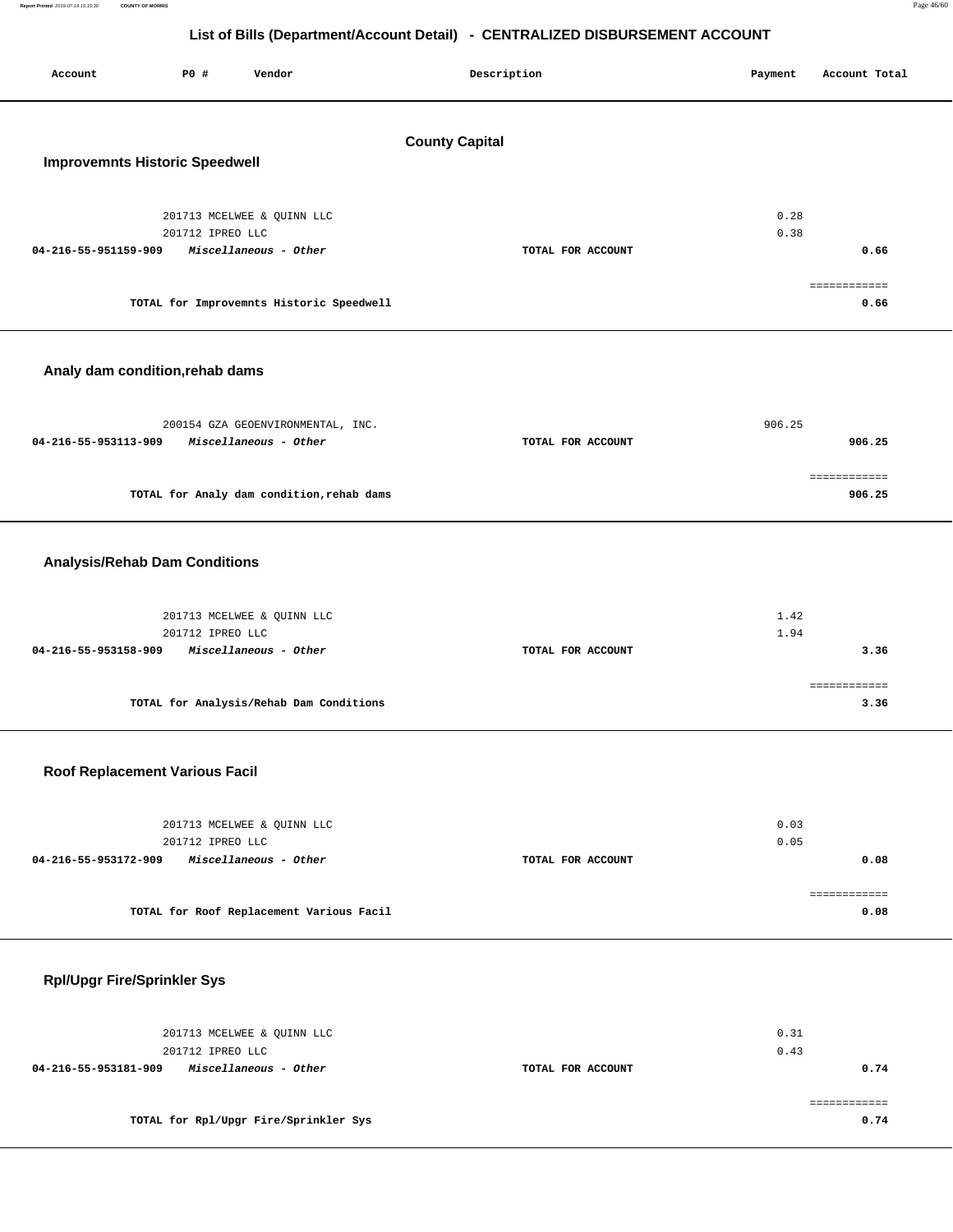**Report Printed** 2019-07-19 15:15:30 **COUNTY OF MORRIS** Page 47/60

## **List of Bills (Department/Account Detail) - CENTRALIZED DISBURSEMENT ACCOUNT**

| PO#                  | Vendor |                                                                               | Description                              | Payment      | Account Total |
|----------------------|--------|-------------------------------------------------------------------------------|------------------------------------------|--------------|---------------|
| DEPARTMENT 953257    |        |                                                                               |                                          |              |               |
|                      |        |                                                                               |                                          | 0.10<br>0.14 |               |
| 04-216-55-953257-909 |        |                                                                               | TOTAL FOR ACCOUNT                        |              | 0.24          |
|                      |        |                                                                               |                                          |              | essessessess  |
|                      |        |                                                                               |                                          |              | 0.24          |
|                      |        | 201713 MCELWEE & QUINN LLC<br>201712 IPREO LLC<br>TOTAL for DEPARTMENT 953257 | Hurricane Irene -Bridge Rd& Facil Improv |              |               |

### **DEPARTMENT 953292**

| 201034 PANCIELLO CONSTRUCTION LLC                                |                   | 3,760.00 |
|------------------------------------------------------------------|-------------------|----------|
| Restore Masonry & Sidewlk/Curb-BldgGrnds<br>04-216-55-953292-951 | TOTAL FOR ACCOUNT | 3,760.00 |
|                                                                  |                   |          |
|                                                                  |                   |          |
| TOTAL for DEPARTMENT 953292                                      |                   | 3,760.00 |

#### **DEPARTMENT 953335**

|                      | 201202 ALPINE DEERE LANDSCAPING         |                   | 17,390.00 |
|----------------------|-----------------------------------------|-------------------|-----------|
| 04-216-55-953335-951 | Demo Des, Demo&Feasibility Des-AnnStGar | TOTAL FOR ACCOUNT | 17,390.00 |
|                      |                                         |                   |           |
|                      |                                         |                   |           |
|                      | TOTAL for DEPARTMENT 953335             |                   | 17,390.00 |

#### **DEPARTMENT 953349**

| 04-216-55-953349-956 | Various Bldging Repairs-County Wide   | TOTAL FOR ACCOUNT | 17,469.39 |
|----------------------|---------------------------------------|-------------------|-----------|
|                      | 199657 NEW JERSEY OVERHEAD DOOR LLC   | 1,354.50          |           |
|                      | 199657 NEW JERSEY OVERHEAD DOOR LLC   | 943.80            |           |
|                      | 199657 NEW JERSEY OVERHEAD DOOR LLC   | 1,280.00          |           |
|                      | 200799 R.D. SALES DOOR & HARDWARE LLC | 580.00            |           |
|                      | 199462 NEW JERSEY OVERHEAD DOOR LLC   | 480.00            |           |
|                      | 199462 NEW JERSEY OVERHEAD DOOR LLC   | 502.65            |           |
|                      | 199462 NEW JERSEY OVERHEAD DOOR LLC   | 480.00            |           |
|                      | 199462 NEW JERSEY OVERHEAD DOOR LLC   | 480.00            |           |
|                      | 199462 NEW JERSEY OVERHEAD DOOR LLC   | 1,921.79          |           |
|                      | 199462 NEW JERSEY OVERHEAD DOOR LLC   | 480.00            |           |
|                      | 199462 NEW JERSEY OVERHEAD DOOR LLC   | 1,096.40          |           |
|                      | 199462 NEW JERSEY OVERHEAD DOOR LLC   | 556.80            |           |
|                      | 199462 NEW JERSEY OVERHEAD DOOR LLC   | 960.00            |           |
|                      | 199462 NEW JERSEY OVERHEAD DOOR LLC   | 480.00            |           |
|                      | 199462 NEW JERSEY OVERHEAD DOOR LLC   | 160.00            |           |
|                      | 199462 NEW JERSEY OVERHEAD DOOR LLC   | 1,151.45          |           |
|                      | 199462 NEW JERSEY OVERHEAD DOOR LLC   | 480.00            |           |
|                      | 199462 NEW JERSEY OVERHEAD DOOR LLC   | 3,122.00          |           |
|                      | 199462 NEW JERSEY OVERHEAD DOOR LLC   | 960.00            |           |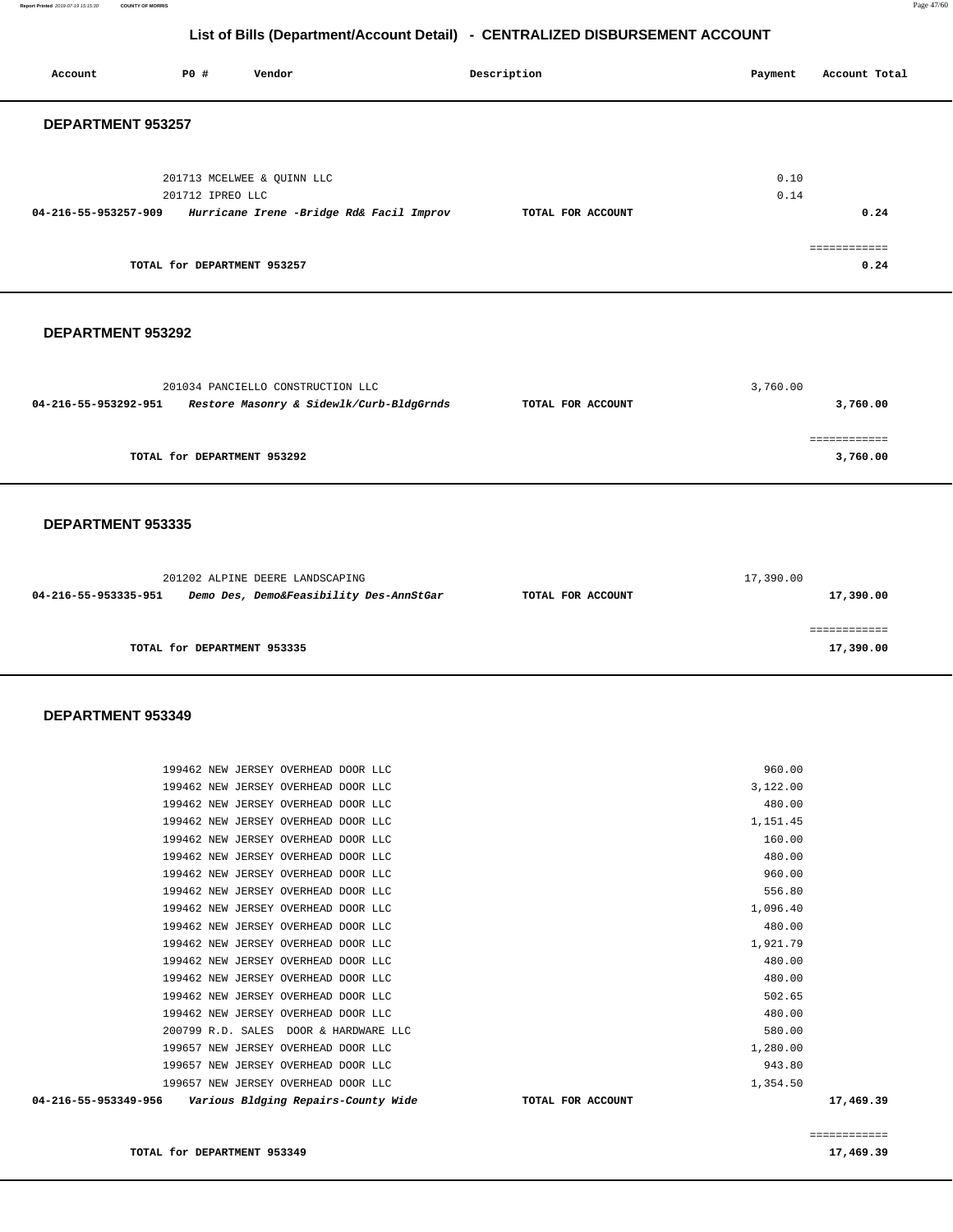**Report Printed** 2019-07-19 15:15:30 **COUNTY OF MORRIS** Page 48/60

# **List of Bills (Department/Account Detail) - CENTRALIZED DISBURSEMENT ACCOUNT**

| PO#<br>Vendor<br>Account                                                                       | Description       | Payment          | Account Total                        |
|------------------------------------------------------------------------------------------------|-------------------|------------------|--------------------------------------|
| DEPARTMENT 953358                                                                              |                   |                  |                                      |
| 198614 THE ENTECH GROUP INC<br>04-216-55-953358-909<br>Replace & Upgrade Various Culverts      | TOTAL FOR ACCOUNT | 13,850.00        | 13,850.00                            |
| TOTAL for DEPARTMENT 953358                                                                    |                   |                  | ============<br>13,850.00            |
| DEPARTMENT 953362                                                                              |                   |                  |                                      |
| 201713 MCELWEE & QUINN LLC<br>201712 IPREO LLC                                                 |                   | 0.07<br>0.09     |                                      |
| 04-216-55-953362-909<br>Security Improvement AR Bldg/Courthouse<br>TOTAL for DEPARTMENT 953362 | TOTAL FOR ACCOUNT |                  | 0.16<br>0.16                         |
| DEPARTMENT 953384                                                                              |                   |                  |                                      |
| 201533 T & M ASSOCIATES                                                                        |                   | 3,023.52         |                                      |
| 04-216-55-953384-909<br>Greystone/CAC Improvements<br>TOTAL for DEPARTMENT 953384              | TOTAL FOR ACCOUNT |                  | 3,023.52<br>============<br>3,023.52 |
|                                                                                                |                   |                  |                                      |
| DEPARTMENT 953387                                                                              |                   |                  |                                      |
| 142537 VAN CLEEF ENGINEERING ASSOC<br>201610 CHERRY WEBER & ASSOC. PC                          |                   | 423.00<br>934.80 |                                      |
| 201546 KELLER & KIRKPATRICK                                                                    |                   | 3,618.00         |                                      |
| 201545 CHERRY WEBER & ASSOC. PC                                                                |                   | 4,765.40         |                                      |
| 155500 JOHNSON MIRMIRAN &<br>04-216-55-953387-909<br>Various Bridge Replacement                | TOTAL FOR ACCOUNT | 6,118.09         | 15,859.29                            |
|                                                                                                |                   |                  |                                      |
| 201608 SPARWICK CONTRACTING, INC.<br>04-216-55-953387-940<br>Various Bridge Replacement        | TOTAL FOR ACCOUNT | 83, 319.60       | 83,319.60                            |
| TOTAL for DEPARTMENT 953387                                                                    |                   |                  | 99,178.89                            |

**DEPARTMENT 953416** 

| 04-216-55-953416-951 | <i>B&amp;G - Exterior Building Projects</i> | TOTAL FOR ACCOUNT |          | 5,405.00 |
|----------------------|---------------------------------------------|-------------------|----------|----------|
|                      | 201092 R.D. SALES DOOR & HARDWARE LLC       |                   | 5.290.00 |          |
|                      | 201092 R.D. SALES DOOR & HARDWARE LLC       |                   | 115.00   |          |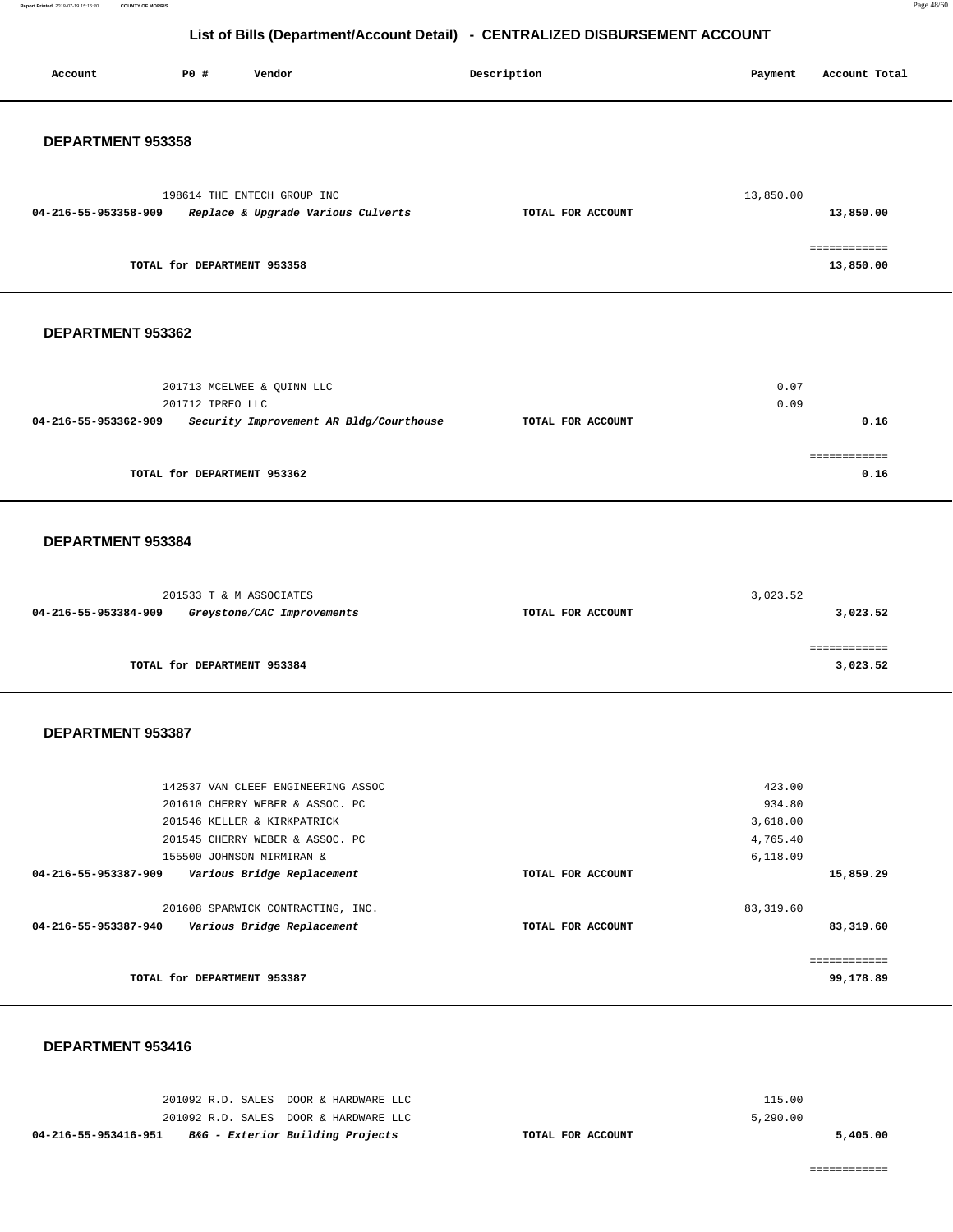| Account           | PO#                         | Vendor | Description | Payment | Account Total |
|-------------------|-----------------------------|--------|-------------|---------|---------------|
| DEPARTMENT 953416 |                             |        |             |         |               |
|                   | TOTAL for DEPARTMENT 953416 |        |             |         | 5,405.00      |
|                   |                             |        |             |         |               |

#### **DEPARTMENT 953417**

| 201606 BRINKERHOFF ENVIRONMENTAL SERVICES, |                                          |                   | 1,522.50 |
|--------------------------------------------|------------------------------------------|-------------------|----------|
| 04-216-55-953417-909                       | PublicWorks-EnviroClean-Greyst/HanovrGar | TOTAL FOR ACCOUNT | 1,522.50 |
|                                            |                                          |                   |          |
|                                            |                                          |                   |          |
|                                            | TOTAL for DEPARTMENT 953417              |                   | 1,522.50 |
|                                            |                                          |                   |          |

## **DEPARTMENT 953418**

| 200754 R.S. KNAPP CO. INC.<br>179563 JOHNSON MIRMIRAN &                                               |                   | 252.21<br>3,000.00        |
|-------------------------------------------------------------------------------------------------------|-------------------|---------------------------|
| PublicWork-Bridge/DrainDesign&Recon/Repl<br>04-216-55-953418-909                                      | TOTAL FOR ACCOUNT | 3,252.21                  |
| 201609 SPARWICK CONTRACTING, INC.<br>PublicWork-Bridge/DrainDesign&Recon/Repl<br>04-216-55-953418-951 | TOTAL FOR ACCOUNT | 172,012.54<br>172,012.54  |
| TOTAL for DEPARTMENT 953418                                                                           |                   | .==========<br>175,264.75 |

#### **DEPARTMENT 953420**

| 201120 CROSSTOWN PLUMBING SUPPLY INC.                        |                   | 9,977.50 |
|--------------------------------------------------------------|-------------------|----------|
| B&G - Interior Building Improvements<br>04-216-55-953420-951 | TOTAL FOR ACCOUNT | 9,977.50 |
|                                                              |                   |          |
|                                                              |                   |          |
| TOTAL for DEPARTMENT 953420                                  |                   | 9,977.50 |

### **DEPARTMENT 953454**

|                      | 167553 JOHNSON MIRMIRAN &                |                   | 675.00 |
|----------------------|------------------------------------------|-------------------|--------|
| 04-216-55-953454-909 | RoadResurf/IntersectConstr&RR-PublicWrks | TOTAL FOR ACCOUNT | 675.00 |
|                      |                                          |                   |        |
|                      |                                          |                   |        |
|                      | TOTAL for DEPARTMENT 953454              |                   | 675.00 |

#### **DEPARTMENT 953461**

 197641 OFS 6,010.65  **04-216-55-953461-951 Renov/Upgrd-CriminalJustRefrm-BldgGrnd TOTAL FOR ACCOUNT 6,010.65**

============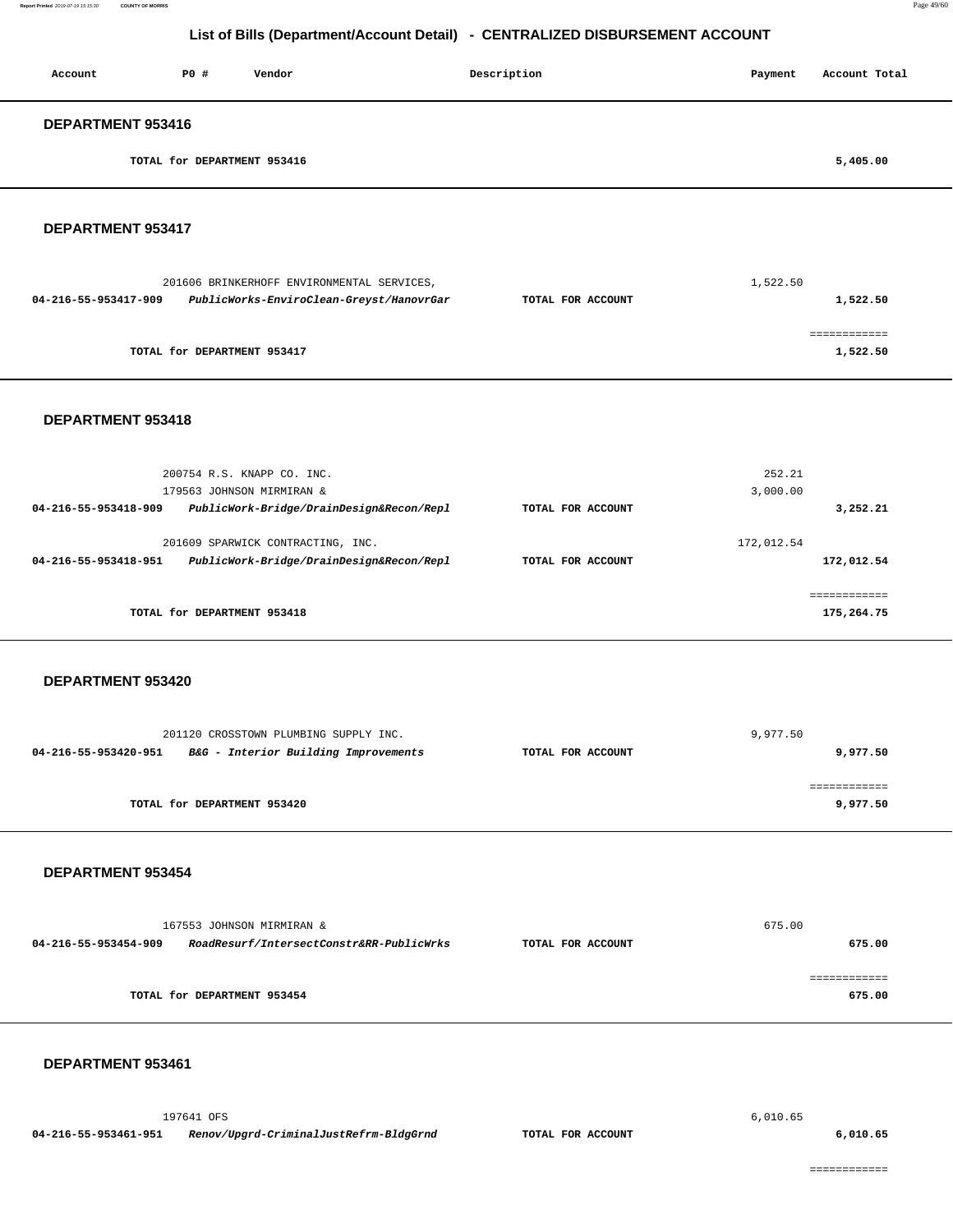| Account           | PO#                         | Vendor | Description | Payment | Account Total |
|-------------------|-----------------------------|--------|-------------|---------|---------------|
| DEPARTMENT 953461 |                             |        |             |         |               |
|                   | TOTAL for DEPARTMENT 953461 |        |             |         | 6,010.65      |

## **DEPARTMENT 953466**

|                      | 201035 PANCIELLO CONSTRUCTION LLC      |                   | 2,000.00 |
|----------------------|----------------------------------------|-------------------|----------|
| 04-216-55-953466-940 | ExterBldgUpgrVehcl/EquipRplcmnt-BldGrd | TOTAL FOR ACCOUNT | 2,000.00 |
|                      | TOTAL for DEPARTMENT 953466            |                   | 2,000.00 |

## **DEPARTMENT 953487**

| TOTAL for DEPARTMENT 953487                                     |                   |           | 73,142.54    |
|-----------------------------------------------------------------|-------------------|-----------|--------------|
|                                                                 |                   |           | ============ |
| RR, RoadConst/Resurf &Design-PublicWrks<br>04-216-55-953487-909 | TOTAL FOR ACCOUNT |           | 73,142.54    |
| 199155 VAN CLEEF ENGINEERING ASSOC                              |                   | 916.00    |              |
| 199154 M-TEC CONSTRUCTION SERVICE LLC                           |                   | 8,850.00  |              |
| 196510 M-TEC CONSTRUCTION SERVICE LLC                           |                   | 16,980.00 |              |
| 199156 KELLER & KIRKPATRICK                                     |                   | 5,724.00  |              |
| 196384 VAN CLEEF ENGINEERING ASSOC                              |                   | 3,544.00  |              |
| 196383 KELLER & KIRKPATRICK                                     |                   | 5,655.00  |              |
| 201712 IPREO LLC                                                |                   | 34.03     |              |
| 201713 MCELWEE & QUINN LLC                                      |                   | 24.96     |              |
| 201547 CHERRY WEBER & ASSOC. PC                                 |                   | 3,425.87  |              |
| 201548 JOHNSON MIRMIRAN &                                       |                   | 18,198.09 |              |
| 195995 FRENCH & PARRELLO ASSOCIATES                             |                   | 9,006.28  |              |
| 201308 GREENMAN PEDERSEN INC                                    |                   | 784.31    |              |
|                                                                 |                   |           |              |

#### **DEPARTMENT 953488**

|                                                              | 197114 OFS                  |                   | 24,423.93 |
|--------------------------------------------------------------|-----------------------------|-------------------|-----------|
| Sheriff Div Upgrades - Bldgs & Grnds<br>04-216-55-953488-951 |                             | TOTAL FOR ACCOUNT | 24,423.93 |
|                                                              |                             |                   |           |
|                                                              |                             |                   |           |
|                                                              | TOTAL for DEPARTMENT 953488 |                   | 24,423.93 |
|                                                              |                             |                   |           |

## **DEPARTMENT 953490**

|                      | 187373 MOBILE LIFTS, INC.                |                   | 145,466.00 |
|----------------------|------------------------------------------|-------------------|------------|
| 04-216-55-953490-951 | Exterior Equip/Bldg Imrpvmnt-Bldgs&Grnds | TOTAL FOR ACCOUNT | 145,466.00 |
|                      |                                          |                   |            |
|                      |                                          |                   |            |
|                      | TOTAL for DEPARTMENT 953490              |                   | 145,466.00 |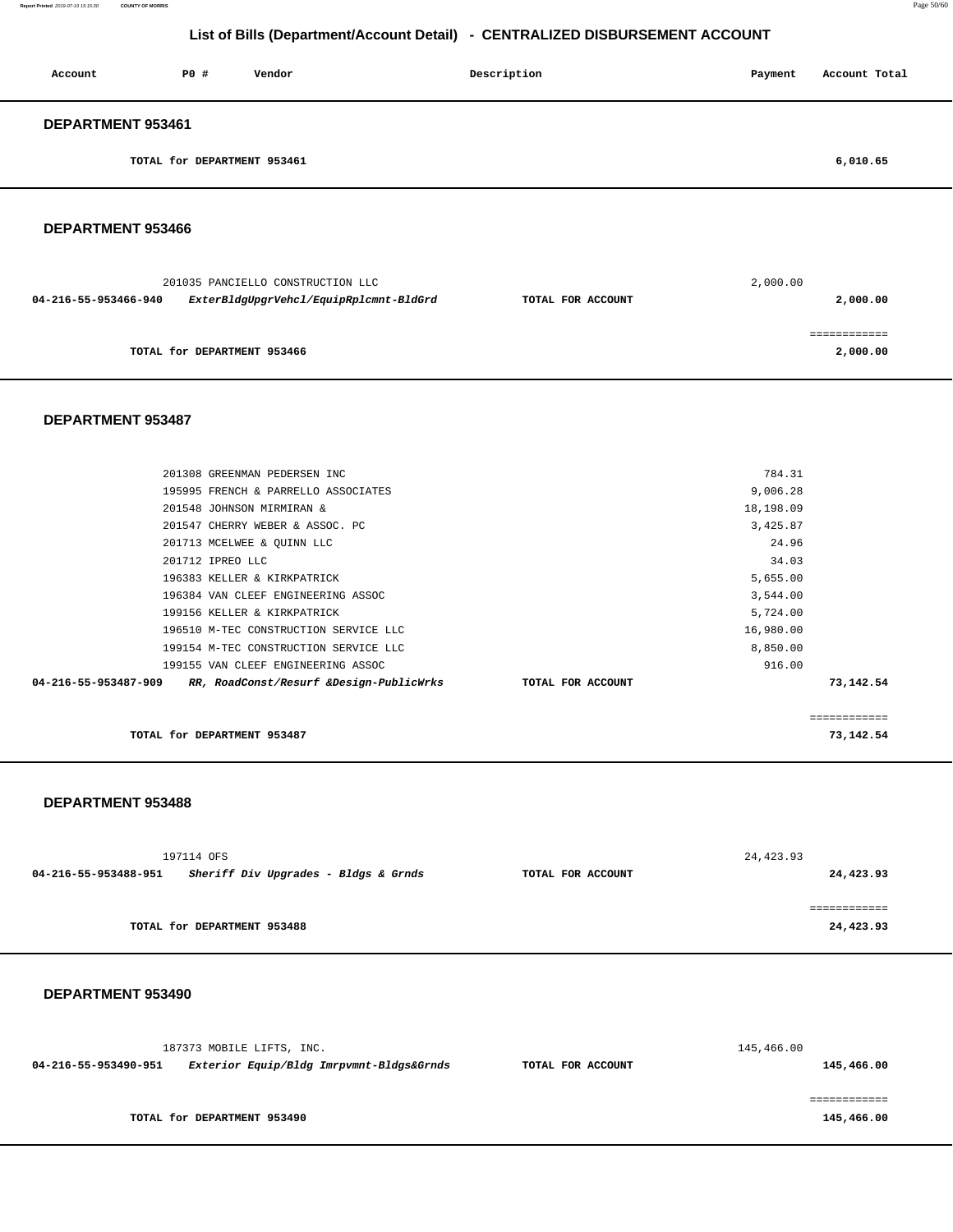**Report Printed** 2019-07-19 15:15:30 **COUNTY OF MORRIS** Page 51/60

## **List of Bills (Department/Account Detail) - CENTRALIZED DISBURSEMENT ACCOUNT**

Account **PO #** Vendor **Description Description Payment** Account Total **Payment** 

| DEPARTMENT 953494                                                                                               |                   |                                      |
|-----------------------------------------------------------------------------------------------------------------|-------------------|--------------------------------------|
| 201713 MCELWEE & QUINN LLC<br>201712 IPREO LLC<br>04-216-55-953494-909 Repair/Replc/Upgr Bldg Equip-Bldgs&Grnds | TOTAL FOR ACCOUNT | 7.36<br>10.03<br>17.39               |
| TOTAL for DEPARTMENT 953494                                                                                     |                   | ============<br>17.39                |
| DEPARTMENT 953495                                                                                               |                   |                                      |
| 201713 MCELWEE & QUINN LLC<br>201712 IPREO LLC<br>04-216-55-953495-909 Interior Bldg Improvements-Bldgs&Grnds   | TOTAL FOR ACCOUNT | 1.25<br>1.70<br>2.95<br>============ |
| TOTAL for DEPARTMENT 953495                                                                                     |                   | 2.95                                 |
| DEPARTMENT 953498                                                                                               |                   |                                      |
| 201713 MCELWEE & QUINN LLC<br>201712 IPREO LLC<br>04-216-55-953498-909 Bridge & Drainage Design & Contr-PWorks  | TOTAL FOR ACCOUNT | 9.68<br>13.21<br>22.89               |
| TOTAL for DEPARTMENT 953498                                                                                     |                   | ============<br>22.89                |
| DEPARTMENT 953500                                                                                               |                   |                                      |
| 201713 MCELWEE & QUINN LLC<br>201712 IPREO LLC<br>04-216-55-953500-909 Bldg Renov CriminalJustice Reform-PWorks | TOTAL FOR ACCOUNT | 24.30<br>33.13<br>57.43              |
| TOTAL for DEPARTMENT 953500                                                                                     |                   | ============<br>57.43                |
| DEPARTMENT 953520                                                                                               |                   |                                      |
| 201713 MCELWEE & QUINN LLC<br>201712 IPREO LLC<br>04-216-55-953520-909 Utility Vehicles & Equip - Motor Svc Ctr | TOTAL FOR ACCOUNT | 12.25<br>16.71<br>28.96              |
| TOTAL for DEPARTMENT 953520                                                                                     |                   | ============<br>28.96                |
|                                                                                                                 |                   |                                      |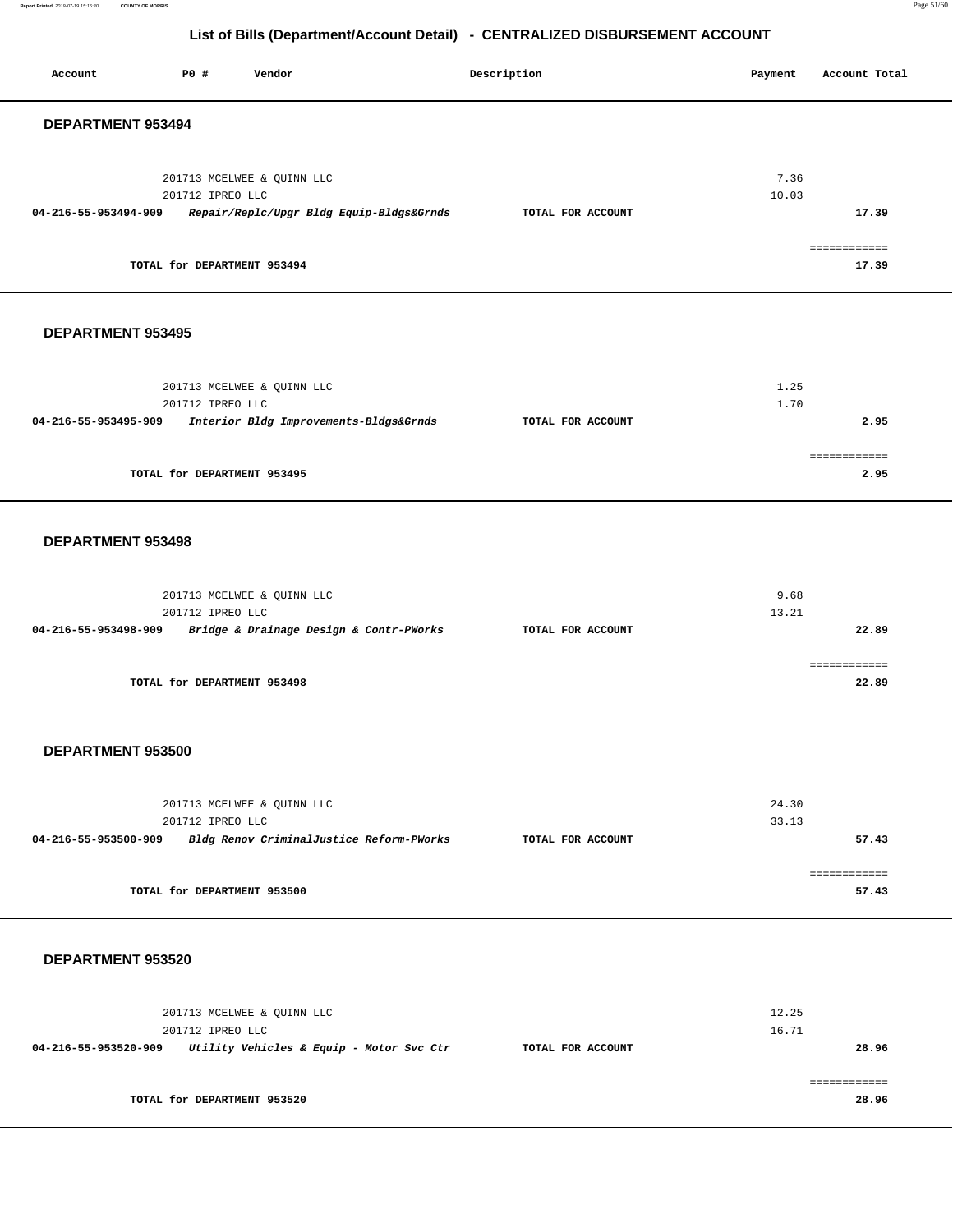**Report Printed** 2019-07-19 15:15:30 **COUNTY OF MORRIS** Page 52/60

## **List of Bills (Department/Account Detail) - CENTRALIZED DISBURSEMENT ACCOUNT**

Account **PO #** Vendor **Payment** Payment **Payment** Account Total

|                      | 201713 MCELWEE & QUINN LLC                                       |                   | 34.61    |                          |
|----------------------|------------------------------------------------------------------|-------------------|----------|--------------------------|
|                      | 201712 IPREO LLC                                                 |                   | 47.19    |                          |
| 04-216-55-953524-909 | Road Resurfacing/Paving - Engineering                            | TOTAL FOR ACCOUNT |          | 81.80                    |
|                      |                                                                  |                   |          |                          |
|                      |                                                                  |                   |          | ============             |
|                      | TOTAL for DEPARTMENT 953524                                      |                   |          | 81.80                    |
| DEPARTMENT 953526    |                                                                  |                   |          |                          |
|                      |                                                                  |                   |          |                          |
|                      | 201713 MCELWEE & QUINN LLC                                       |                   | 42.35    |                          |
|                      | 201712 IPREO LLC                                                 |                   | 57.74    |                          |
| 04-216-55-953526-909 | Replace HVAC Units/Chillers- Bldgs&Grnds                         | TOTAL FOR ACCOUNT |          | 100.09                   |
|                      |                                                                  |                   |          |                          |
|                      |                                                                  |                   |          | ============             |
|                      | TOTAL for DEPARTMENT 953526                                      |                   |          | 100.09                   |
|                      |                                                                  |                   |          |                          |
| DEPARTMENT 953527    |                                                                  |                   |          |                          |
|                      |                                                                  |                   |          |                          |
|                      | 201713 MCELWEE & QUINN LLC                                       |                   | 39.43    |                          |
|                      | 201712 IPREO LLC                                                 |                   | 53.77    |                          |
|                      | 04-216-55-953527-909    Vehicle & Equip Replacement-MotorSrvcCtr | TOTAL FOR ACCOUNT |          | 93.20                    |
|                      |                                                                  |                   |          |                          |
|                      |                                                                  |                   |          | ============             |
|                      | TOTAL for DEPARTMENT 953527                                      |                   |          | 93.20                    |
|                      |                                                                  |                   |          |                          |
| DEPARTMENT 953528    |                                                                  |                   |          |                          |
|                      |                                                                  |                   |          |                          |
|                      | 201713 MCELWEE & QUINN LLC                                       |                   | 19.58    |                          |
|                      | 201712 IPREO LLC                                                 |                   | 26.69    |                          |
| 04-216-55-953528-909 | Interior Building Upgrades - Bldgs&Grnds                         | TOTAL FOR ACCOUNT |          | 46.27                    |
|                      |                                                                  |                   |          | ============             |
|                      | TOTAL for DEPARTMENT 953528                                      |                   |          | 46.27                    |
|                      |                                                                  |                   |          |                          |
| DEPARTMENT 953529    |                                                                  |                   |          |                          |
|                      |                                                                  |                   |          |                          |
|                      | 201713 MCELWEE & QUINN LLC                                       |                   | 51.82    |                          |
|                      | 201712 IPREO LLC                                                 |                   | 70.67    |                          |
| 04-216-55-953529-909 | ExteriorProjects&BucketTruck-Bldgs&Grnds                         | TOTAL FOR ACCOUNT |          | 122.49                   |
|                      | 201590 PANCIELLO CONSTRUCTION LLC                                |                   | 3,200.00 |                          |
| 04-216-55-953529-940 | ExteriorProjects&BucketTruck-Bldgs&Grnds                         | TOTAL FOR ACCOUNT |          | 3,200.00                 |
|                      |                                                                  |                   |          |                          |
|                      | TOTAL for DEPARTMENT 953529                                      |                   |          | ============<br>3,322.49 |
|                      |                                                                  |                   |          |                          |
|                      |                                                                  |                   |          |                          |
|                      |                                                                  |                   |          |                          |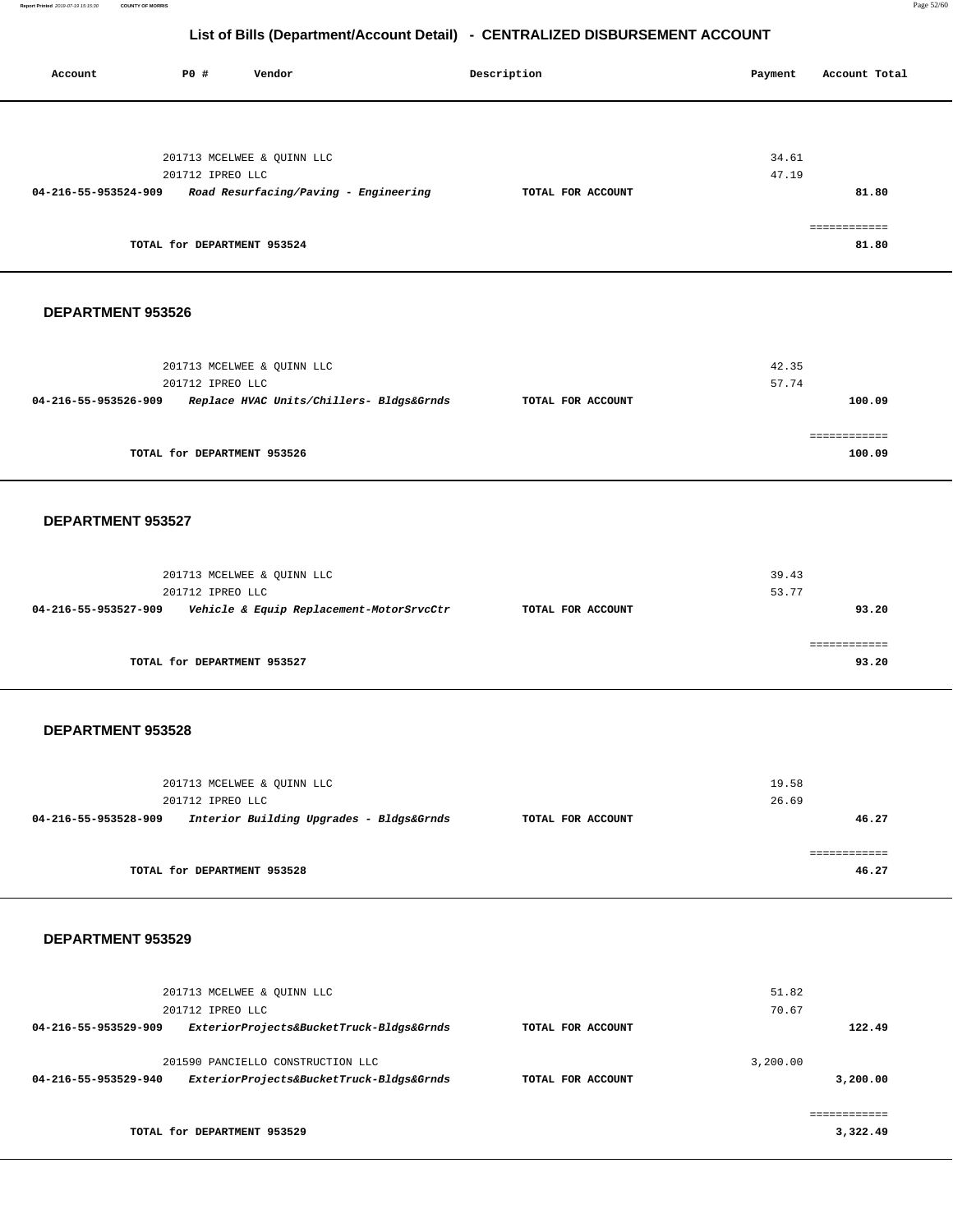**Report Printed** 2019-07-19 15:15:30 **COUNTY OF MORRIS** Page 53/60

**7.87** 

## **List of Bills (Department/Account Detail) - CENTRALIZED DISBURSEMENT ACCOUNT**

| P0 #<br>Vendor<br>Account                                        | Description       | Account Total<br>Payment |
|------------------------------------------------------------------|-------------------|--------------------------|
| DEPARTMENT 953530                                                |                   |                          |
|                                                                  |                   |                          |
| 201713 MCELWEE & QUINN LLC                                       |                   | 97.19                    |
| 201712 IPREO LLC                                                 |                   | 132.53                   |
| 04-216-55-953530-909<br>Rehab/Improv of Roads & RR - Engineering | TOTAL FOR ACCOUNT | 229.72                   |
|                                                                  |                   | ============             |
| TOTAL for DEPARTMENT 953530                                      |                   | 229.72                   |
|                                                                  |                   |                          |
| DEPARTMENT 953531                                                |                   |                          |
|                                                                  |                   |                          |
| 201713 MCELWEE & QUINN LLC                                       |                   | 93.72                    |
| 201713 MCELWEE & QUINN LLC                                       |                   | 60.44                    |
| 201712 IPREO LLC                                                 |                   | 127.81                   |
| 201712 IPREO LLC                                                 |                   | 82.42                    |
| Bridge&DrainageDesign/Constr-Engineering<br>04-216-55-953531-909 | TOTAL FOR ACCOUNT | 364.39                   |
|                                                                  |                   | ============             |
| TOTAL for DEPARTMENT 953531                                      |                   | 364.39                   |
|                                                                  |                   |                          |
| DEPARTMENT 953539                                                |                   |                          |
|                                                                  |                   |                          |
| 201713 MCELWEE & QUINN LLC                                       |                   | 3.33                     |
| 201712 IPREO LLC                                                 |                   | 4.54                     |
| 04-216-55-953539-909<br>Design/Constrc JuryAssmblyRm-Bldgs&Grnds | TOTAL FOR ACCOUNT | 7.87                     |
|                                                                  |                   | ============             |
| TOTAL for DEPARTMENT 953539                                      |                   | 7.87                     |
|                                                                  |                   |                          |
|                                                                  |                   |                          |
| DEPARTMENT 953540                                                |                   |                          |
|                                                                  |                   |                          |
| 201713 MCELWEE & QUINN LLC                                       |                   | 3.33                     |
| 201712 IPREO LLC                                                 |                   | 4.54                     |
| DesignRepairWhartonRdDptBldg-Bldgs&Grnds<br>04-216-55-953540-909 | TOTAL FOR ACCOUNT | 7.87                     |

**TOTAL for DEPARTMENT 953540** 

## **DEPARTMENT 954304**

| 201713 MCELWEE & OUINN LLC                           |                   | 2.05 |
|------------------------------------------------------|-------------------|------|
| 201712 IPREO LLC                                     |                   | 2.79 |
| Var Capital Projects-Sheriff<br>04-216-55-954304-909 | TOTAL FOR ACCOUNT | 4.84 |
|                                                      |                   |      |
|                                                      |                   |      |
| TOTAL for DEPARTMENT 954304                          |                   | 4.84 |
|                                                      |                   |      |

============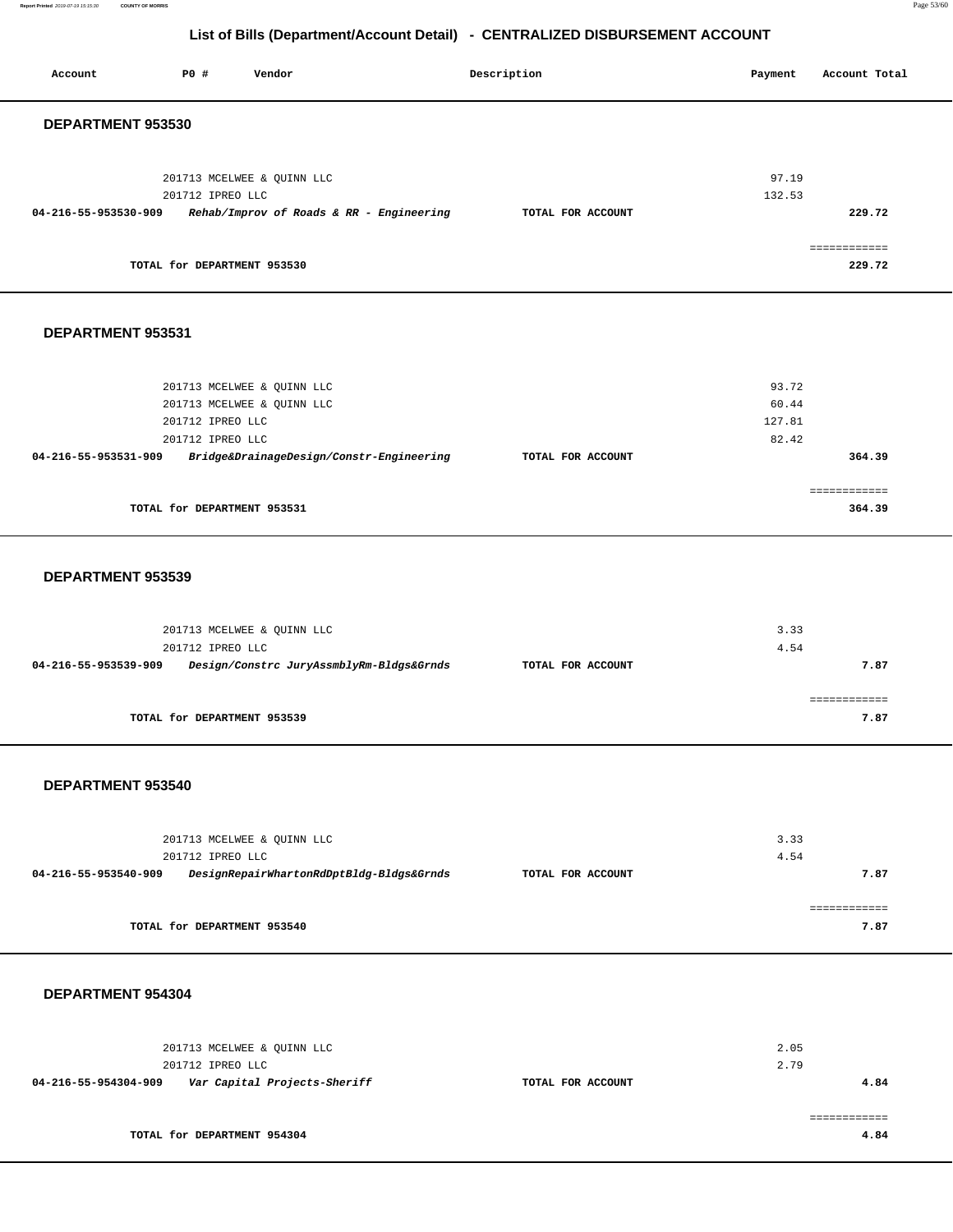**Report Printed** 2019-07-19 15:15:30 **COUNTY OF MORRIS** Page 54/60

## **List of Bills (Department/Account Detail) - CENTRALIZED DISBURSEMENT ACCOUNT**

| Account                  | P0 #                        | Vendor                                   | Description       | Payment        | Account Total         |
|--------------------------|-----------------------------|------------------------------------------|-------------------|----------------|-----------------------|
| <b>DEPARTMENT 954449</b> |                             |                                          |                   |                |                       |
|                          | 201712 IPREO LLC            | 201713 MCELWEE & QUINN LLC               |                   | 1.63<br>2.22   |                       |
| 04-216-55-954449-909     |                             | Vehicle Replacement for Sheriff's Office | TOTAL FOR ACCOUNT |                | 3.85                  |
|                          | TOTAL for DEPARTMENT 954449 |                                          |                   |                | ============<br>3.85  |
| DEPARTMENT 954536        |                             |                                          |                   |                |                       |
|                          |                             | 201713 MCELWEE & QUINN LLC               |                   | 8.64           |                       |
| 04-216-55-954536-909     | 201712 IPREO LLC            | Vehicles & Security Camera/Equip-Sheriff | TOTAL FOR ACCOUNT | 11.79          | 20.43                 |
|                          | TOTAL for DEPARTMENT 954536 |                                          |                   |                | ============<br>20.43 |
| DEPARTMENT 954537        |                             |                                          |                   |                |                       |
|                          | 201712 IPREO LLC            | 201713 MCELWEE & QUINN LLC               |                   | 13.88<br>18.93 |                       |
| 04-216-55-954537-909     |                             | FacilCntrlSys/Guns/WashEquip/Van-Sheriff | TOTAL FOR ACCOUNT |                | 32.81                 |
|                          | TOTAL for DEPARTMENT 954537 |                                          |                   |                | ============<br>32.81 |

### **DEPARTMENT 957505**

| 192552 WINNER FORD FLEET<br>192552 WINNER FORD FLEET             |                   | 52,900.29<br>52,900.29 |
|------------------------------------------------------------------|-------------------|------------------------|
| Rplc 3 HotShotVehicles & 1 SUV-Nutrition<br>04-216-55-957505-957 | TOTAL FOR ACCOUNT | 105,800.58             |
|                                                                  |                   |                        |
| TOTAL for DEPARTMENT 957505                                      |                   | 105,800.58             |

### **DEPARTMENT 962496**

| 201713 MCELWEE & OUINN LLC<br>201712 IPREO LLC |                                          |                   | 6.94<br>9.47 |
|------------------------------------------------|------------------------------------------|-------------------|--------------|
| 04-216-55-962496-909                           | Various Computers, Electronic Systems-IT | TOTAL FOR ACCOUNT | 16.41        |
|                                                |                                          |                   |              |
| TOTAL for DEPARTMENT 962496                    |                                          |                   | 16.41        |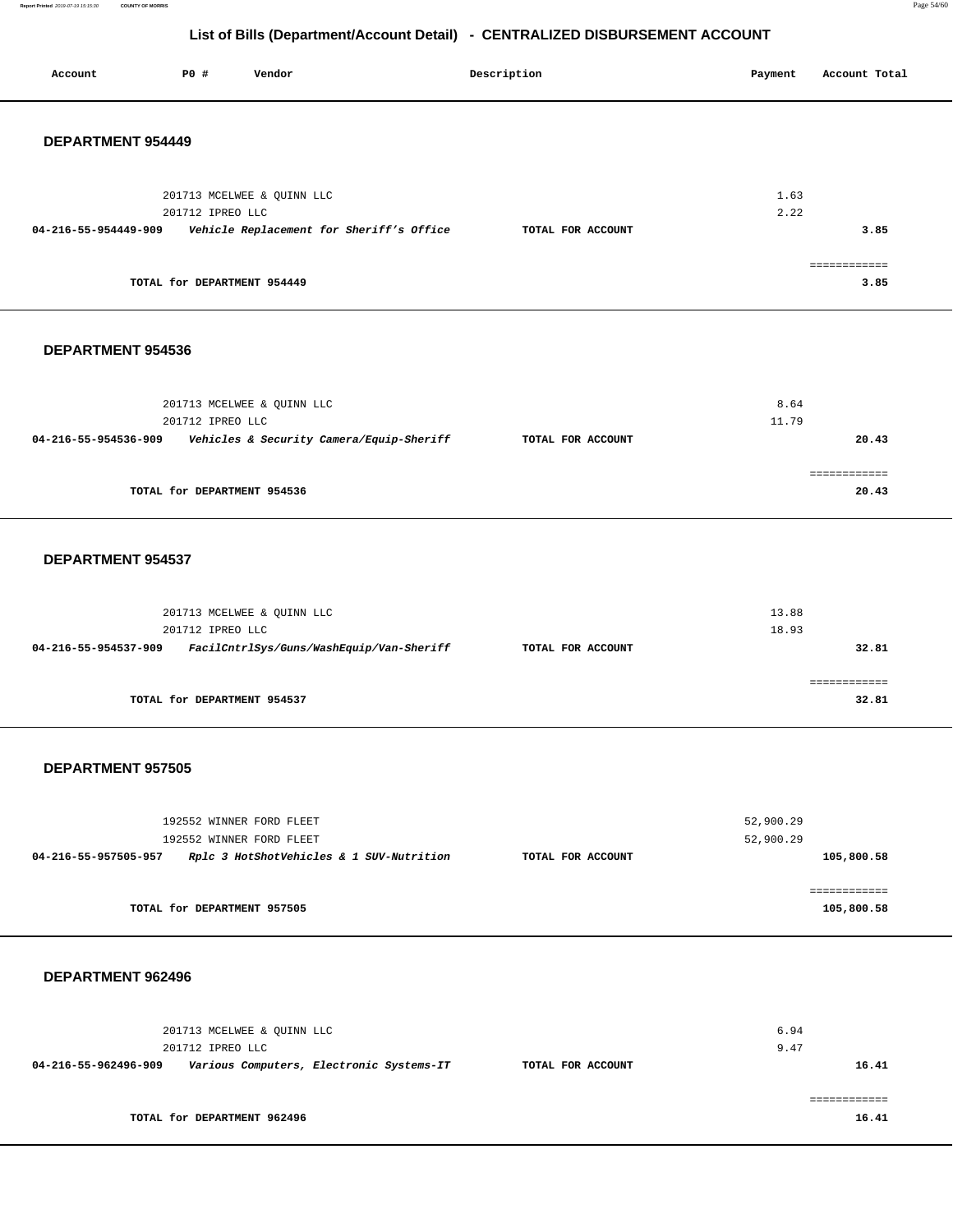**Report Printed** 2019-07-19 15:15:30 **COUNTY OF MORRIS** Page 55/60

## **List of Bills (Department/Account Detail) - CENTRALIZED DISBURSEMENT ACCOUNT**

Account **PO #** Vendor **Description Description Payment** Account Total **Payment** 

| DEPARTMENT 962521                                                                    |                   |                 |                        |
|--------------------------------------------------------------------------------------|-------------------|-----------------|------------------------|
| 201713 MCELWEE & QUINN LLC                                                           |                   | 22.35           |                        |
| 201712 IPREO LLC<br>04-216-55-962521-909<br>Technology Upgrades & Equip Var Loc - IT | TOTAL FOR ACCOUNT | 30.48           | 52.83                  |
| TOTAL for DEPARTMENT 962521                                                          |                   |                 | ============<br>52.83  |
| DEPARTMENT 962533                                                                    |                   |                 |                        |
| 201713 MCELWEE & QUINN LLC                                                           |                   | 31.24           |                        |
| 201712 IPREO LLC<br>04-216-55-962533-909<br>Replace & Upgrade Computers/Equip - OIT  | TOTAL FOR ACCOUNT | 42.60           | 73.84                  |
| TOTAL for DEPARTMENT 962533                                                          |                   |                 | ============<br>73.84  |
| DEPARTMENT 963516                                                                    |                   |                 |                        |
| 200643 GRAINGER                                                                      |                   | 597.00          |                        |
| 200643 GRAINGER<br>04-216-55-963516-940<br>PSTA Facility Upgrades-Law&Public Safety  | TOTAL FOR ACCOUNT | 267.94          | 864.94                 |
| TOTAL for DEPARTMENT 963516                                                          |                   |                 | ============<br>864.94 |
| DEPARTMENT 963517                                                                    |                   |                 |                        |
| 201374 V.E. RALPH & SON INC.<br>201374 V.E. RALPH & SON INC.                         |                   | 86.64<br>624.00 |                        |
| (2)Ambulances&MVCallSys-Law&PublicSafety<br>04-216-55-963517-940                     | TOTAL FOR ACCOUNT |                 | 710.64                 |
| TOTAL for DEPARTMENT 963517                                                          |                   |                 | ============<br>710.64 |
| DEPARTMENT 963522                                                                    |                   |                 |                        |
| 201713 MCELWEE & QUINN LLC<br>201712 IPREO LLC                                       |                   | 2.99<br>4.07    |                        |
| 04-216-55-963522-909<br>Upgrd Firearms Simulator/Equip-LawPubSaf                     | TOTAL FOR ACCOUNT |                 | 7.06                   |
|                                                                                      |                   |                 | ============           |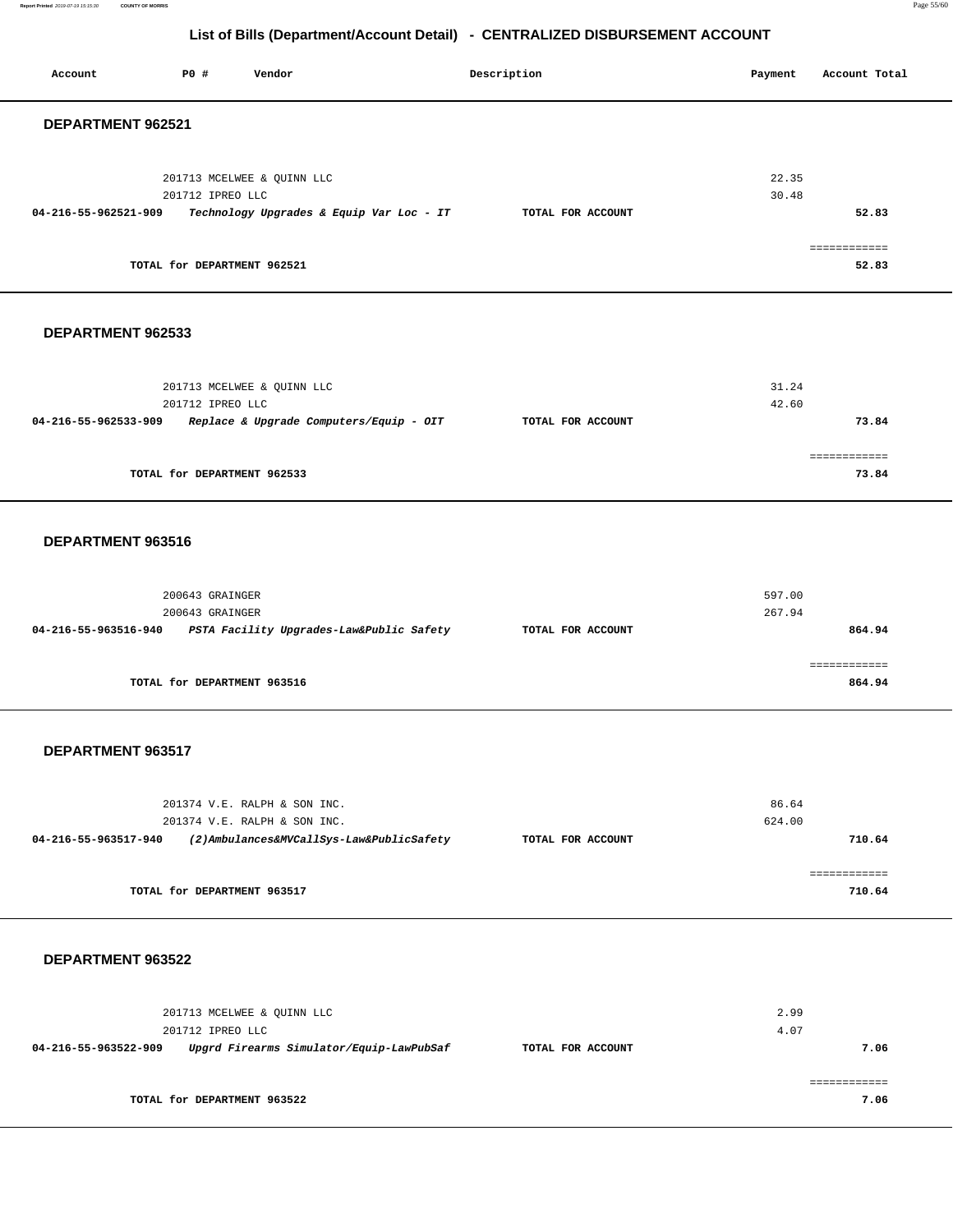**Report Printed** 2019-07-19 15:15:30 **COUNTY OF MORRIS** Page 56/60

| Account              | P0 #                        | Vendor                                  |                                          | Description       | Payment  | Account Total          |
|----------------------|-----------------------------|-----------------------------------------|------------------------------------------|-------------------|----------|------------------------|
|                      |                             |                                         |                                          |                   |          |                        |
|                      |                             |                                         |                                          |                   |          |                        |
|                      |                             |                                         |                                          |                   |          |                        |
|                      |                             | 201713 MCELWEE & QUINN LLC              |                                          |                   | 11.35    |                        |
|                      | 201712 IPREO LLC            |                                         |                                          |                   | 15.48    |                        |
| 04-216-55-963532-909 |                             | Equipment Upgrades - PSTA               |                                          | TOTAL FOR ACCOUNT |          | 26.83                  |
|                      |                             |                                         |                                          |                   |          |                        |
|                      |                             |                                         |                                          |                   |          | ============           |
|                      | TOTAL for DEPARTMENT 963532 |                                         |                                          |                   |          | 26.83                  |
|                      |                             |                                         |                                          |                   |          |                        |
|                      |                             |                                         |                                          |                   |          |                        |
|                      |                             |                                         |                                          |                   |          |                        |
| DEPARTMENT 963535    |                             |                                         |                                          |                   |          |                        |
|                      |                             |                                         |                                          |                   |          |                        |
|                      |                             |                                         |                                          |                   |          |                        |
|                      |                             | 201713 MCELWEE & QUINN LLC              |                                          |                   | 173.55   |                        |
|                      | 201712 IPREO LLC            |                                         |                                          |                   | 236.66   |                        |
| 04-216-55-963535-909 |                             | Replace System Equip & Radios - CommCtr |                                          | TOTAL FOR ACCOUNT |          | 410.21                 |
|                      |                             |                                         |                                          |                   |          |                        |
|                      | TOTAL for DEPARTMENT 963535 |                                         |                                          |                   |          | ============<br>410.21 |
|                      |                             |                                         |                                          |                   |          |                        |
|                      |                             |                                         |                                          |                   |          |                        |
|                      |                             |                                         |                                          |                   |          |                        |
| DEPARTMENT 964331    |                             |                                         |                                          |                   |          |                        |
|                      |                             |                                         |                                          |                   |          |                        |
|                      |                             |                                         |                                          |                   |          |                        |
|                      |                             | 192552 WINNER FORD FLEET                |                                          |                   | 1,500.71 |                        |
|                      |                             | 192552 WINNER FORD FLEET                |                                          |                   | 1,500.71 |                        |
| 04-216-55-964331-957 |                             |                                         | 1Call/1ClickSys&NutriVeh/RadioSys-HumSvc | TOTAL FOR ACCOUNT |          | 3,001.42               |
|                      |                             |                                         |                                          |                   |          |                        |
|                      |                             |                                         |                                          |                   |          | ============           |
|                      | TOTAL for DEPARTMENT 964331 |                                         |                                          |                   |          | 3,001.42               |
|                      |                             |                                         |                                          |                   |          |                        |
|                      |                             |                                         |                                          |                   |          |                        |
|                      |                             |                                         |                                          |                   |          |                        |
| DEPARTMENT 964479    |                             |                                         |                                          |                   |          |                        |
|                      |                             |                                         |                                          |                   |          |                        |
|                      |                             |                                         |                                          |                   |          |                        |
|                      |                             | 201044 FIRE AND SECURITY TECHNOLOGIES   |                                          |                   | 5,000.00 |                        |
| 04-216-55-964479-956 |                             | Upgrade Fire Alarm Sys Equip-Risk Mgmt  |                                          | TOTAL FOR ACCOUNT |          | 5,000.00               |
|                      |                             |                                         |                                          |                   |          | ============           |
|                      | TOTAL for DEPARTMENT 964479 |                                         |                                          |                   |          | 5,000.00               |
|                      |                             |                                         |                                          |                   |          |                        |
|                      |                             |                                         |                                          |                   |          |                        |
|                      |                             |                                         |                                          |                   |          |                        |
| DEPARTMENT 964504    |                             |                                         |                                          |                   |          |                        |
|                      |                             |                                         |                                          |                   |          |                        |
|                      |                             |                                         |                                          |                   |          |                        |
|                      |                             | 201713 MCELWEE & QUINN LLC              |                                          |                   | 6.94     |                        |
|                      | 201712 IPREO LLC            |                                         |                                          |                   | 9.47     |                        |
| 04-216-55-964504-909 |                             |                                         | Instl/Replacemnt Fire Alarm Sys-RiskMgmt | TOTAL FOR ACCOUNT |          | 16.41                  |
|                      |                             |                                         |                                          |                   |          |                        |
|                      |                             |                                         |                                          |                   |          | ============           |
|                      | TOTAL for DEPARTMENT 964504 |                                         |                                          |                   |          | 16.41                  |
|                      |                             |                                         |                                          |                   |          |                        |
|                      |                             |                                         |                                          |                   |          |                        |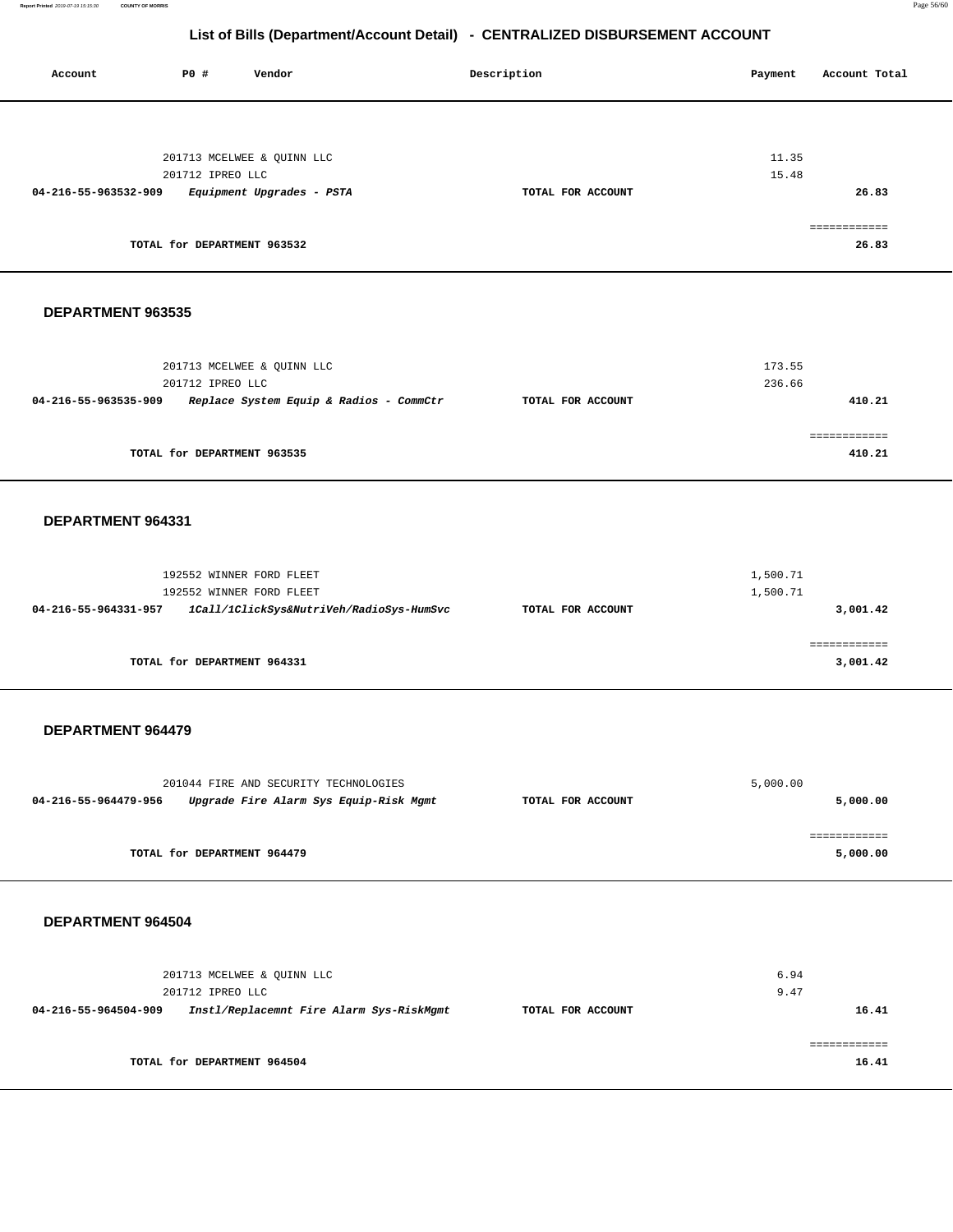**Report Printed** 2019-07-19 15:15:30 **COUNTY OF MORRIS** Page 57/60

۳

| Account              | <b>PO #</b><br>Vendor                                              |                                          | Description       | Payment                 | Account Total |
|----------------------|--------------------------------------------------------------------|------------------------------------------|-------------------|-------------------------|---------------|
|                      |                                                                    |                                          |                   |                         |               |
|                      |                                                                    |                                          |                   |                         |               |
|                      |                                                                    |                                          |                   |                         |               |
|                      | 201713 MCELWEE & QUINN LLC                                         |                                          |                   | 34.71                   |               |
| 04-216-55-964525-909 | 201712 IPREO LLC                                                   | Constr CACBldg HeadStartProg-PublicWorks | TOTAL FOR ACCOUNT | 47.33                   | 82.04         |
|                      |                                                                    |                                          |                   |                         |               |
|                      |                                                                    |                                          |                   |                         | ============  |
|                      | TOTAL for DEPARTMENT 964525                                        |                                          |                   |                         | 82.04         |
|                      |                                                                    |                                          |                   |                         |               |
|                      |                                                                    |                                          |                   |                         |               |
| DEPARTMENT 968502    |                                                                    |                                          |                   |                         |               |
|                      |                                                                    |                                          |                   |                         |               |
|                      |                                                                    |                                          |                   |                         |               |
|                      | 202601 MC VOCATIONAL SCHOOL DISTRICT                               |                                          |                   | 20,962.33               |               |
| 04-216-55-968502-951 |                                                                    | Bldg & Equip Upgrades/Replacemnts-VoTech | TOTAL FOR ACCOUNT |                         | 20,962.33     |
|                      |                                                                    |                                          |                   |                         | ============  |
|                      | TOTAL for DEPARTMENT 968502                                        |                                          |                   |                         | 20,962.33     |
|                      |                                                                    |                                          |                   |                         |               |
|                      |                                                                    |                                          |                   |                         |               |
| DEPARTMENT 968538    |                                                                    |                                          |                   |                         |               |
|                      |                                                                    |                                          |                   |                         |               |
|                      |                                                                    |                                          |                   |                         |               |
|                      | 201713 MCELWEE & QUINN LLC                                         |                                          |                   | 23.36                   |               |
| 04-216-55-968538-909 | 201712 IPREO LLC                                                   |                                          | TOTAL FOR ACCOUNT | 31.85                   | 55.21         |
|                      |                                                                    | Various Building Projects - MC VoTech    |                   |                         |               |
|                      |                                                                    |                                          |                   |                         | ============  |
|                      | TOTAL for DEPARTMENT 968538                                        |                                          |                   |                         | 55.21         |
|                      |                                                                    |                                          |                   |                         |               |
|                      |                                                                    |                                          |                   |                         |               |
| DEPARTMENT 969470    |                                                                    |                                          |                   |                         |               |
|                      |                                                                    |                                          |                   |                         |               |
|                      |                                                                    |                                          |                   |                         |               |
|                      | 202603 COUNTY COLLEGE OF MORRIS                                    |                                          |                   | 20,250.00               |               |
|                      | 202603 COUNTY COLLEGE OF MORRIS<br>202603 COUNTY COLLEGE OF MORRIS |                                          |                   | 52,042.80<br>242,100.00 |               |
| 04-216-55-969470-951 | Bldg Improvements/Upgrades - CCM                                   |                                          | TOTAL FOR ACCOUNT |                         | 314,392.80    |
|                      |                                                                    |                                          |                   |                         |               |
|                      |                                                                    |                                          |                   |                         | ============  |
|                      | TOTAL for DEPARTMENT 969470                                        |                                          |                   |                         | 314,392.80    |
|                      |                                                                    |                                          |                   |                         |               |
|                      |                                                                    |                                          |                   |                         |               |
| DEPARTMENT 969501    |                                                                    |                                          |                   |                         |               |
|                      |                                                                    |                                          |                   |                         |               |
|                      | 202602 COUNTY COLLEGE OF MORRIS                                    |                                          |                   | 500.00                  |               |
|                      | 202602 COUNTY COLLEGE OF MORRIS                                    |                                          |                   | 400.00                  |               |
| 04-216-55-969501-909 |                                                                    | Bldg Modifications/HVAC Improvements-CCM | TOTAL FOR ACCOUNT |                         | 900.00        |
|                      |                                                                    |                                          |                   |                         |               |
|                      |                                                                    |                                          |                   |                         | ============  |
|                      | TOTAL for DEPARTMENT 969501                                        |                                          |                   |                         | 900.00        |
|                      |                                                                    |                                          |                   |                         |               |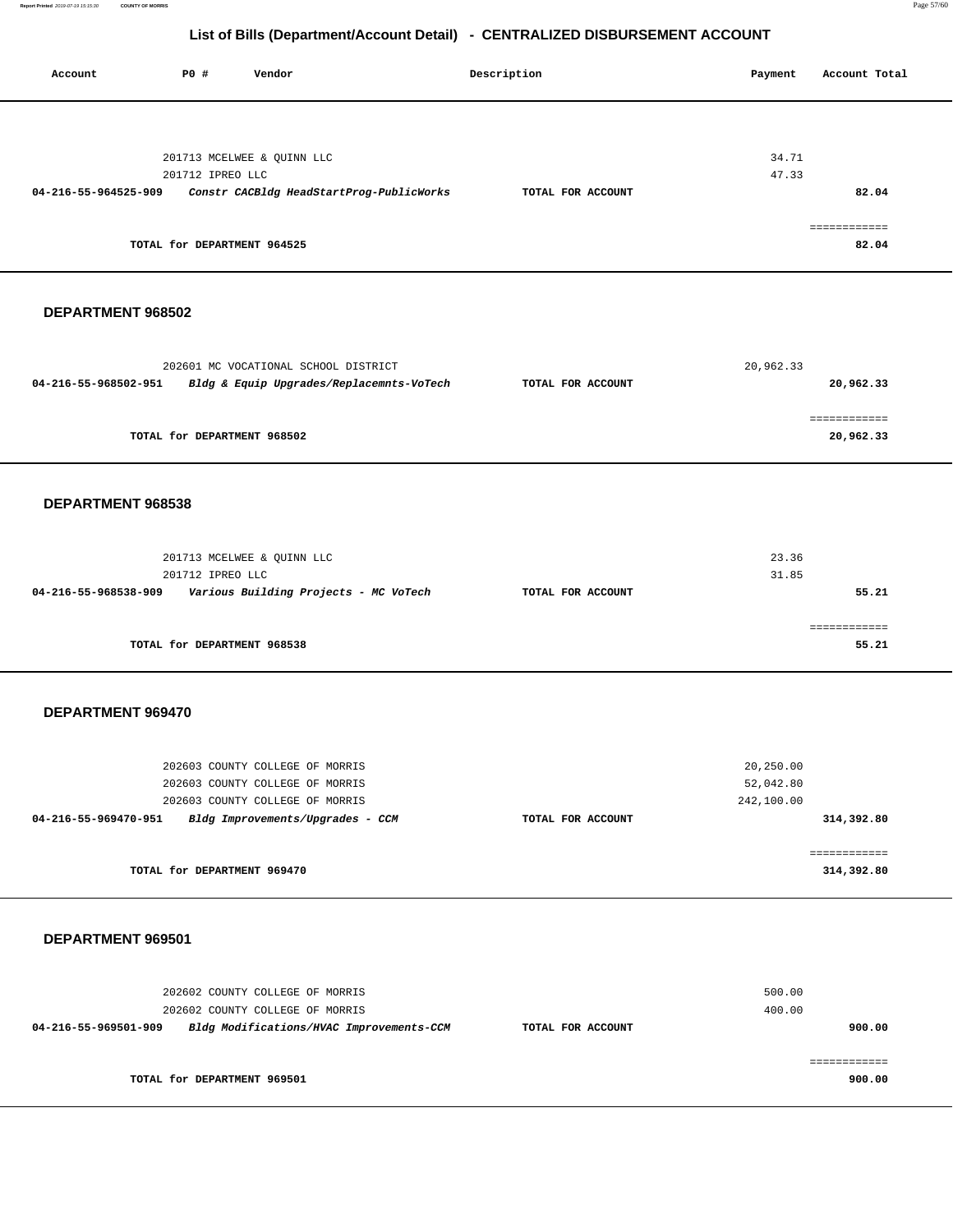| Account              | P0 #                        | Vendor                                 | Description       | Payment | Account Total |
|----------------------|-----------------------------|----------------------------------------|-------------------|---------|---------------|
|                      |                             |                                        |                   |         |               |
|                      |                             | 201713 MCELWEE & QUINN LLC             |                   | 232.56  |               |
| 04-216-55-969534-909 | 201712 IPREO LLC            | Various College Complex Projects - CCM | TOTAL FOR ACCOUNT | 317.12  | 549.68        |
|                      |                             |                                        |                   |         | eeeeeeeeeee   |
|                      | TOTAL for DEPARTMENT 969534 |                                        |                   |         | 549.68        |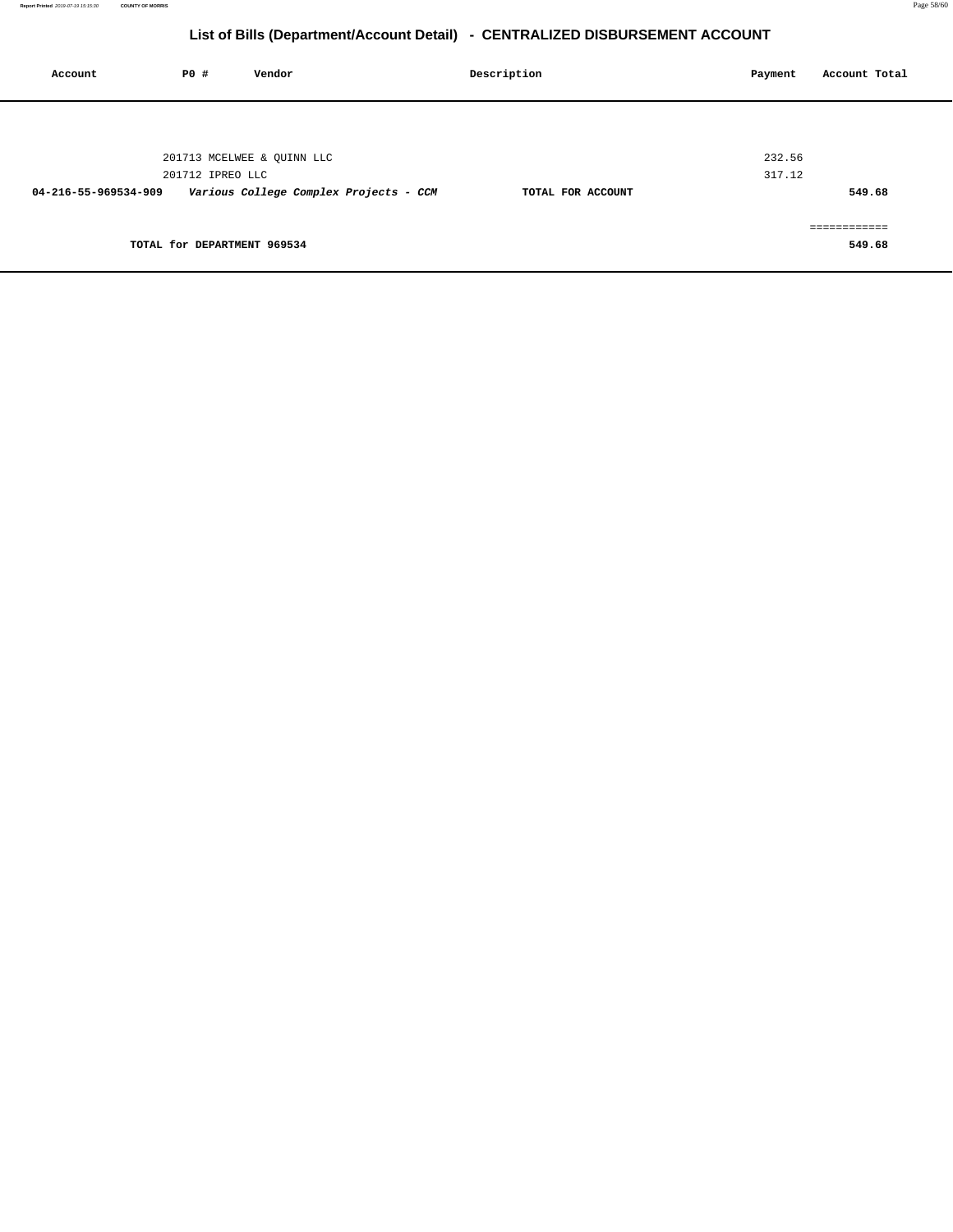**Report Printed** 2019-07-19 15:15:30 **COUNTY OF MORRIS** Page 59/60

## **List of Bills (Department/Account Detail) - CENTRALIZED DISBURSEMENT ACCOUNT**

| Account                              | P0 #                         | Vendor                                  |                        | Description       | Payment    | Account Total |
|--------------------------------------|------------------------------|-----------------------------------------|------------------------|-------------------|------------|---------------|
|                                      |                              |                                         | <b>Dedicated Trust</b> |                   |            |               |
| <b>Motor Vehicle Fines</b>           |                              |                                         |                        |                   |            |               |
|                                      |                              |                                         |                        |                   |            |               |
|                                      |                              |                                         |                        |                   |            |               |
|                                      |                              | 202597 COUNTY OF MORRIS                 |                        |                   | 25,833.01  |               |
| 13-290-56-575701-888                 |                              | Motor Vehicle Fines                     |                        | TOTAL FOR ACCOUNT |            | 25,833.01     |
|                                      |                              |                                         |                        |                   |            |               |
|                                      |                              |                                         |                        |                   |            |               |
|                                      |                              | TOTAL for Motor Vehicle Fines           |                        |                   |            | 25,833.01     |
|                                      |                              |                                         |                        |                   |            |               |
|                                      |                              |                                         |                        |                   |            |               |
|                                      |                              |                                         |                        |                   |            |               |
| <b>Weights &amp; Measures</b>        |                              |                                         |                        |                   |            |               |
|                                      |                              |                                         |                        |                   |            |               |
|                                      |                              |                                         |                        |                   |            |               |
|                                      |                              | 198634 RICE LAKE WEIGHING SYSTEMS       |                        |                   | 35.70      |               |
|                                      |                              | 198634 RICE LAKE WEIGHING SYSTEMS       |                        |                   | 1,600.00   |               |
|                                      |                              | 198634 RICE LAKE WEIGHING SYSTEMS       |                        |                   | 1,128.00   |               |
|                                      |                              | 198634 RICE LAKE WEIGHING SYSTEMS       |                        |                   | 408.00     |               |
|                                      |                              | 198634 RICE LAKE WEIGHING SYSTEMS       |                        |                   | 180.00     |               |
|                                      |                              | 198634 RICE LAKE WEIGHING SYSTEMS       |                        |                   | 105.25     |               |
|                                      |                              | 202598 COUNTY OF MORRIS                 |                        |                   | 114,865.69 |               |
| 13-290-56-575801-888                 |                              | Weights & Measures                      |                        | TOTAL FOR ACCOUNT |            | 118,322.64    |
|                                      |                              |                                         |                        |                   |            |               |
|                                      |                              |                                         |                        |                   |            | ============  |
|                                      | TOTAL for Weights & Measures |                                         |                        |                   |            | 118,322.64    |
|                                      |                              |                                         |                        |                   |            |               |
|                                      |                              |                                         |                        |                   |            |               |
|                                      |                              |                                         |                        |                   |            |               |
| <b>Construction Board of Appeals</b> |                              |                                         |                        |                   |            |               |
|                                      |                              |                                         |                        |                   |            |               |
|                                      |                              |                                         |                        |                   |            |               |
|                                      |                              | 200761 SANCHEZ ENGRAVING, LLC           |                        |                   | 58.00      |               |
| 13-290-56-576801-888                 |                              | Construction Board of Appeals           |                        | TOTAL FOR ACCOUNT |            | 58.00         |
|                                      |                              |                                         |                        |                   |            |               |
|                                      |                              |                                         |                        |                   |            | ============  |
|                                      |                              | TOTAL for Construction Board of Appeals |                        |                   |            | 58.00         |
|                                      |                              |                                         |                        |                   |            |               |

## **Environ Quality & Enforcement**

| 201242 COUNTY OF MORRIS<br>201172 COUNTY OF MORRIS                                                          |                   | 1,664.79<br>8,479.26               |
|-------------------------------------------------------------------------------------------------------------|-------------------|------------------------------------|
| 201172 COUNTY OF MORRIS<br>201172 COUNTY OF MORRIS<br>Environ Quality & Enforcement<br>13-290-56-578901-888 | TOTAL FOR ACCOUNT | 13,414.02<br>2,878.40<br>26,436.47 |
| TOTAL for Environ Quality & Enforcement                                                                     |                   | 26,436.47                          |